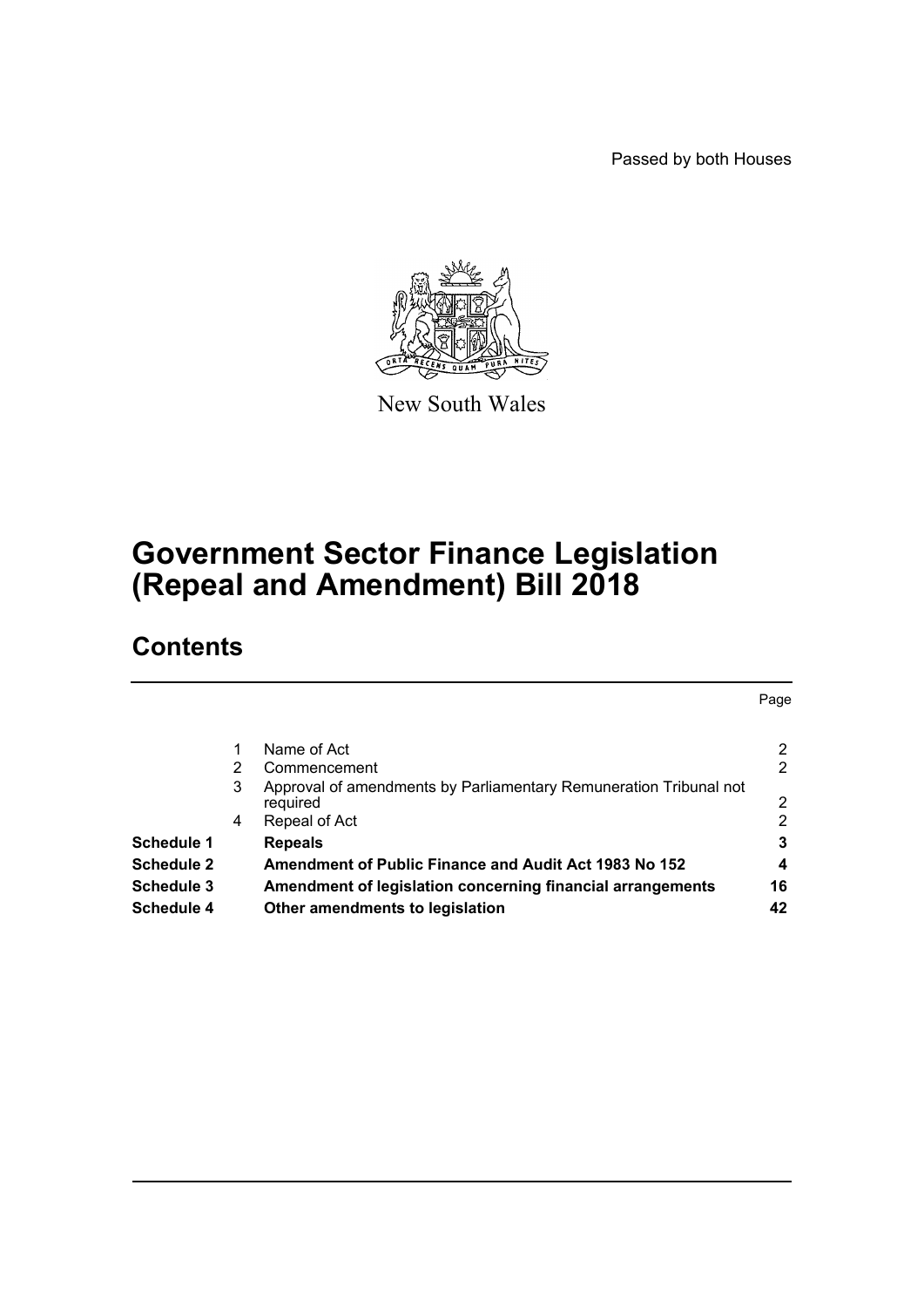*I certify that this public bill, which originated in the Legislative Assembly, has finally passed the Legislative Council and the Legislative Assembly of New South Wales.*

> *Clerk of the Legislative Assembly. Legislative Assembly, Sydney, , 2018*



New South Wales

# **Government Sector Finance Legislation (Repeal and Amendment) Bill 2018**

Act No , 2018

An Act to repeal, rename and amend certain legislation consequent on the enactment of the *Government Sector Finance Act 2018*.

*I have examined this bill and find it to correspond in all respects with the bill as finally passed by both Houses.*

*Assistant Speaker of the Legislative Assembly.*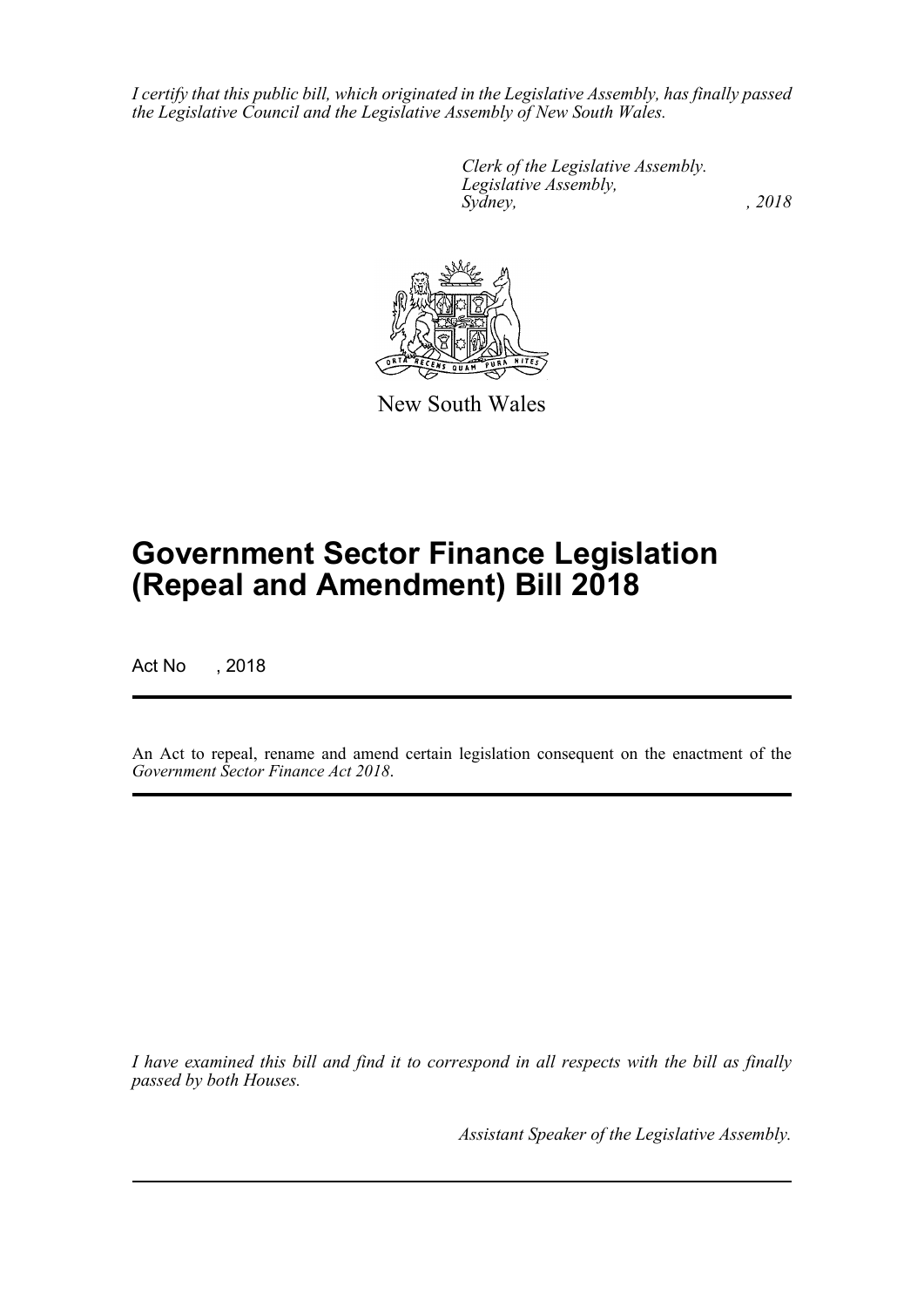Government Sector Finance Legislation (Repeal and Amendment) Bill 2018 [NSW]

#### <span id="page-2-0"></span>**The Legislature of New South Wales enacts:**

#### **1 Name of Act**

This Act is the *Government Sector Finance Legislation (Repeal and Amendment) Act 2018*.

#### <span id="page-2-1"></span>**2 Commencement**

- (1) This Act commences on a day or days to be appointed by proclamation.
- (2) Without limiting subsection (1), an amendment made by Schedule 2 that omits a portion of the *Public Finance and Audit Act 1983* may be commenced on different days so as to enable different provisions of that portion to be omitted separately.

#### <span id="page-2-2"></span>**3 Approval of amendments by Parliamentary Remuneration Tribunal not required**

Section 4 of the *Parliamentary Contributory Superannuation Act 1971* does not apply to or in respect of this Act.

#### <span id="page-2-3"></span>**4 Repeal of Act**

- (1) This Act is repealed on the day following the day on which all the provisions of this Act have commenced.
- (2) The repeal of this Act does not, because of the operation of section 30 of the *Interpretation Act 1987*, affect any amendment or repeal made by this Act.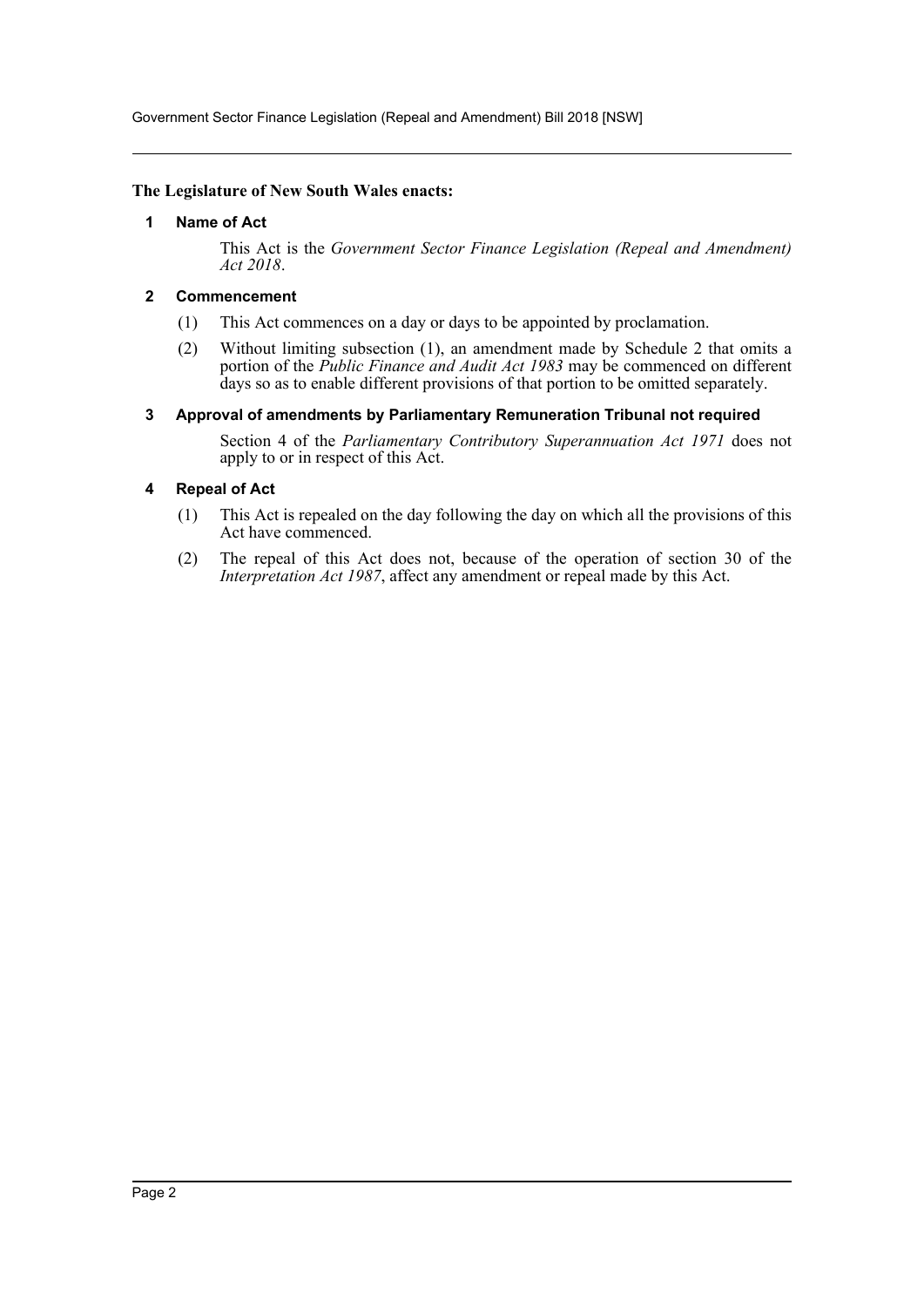# <span id="page-3-0"></span>**Schedule 1 Repeals**

Each of the following is repealed:

- (a) the *Annual Reports (Departments) Act 1985* No 156,
- (b) the *Annual Reports (Statutory Bodies) Act 1984* No 87,
- (c) the *Public Authorities (Financial Arrangements) Act 1987* No 33,
- (d) the regulations under each of those Acts.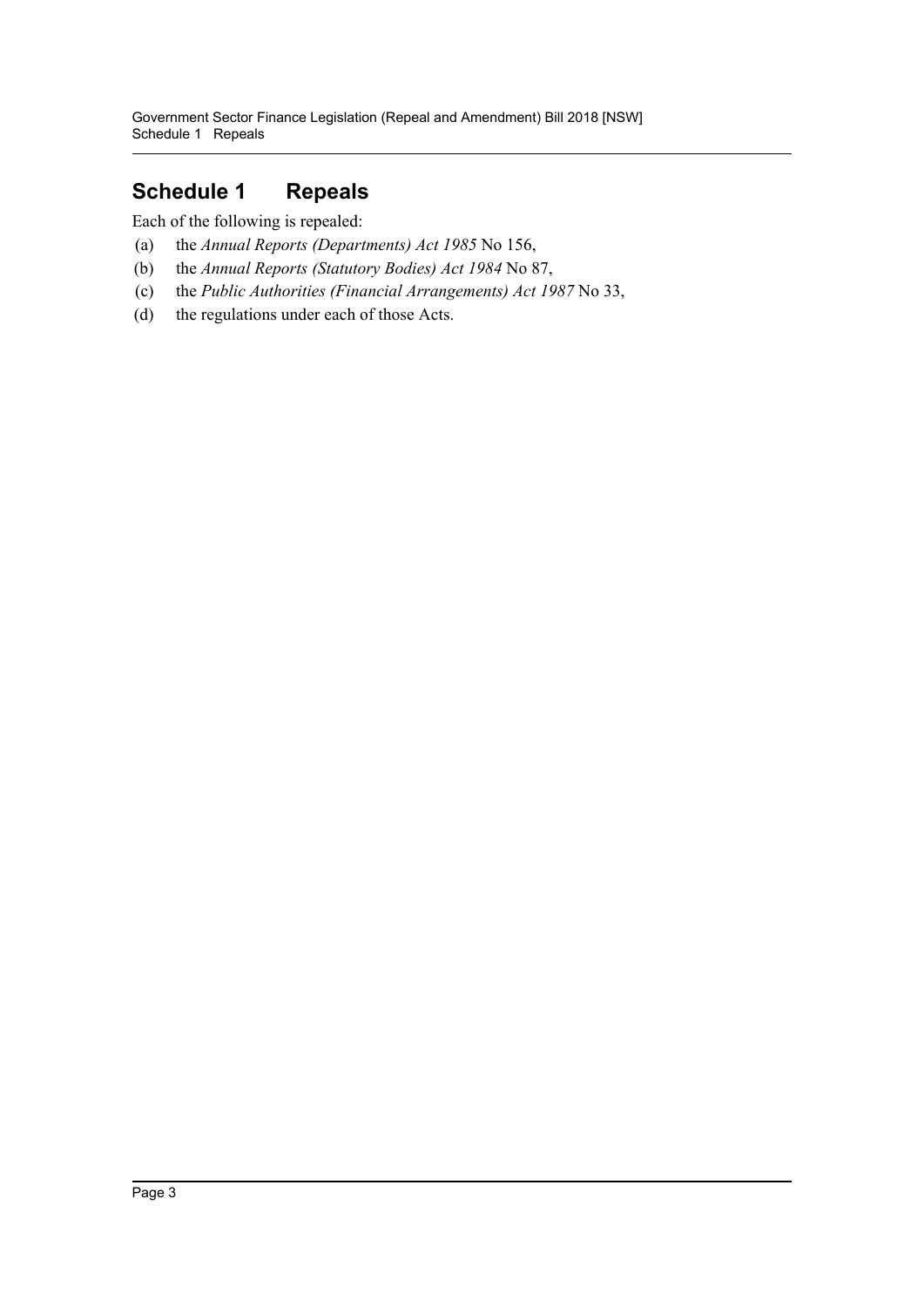# <span id="page-4-0"></span>**Schedule 2 Amendment of Public Finance and Audit Act 1983 No 152**

# **[1] Long title**

Omit "administration and audit of public finances".

Insert instead "audit of government sector finances and the establishment and functions of the Public Accounts Committee;".

# **[2] Section 1 Name of Act**

Omit "*Public Finance and Audit Act 1983*".

Insert instead "*Government Sector Audit Act 1983*".

### **[3] Section 3**

Insert after section 2:

### **3 Principal objects of Act**

The principal objects of this Act are:

- (a) to recognise that the Auditor-General is an independent and accountable statutory officer responsible for providing independent audit and audit-related services, and
- (b) to establish the Audit Office of New South Wales to assist the Auditor-General in the exercise of the Auditor-General's functions.

# **[4] Section 4**

Omit the section. Insert instead:

# **4 Definitions**

(1) In this Act:

*accountable authority*, in relation to an auditable entity, means:

- (a) for a GSF agency—the accountable authority for the GSF agency within the meaning of the *Government Sector Finance Act 2018*, or
- (b) for a university or any of its controlled entities—the accountable authority for the university or its controlled entities within the meaning of the *Government Sector Finance Act 2018*, or
- (c) for any other entity—the person who is the chief executive officer (however described) of the entity or otherwise responsible for the entity's day to day management or any other person prescribed by the regulations.

*annual GSF financial statements* for a reporting GSF agency has the same meaning as in the *Government Sector Finance Act 2018*.

*Audit Office* means the Audit Office of New South Wales established by this Act.

*auditable entity* means each of the following:

- (a) a GSF agency (whether or not a reporting GSF agency),
- (b) a university or any of its controlled entities (within the meaning of the *Government Sector Finance Act 2018*),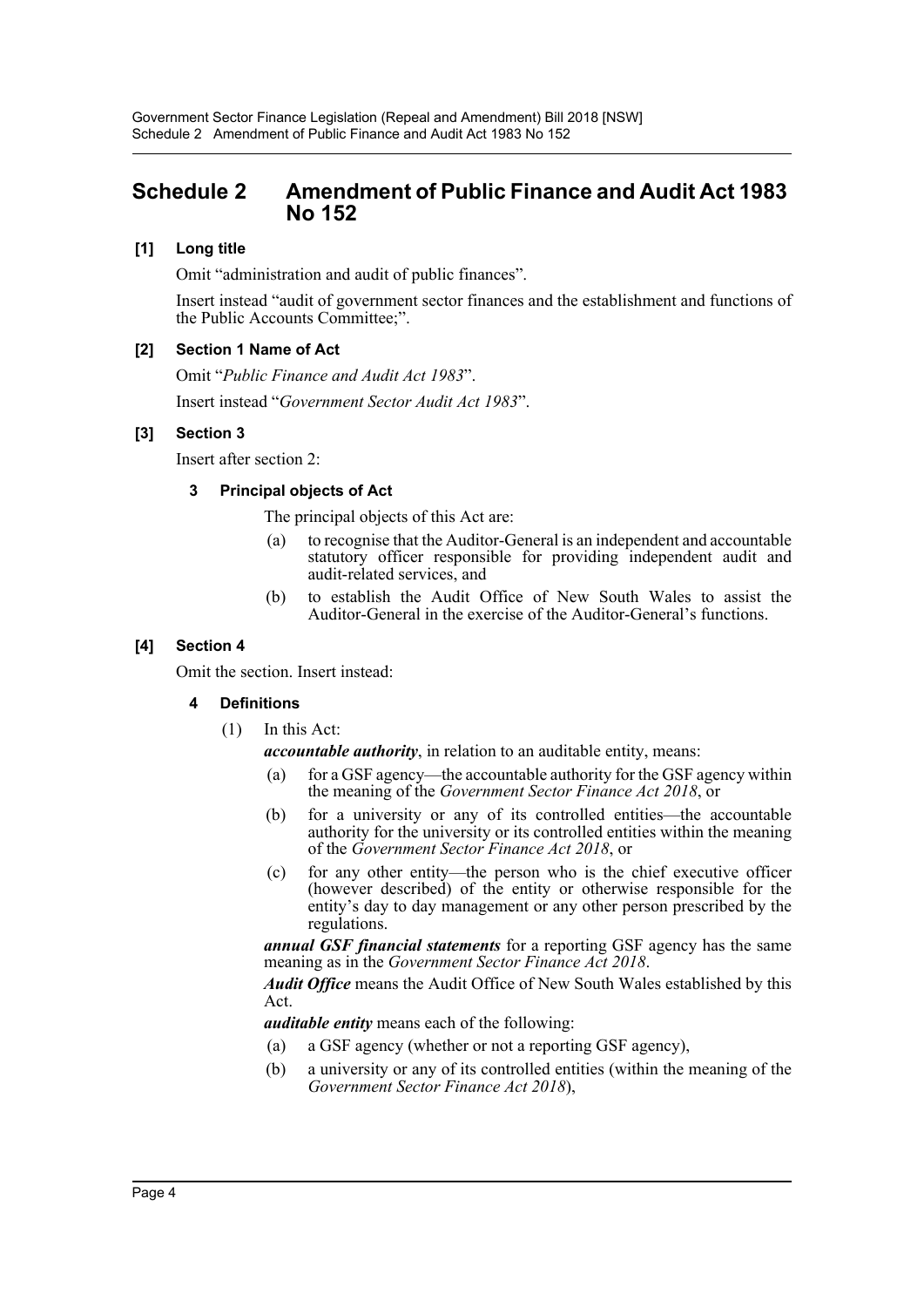- (c) any other entity:
	- (i) the financial reports or statements of which are subject to audit by the Auditor-General under this Act, the *Government Sector Finance Act 2018* or any other Act, or
	- (ii) that is prescribed by the regulations to be an auditable entity.

*auditor* means a person appointed to be an auditor pursuant to section 35.

*Australian Auditing Standards* means the standards issued by the Auditing and Assurance Standards Board, as in force from time to time.

*banking account* and *banking service* have the same meanings as in the *Government Sector Finance Act 2018*.

*Consolidated State Financial Statements* has the same meaning as in the *Government Sector Finance Act 2018*.

*controlled entity* has the same meaning as in the *Government Sector Finance Act 2018*.

*entity* has the same meaning as in the *Government Sector Finance Act 2018*.

*function* includes a power, authority or duty, and *exercise* a function includes perform a duty.

*General Government Sector Financial Statements* means the statements referred to in section 7.17 (1) (b) of the *Government Sector Finance Act 2018*. *GSF agency* has the same meaning as in the *Government Sector Finance Act 2018*.

*government money* has the same meaning as in the *Government Sector Finance Act 2018*, and includes anything that was public money within the meaning of this Act immediately before the definition of *public money* was omitted by the substitution of this section by the *Government Sector Finance Legislation (Repeal and Amendment) Act 2018*.

*government officer* has the same meaning as in the *Government Sector Finance Act 2018*.

*government property* has the same meaning as in the *Government Sector Finance Act 2018*.

*government resources* has the same meaning as in the *Government Sector Finance Act 2018*.

*money* includes:

- (a) any instrument ordering or authorising the payment of money if it is an instrument of a kind that may be lodged with an authorised deposit-taking institution for the purpose of enabling it to collect money so payable and credit that money to a banking account with it, and
- (b) a bill of exchange, postal order, money order and promissory note.

*prescribed requirements*, in relation to a GSF agency, means:

- (a) requirements prescribed by or under this Act, the *Government Sector Finance Act 2018* or any other law applying to the agency, and
- (b) any Treasurer's directions applying to the agency.

*related money* has the same meaning as in the *Government Sector Finance Act 2018*.

*reporting GSF agency* has the same meaning as in the *Government Sector Finance Act 2018*.

*responsible Minister*, in relation to auditable entity, means:

(a) for a GSF agency—the responsible Minister for the GSF agency within the meaning of the *Government Sector Finance Act 2018*, or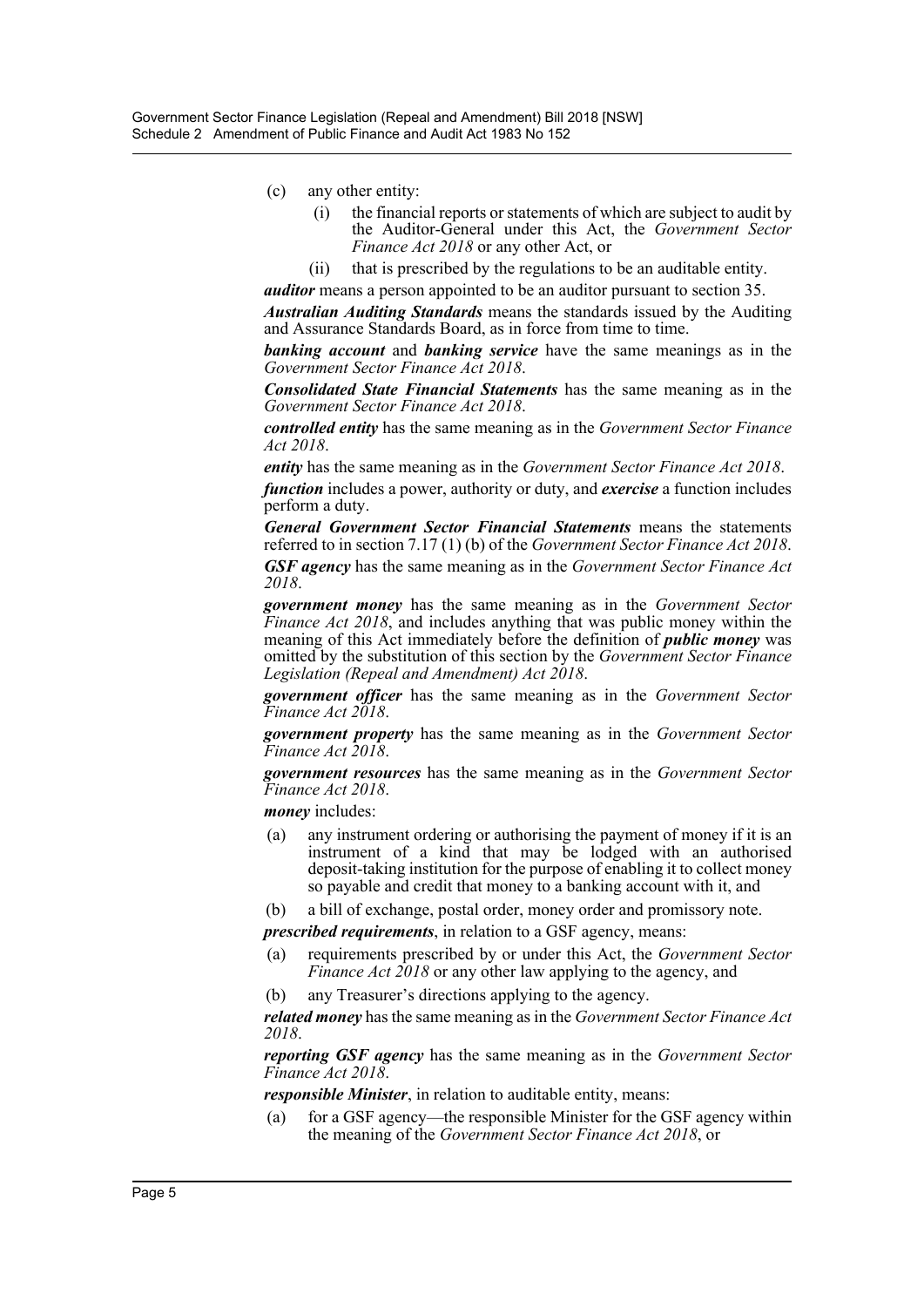- (b) for a university or any of its controlled entities (within the meaning of the *Government Sector Finance Act 2018*)—the Minister administering the Act under which the university is established, or
- (c) for any other entity—the Minister having the administration of the Act by or under which the entity is appointed, constituted or regulated or any other Minister that is prescribed by the regulations.

*Special Deposits Account* has the same meaning as in the *Government Sector Finance Act 2018*.

*Treasurer's directions* has the same meaning as in the *Government Sector Finance Act 2018*.

**Note.** The *Interpretation Act 1987* contains definitions and other provisions that affect the interpretation and application of this Act.

(2) Notes included in this Act do not form part of this Act.

# **[5] Part 2 Public finance administration**

Omit the Part.

### **[6] Section 27B The Auditor-General**

Omit section 27B (3) (a). Insert instead:

(a) to audit the Consolidated State Financial Statements, the General Government Sector Financial Statements and any other financial reports that the Auditor-General is required or authorised to audit by law,

# **[7] Section 27B (3) (c1)**

Insert after section 27B (3) (c):

(c1) to provide any other auditing, audit-related or reporting services that the Auditor-General is required or authorised to provide by law,

#### **[8] Sections 33H–37**

Omit sections 35–37. Insert instead:

#### **33H Definitions**

In this Division:

*auditable entity* does not include a local council.

*authorised person* means:

- (a) the Auditor-General, or
- (b) an auditor, or
- (c) any other person authorised by the Auditor-General.

#### **34 Reports on audits and audit-related functions for purposes of Government Sector Finance Act 2018**

- (1) This section applies to any of the following statements and reports given to the Auditor-General under the *Government Sector Finance Act 2018* for auditing or audit-related services:
	- (a) any annual GSF financial statements for a reporting GSF agency under section 7.6 of that Act,
	- (b) any final annual GSF financial statements for a former reporting GSF agency under section 7.7 of that Act,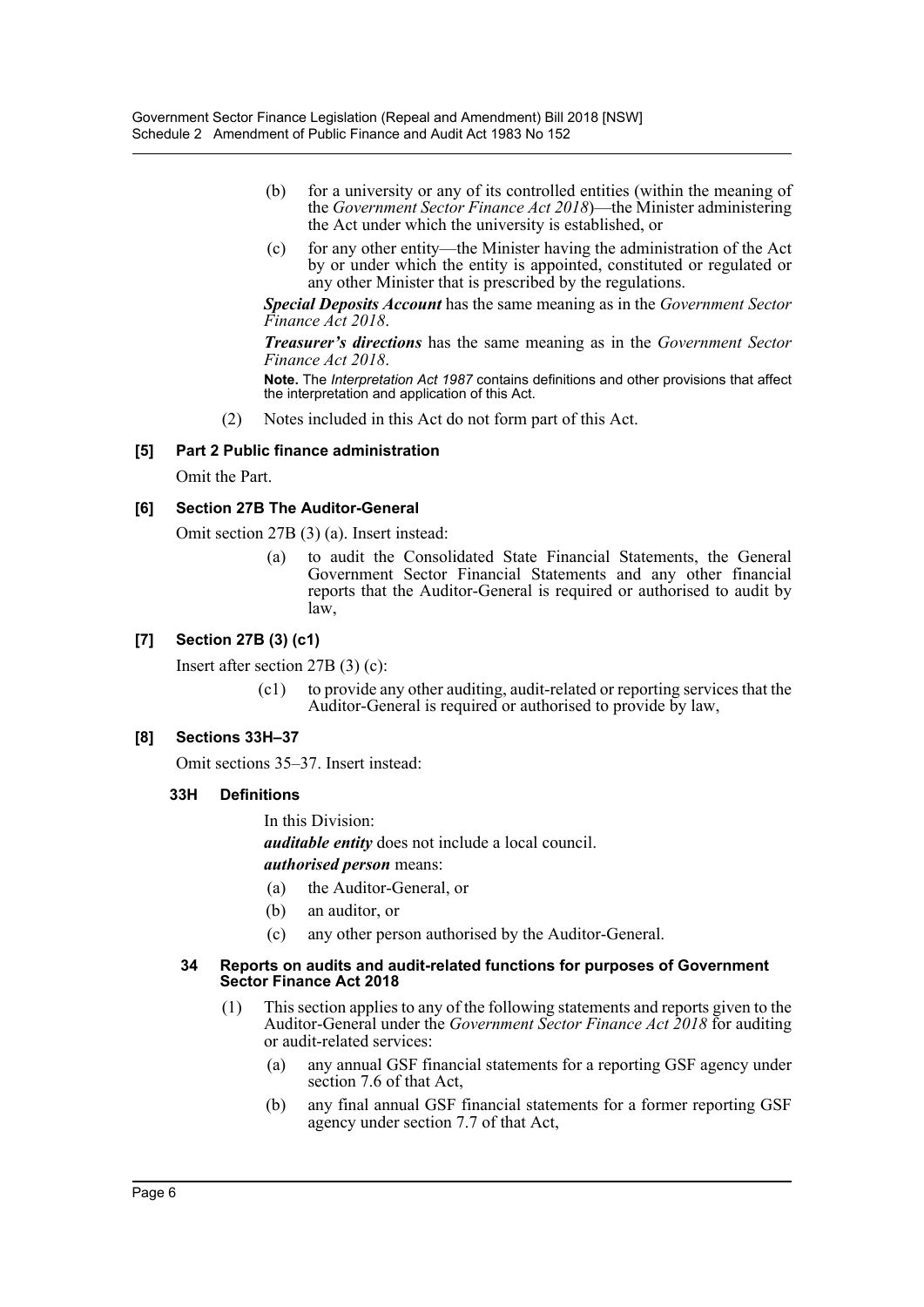- (c) an SDA account financial report for an account in the Special Deposits Account under section 7.8 of that Act,
- (d) a special purpose financial report for a GSF agency under section 7.9 of that Act,
- (e) Consolidated State Financial Statements under section 7.17 of that Act.
- (2) The Auditor-General (or, if authorised by the Auditor-General, the Deputy Auditor-General or an auditor) must prepare within the relevant auditing period after the statements or reports are given to the Auditor-General:
	- (a) for statements or reports provided for auditing—an audit report, or
	- (b) for statements or reports provided for audit-related services—a report on the results from performing those services.

#### (3) The *relevant auditing period* is:

- (a) in the case of Consolidated State Financial Statements—as soon as practicable after the Auditor-General is given the statements, or
- (b) in any other case—the period specified by the *Government Sector Finance Act 2018* or the Treasurer's directions for the statement or report concerned.
- (4) An audit report must state:
	- (a) for annual GSF financial statements or final annual GSF financial statements—whether in the Auditor-General's opinion they comply with section 7.6 (3) of the *Government Sector Finance Act 2018*, or
	- (b) for Consolidated State Financial Statements—whether in the Auditor-General's opinion they comply with section 7.17 (3) of the *Government Sector Finance Act 2018*.
- (5) An audit report may include such information as is required or permitted by the Australian Auditing Standards.
- (6) The Auditor-General (or, if authorised by the Auditor-General, the Deputy Auditor-General or an auditor) must report to the accountable authority for the GSF agency concerned, the responsible Minister for the agency and the Treasurer as to the result of any audit or audit-related service for the purposes of this section and as to any irregularities or other matters that, in the judgment of the Auditor-General or authorised person, call for special notice.

#### **35 Inspection, examination and audit of accounts and records of auditable entities**

- (1) The Auditor-General may appoint, in writing, a person (whether or not a government officer) or a firm to be an auditor for the purposes of this Act.
- (2) The Auditor-General may inspect, examine and audit (or cause an auditor to inspect, examine and audit) the accounts and records of an auditable entity for the purpose of:
	- (a) determining whether they properly record and explain the entity's transactions, cash flows, financial position and financial performance, or
	- (b) auditing or providing audit-related services in connection with the entity's financial statements or financial reports.
- (3) The Auditor-General may exercise functions under subsection (2) whenever the Auditor-General thinks fit, but must do so if required by the Treasurer.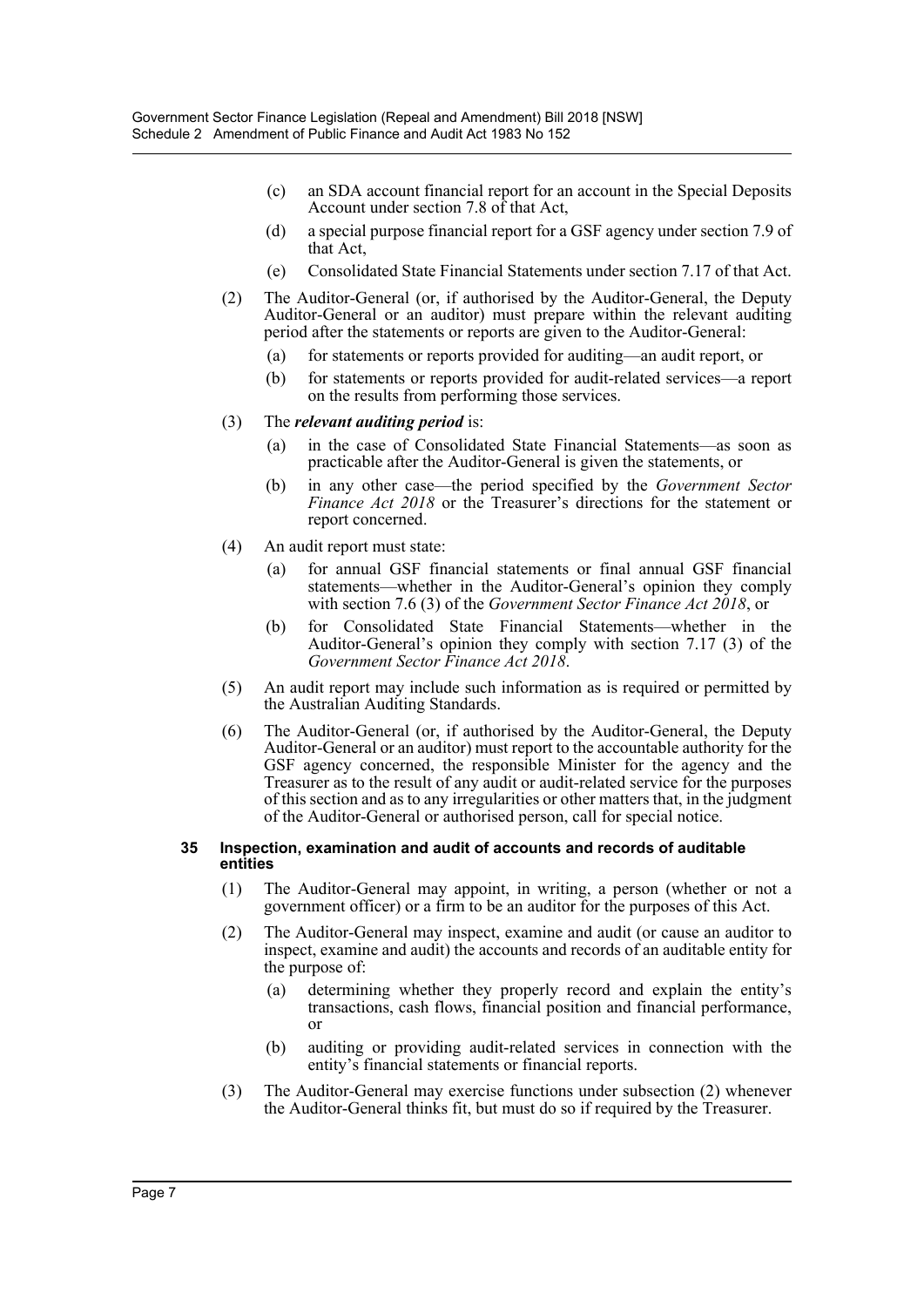- (4) An auditor who has conducted an inspection, examination and audit under this section must, as soon as practicable after doing so, prepare and sign a report and forward it to the Auditor-General.
- (5) The Auditor-General (or, if authorised by the Auditor-General, the Deputy Auditor-General or an auditor) must, as soon as practicable after an inspection, examination and audit is conducted under this section, forward a report of the results of it:
	- (a) for a report on a GSF agency or on a university or its controlled entity:
		- (i) to the accountable authority for the agency, and
		- (ii) to the Treasurer, and
		- (iii) to the responsible Minister for the agency, or
	- (b) for a report on any other auditable entity—to the accountable authority for the agency and the Treasurer.
- (6) The Auditor-General may require an auditable entity to pay to the Auditor-General (and the auditable entity must pay) such amounts, at such times, as the Treasurer decides towards defraying the costs and expenses of any inspection, examination or audit and report under this section.

# **36 Access to documents and information**

- (1) An authorised person is entitled at all reasonable times to full and free access to the books, records or other documents of or relating to any entity, fund or account or government resources or related money for the purposes of:
	- (a) any inspection, examination, audit or audit-related services that the Auditor-General is authorised or required to perform by or under this Act or any other law, or
	- (b) exercising any other function conferred or imposed on the Auditor-General by or under this Act or any other law.
- (2) An authorised person is also entitled to make copies of, or take extracts from, any books, records or other documents to which the authorised person is entitled to access under subsection (1).
- (3) An authorised person may require a relevant person in relation to the entity, fund or account or government resources or related money concerned to provide to the authorised person, within 14 days, such information in the relevant person's possession, or to which the relevant person has access, as the authorised person considers necessary for any of the purposes referred to in subsection  $(1)$   $(a)$  or  $(b)$ .
- (4) The Auditor-General may, by notice in writing signed by the Auditor-General, require a person named in the notice:
	- (a) to appear personally before the Auditor-General at a time and place specified in the notice, and
	- (b) to produce to the Auditor-General such books, records or other documents in the person's possession or under the person's control as appear to the Auditor-General to be necessary for the purposes of an audit that the Auditor-General is authorised or required to perform by or under this Act or any other law.
- (5) A person must comply with a requirement made of the person under subsection  $(3)$  or  $(4)$ .

Maximum penalty: 20 penalty units.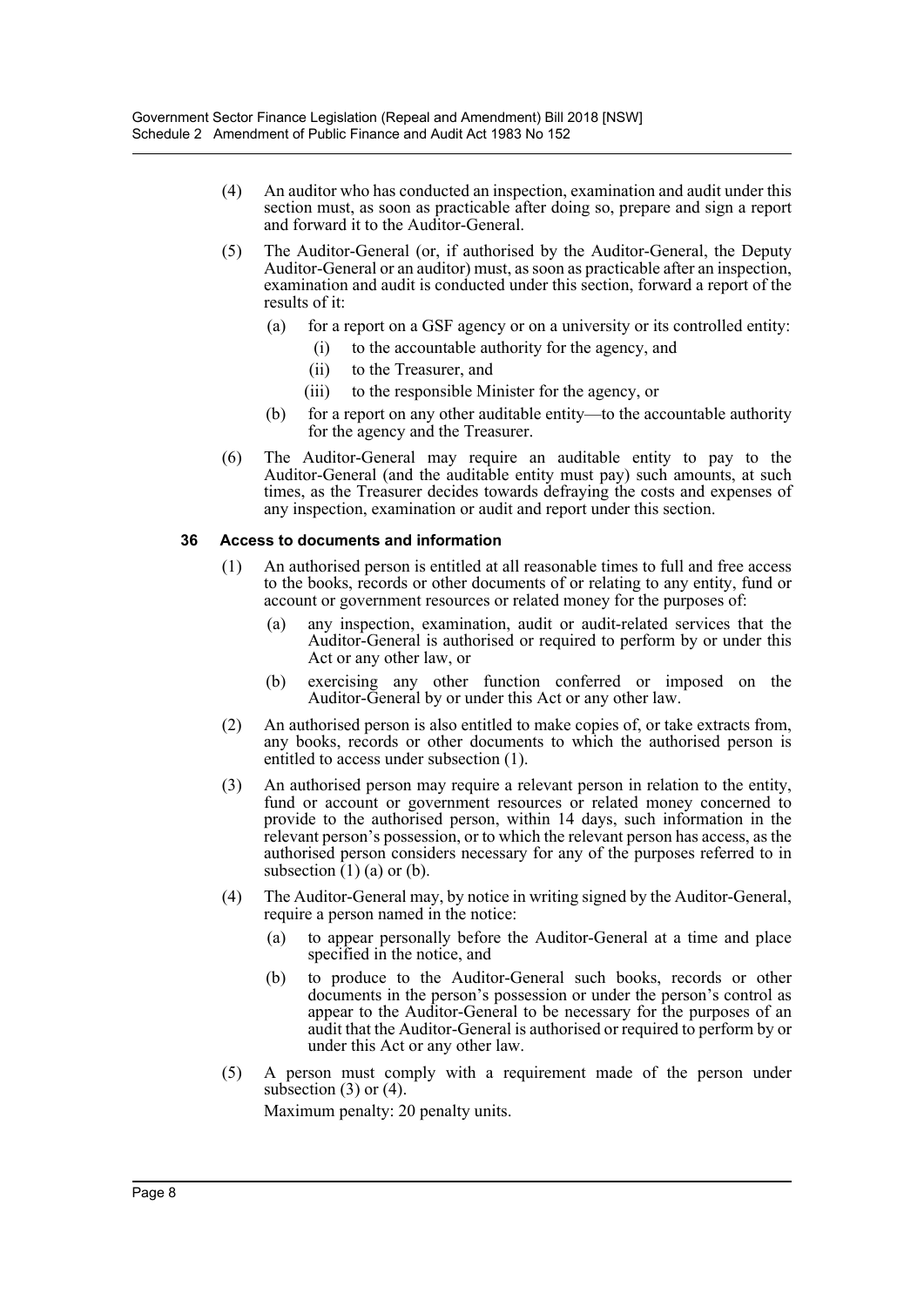- (6) An authorised person is entitled to exercise functions under this section despite:
	- (a) any rule of law which, in proceedings in a court of law, might justify an objection to access to books, records, documents or information on grounds of public interest, or
	- (b) any privilege of an entity that the entity might claim in a court of law, other than a claim based on legal professional privilege, or
	- (c) any duty of secrecy or other restriction on disclosure applying to an auditable entity or an officer or employee of an auditable entity (including a government officer).
- (7) A person who complies with a requirement made of the person under subsection (3) or (4) does not incur civil or criminal liability under any other law because of that compliance.
- (8) Nothing in this section entitles an authorised person to have access to information that is Cabinet information under the *Government Information (Public Access) Act 2009*.
- (9) In this section:

*relevant person*, in relation to an entity, fund or account or government resources or related money, means an officer, employee or other person exercising functions in relation to that entity, fund, account, resources or money.

### **37 Access to banking information about auditable entities**

- (1) An authorised person may require the provider of a banking service (including a banking account) to an auditable entity to do any of the following:
	- (a) provide the authorised person with banking information, in accordance with the requirement, about the entity,
	- (b) without limiting paragraph (a), produce to the authorised person any book, account, record or document relating to the entity and under the custody or control of the provider.
- (2) A provider of a banking service must comply with a requirement made of the provider under subsection (1).

Maximum penalty: 20 penalty units.

(3) In this section:

*banking information* about an auditable entity means:

- (a) any information about banking services the entity receives (including information about the entity's banking accounts), and
- (b) any statements or reports about banking services the entity receives.

*provider* of a banking service means the authorised deposit-taking institution or other entity that provides the service to the auditable entity concerned (whether under a State financial service agreement within the meaning of the *Government Sector Finance Act 2018* or otherwise).

# **[9] Section 38 Secrecy**

Omit section 38 (2) (b). Insert instead:

(b) proceedings for an offence relating to government resources or related money or for the recovery of such resources or money, or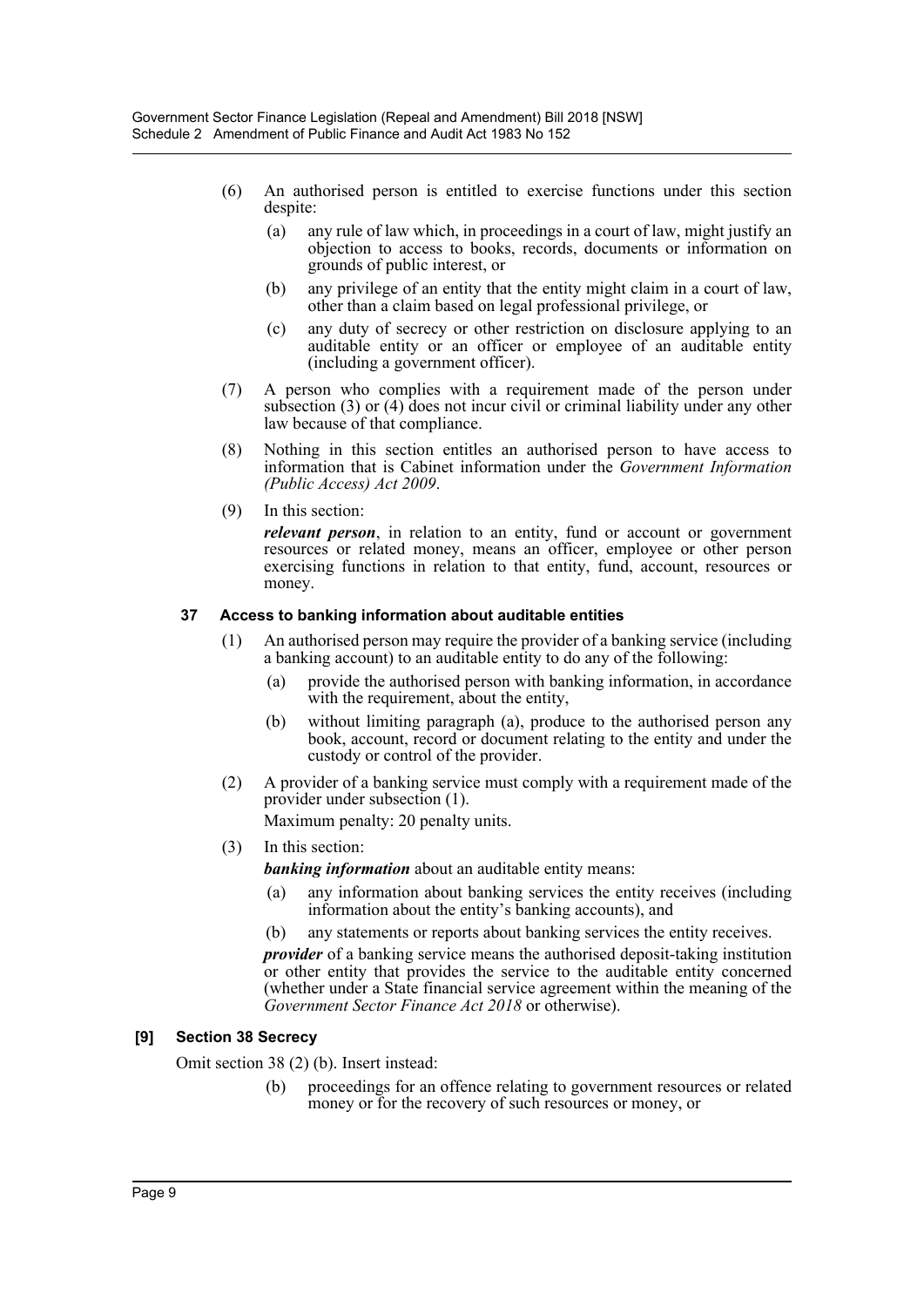# **[10] Section 38 (2) (c)**

Omit "an officer of an authority".

Insert instead "a government officer or accountable authority for a GSF agency".

# **[11] Section 38 (2) (e)**

Omit the paragraph. Insert instead:

(e) a report or communication that the Treasurer authorises the Auditor-General to make to a person for the purposes of a due diligence or similar process relating to the sale, lease or disposal of any government undertaking (or following such a sale, lease or disposal).

# **[12] Section 38A Definitions**

Omit the definitions of *authority* and *responsible Minister*.

Insert in alphabetical order:

*auditable entity* does not include a local council.

# **[13] Sections 38B (1) and 38C (1), (2), (2A), (3) and (6)**

Omit "an authority" and "the authority" wherever occurring.

Insert instead "an auditable entity" and "the auditable entity", respectively.

# **[14] Sections 38B (3) and 38C (6)**

Omit "one authority" wherever occurring. Insert instead "one auditable entity".

### **[15] Section 38C Report of performance audit**

Omit "Head of" wherever occurring. Insert instead "accountable authority for".

# **[16] Section 38C (6)**

Omit "appropriate authority". Insert instead "appropriate auditable entity".

**[17] Part 3, Division 3 General audit of statutory bodies** Omit the Division.

# **[18] Part 3, Division 4**

Omit the Division. Insert instead:

# **Division 4 Particular audits of prescribed entities**

# **44 Application and interpretation**

(1) In this Division:

*authorised person* means:

- (a) the Auditor-General, or
- (b) the Deputy Auditor-General, or an auditor, authorised by the Auditor-General.

### *prescribed entity* means:

(a) an entity (or entity of a kind) prescribed by the regulations as an entity to which this Division applies, or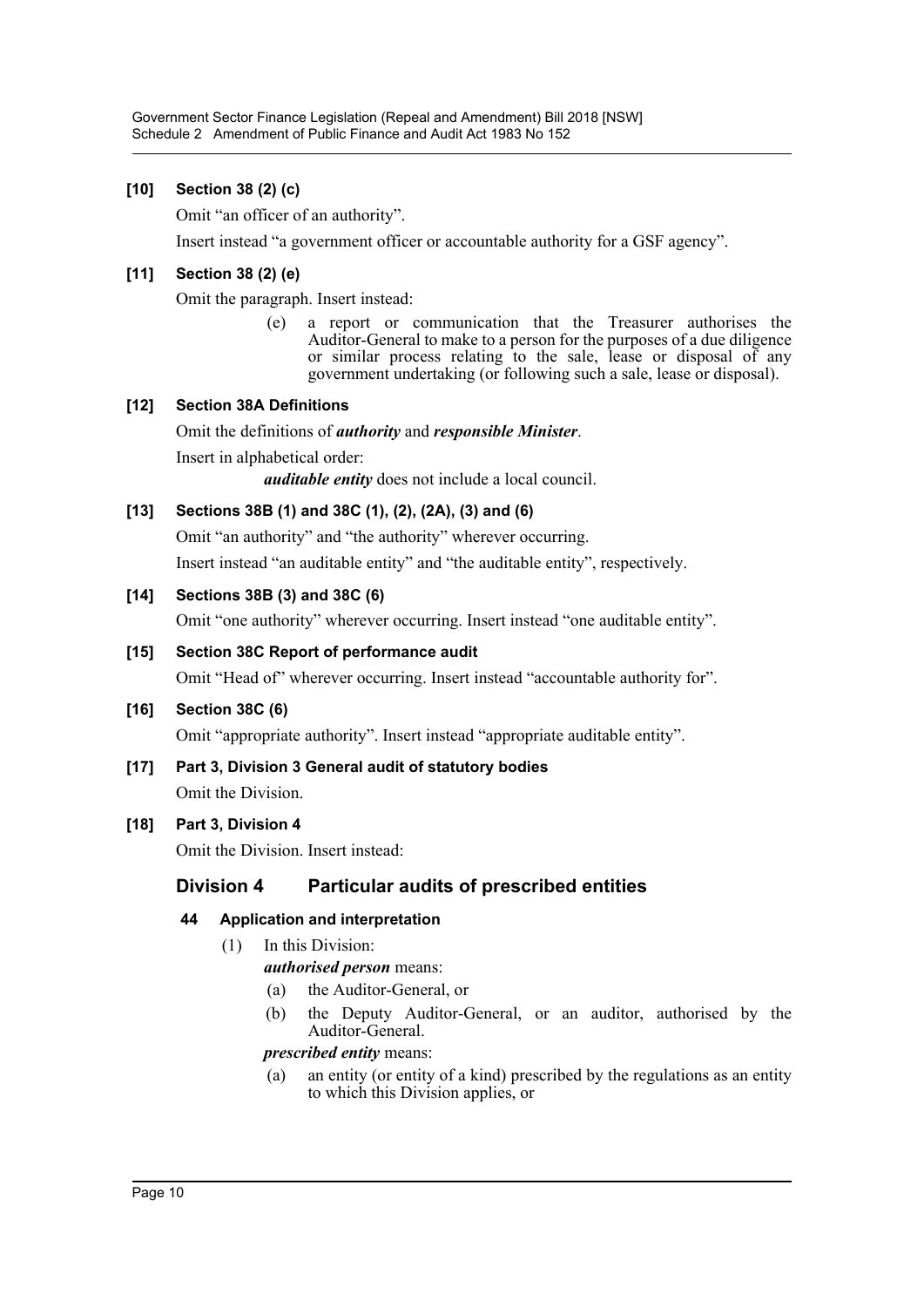(b) an entity having the control or management of a fund or account (or fund or account of a kind) prescribed by the regulations as a fund or account to which this Division applies.

*prescribed requester*, in relation to a prescribed entity, means a person prescribed by the regulations as a person who can make a request under section 45 in relation to the entity.

*responsible Minister*, in relation to a prescribed entity, means the Minister who administers the Act under which the entity is appointed, constituted or regulated.

(2) Nothing in this Division limits the operation of Division 2.

### **45 Particular audit**

- (1) In accordance with a request of the Treasurer or a responsible Minister or prescribed requester in relation to a prescribed entity, the Auditor-General is to inspect and audit:
	- (a) for an entity (or entity of a kind) prescribed by the regulations as an entity to which this Division applies—the financial report of the entity and the books and records of financial transactions of or relating to:
		- (i) the entity, and
		- (ii) assets of or in the custody of the entity, or
	- (b) for an entity having the control or management of a fund or account (or fund or account of a kind) prescribed by the regulations as a fund or account to which this Division applies—the financial report of the entity and the books and records of financial transactions of or relating to the fund or account under the control or management of the entity.
- (2) An authorised person must report to the prescribed entity, the Treasurer and the responsible Minister and any prescribed requester in relation to the entity as to the result of the inspection and audit and as to any irregularities or other matters that, in the judgment of the authorised person, call for special notice.
- (3) The Auditor-General is to include a reference to any audit conducted under this section in the report referred to in section 52 (1).
- (4) The prescribed entity must pay to the Auditor-General such amounts, at such times, as the Treasurer decides towards defraying the costs and expenses of any such inspection and audit.

#### **[19] Part 3, Division 4A General audit of Departments**

Omit the Division.

#### **[20] Section 46**

Omit the section. Insert instead:

# **46 Definitions**

In this Division:

*annual reporting period* for the Audit Office means its annual reporting period for the purposes of the *Government Sector Finance Act 2018*. *auditor* means the auditor appointed for the time being by the Governor under section  $47(1)$ .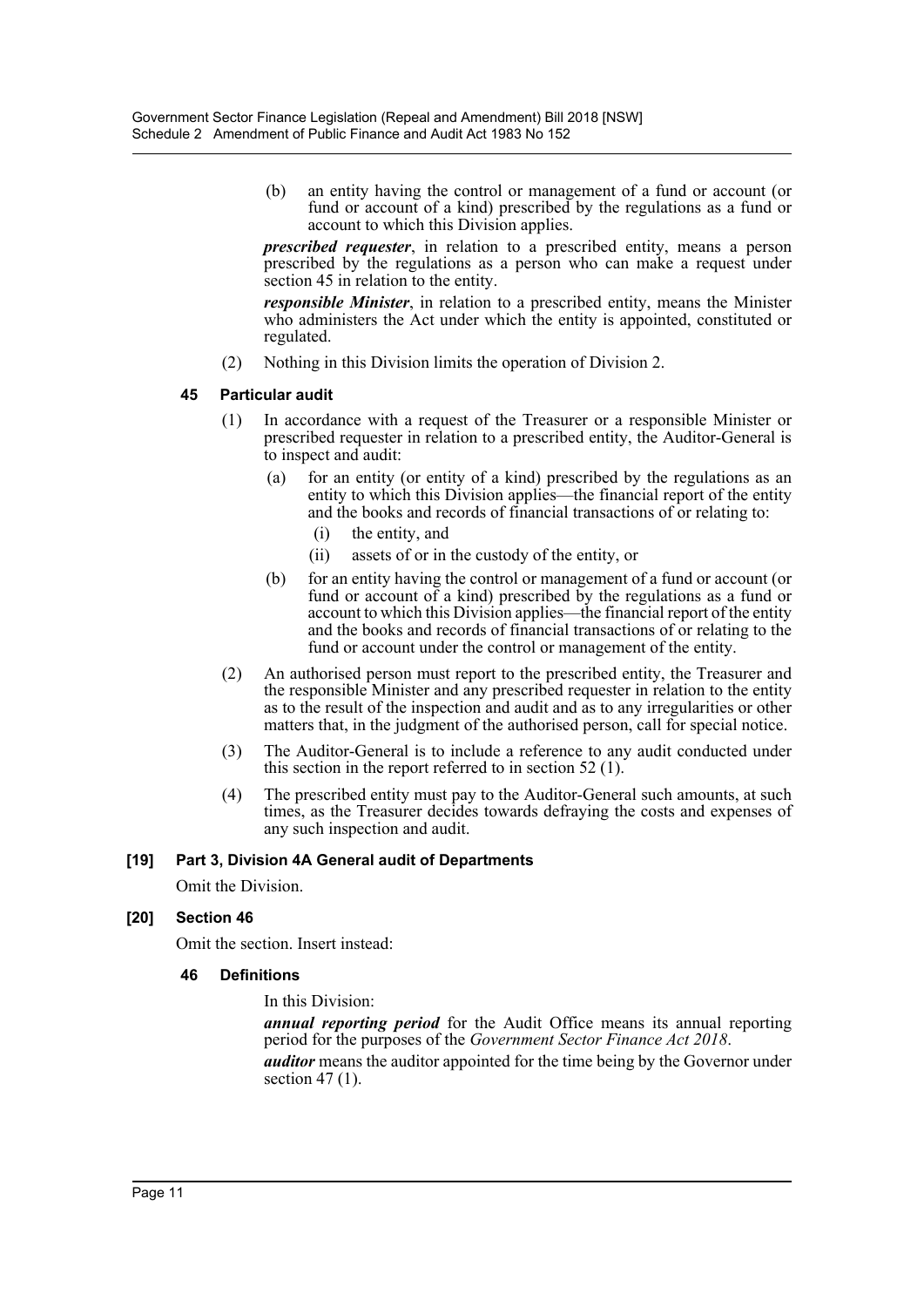### **[21] Section 47 Appointment and functions of auditor**

Omit "a financial year", "the financial year" and "public money".

Insert instead "an annual reporting period for the Audit Office", "the annual reporting period" and "government money", respectively.

### **[22] Section 48 Auditing of financial report and records**

Omit "financial year" from section 48 (1).

Insert instead "annual reporting period for the Audit Office".

#### **[23] Sections 49, 51 and 52**

Omit "consolidated financial statements" and "general government sector financial statements" wherever occurring.

Insert instead "Consolidated State Financial Statements" and "General Government Sector Financial Statements", respectively.

### **[24] Sections 49 (1) (a) and 52 (1)**

Omit "transmitted to the Auditor-General by the Treasurer in accordance with section 6 (4)" wherever occurring.

Insert instead "given to the Auditor-General by the Treasurer in accordance with section 7.17 of the *Government Sector Finance Act 2018*".

#### **[25] Section 52 (2)**

Omit the subsection.

#### **[26] Section 52 (3)**

Omit "public money". Insert instead "government money".

#### **[27] Section 52 (3)**

Omit "statutory bodies to which Division 3 or 4 applies".

Insert instead "auditable entities".

#### **[28] Section 52 (4)**

Omit "Head of each authority" and "Head of an authority".

Insert instead "accountable authority for each auditable entity" and "accountable authority for an auditable entity", respectively.

### **[29] Section 52A Auditor-General's report to be presented to Parliament**

Omit ", accompanied by copies of such opinions, if any, as are directed to be annexed or appended to the Auditor-General's report under section 52 (2)" from section 52A (1).

#### **[30] Section 52A (2)**

Omit "and any copies of such opinions".

#### **[31] Section 52C Definition**

Omit the definitions of *authority* and *responsible Minister*.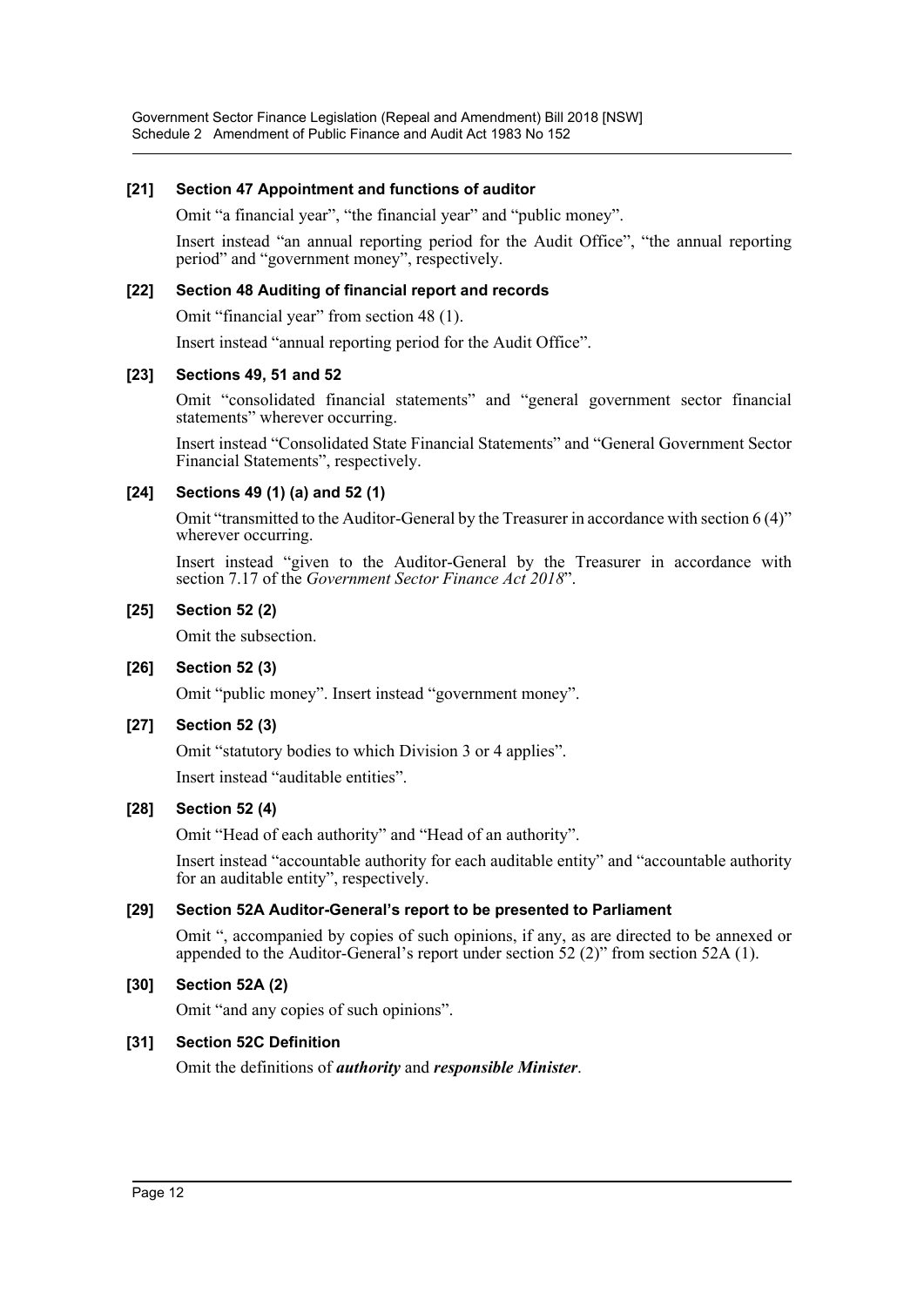### **[32] Section 52D Complaints about waste of government money**

Omit "public money by an authority or an officer of an authority" from section 52D (1).

Insert instead "government money by an auditable entity or an officer or employee of an auditable entity (including a government officer)".

### **[33] Section 52D (4)**

Insert after section 52D (3):

(4) To avoid doubt, for the purposes of this section waste of government money in relation to an auditable entity that is not a GSF agency includes waste of money of that entity even if it is not government money.

#### **[34] Section 52E Reports by Auditor-General**

Omit "head of the authority" wherever occurring in section 52E (1).

Insert instead "accountable authority for the auditable entity".

#### **[35] Section 53 Definitions**

Omit paragraph (b) of the definition of *authority of the State*. Insert instead:

(b) any entity appointed, constituted or regulated by or under an Act the financial report of which is, pursuant to this Act, the *Government Sector Finance Act 2018* or any other law, required or authorised to be audited by the Auditor-General or an auditor appointed under section 47 (1) or to be laid before the Legislative Assembly.

### **[36] Section 57 Functions of Committee**

Omit "consolidated financial statements and general government sector financial statements" wherever occurring in section 57 (1) (a) and (c).

Insert instead "Consolidated State Financial Statements and General Government Sector Financial Statements".

#### **[37] Part 4A Payment of tax-equivalents**

Omit the Part.

#### **[38] Section 59 Form of books, records etc**

Omit "An authority" and "the authority" from section 59 (3).

Insert instead "The accountable authority for an auditable entity" and "the auditable entity", respectively.

#### **[39] Section 59 (4)**

Omit the subsection.

# **[40] Section 59A Treasury Fire Risks Account**

Omit the section.

**[41] Section 59B Payment of certain amounts by statutory authority to Consolidated Fund**

Omit the section.

#### **[42] Section 60 Recovery of money and value of property**

Omit the section.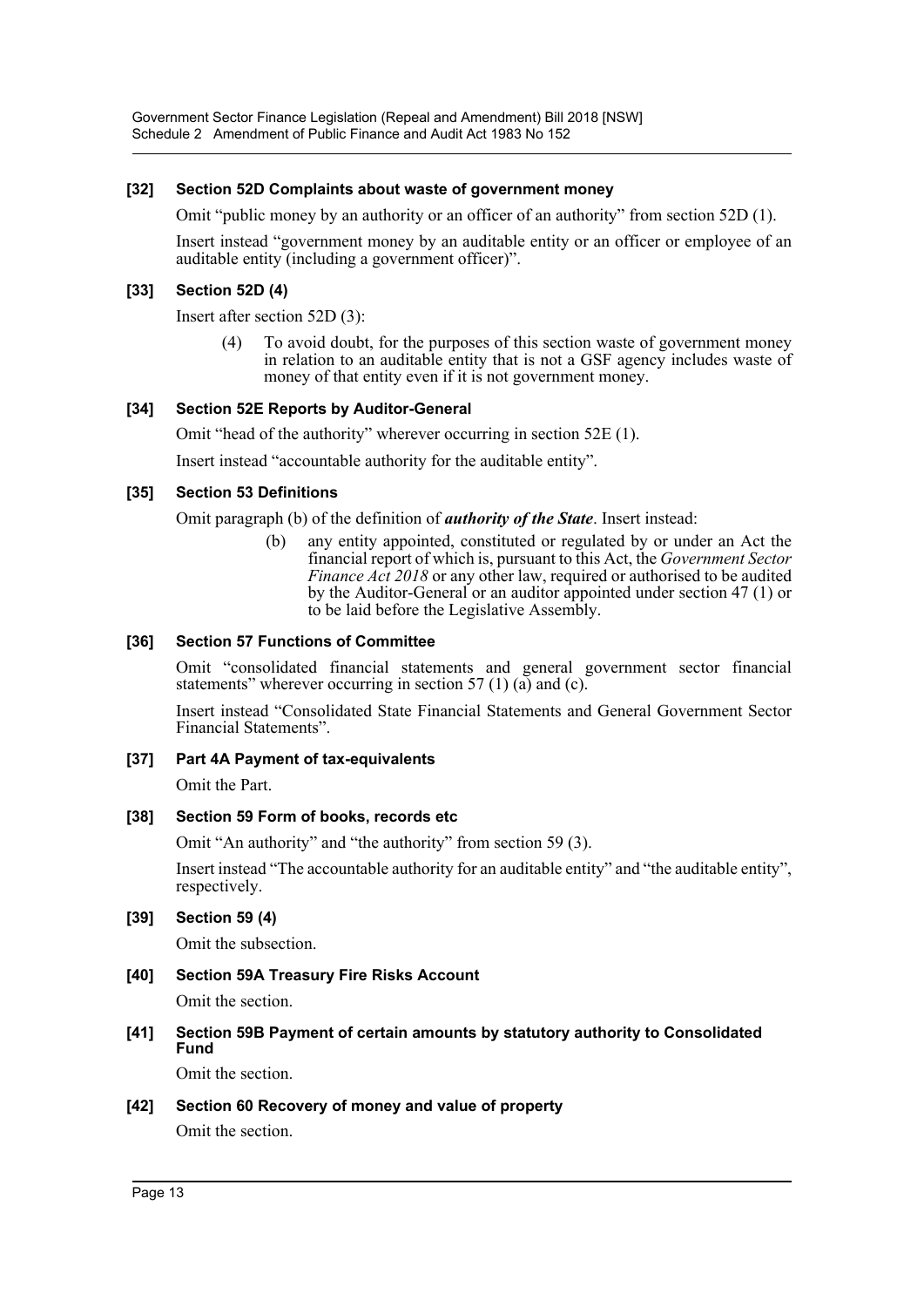### **[43] Section 61 Misappropriation of money or property**

Omit the section.

**[44] Section 62 Offences—generally** Omit the section.

#### **[45] Section 63**

Omit the section. Insert instead:

#### **63 Nature of proceedings for offences**

Proceedings for an offence under this Act may be dealt with summarily before the Local Court.

**[46] Section 63A Reference of matters to Public Accounts Committee**

Omit the section.

**[47] Section 63B Notification of controlled entities**

Omit the section.

**[48] Section 63F Status of Workers Compensation Insurance Fund** Omit the section.

# **[49] Section 64 Regulations**

Omit section 64 (1A). Insert instead:

(1A) Without limiting subsection (1), a regulation may shorten the time for compliance with a provision of section  $\overline{49}$  (2), 51 (1) or 52A (1), despite the provision.

#### **[50] Section 64 (2)**

Omit the subsection.

- **[51] Schedule 2 Statutory bodies** Omit the Schedule.
- **[52] Schedule 3 Departments** Omit the Schedule.

# **[53] Schedule 4 Savings, transitional and other provisions**

Insert at the end of the Schedule, with appropriate Part and clause numbering:

# **Part Provisions consequent on enactment of Government Sector Finance Legislation (Repeal and Amendment) Act 2018**

### **Definition**

In this Part: *amending Act* means the *Government Sector Finance Legislation (Repeal and Amendment) Act 2018*.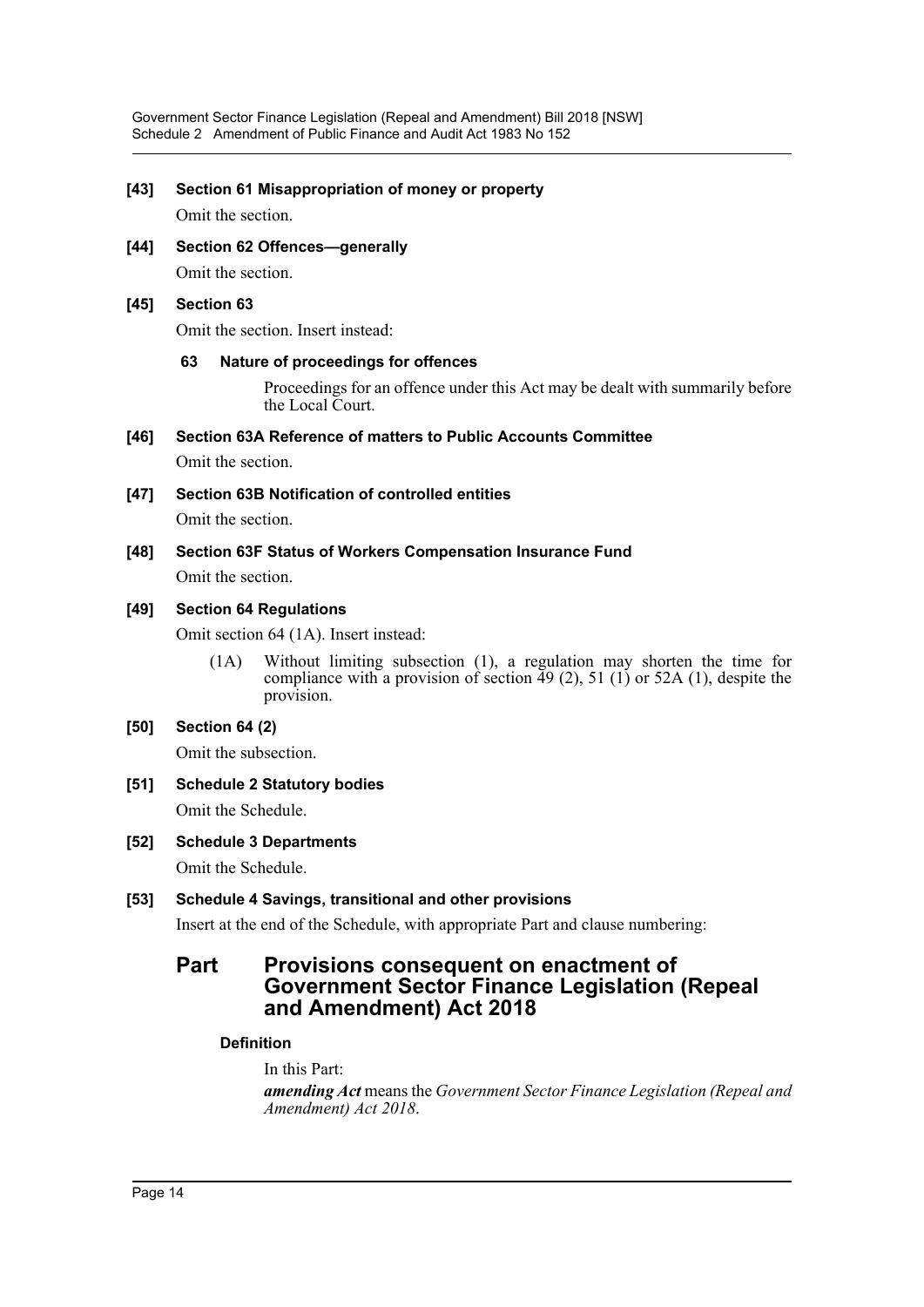#### **Completion of pending audits or audit-related services**

- (1) The Auditor-General may, despite the commencement of the amending Act, complete any audit or audit-related service that the Auditor-General was requested or required to undertake before that commencement.
- (2) Subject to the regulations, the provisions of this Act and the regulations, as in force immediately before the commencement of the amending Act, continue to apply in relation to any such audit or audit-related service.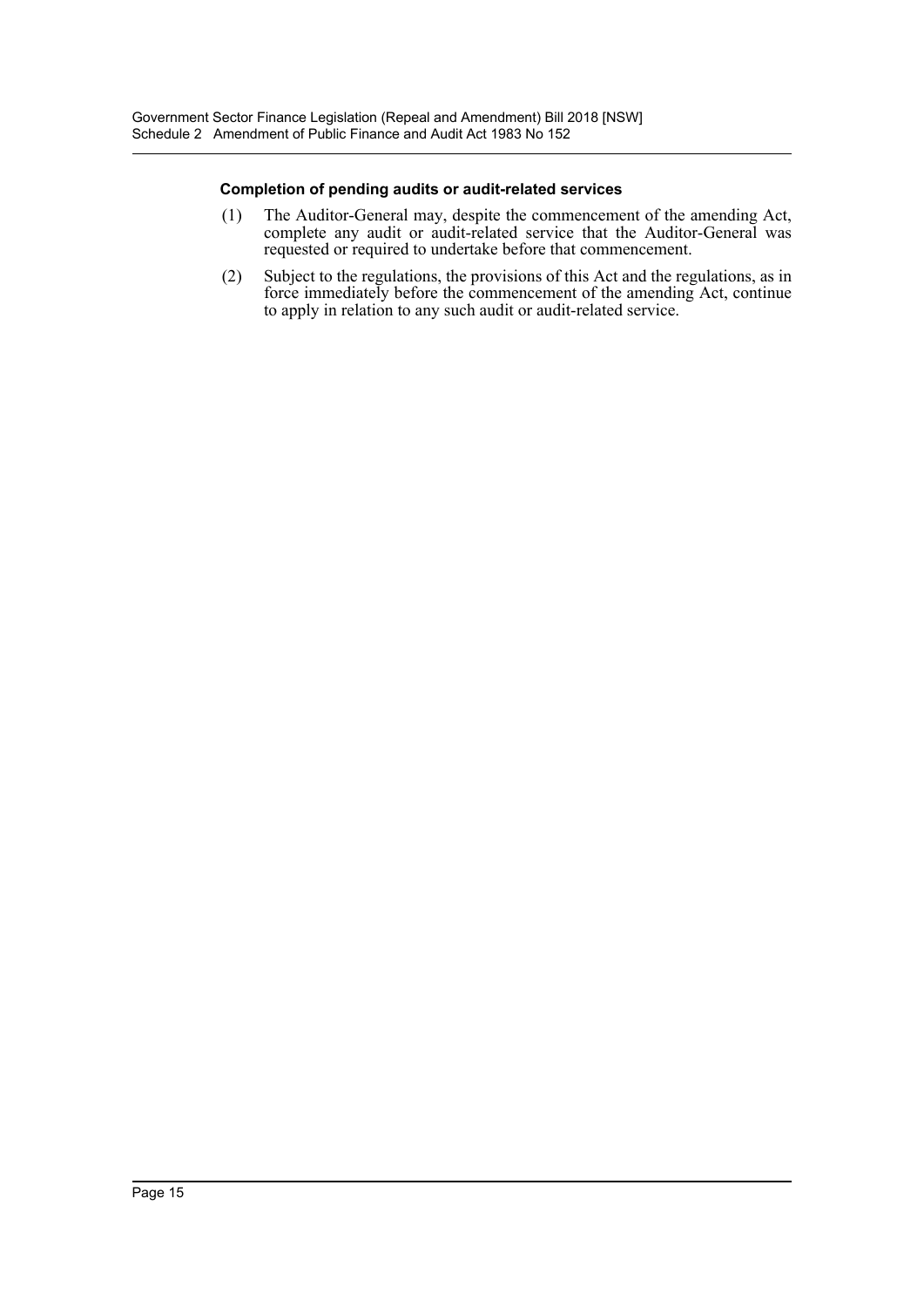# <span id="page-16-0"></span>**Schedule 3 Amendment of legislation concerning financial arrangements**

# **3.1 Aboriginal Housing Act 1998 No 47**

### **Section 36**

Omit the section. Insert instead:

### **36 Investment of money in Fund**

The Aboriginal Housing Office may invest money in the Aboriginal Housing Fund:

- (a) if the AHO is a GSF agency for the purposes of Part 6 of the *Government Sector Finance Act 2018*—in any way that the AHO is permitted to invest money under that Part, or
- (b) if the AHO is not a GSF agency for the purposes of Part 6 of the *Government Sector Finance Act 2018*—in any way approved by the Minister with the concurrence of the Treasurer.

# **3.2 Agricultural Industry Services Act 1998 No 45**

# **Section 31**

Omit the section. Insert instead:

**31 Investment**

A committee may invest money in its funds:

- (a) if the committee is a GSF agency for the purposes of Part 6 of the *Government Sector Finance Act 2018*—in any way that the committee is permitted to invest money under that Part, or
- (b) if the committee is not a GSF agency for the purposes of Part 6 of the *Government Sector Finance Act 2018*—in accordance with the *Trustee Act 1925* or in any other way approved by the Minister with the concurrence of the Treasurer.

# **3.3 Agricultural Livestock (Disease Control Funding) Act 1998 No 139**

# **Section 26 Investment of money in industry funds**

Omit section 26 (1). Insert instead:

- (1) The fund administrator for an industry fund is (subject to any directions of the Minister) to invest money in the fund:
	- (a) if the fund administrator is a GSF agency for the purposes of Part 6 of the *Government Sector Finance Act 2018*—in any way that the fund administrator is permitted to invest money under that Part, or
	- (b) if the fund administrator is not a GSF agency for the purposes of Part 6 of the *Government Sector Finance Act 2018*—in any way approved by the Treasurer.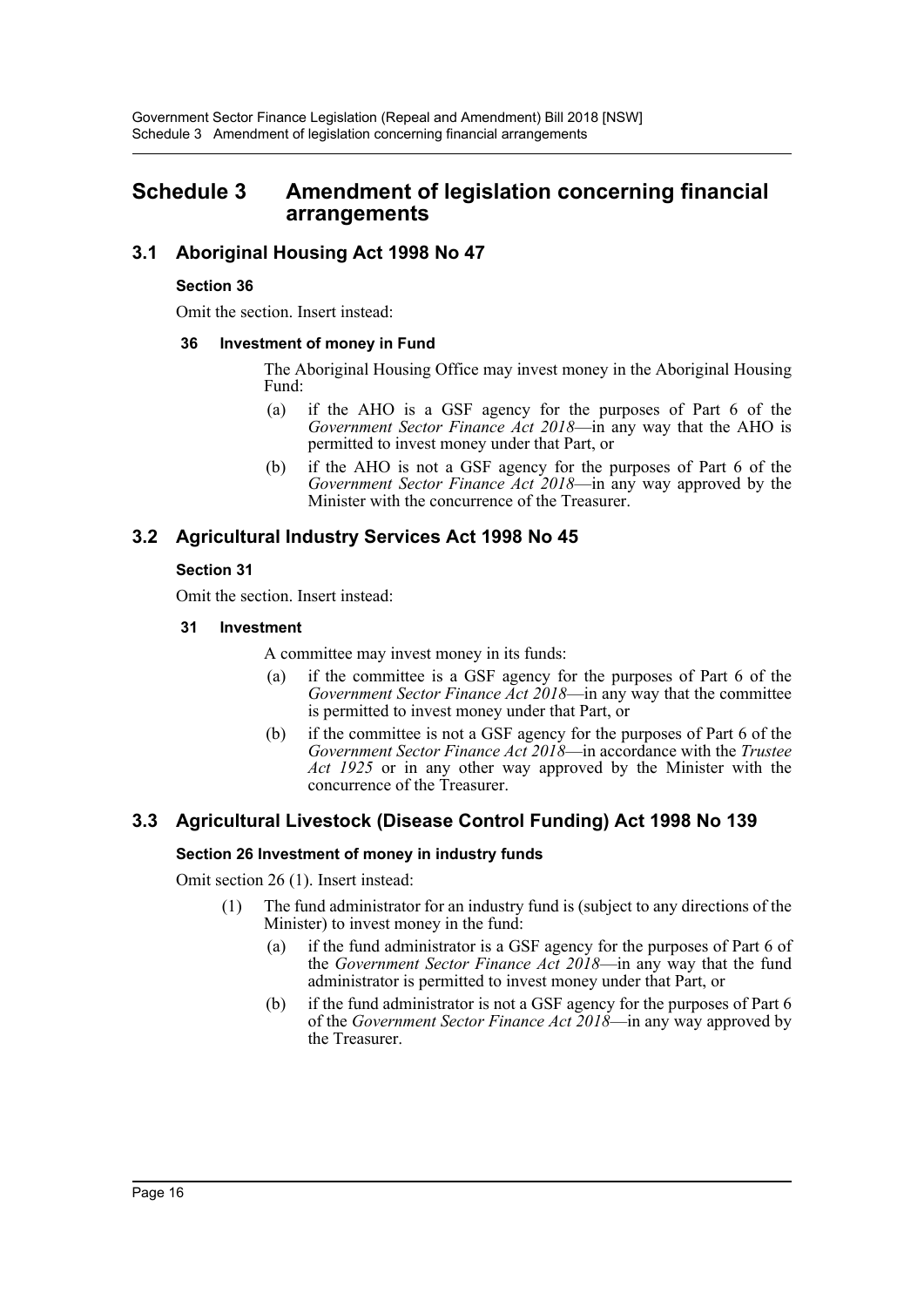# **3.4 Architects Act 2003 No 89**

# **Section 75**

Omit the section. Insert instead:

# **75 Investment of Architects Fund**

The Board may invest money held in the Architects Fund:

- (a) if the Board is a GSF agency for the purposes of Part 6 of the *Government Sector Finance Act 2018*—in any way that the Board is permitted to invest money under that Part, or
- (b) if the Board is not a GSF agency for the purposes of Part 6 of the *Government Sector Finance Act 2018*—in any way authorised for the investment of trust funds or in any other way approved by the Minister with the concurrence of the Treasurer.

# **3.5 Barangaroo Delivery Authority Act 2009 No 2**

# **Section 38**

Omit the section. Insert instead:

### **38 Investment of money in Fund**

The Authority may invest money in the Barangaroo Fund:

- (a) if the Authority is a GSF agency for the purposes of Part 6 of the *Government Sector Finance Act 2018*—in any way that the Authority is permitted to invest money under that Part, or
- (b) if the Authority is not a GSF agency for the purposes of Part 6 of the *Government Sector Finance Act 2018*—in any way approved by the Minister with the concurrence of the Treasurer.

# **3.6 Biodiversity Conservation Act 2016 No 63**

# **Section 10.6 Powers of Trust**

Omit section 10.6 (2) (h). Insert instead:

- (h) to invest money in any fund managed or maintained by the Trust:
	- (i) if the Trust is a GSF agency for the purposes of Part 6 of the *Government Sector Finance Act 2018*—in any way that the Trust is permitted to invest money under that Part, or
	- (ii) if the Trust is not a GSF agency for the purposes of Part 6 of the *Government Sector Finance Act 2018*—in the same way as trustees may invest trust funds or in any other way approved by the Treasurer,

# **3.7 Border Fence Maintenance Act 1921 No 17**

# **Section 19 Border Fence Maintenance Fund**

Omit section 19 (5). Insert instead:

- (5) The board may invest money in the fund:
	- (a) if the board is a GSF agency for the purposes of Part 6 of the *Government Sector Finance Act 2018*—in any way that the board is permitted to invest money under that Part, or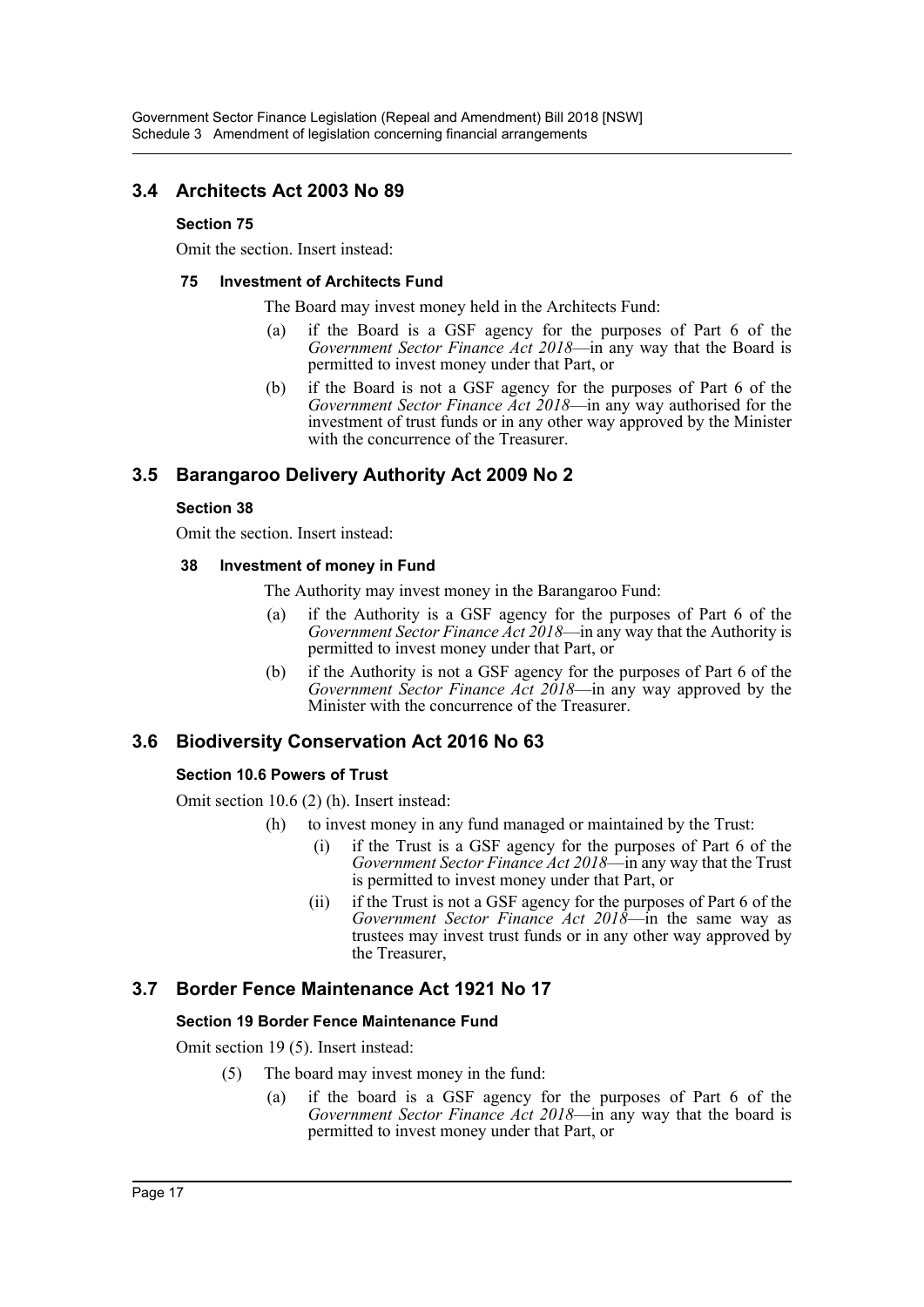(b) if the board is not a GSF agency for the purposes of Part 6 of the *Government Sector Finance Act 2018*—in accordance with the *Trustee Act 1925* or in any other way approved by the Minister with the concurrence of the Treasurer.

# **3.8 Cancer Institute (NSW) Act 2003 No 14**

### **Section 18 Investments**

Omit section 18 (1). Insert instead:

- (1) The Cancer Institute may invest money held by it:
	- (a) if the Cancer Institute is a GSF agency for the purposes of Part 6 of the *Government Sector Finance Act 2018*—in any way that the Cancer Institute is permitted to invest money under that Part, or
	- (b) if the Cancer Institute is not a GSF agency for the purposes of Part 6 of the *Government Sector Finance Act 2018*—in any way authorised for the time being for the investment of trust funds and in any other way approved by the Minister with the concurrence of the Treasurer.

# **3.9 Cemeteries and Crematoria Act 2013 No 105**

# **Section 23**

Omit the section. Insert instead:

### **23 Investment of money in Cemeteries Agency Fund**

The Cemeteries Agency may invest money in the Cemeteries Agency Fund:

- (a) if the Cemeteries Agency is a GSF agency for the purposes of Part 6 of the *Government Sector Finance Act 2018*—in any way that the Cemeteries Agency is permitted to invest money under that Part, or
- (b) if the Cemeteries Agency is not a GSF agency for the purposes of Part 6 of the *Government Sector Finance Act 2018*—in any way approved by the Minister with the concurrence of the Treasurer.

# **3.10 Charitable Fundraising Act 1991 No 69**

# **Section 21 Investment**

Omit "the *Public Authorities (Financial Arrangements) Act 1987*" from section 21 (2). Insert instead "Part 6 of the *Government Sector Finance Act 2018*".

# **3.11 Coal Innovation Administration Act 2008 No 50**

# **Section 8**

Omit the section. Insert instead:

# **8 Investment of money in Fund**

The Minister may invest money in the Fund:

(a) if the Minister is a GSF agency for the purposes of Part 6 of the *Government Sector Finance Act 2018*—in any way that the Minister is permitted to invest money under that Part, or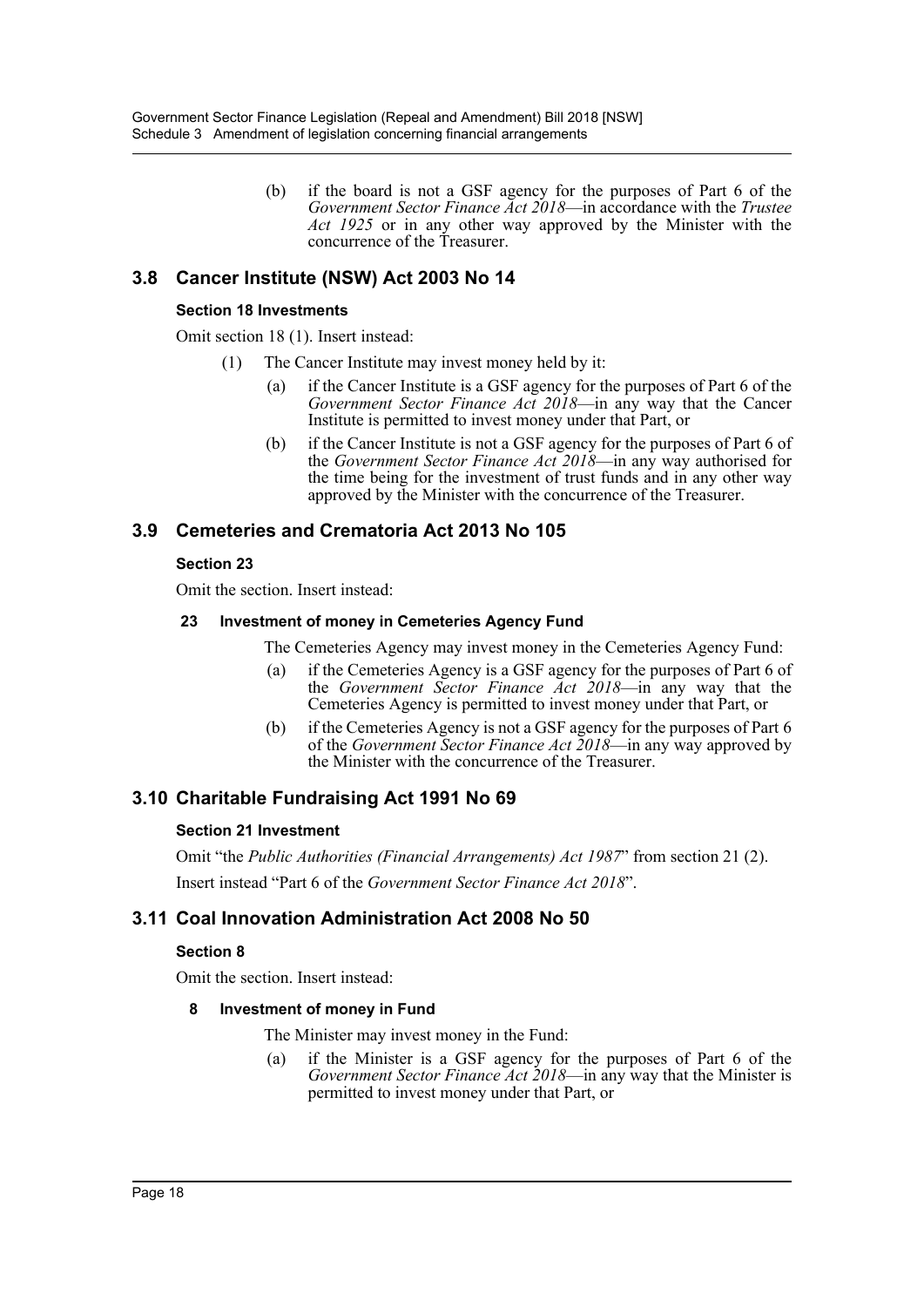(b) if the Minister is not a GSF agency for the purposes of Part 6 of the *Government Sector Finance Act 2018*—in any way approved by the Treasurer.

# **3.12 Community Housing Providers (Adoption of National Law) Act 2012 No 59**

### **Section 15 Housing Agency may give assistance**

Omit "the *Public Authorities (Financial Arrangements) Act 1987*" from section 15 (4). Insert instead "Part 6 of the *Government Sector Finance Act 2018*".

# **3.13 Companion Animals Act 1998 No 87**

### **Section 86**

Omit the section. Insert instead:

### **86 Investment of money in Fund**

The Chief Executive of the Office of Local Government may invest money in the Fund:

- (a) if the Office of Local Government is a GSF agency for the purposes of Part 6 of the *Government Sector Finance Act 2018*—in any way that the Office is permitted to invest money under that Part, or
- (b) if the Office of Local Government is not a GSF agency for the purposes of Part 6 of the *Government Sector Finance Act 2018*—in any way approved the Treasurer.

# **3.14 Crown Land Management Act 2016 No 58**

# **Section 12.30**

Omit the section. Insert instead:

# **12.30 Investment of money in Crown Reserves Improvement Fund**

The Secretary may invest money in the Crown Reserves Improvement Fund:

- (a) if the Department is a GSF agency for the purposes of Part 6 of the *Government Sector Finance Act 2018*—in any way that the Department is permitted to invest money under that Part, or
- (b) if the Department is not a GSF agency for the purposes of Part 6 of the *Government Sector Finance Act 2018*—in any way approved by the Treasurer.

# **3.15 Dams Safety Act 2015 No 26**

# **Section 40 Dams Safety Fund**

Omit section 40 (3). Insert instead:

- (3) Dams Safety NSW may invest money in the Fund:
	- (a) if Dams Safety NSW is a GSF agency for the purposes of Part 6 of the *Government Sector Finance Act 2018*—in any way that Dams Safety NSW is permitted to invest money under that Part, or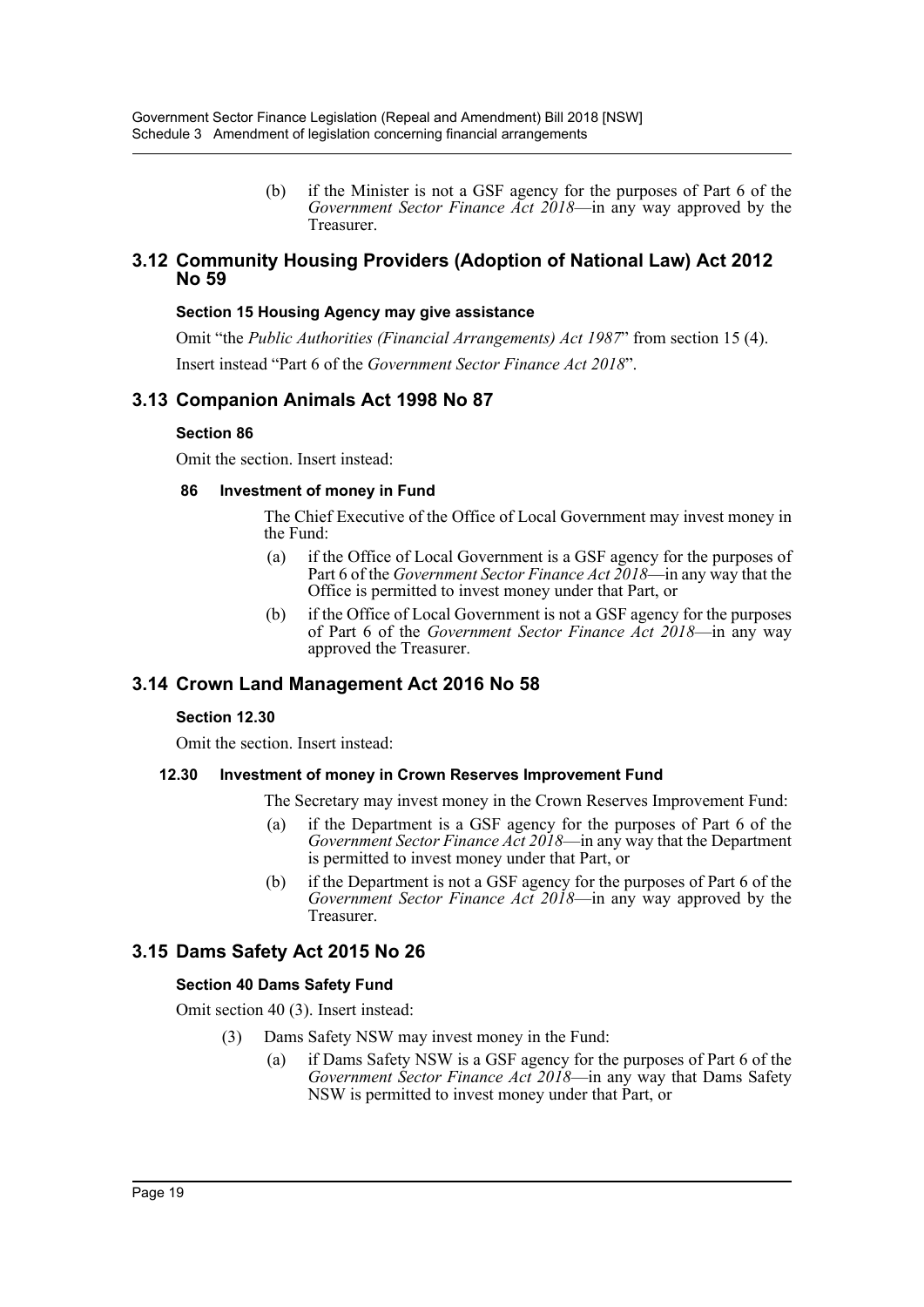(b) if Dams Safety NSW is not a GSF agency for the purposes of Part 6 of the *Government Sector Finance Act 2018*—in any way approved by the Minister with the concurrence of the Treasurer.

# **3.16 Education Standards Authority Act 2013 No 89**

# **Section 15 Education Standards Authority Fund**

Omit section 15 (4). Insert instead:

- (4) The Authority may invest money in the Fund:
	- if the Authority is a GSF agency for the purposes of Part 6 of the *Government Sector Finance Act 2018*—in any way that the Authority is permitted to invest money under that Part, or
	- (b) if the Authority is not a GSF agency for the purposes of Part 6 of the *Government Sector Finance Act 2018*—in accordance with and subject to the *Trustee Act 1925* and in any other way approved by the Minister with the concurrence of the Treasurer.

# **3.17 Electricity Network Assets (Authorised Transactions) Act 2015 No 5**

### **[1] Section 12 Residual Liabilities Fund**

Omit section 12 (5). Insert instead:

(5) The Treasurer may invest money in the Residual Liabilities Fund in any way that the Treasurer considers appropriate.

# **[2] Section 45**

Omit the section. Insert instead:

#### **45 Part 6 of Government Sector Finance Act 2018**

Part 6 of the *Government Sector Finance Act 2018* does not apply to any transaction arrangement.

# **[3] Section 51 Functions of Electricity Assets Ministerial Holding Corporation**

Omit section 51 (5). Insert instead:

(5) The Treasurer may invest money in the EAMHC Fund in any way that the Treasurer considers appropriate.

# **[4] Section 52 Functions of New South Wales Treasury Corporation**

Omit "financial accommodation" and "financial adjustment" from section 52 (2). Insert instead "borrowings" and "derivative arrangement", respectively.

# **[5] Section 52 (4)**

Omit "*Public Authorities (Financial Arrangements) Act 1987*". Insert instead "*Government Sector Finance Act 2018*".

# **[6] Schedule 7 Savings, transitional and other provisions**

Omit clause 11 (5). Insert instead:

(5) The Treasurer may invest money in an MHC fund in any way that the Treasurer considers appropriate.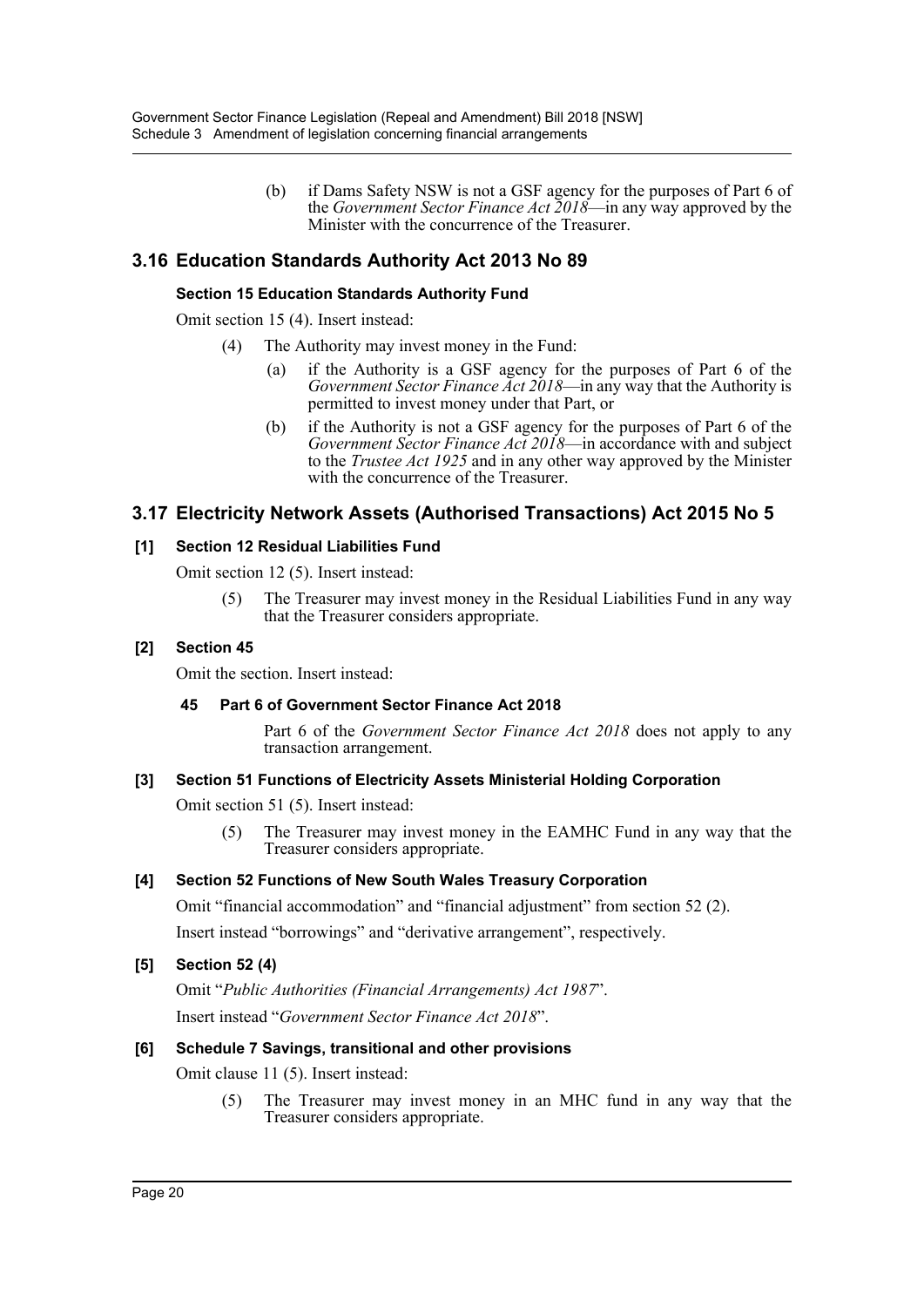Government Sector Finance Legislation (Repeal and Amendment) Bill 2018 [NSW] Schedule 3 Amendment of legislation concerning financial arrangements

# **3.18 Electricity Retained Interest Corporations Act 2015 No 6**

#### **[1] Section 7 Functions**

Omit the note to section 7 (3). Insert instead:

**Note.** Investment by a Corporation is subject to Part 6 of the *Government Sector Finance Act 2018*.

#### **[2] Section 8 Status**

Omit the note to section 8 (1). Insert instead:

**Note.** A Corporation is a GSF agency for the purposes of Part 6 of the *Government Sector Finance Act 2018* and remains subject to that Part, including the requirements of that Part as to borrowing and investment by a GSF agency.

#### **[3] Section 36 Investment of Fund**

Omit the note at the end of the section. Insert instead:

**Note.** Investment by a Corporation is subject to Part 6 of the *Government Sector Finance Act 2018*.

# **3.19 Energy and Utilities Administration Act 1987 No 103**

#### **Section 34I**

Omit the section. Insert instead:

### **34I Investment of money in Climate Change Fund**

The Minister may invest money in the Fund:

- (a) if the Minister is a GSF agency for the purposes of Part 6 of the *Government Sector Finance Act 2018*—in any way that the Minister is permitted to invest money under that Part, or
- (b) if the Minister is not a GSF agency for the purposes of Part 6 of the *Government Sector Finance Act 2018*—in any way approved by the Treasurer.

# **3.20 Environmental Planning and Assessment Act 1979 No 203**

#### **Section 7.31**

Omit the section. Insert instead:

#### **7.31 Investment of money in Fund**

The money in the Fund may be invested:

- (a) if the Department is a GSF agency for the purposes of Part 6 of the *Government Sector Finance Act 2018*—in any way that the Department is permitted to invest money under that Part, or
- (b) if the Department is not a GSF agency for the purposes of Part 6 of the *Government Sector Finance Act 2018*—in any way approved by the Treasurer.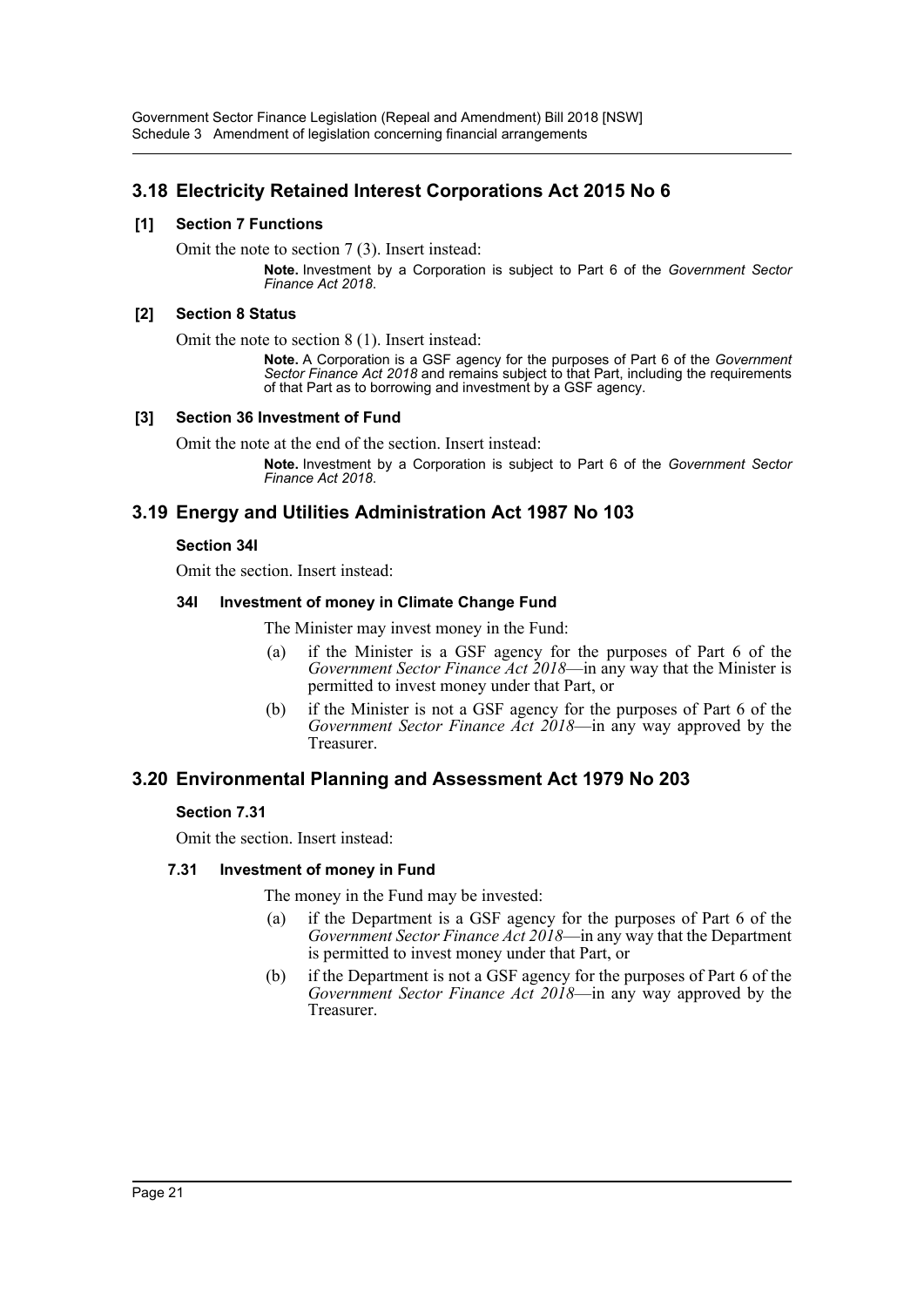# **3.21 Environmental Trust Act 1998 No 82**

# **Section 20**

Omit the section. Insert instead:

### **20 Investments**

The Trust is to invest money in the Trust Fund:

- (a) if the Trust is a GSF agency for the purposes of Part 6 of the *Government Sector Finance Act 2018*—in any way that the Trust is permitted to invest money under that Part, or
- (b) if the Trust is not a GSF agency for the purposes of Part 6 of the *Government Sector Finance Act 2018*—in any way approved by the Treasurer.

# **3.22 Fair Trading Act 1987 No 68**

# **Section 79Y NSW Consumer Law Fund**

Omit section 79Y (6). Insert instead:

- (6) The Minister may, on the recommendation of the Secretary, invest money in the Fund:
	- (a) if the Minister is a GSF agency for the purposes of Part 6 of the *Government Sector Finance Act 2018*—in any way that the Minister is permitted to invest money under that Part, or
	- (b) if the Minister is not a GSF agency for the purposes of Part 6 of the *Government Sector Finance Act 2018*—in any way approved by the Treasurer.

# **3.23 Fiscal Responsibility Act 2012 No 58**

# **Section 11 Acts not affected by this Act**

Omit "*Public Authorities (Financial Arrangements) Act 1987*". Insert instead "*Government Sector Finance Act 2018*".

# **3.24 Fisheries Management Act 1994 No 38**

# **[1] Section 237B Aboriginal fishing assistance programs**

Omit the note to section 237B (2).

# **[2] Section 239A Investment of money in trust funds**

Omit section 239A (1). Insert instead:

- (1) The Minister is to invest money in a trust fund:
	- (a) if the Minister is a GSF agency for the purposes of Part 6 of the *Government Sector Finance Act 2018*—in any way that the Minister is permitted to invest money under that Part, or
	- (b) if the Minister is not a GSF agency for the purposes of Part 6 of the *Government Sector Finance Act 2018*—in any way authorised for the investment of trust funds or approved by the Treasurer.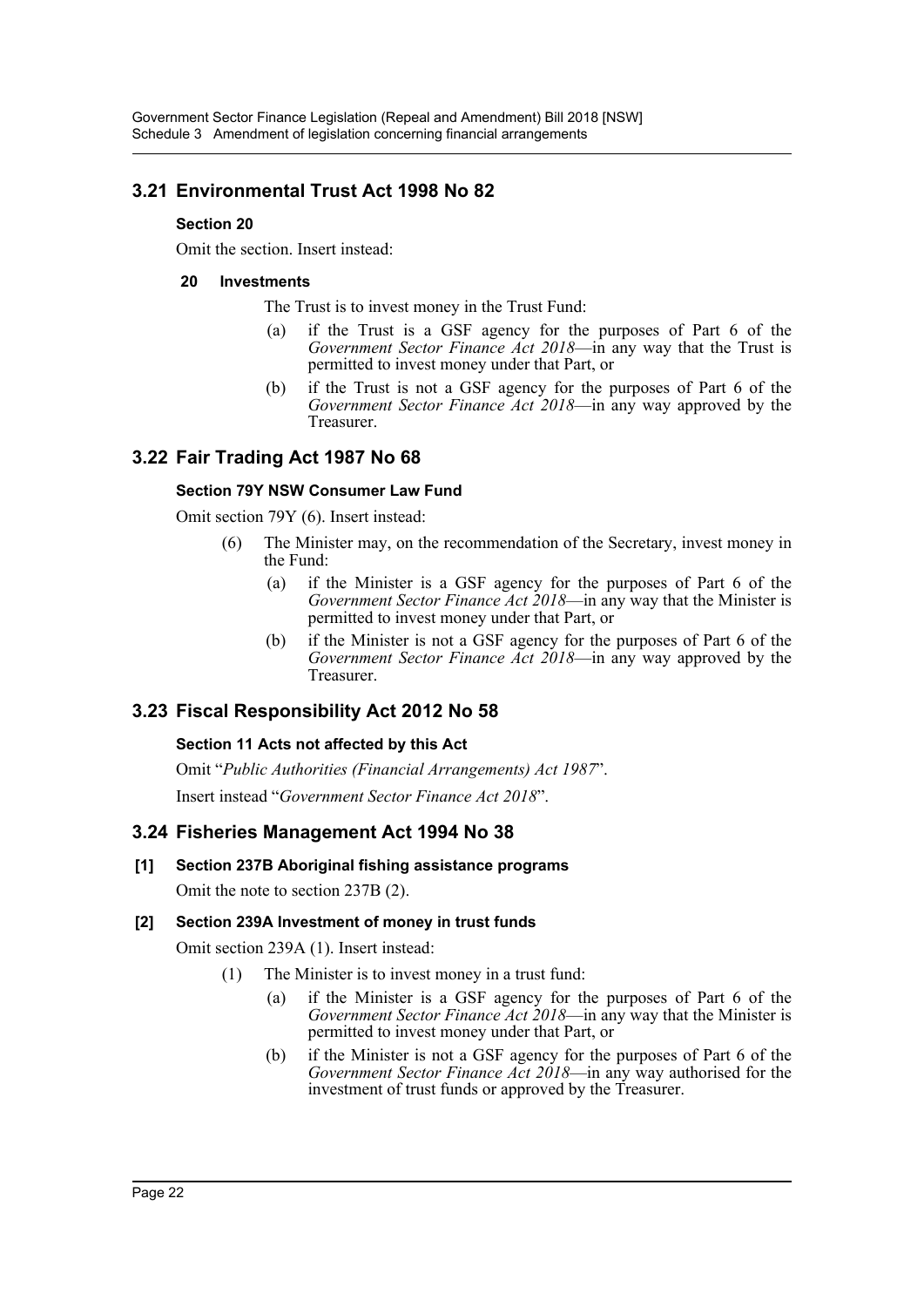# **3.25 Food Act 2003 No 43**

### **Section 117B**

Omit the section. Insert instead:

### **117B Investment**

The Food Authority may invest money held by it:

- (a) if the Food Authority is a GSF agency for the purposes of Part 6 of the *Government Sector Finance Act 2018*—in any way that the Food Authority is permitted to invest money under that Part, or
- (b) if the Food Authority is not a GSF agency for the purposes of Part 6 of the *Government Sector Finance Act 2018*—in any way approved by the Minister with the concurrence of the Treasurer.

# **3.26 Game and Feral Animal Control Act 2002 No 64**

#### **Section 53B Game and Pest Management Trust Fund**

Omit section 53B (5). Insert instead:

- (5) The Minister may invest the money in the Fund:
	- (a) if the Minister is a GSF agency for the purposes of Part 6 of the *Government Sector Finance Act 2018*—in any way that the Minister is permitted to invest money under that Part, or
	- (b) if the Minister is not a GSF agency for the purposes of Part 6 of the *Government Sector Finance Act 2018*—in any way authorised for the investment of trust funds.

# **3.27 General Government Liability Management Fund Act 2002 No 60**

# **Section 6 Payments out of the Fund**

Omit section 6 (5). Insert instead:

- (5) The Ministerial Corporation may invest money in the Liability Management Fund that is not immediately required for the purposes of the Fund:
	- (a) if the Ministerial Corporation is a GSF agency for the purposes of Part 6 of the *Government Sector Finance Act 2018*—in any way that the Ministerial Corporation is permitted to invest money under that Part, or
	- (b) if the Ministerial Corporation is not a GSF agency for the purposes of Part 6 of the *Government Sector Finance Act 2018*—in any way approved by the Treasurer.

# **3.28 Government Telecommunications Act 1991 No 77**

# **Section 43**

Omit the section. Insert instead:

#### **43 Investment**

The Authority may invest money:

(a) if the Authority is a GSF agency for the purposes of Part 6 of the *Government Sector Finance Act 2018*—in any way that the Authority is permitted to invest money under that Part, or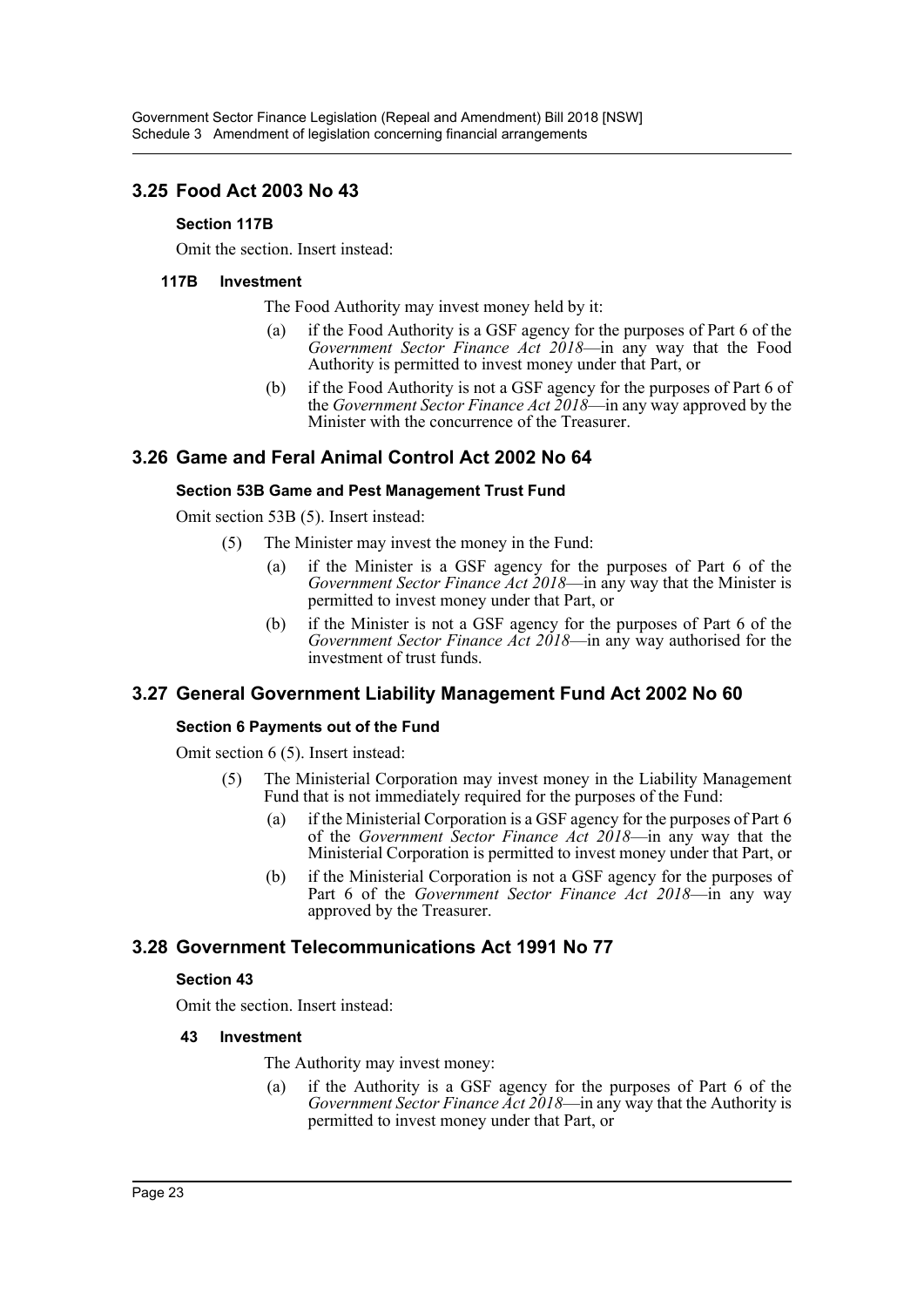(b) if the Authority is not a GSF agency for the purposes of Part 6 of the *Government Sector Finance Act 2018*—in accordance with the *Trustee Act 1925* or in any other way approved by the Minister with the concurrence of the Treasurer.

# **3.29 Growth Centres (Development Corporations) Act 1974 No 49**

### **Section 27**

Omit the section. Insert instead:

### **27 Investments**

A corporation may invest money held by it:

- (a) if the corporation is a GSF agency for the purposes of Part 6 of the *Government Sector Finance Act 2018*—in any way that the corporation is permitted to invest money under that Part, or
- (b) if the corporation is not a GSF agency for the purposes of Part 6 of the *Government Sector Finance Act 2018*—in any way authorised for the time being for the investment of trust funds and in any other way approved by the Minister with the concurrence of the Treasurer.

# **3.30 Health Administration Act 1982 No 135**

### **Section 13A Corporation to manage accounts of health professional councils**

Omit section 13A (4). Insert instead:

- (4) The Corporation may invest money in such an account:
	- (a) if the Corporation is a GSF agency for the purposes of Part 6 of the *Government Sector Finance Act 2018*—in any way that the Corporation is permitted to invest money under that Part, or
	- (b) if the Corporation is not a GSF agency for the purposes of Part 6 of the *Government Sector Finance Act 2018*—in any way approved by the Treasurer.

# **3.31 Health Services Act 1997 No 154**

# **[1] Section 38 Investments**

Omit section 38 (1). Insert instead:

- (1) A local health district may invest money held by it:
	- (a) if the local health district is a GSF agency for the purposes of Part 6 of the *Government Sector Finance Act 2018*—in any way that the local health district is permitted to invest money under that Part, or
	- (b) if the local health district is not a GSF agency for the purposes of Part 6 of the *Government Sector Finance Act 2018*—in any way authorised for the time being for the investment of trust funds and in any other way approved by the Minister with the concurrence of the Treasurer.

# **[2] Section 59 Investments**

Omit section 59 (1). Insert instead:

- (1) A statutory health corporation may invest money held by it:
	- (a) if the statutory health corporation is a GSF agency for the purposes of Part 6 of the *Government Sector Finance Act 2018*—in any way that the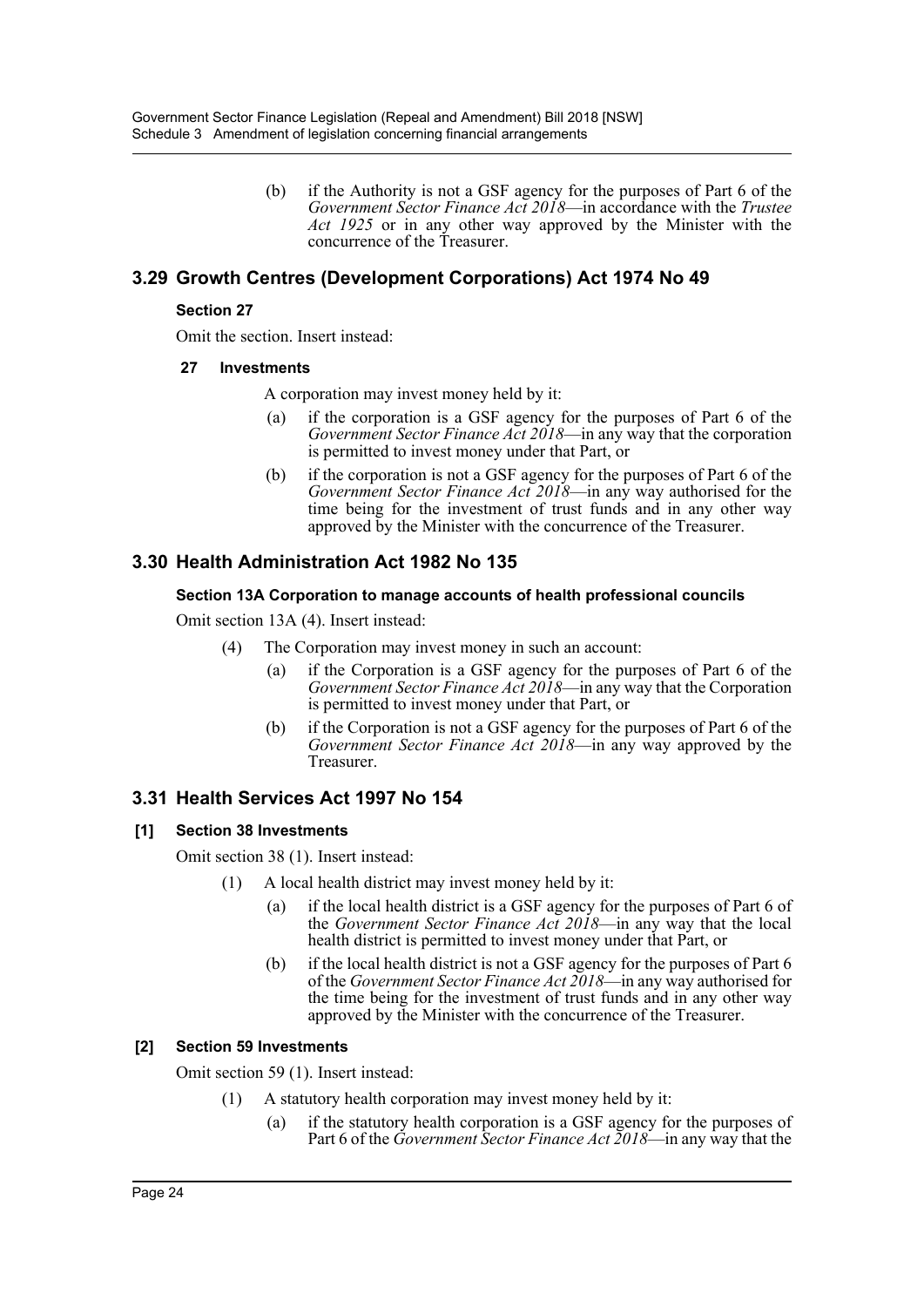statutory health corporation is permitted to invest money under that Part, or

(b) if the statutory health corporation is not a GSF agency for the purposes of Part 6 of the *Government Sector Finance Act 2018*—in any way authorised for the time being for the investment of trust funds and in any other way approved by the Minister with the concurrence of the Treasurer.

### **[3] Section 127B Loans to public health organisations**

Omit section 127B (4). Insert instead:

(4) Part 6 of the *Government Sector Finance Act 2018* does not apply to a loan made under this section.

# **3.32 Home Building Act 1989 No 147**

### **[1] Section 103EF Home Building Operational Fund**

Omit section 103EF (4). Insert instead:

- (4) The Authority may invest money in the Fund that is not immediately required for the purposes of the Fund:
	- (a) if the Authority is a GSF agency for the purposes of Part 6 of the *Government Sector Finance Act 2018*—in any way that the Authority is permitted to invest money under that Part, or
	- (b) if the Authority is not a GSF agency for the purposes of Part 6 of the *Government Sector Finance Act 2018*—in any way approved by the Minister with the concurrence of the Treasurer.

# **[2] Section 103OA Home Building Insurers Guarantee Fund**

Omit section 103OA (5). Insert instead:

- (5) The Authority may invest money in the Fund that is not immediately required for the purposes of the Fund:
	- (a) if the Authority is a GSF agency for the purposes of Part 6 of the *Government Sector Finance Act 2018*—in any way that the Authority is permitted to invest money under that Part, or
	- (b) if the Authority is not a GSF agency for the purposes of Part 6 of the *Government Sector Finance Act 2018*—in any way approved by the Minister with the concurrence of the Treasurer.

# **[3] Section 103P Building Insurers' Guarantee Fund**

Omit section 103P (4). Insert instead:

- (4) The Guarantee Corporation may invest money in the Fund that is not immediately required for the purposes of the Fund:
	- (a) if the Guarantee Corporation is a GSF agency for the purposes of Part 6 of the *Government Sector Finance Act 2018*—in any way that the Guarantee Corporation is permitted to invest money under that Part, or
	- (b) if the Guarantee Corporation is not a GSF agency for the purposes of Part 6 of the *Government Sector Finance Act 2018*—in any way approved by the Minister with the concurrence of the Treasurer.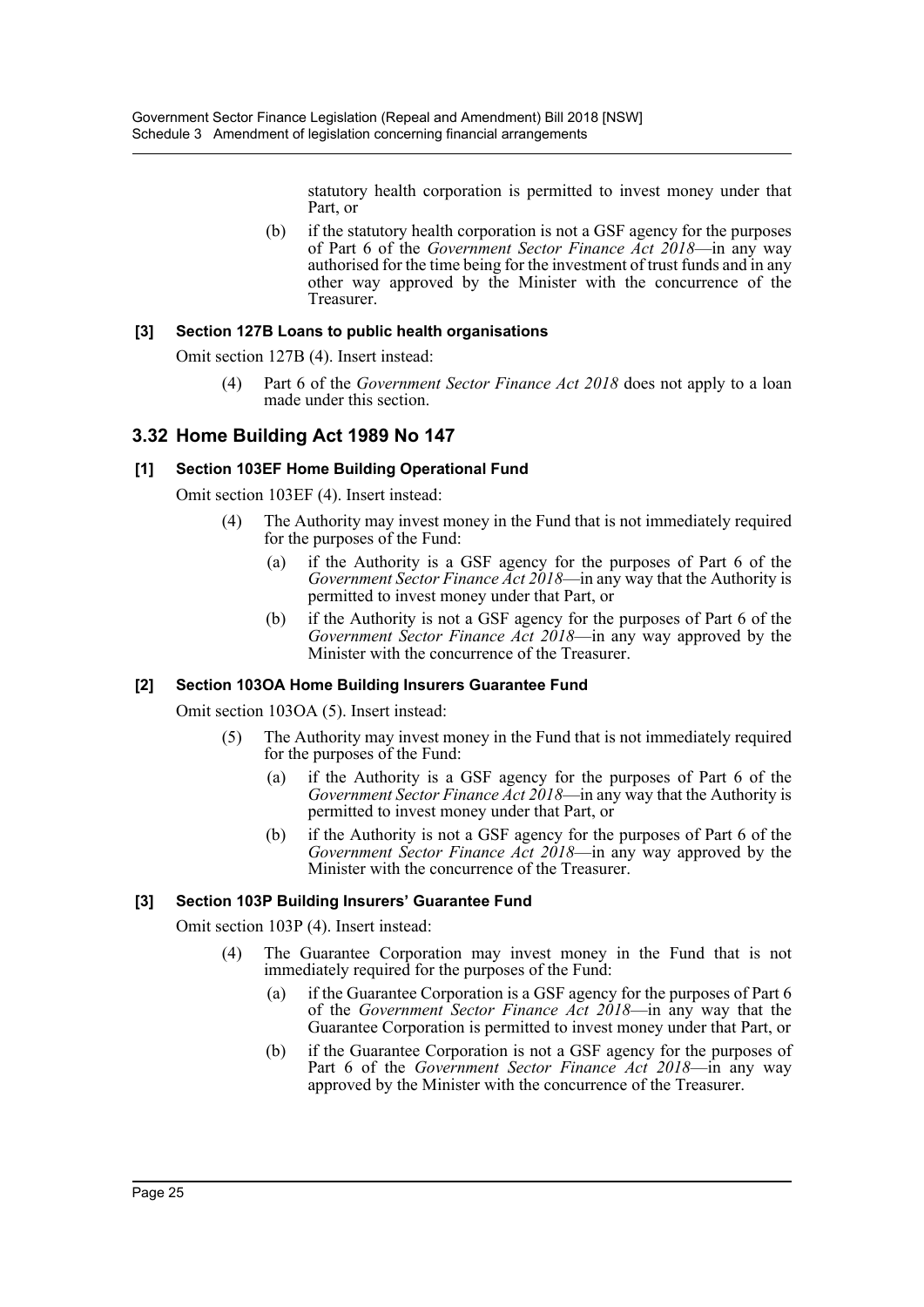Government Sector Finance Legislation (Repeal and Amendment) Bill 2018 [NSW] Schedule 3 Amendment of legislation concerning financial arrangements

#### **[4] Section 114 Home Building Administration Fund**

Omit "the *Public Authorities (Financial Arrangements) Act 1987*" from section 114 (3) (c). Insert instead "Part 6 of the *Government Sector Finance Act 2018*".

# **3.33 Housing Act 2001 No 52**

#### **[1] Part 8 Joint ventures, interests in private corporations and trusts**

Omit the note at the beginning of the Part. Insert instead:

**Note.** Part 6 of the *Government Sector Finance Act 2018* imposes requirements and limitations on GSF agencies covered by that Part with respect to the entry into and maintenance of financial arrangements and joint ventures.

#### **[2] Section 59 Definitions**

Omit the definition of *joint venture*. Insert instead:

*joint venture* has the same meaning as in the *Government Sector Finance Act 2018*.

#### **[3] Section 60 Power to enter into joint ventures**

Omit "an approval under Part 2D of the *Public Authorities (Financial Arrangements) Act 1987*" from section 60 (3).

Insert instead "a financial arrangement approval under the *Government Sector Finance Act 2018*".

#### **[4] Section 60, note**

Omit the note at the end of the section. Insert instead:

**Note.** Part 6 of the *Government Sector Finance Act 2018* requires a GSF agency under that Act, before entering into a joint venture arrangement, to obtain a financial arrangement approval for the arrangement unless the arrangement is authorised by a provision of that Act or the regulations or Treasurer's directions under that Act.

# **3.34 Institute of Sport Act 1995 No 52**

#### **[1] Section 20 Financial powers of Institute**

Omit "the *Public Authorities (Financial Arrangements) Act 1987*" from section 20 (e).

Insert instead "Part 6 of the *Government Sector Finance Act 2018*".

#### **[2] Section 25**

Omit the section. Insert instead:

### **25 Powers of investment**

The Institute may invest money in the Fund:

- (a) if the Institute is a GSF agency for the purposes of Part 6 of the *Government Sector Finance Act 2018*—in any way that the Institute is permitted to invest money under that Part, or
- (b) if the Institute is not a GSF agency for the purposes of Part 6 of the *Government Sector Finance Act 2018*—in accordance with and subject to the *Trustee Act 1925* and in any other way approved by the Minister with the concurrence of the Treasurer.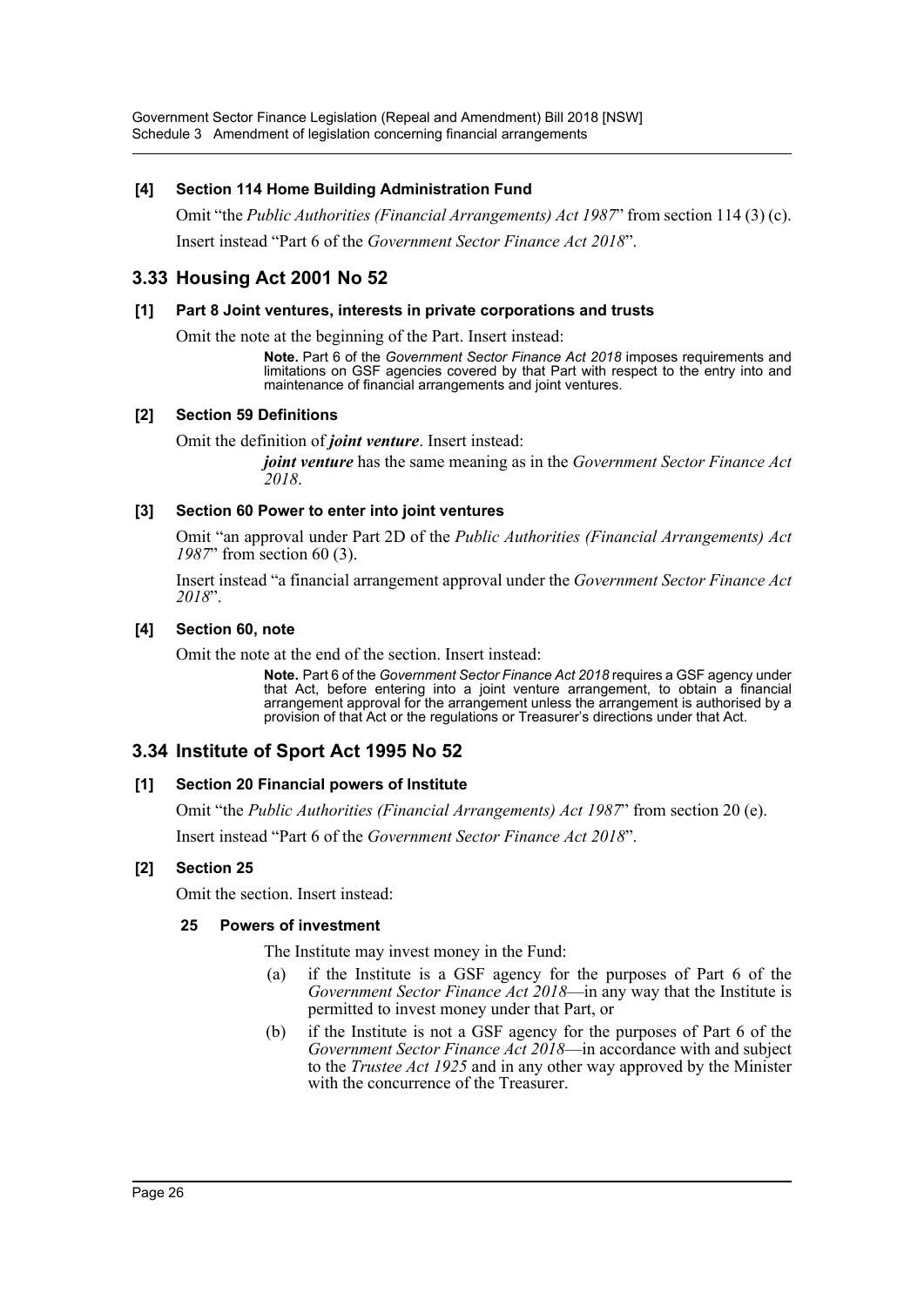# **3.35 Jobs for NSW Act 2015 No 25**

### **Section 13**

Omit the section. Insert instead:

### **13 Investment of Fund**

The Minister may invest money in the Fund:

- (a) if the Minister is a GSF agency for the purposes of Part 6 of the *Government Sector Finance Act 2018*—in any way that the Minister is permitted to invest money under that Part, or
- (b) if the Minister is not a GSF agency for the purposes of Part 6 of the *Government Sector Finance Act 2018*—in any way authorised for the investment of trust funds.

# **3.36 Land Acquisition (Just Terms Compensation) Act 1991 No 22**

# **Section 51 Trust account**

Omit section 51 (7). Insert instead:

- (7) Money in the trust account may be invested by the authority of the State:
	- (a) if the authority of the State is a GSF agency for the purposes of Part 6 of the *Government Sector Finance Act 2018*—in any way that the authority of the State is permitted to invest money under that Part, or
	- (b) if the authority of the State is not a GSF agency for the purposes of Part 6 of the *Government Sector Finance Act 2018*—in any way approved by the Treasurer.

# **3.37 Land and Property Information NSW (Authorised Transaction) Act 2016 No 46**

# **[1] Section 16 Penalty provision in authorised concession arrangements**

Omit section 16 (6). Insert instead:

- (6) The portfolio Minister may invest money in the Rectification Retention Account:
	- (a) if the portfolio Minister is a GSF agency for the purposes of Part 6 of the *Government Sector Finance Act 2018*—in any way that the portfolio Minister is permitted to invest money under that Part, or
	- (b) if the portfolio Minister is not a GSF agency for the purposes of Part 6 of the *Government Sector Finance Act 2018*—in any way approved by the Treasurer.

# **[2] Section 37 Government Sector Finance Act 2018**

Omit "The *Public Authorities (Financial Arrangements) Act 1987*". Insert instead "Part 6 of the *Government Sector Finance Act 2018*".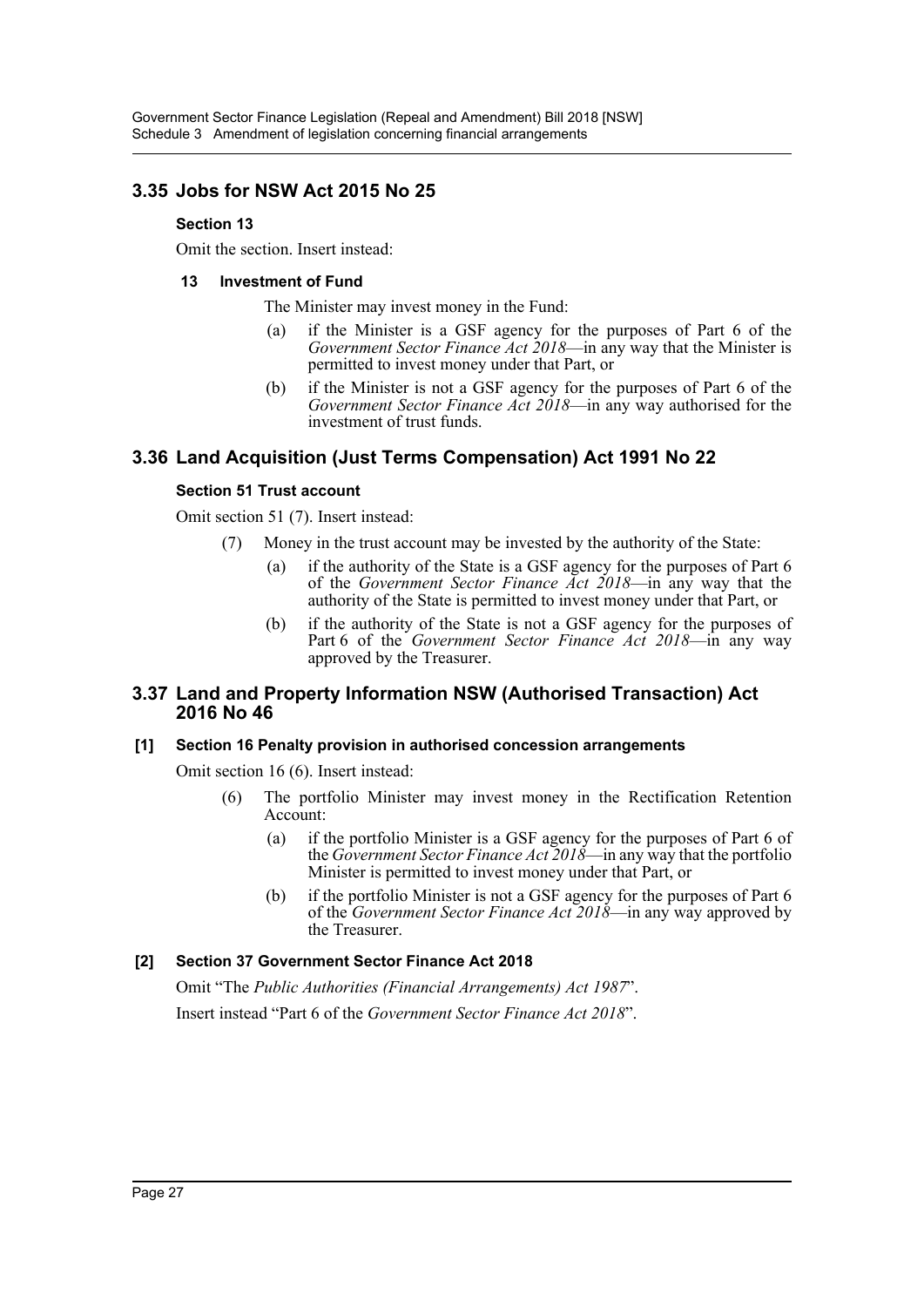# **3.38 Local Land Services Act 2013 No 51**

# **Section 21**

Omit the section. Insert instead:

### **21 Investment powers in relation to Fund**

Local Land Services may invest money in the Fund:

- (a) if Local Land Services is a GSF agency for the purposes of Part 6 of the *Government Sector Finance Act 2018*—in any way that Local Land Services is permitted to invest money under that Part, or
- (b) if Local Land Services is not a GSF agency for the purposes of Part 6 of the *Government Sector Finance Act 2018*—in any way authorised for the investment of trust funds and in any other way approved by the Minister with the concurrence of the Treasurer.

# **3.39 Long Service Corporation Act 2010 No 123**

# **Section 15**

Omit the section. Insert instead:

### **15 Investment of money in Funds**

The Corporation may invest money in a Fund:

- (a) if the Corporation is a GSF agency for the purposes of Part 6 of the *Government Sector Finance Act 2018*—in any way that the Corporation is permitted to invest money under that Part, or
- (b) if the Corporation is not a GSF agency for the purposes of Part 6 of the *Government Sector Finance Act 2018*—in any way approved by the Minister with the concurrence of the Treasurer.

# **3.40 Mine and Petroleum Site Safety (Cost Recovery) Act 2005 No 116**

# **Section 8**

Omit the section. Insert instead:

# **8 Investment of money in Fund**

The Secretary may, on behalf of the Department, invest money in the Fund:

- (a) if the Department is a GSF agency for the purposes of Part 6 of the *Government Sector Finance Act 2018*—in any way that the Department is permitted to invest money under that Part, or
- (b) if the Department is not a GSF agency for the purposes of Part 6 of the *Government Sector Finance Act 2018*—in any way approved by the Treasurer.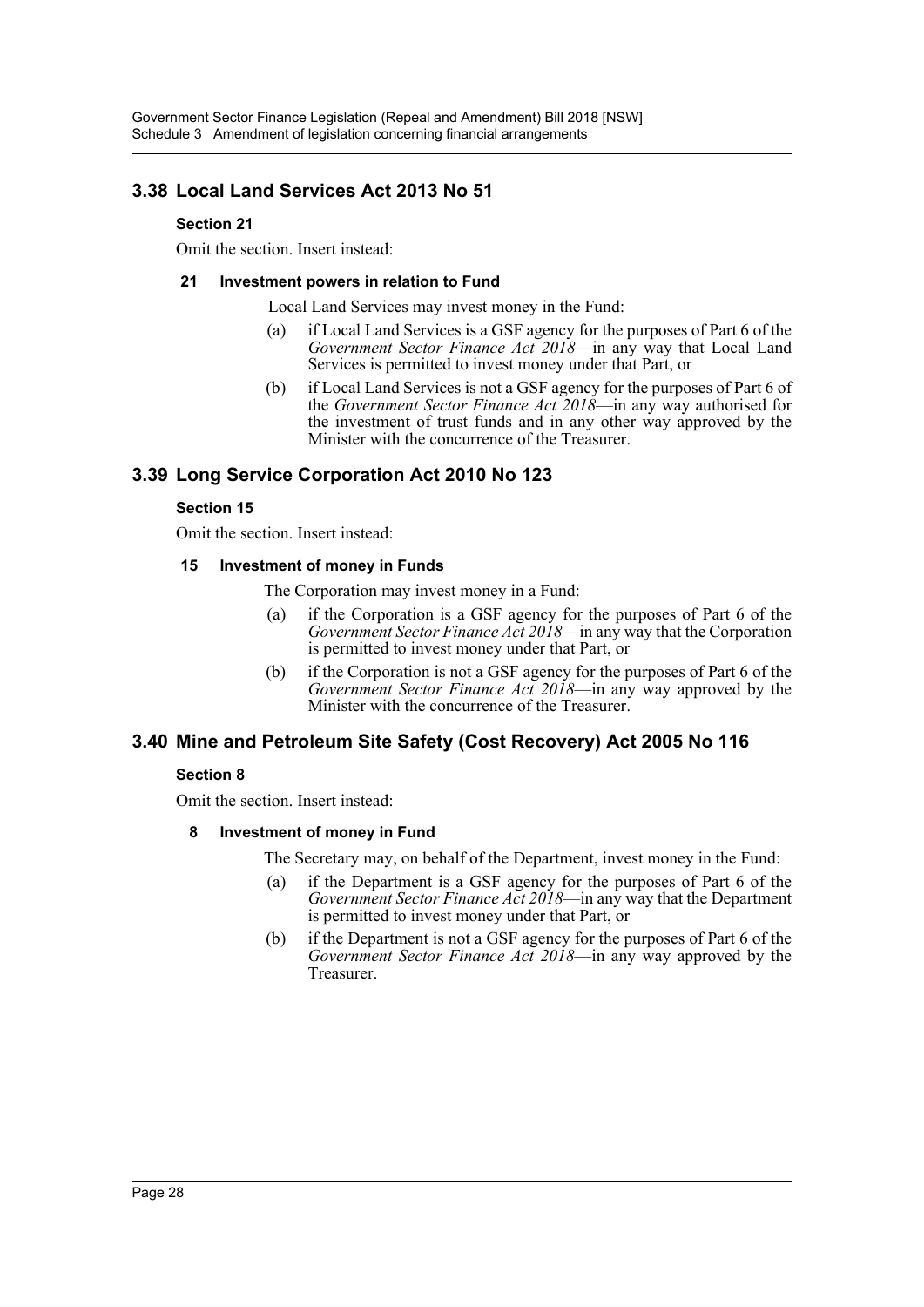# **3.41 Mining Act 1992 No 29**

# **[1] Section 292T Minerals and Petroleum Investment Fund**

Omit section 292T (5). Insert instead:

- (5) The Secretary may invest money in the Investment Fund:
	- if the Department is a GSF agency for the purposes of Part 6 of the *Government Sector Finance Act 2018*—in any way that the Department is permitted to invest money under that Part, or
	- (b) if the Department is not a GSF agency for the purposes of Part 6 of the *Government Sector Finance Act 2018*—in any way approved by the Treasurer.

### **[2] Section 292U Minerals and Petroleum Administrative Fund**

Omit section 292U (5). Insert instead:

- (5) The Secretary may invest money in the Administrative Fund:
	- (a) if the Department is a GSF agency for the purposes of Part 6 of the *Government Sector Finance Act 2018*—in any way that the Department is permitted to invest money under that Part, or
	- (b) if the Department is not a GSF agency for the purposes of Part 6 of the *Government Sector Finance Act 2018*—in any way approved by the Treasurer.

# **[3] Section 292V Small-Scale Titles Levy Fund**

Omit section 292V (6). Insert instead:

- (6) The Secretary may invest money in the Small-Scale Titles Levy Fund:
	- (a) if the Department is a GSF agency for the purposes of Part 6 of the *Government Sector Finance Act 2018*—in any way that the Department is permitted to invest money under that Part, or
	- (b) if the Department is not a GSF agency for the purposes of Part 6 of the *Government Sector Finance Act 2018*—in any way approved by the Treasurer.

# **3.42 Motor Accident Injuries Act 2017 No 10**

# **[1] Section 2.38 Establishment of Nominal Defendant's Fund**

Omit section 2.38 (4). Insert instead:

- (4) The Authority may invest money in the Fund that is not immediately required for the purposes of the Fund:
	- (a) if the Authority is a GSF agency for the purposes of Part 6 of the *Government Sector Finance Act 2018*—in any way that the Authority is permitted to invest money under that Part, or
	- (b) if the Authority is not a GSF agency for the purposes of Part 6 of the *Government Sector Finance Act 2018*—in any way approved by the Minister with the concurrence of the Treasurer.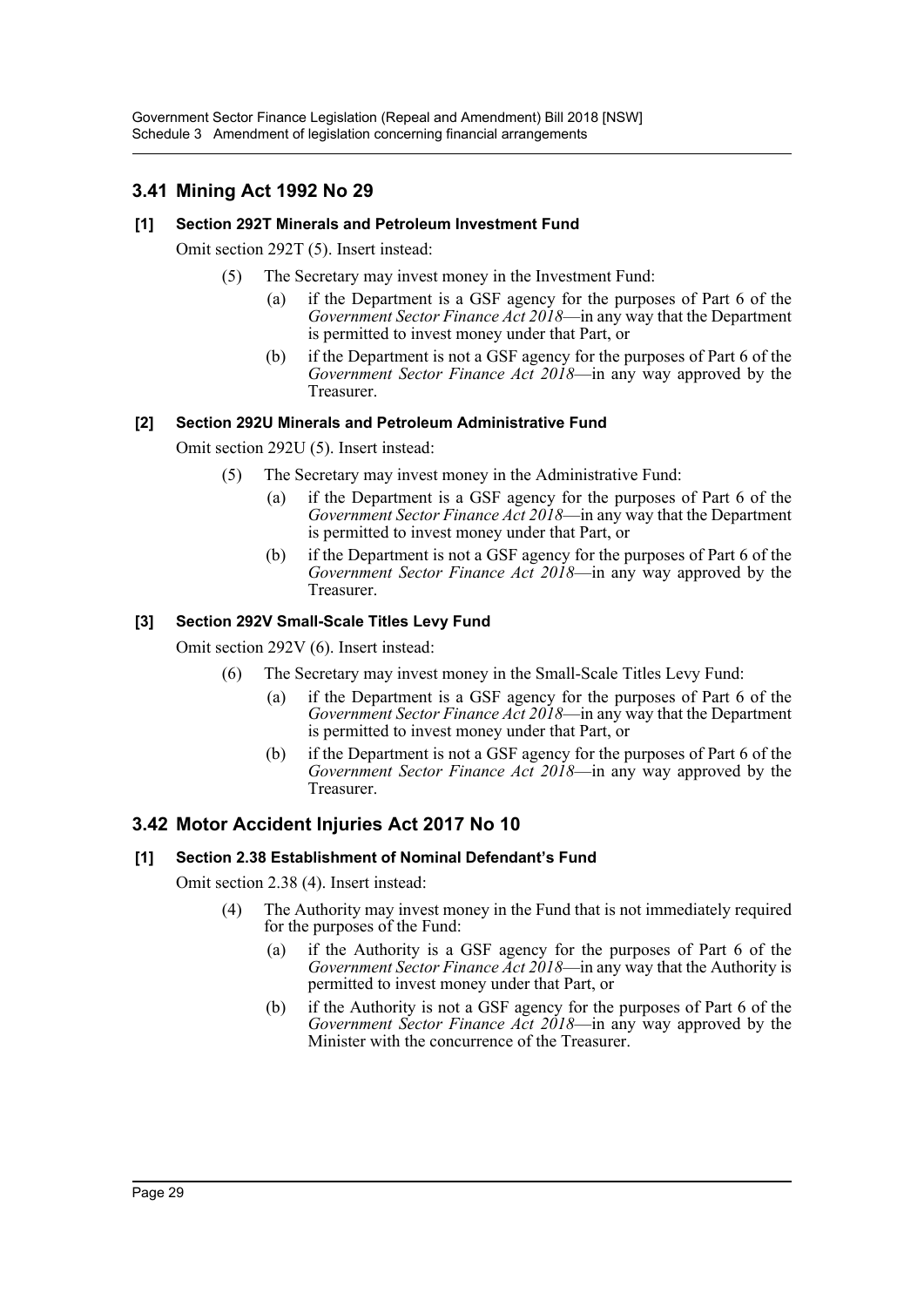# **[2] Section 10.12 Motor Accidents Operational Fund (the SIRA Fund)**

Omit section 10.12 (5). Insert instead:

- (5) The Authority may invest money in the SIRA Fund that is not immediately required for the purposes of the SIRA Fund:
	- (a) if the Authority is a GSF agency for the purposes of Part 6 of the *Government Sector Finance Act 2018*—in any way that the Authority is permitted to invest money under that Part, or
	- (b) if the Authority is not a GSF agency for the purposes of Part 6 of the *Government Sector Finance Act 2018*—in any way approved by the Minister with the concurrence of the Treasurer.

#### **[3] Section 10.14 Motor Accident Injuries Treatment and Care Benefits Fund (the MAITC Benefits Fund)**

Omit section 10.14 (4). Insert instead:

- (4) The Lifetime Care and Support Authority may invest money in the MAITC Benefits Fund that is not immediately required for the purposes of the MAITC Benefits Fund:
	- (a) if the Authority is a GSF agency for the purposes of Part 6 of the *Government Sector Finance Act 2018*—in any way that the Authority is permitted to invest money under that Part, or
	- (b) if the Authority is not a GSF agency for the purposes of Part 6 of the *Government Sector Finance Act 2018*—in any way approved by the Minister with the concurrence of the Treasurer.

# **3.43 Motor Accidents Compensation Act 1999 No 41**

### **[1] Section 40 Establishment of Nominal Defendant's Fund**

Omit section 40 (4). Insert instead:

- (4) The Authority may invest money in the Fund that is not immediately required for the purposes of the Fund:
	- (a) if the Authority is a GSF agency for the purposes of Part 6 of the *Government Sector Finance Act 2018*—in any way that the Authority is permitted to invest money under that Part, or
	- (b) if the Authority is not a GSF agency for the purposes of Part 6 of the *Government Sector Finance Act 2018*—in any way approved by the Minister with the concurrence of the Treasurer.

# **[2] Section 212 Motor Accidents Operational Fund**

Omit section 212 (4). Insert instead:

- (4) The Authority may invest money in the Fund that is not immediately required for the purposes of the Fund:
	- (a) if the Authority is a GSF agency for the purposes of Part 6 of the *Government Sector Finance Act 2018*—in any way that the Authority is permitted to invest money under that Part, or
	- (b) if the Authority is not a GSF agency for the purposes of Part 6 of the *Government Sector Finance Act 2018*—in any way approved by the Minister with the concurrence of the Treasurer.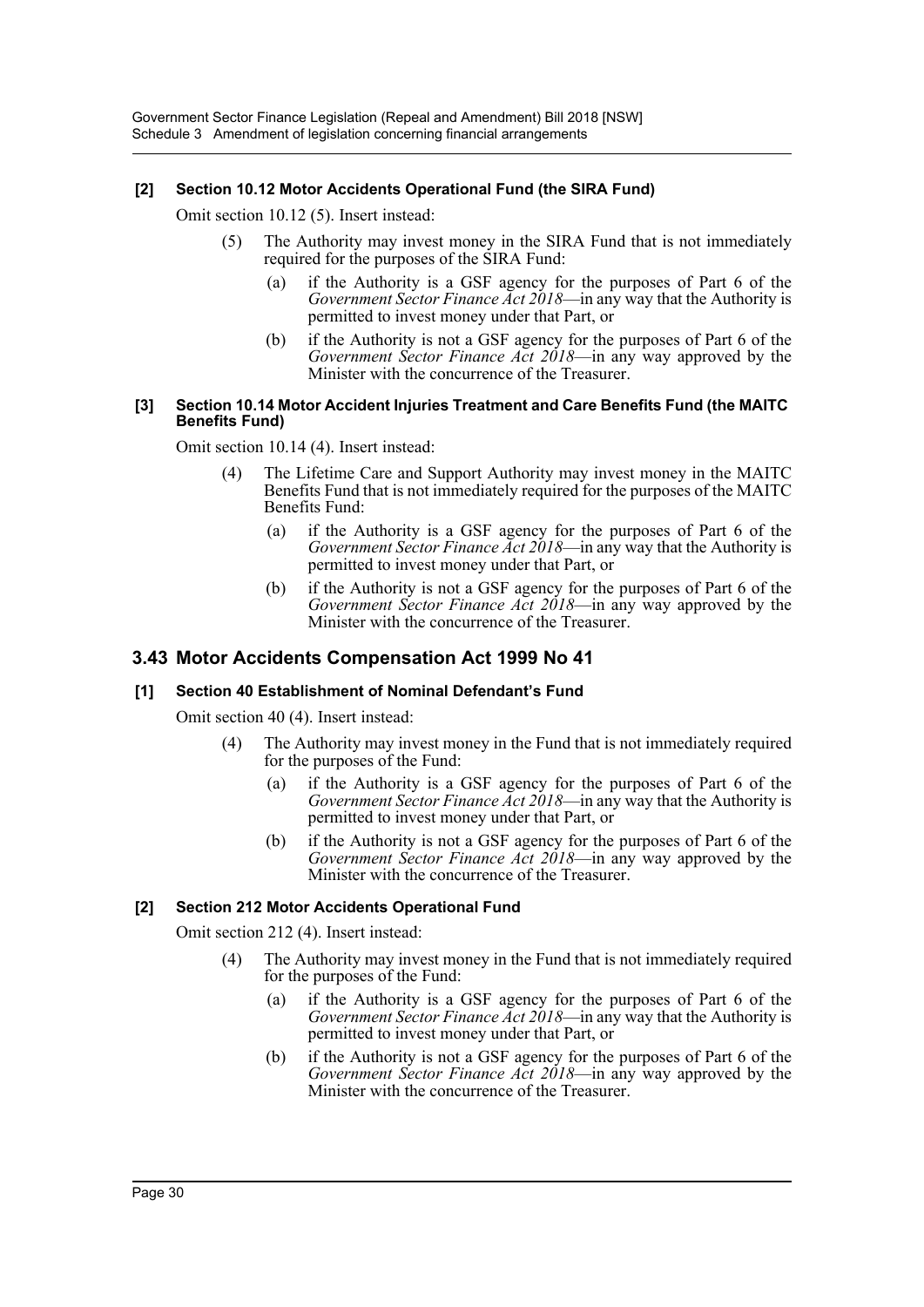# **3.44 Motor Accidents (Lifetime Care and Support) Act 2006 No 16**

# **Section 48 Lifetime Care and Support Authority Fund**

Omit section 48 (4). Insert instead:

- (4) The Authority may invest money in the Fund that is not immediately required for the purposes of the Fund:
	- (a) if the Authority is a GSF agency for the purposes of Part 6 of the *Government Sector Finance Act 2018*—in any way that the Authority is permitted to invest money under that Part, or
	- (b) if the Authority is not a GSF agency for the purposes of Part 6 of the *Government Sector Finance Act 2018*—in any way approved by the Minister with the concurrence of the Treasurer.

# **3.45 National Disability Insurance Scheme (NSW Enabling) Act 2013 No 104**

### **Section 23**

Omit the section. Insert instead:

### **23 Part 6 of Government Sector Finance Act 2018**

- (1) Part 6 of the *Government Sector Finance Act 2018* does not apply to any implementation arrangement.
- (2) An implementation arrangement requires the approval of the Treasurer before it is entered into if the implementation arrangement involves a public sector agency of the State:
	- (a) receiving borrowings, or
	- (b) entering into a joint financing arrangement, or
	- (c) carrying on a joint venture.
- (3) The expressions *borrowings*, *joint financing arrangement* and *joint venture* have the same meanings as in the *Government Sector Finance Act 2018*.

# **3.46 NSW Self Insurance Corporation Act 2004 No 106**

# **[1] Section 12**

Omit the section. Insert instead:

#### **12 Investment of money in Self Insurance Fund**

The Self Insurance Corporation may invest money in the Self Insurance Fund:

- (a) if the Self Insurance Corporation is a GSF agency for the purposes of Part 6 of the *Government Sector Finance Act 2018*—in any way that the Self Insurance Corporation is permitted to invest money under that Part, or
- (b) if the Self Insurance Corporation is not a GSF agency for the purposes of Part 6 of the *Government Sector Finance Act 2018*—in any way approved by the Minister.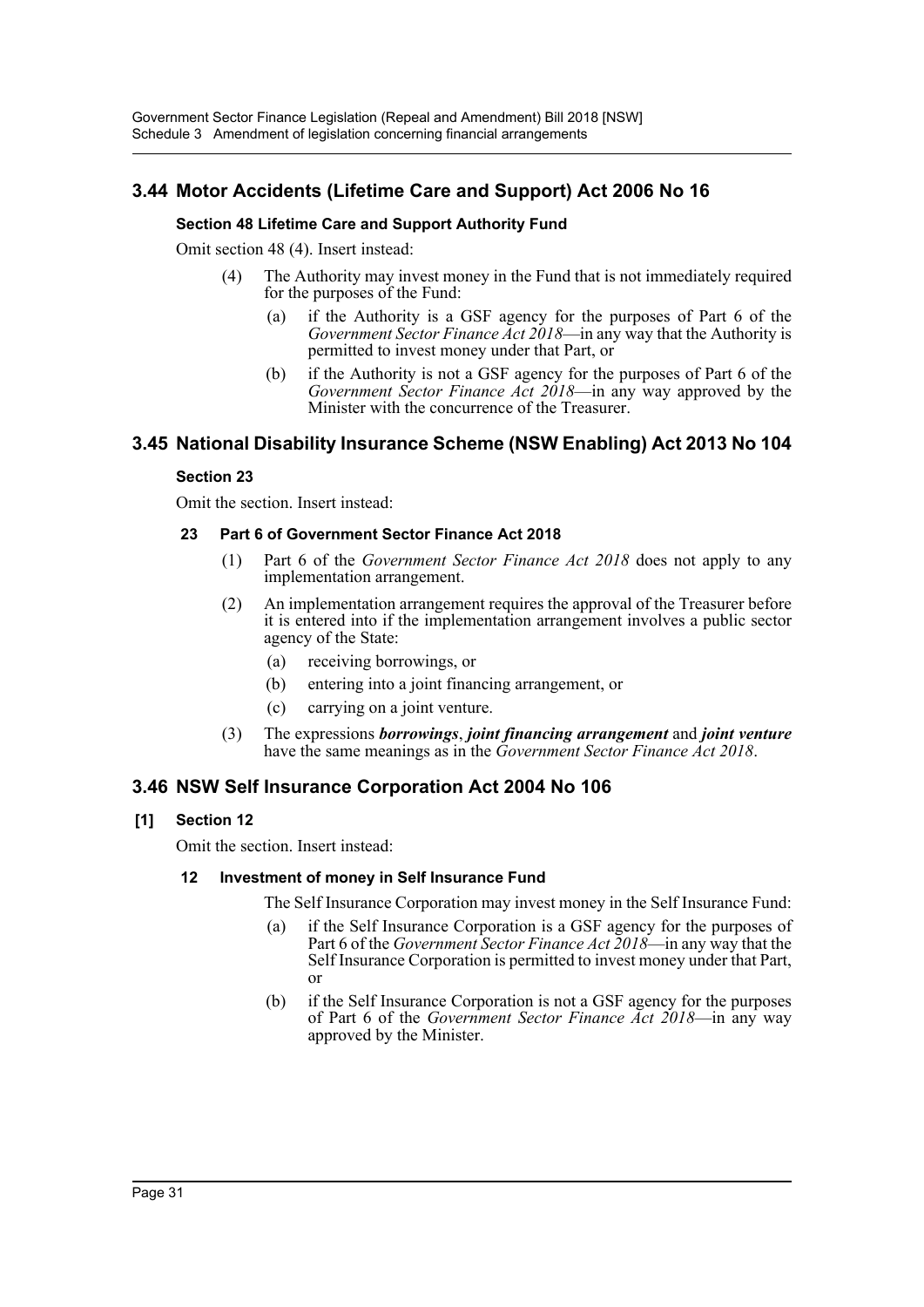# **[2] Section 12B**

Omit the section. Insert instead:

### **12B Investment of money in Home Building Compensation Fund**

The Self Insurance Corporation may invest money in the Home Building Compensation Fund:

- (a) if the Self Insurance Corporation is a GSF agency for the purposes of Part 6 of the *Government Sector Finance Act 2018*—in any way that the Self Insurance Corporation is permitted to invest money under that Part, or
- (b) if the Self Insurance Corporation is not a GSF agency for the purposes of Part 6 of the *Government Sector Finance Act 2018*—in any way approved by the Minister.

# **[3] Section 12D**

Omit the section. Insert instead:

# **12D Investment of money in Construction Risks Insurance Fund**

The Self Insurance Corporation may invest money in the Construction Risks Insurance Fund:

- (a) if the Self Insurance Corporation is a GSF agency for the purposes of Part 6 of the *Government Sector Finance Act 2018*—in any way that the Self Insurance Corporation is permitted to invest money under that Part, or
- (b) if the Self Insurance Corporation is not a GSF agency for the purposes of Part 6 of the *Government Sector Finance Act 2018*—in any way approved by the Minister.

# **3.47 Parliamentary Contributory Superannuation Act 1971 No 53**

# **[1] Section 7 Financial arrangements**

Omit section 7 (1). Insert instead:

(1) The trustees may, under and subject to Part 6 of the *Government Sector Finance Act 2018*, enter into financial arrangements within the meaning of that Part.

# **[2] Section 7 (4)**

Omit "financial accommodation". Insert instead "borrowings".

# **3.48 Place Management NSW Act 1998 No 170**

#### **Section 34**

Omit the section. Insert instead:

#### **34 Investment of money in Fund**

Place Management NSW may invest money in the Sydney Harbour Foreshore Fund:

(a) if Place Management NSW is a GSF agency for the purposes of Part 6 of the *Government Sector Finance Act 2018*—in any way that Place Management NSW is permitted to invest money under that Part, or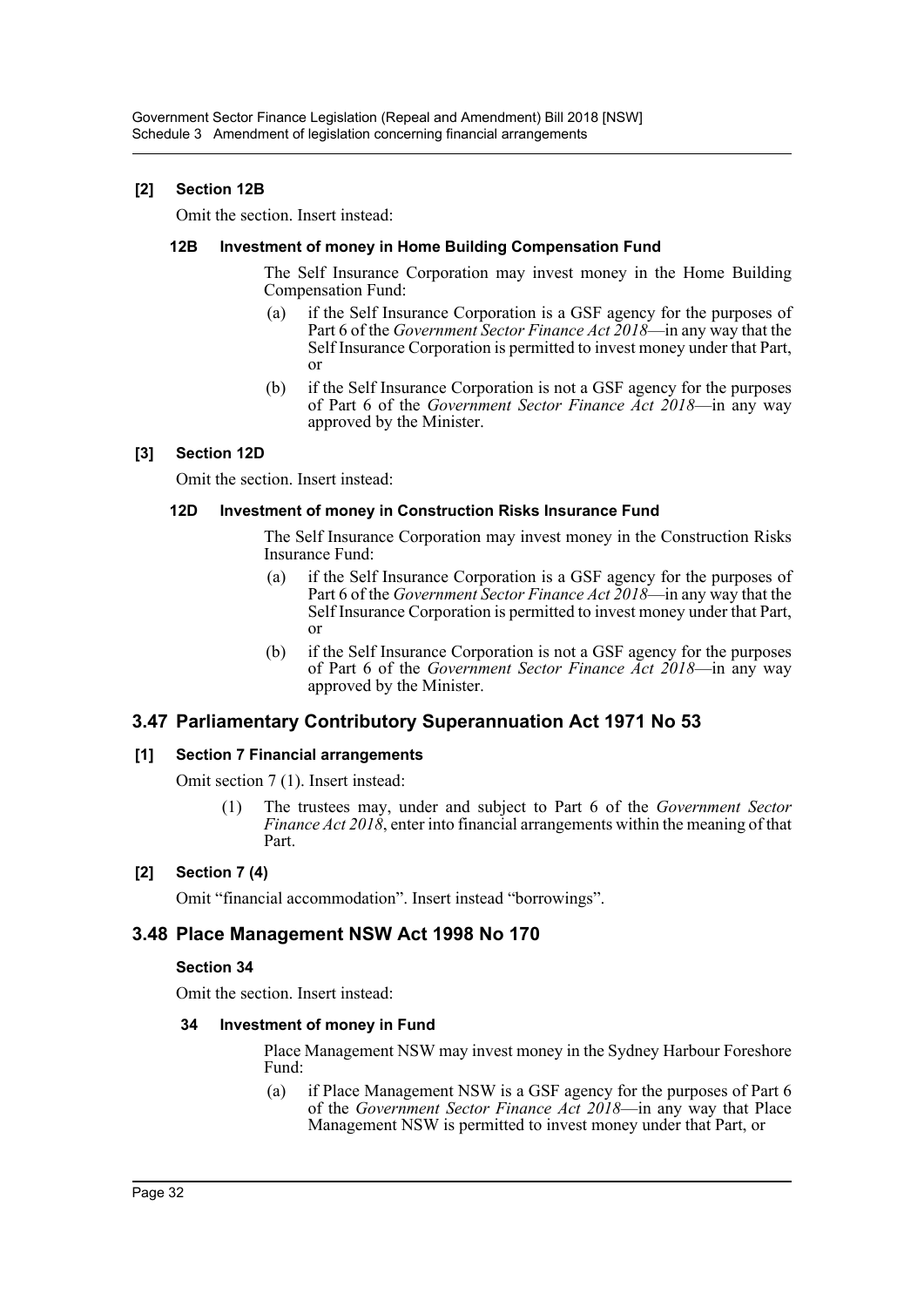(b) if Place Management NSW is not a GSF agency for the purposes of Part 6 of the *Government Sector Finance Act 2018*—in any way approved by the Minister with the concurrence of the Treasurer.

# **3.49 Ports and Maritime Administration Act 1995 No 13**

### **Section 43**

Omit the section. Insert instead:

### **43 Investment**

The Authority may invest money in the Waterways Fund:

- (a) if the Authority is a GSF agency for the purposes of Part 6 of the *Government Sector Finance Act 2018*—in any way that the Authority is permitted to invest money under that Part, or
- (b) if the Authority is not a GSF agency for the purposes of Part 6 of the *Government Sector Finance Act 2018*—in accordance with the *Trustee Act 1925* or in any other way approved by the Minister with the concurrence of the Treasurer.

# **3.50 Ports Assets (Authorised Transactions) Act 2012 No 101**

### **Section 26 Part 6 of Government Sector Finance Act 2018**

Omit "The *Public Authorities (Financial Arrangements) Act 1987*". Insert instead "Part 6 of the *Government Sector Finance Act 2018*".

# **3.51 Protection of the Environment Administration Act 1991 No 60**

# **Section 34A Environment Protection Authority Fund**

Omit section 34A (5). Insert instead:

- (5) The Authority may invest money in the Fund:
	- (a) if the Authority is a GSF agency for the purposes of Part 6 of the *Government Sector Finance Act 2018*—in any way that the Authority is permitted to invest money under that Part, or
	- (b) if the Authority is not a GSF agency for the purposes of Part 6 of the *Government Sector Finance Act 2018*—in any way approved by the Treasurer.

# **3.52 Protection of the Environment Operations Act 1997 No 156**

# **Section 295ZA Environmental Monitoring Fund**

Omit section 295ZA (6). Insert instead:

- (6) The EPA may invest money in the Fund:
	- (a) if the EPA is a GSF agency for the purposes of Part 6 of the *Government Sector Finance Act 2018*—in any way that the EPA is permitted to invest money under that Part, or
	- (b) if the EPA is not a GSF agency for the purposes of Part 6 of the *Government Sector Finance Act 2018*—in any way approved by the Treasurer.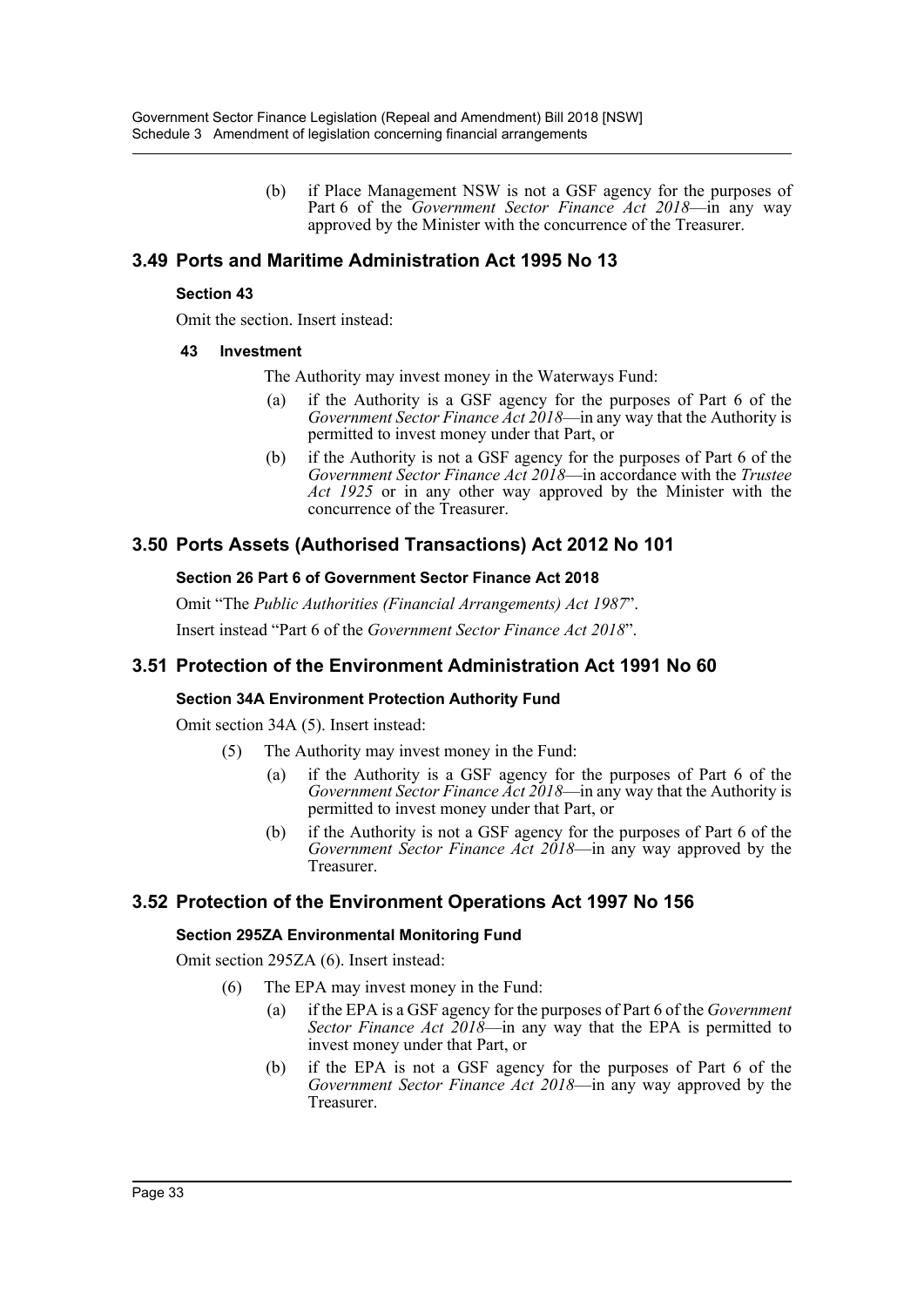# **3.53 Restart NSW Fund Act 2011 No 32**

# **Section 10**

Omit the section. Insert instead:

### **10 Investment of money in Restart NSW Fund**

The Minister may invest money in the Fund:

- (a) if the Minister is a GSF agency for the purposes of Part 6 of the *Government Sector Finance Act 2018*—in any way that the Minister is permitted to invest money under that Part, or
- (b) if the Minister is not a GSF agency for the purposes of Part 6 of the *Government Sector Finance Act 2018*—in any way approved by the Treasurer.

# **3.54 Social and Affordable Housing NSW Fund Act 2016 No 51**

# **[1] Section 3 Definitions**

Omit the definition of *financial adjustment* from section 3 (1). Insert in alphabetical order: *derivative arrangement* has the same meaning as in the *Government Sector Finance Act 2018*.

# **[2] Section 7 Payment into the Fund**

Omit "financial adjustment" from section  $7(1)(g)$ . Insert instead "derivative arrangement".

### **[3] Section 8 Payments out of the Fund**

Omit "financial adjustment" from section  $8(1)$  (e). Insert instead "derivative arrangement".

# **[4] Section 9**

Omit the section. Insert instead:

# **9 Investment of money in the Fund**

- The Minister may invest money in the Fund:
- (a) if the Minister is a GSF agency for the purposes of Part 6 of the *Government Sector Finance Act 2018*—in any way that the Minister is permitted to invest money under that Part, or
- (b) if the Minister is not a GSF agency for the purposes of Part 6 of the *Government Sector Finance Act 2018*—in any way approved by the Treasurer.

# **[5] Section 10**

Omit the section. Insert instead:

#### **10 Borrowings and derivative arrangements**

The Minister may for the purposes of the Fund borrow or enter into derivative arrangements:

(a) if the Minister is a GSF agency for the purposes of Part 6 of the *Government Sector Finance Act 2018*—in any way that the Minister is permitted to borrow or enter into derivative arrangements under that Part, or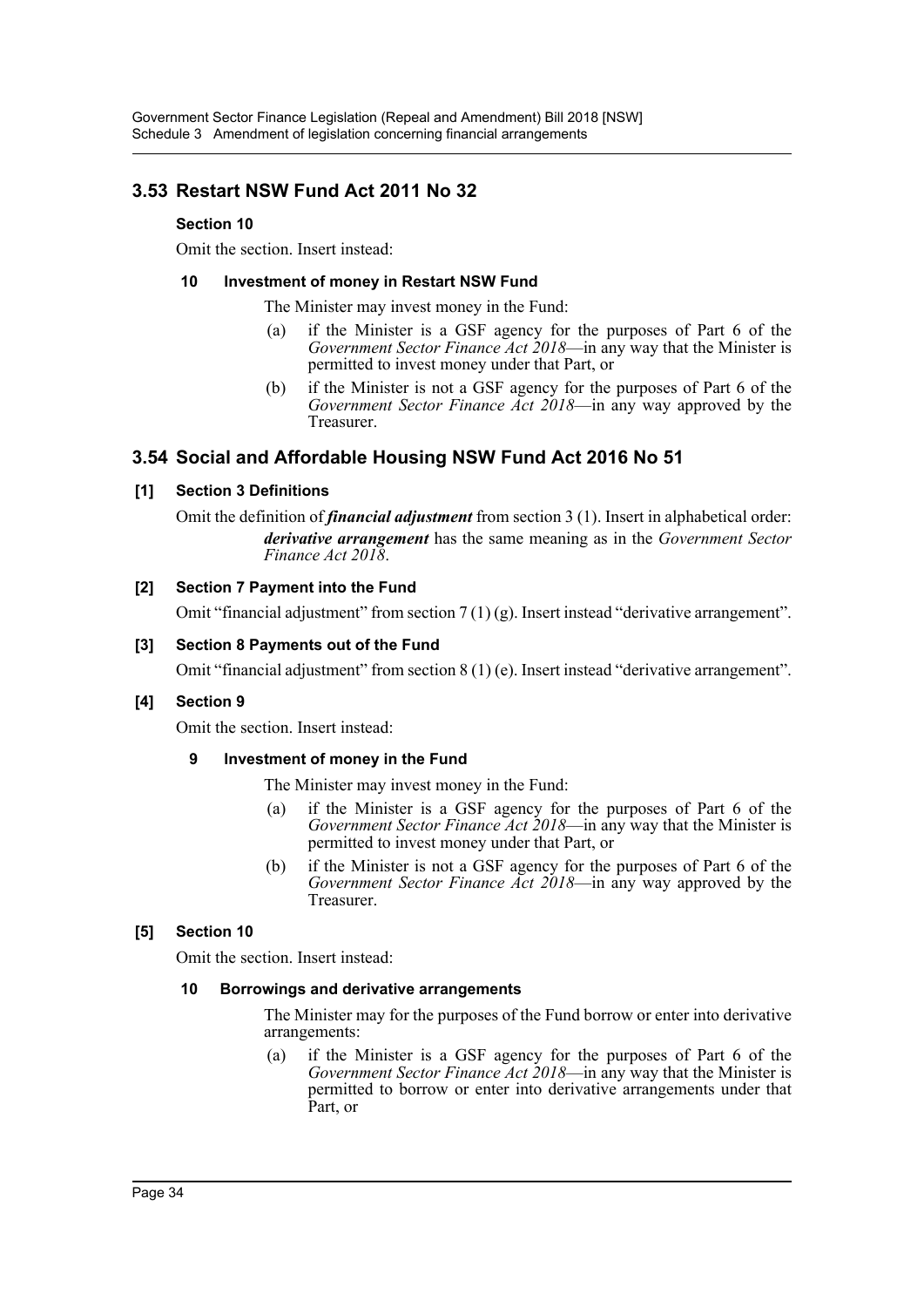(b) if the Minister is not a GSF agency for the purposes of Part 6 of the *Government Sector Finance Act 2018*—in any way approved by the Treasurer.

# **3.55 Sporting Injuries Insurance Act 1978 No 141**

# **Section 12**

Omit the section. Insert instead:

### **12 Investment**

- (1) The Authority may invest money in the Fund that is not immediately required for the Fund:
	- (a) if the Authority is a GSF agency for the purposes of Part 6 of the *Government Sector Finance Act 2018*—in any way that the Authority is permitted to invest money under that Part, or
	- (b) if the Authority is not a GSF agency for the purposes of Part 6 of the *Government Sector Finance Act 2018*—in any way approved by the Minister with the concurrence of the Treasurer.
- (2) The Self Insurance Corporation may invest money in the Supplementary Fund that is not immediately required for the Supplementary Fund:
	- (a) if the Self Insurance Corporation is a GSF agency for the purposes of Part 6 of the *Government Sector Finance Act 2018*—in any way that the Self Insurance Corporation is permitted to invest money under that Part, or
	- (b) if the Self Insurance Corporation is not a GSF agency for the purposes of Part 6 of the *Government Sector Finance Act 2018*—in any way approved by the Minister administering the *NSW Self Insurance Corporation Act 2004* with the concurrence of the Treasurer.

# **3.56 Superannuation Administration Act 1996 No 39**

# **[1] Section 62 Borrowing and investment powers**

Omit section 62 (1). Insert instead:

(1) STC may enter into financial arrangements under and subject to Part 6 of the *Government Sector Finance Act 2018*.

# **[2] Section 63 Restrictions on investment powers**

Omit "financial accommodation" from section 63 (1).

Insert instead "borrowings within the meaning of the *Government Sector Finance Act 2018*".

# **3.57 Superannuation Administration Corporation (Pillar) (Authorised Transaction) Act 2016 No 19**

# **Section 26 Part 6 of Government Sector Finance Act 2018**

Omit "The *Public Authorities (Financial Arrangements) Act 1987*".

Insert instead "Part 6 of the *Government Sector Finance Act 2018*".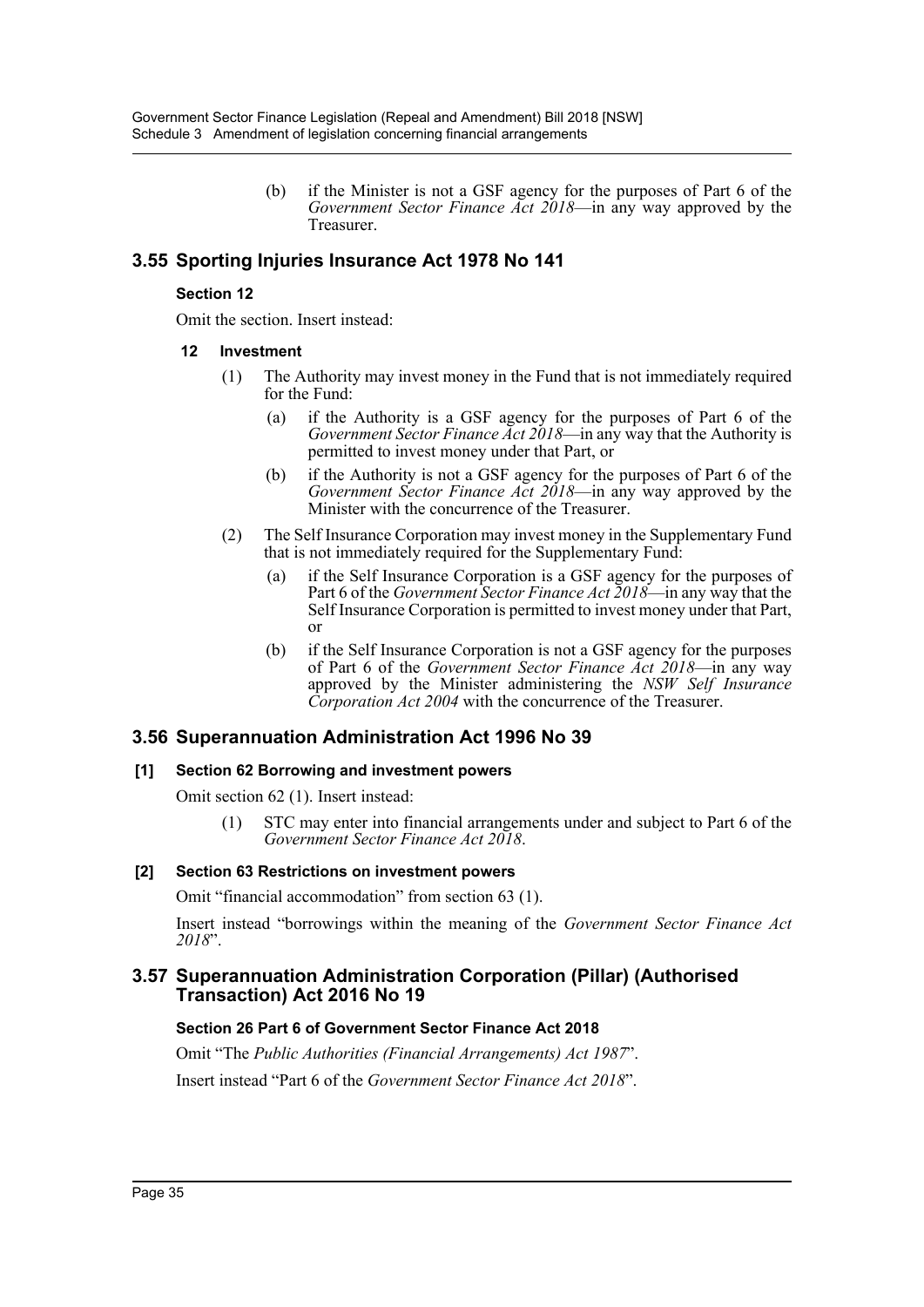# **3.58 Sydney Olympic Park Authority Act 2001 No 57**

### **Section 59**

Omit the section. Insert instead:

#### **59 Joint ventures**

The Authority may carry on a joint venture (within the meaning of the *Government Sector Finance Act 2018*) in accordance with Part 6 of that Act.

# **3.59 Technical and Further Education Commission Act 1990 No 118**

### **Section 30**

Omit the section. Insert instead:

### **30 Investment**

The TAFE Commission may invest money held by it:

- (a) if the TAFE Commission is a GSF agency for the purposes of Part 6 of the *Government Sector Finance Act 2018*—in any way that the TAFE Commission is permitted to invest money under that Part, or
- (b) if the TAFE Commission is not a GSF agency for the purposes of Part 6 of the *Government Sector Finance Act 2018*:
	- (i) in any way authorised for the time being for the investment of trust funds, and
	- (ii) in any other way approved by the Minister with the concurrence of the Treasurer.

# **3.60 Tow Truck Industry Act 1998 No 111**

## **Section 92**

Omit the section. Insert instead:

#### **92 Investment of money in Fund**

The Secretary may invest money in the Tow Truck Industry Fund:

- (a) if the Department is a GSF agency for the purposes of Part 6 of the *Government Sector Finance Act 2018*—in any way that the Department is permitted to invest money under that Part, or
- (b) if the Department is not a GSF agency for the purposes of Part 6 of the *Government Sector Finance Act 2018*—in any way approved by the Minister with the concurrence of the Treasurer.

# **3.61 Transport Administration Act 1988 No 109**

## **Section 78 Payments into RMS Fund**

Omit "the *Public Authorities (Financial Arrangements) Act 1987*" from section 78 (1) (c). Insert instead "Part 6 of the *Government Sector Finance Act 2018*".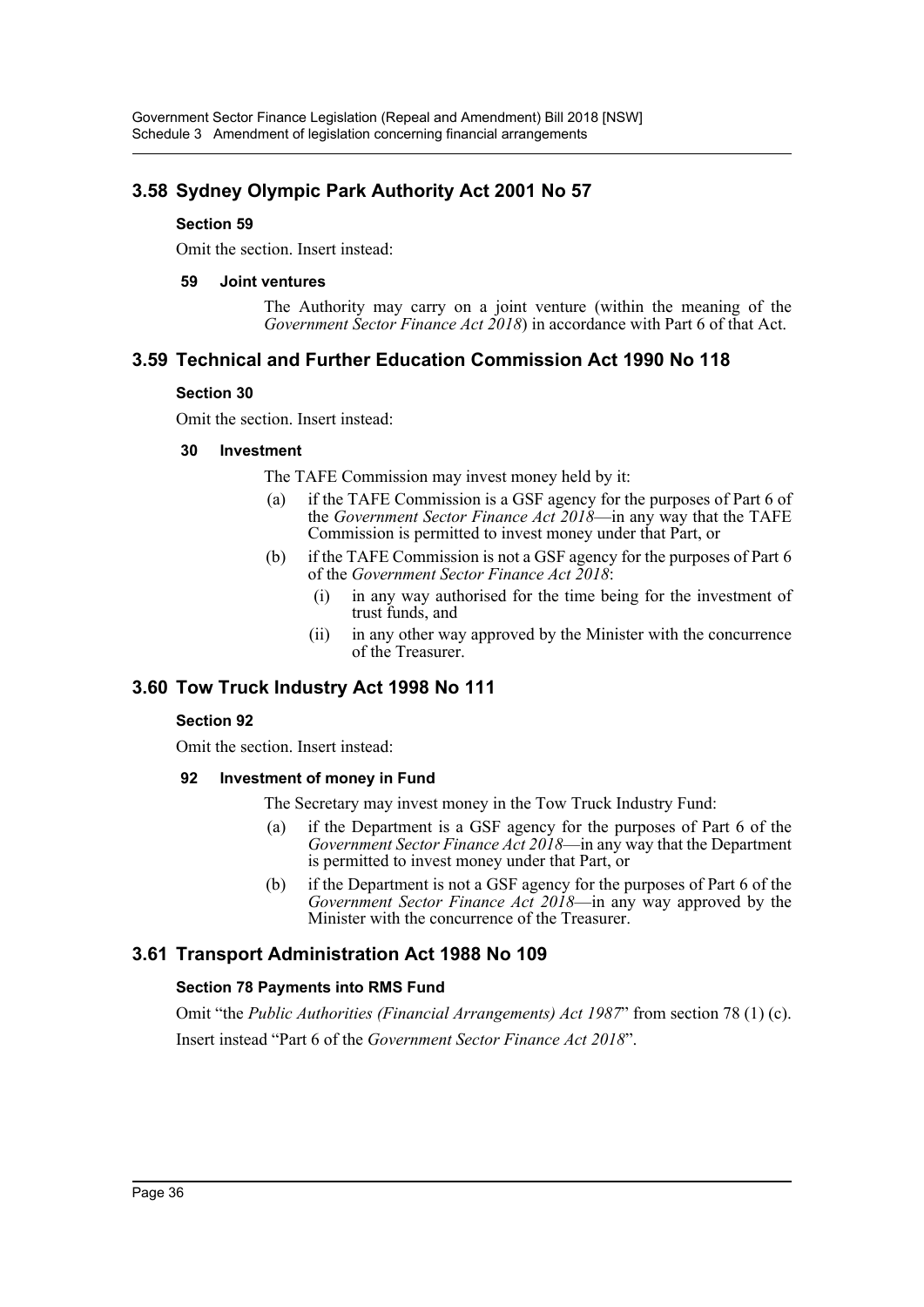Government Sector Finance Legislation (Repeal and Amendment) Bill 2018 [NSW] Schedule 3 Amendment of legislation concerning financial arrangements

# **3.62 Transport Administration (General) Regulation 2013**

### **Clause 75 Application of other Acts to Western Sydney Buses**

Omit clause 75 (2) (b). Insert instead:

(b) the *Government Sector Finance Act 2018*,

# **3.63 Treasury Corporation Act 1983 No 75**

### **[1] Section 3 Definitions**

Insert in alphabetical order in section 3 (1):

*borrowing* has the same meaning as in the funding Act. *derivative arrangement* has the same meaning as in the funding Act.

**[2] Section 3 (1), definition of "financial accommodation"**

Omit the definition.

## **[3] Section 3 (1), definition of "funding Act"**

Omit the definition. Insert instead: *funding Act* means the *Government Sector Finance Act 2018*.

**[4] Section 3 (3)**

Omit the subsection.

### **[5] Section 4 New South Wales Treasury Corporation**

Omit section 4 (6) (b). Insert instead:

(b) if the Corporation is of the same opinion after the direction has been reviewed, the Corporation must include particulars of the direction, and of its opinion as to the effect of compliance with the direction, in the annual reporting information prepared for it under the *Government Sector Finance Act 2018*.

#### **[6] Sections 6A (1) (a), (b), (g) and (i), 6B (2) and (5), 7 (1) and (3), 9A (1), (5) and (6) and 9B (1) and (2)**

Omit "financial accommodation" and "financial adjustment" wherever occurring.

Insert instead "borrowings" and "derivative arrangement", respectively.

## **[7] Section 6A Examples of activities in which the Corporation can engage**

Omit "financial adjustments" from section  $6A(1)(g)$ .

Insert instead "derivative arrangements".

#### **[8] Section 6B Limitations on powers**

Omit section 6B (1). Insert instead:

- (1) The Corporation is not to invest funds of or under the control of the Corporation except:
	- (a) if the Corporation is a GSF agency for the purposes of Part 6 of the *Government Sector Finance Act 2018*—in any way that the Corporation is permitted to invest money under that Part, or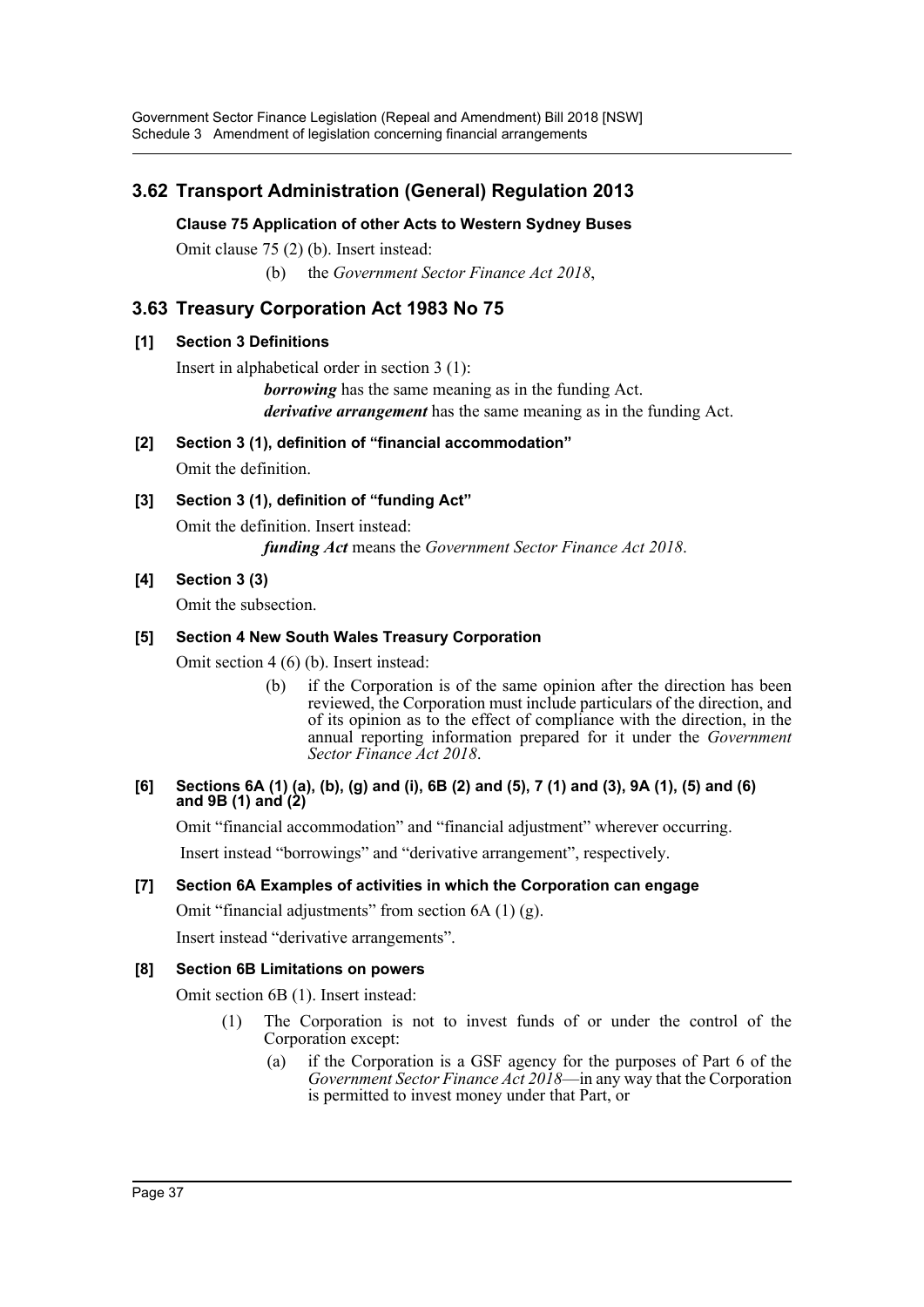(b) if the Corporation is not a GSF agency for the purposes of Part 6 of the *Government Sector Finance Act 2018*—in any way approved by the Treasurer.

## **[9] Section 6B (5)**

Omit "is obtained". Insert instead "are obtained".

### **[10] Section 7 Obligations of public authorities**

Omit "was provided" from section 7 (1). Insert instead "were provided".

### **[11] Section 7 (3)**

Omit "was obtained". Insert instead "were obtained".

### **[12] Section 9 Provision of borrowings from Corporation**

Omit the note. Insert instead:

**Note.** Section 6.24 of the funding Act provides that, subject to certain exceptions, borrowings for GSF agencies under Part 6 of that Act (which include Ministers other than the Treasurer) must be obtained from the Corporation.

### **[13] Section 9A Provision of borrowings to councils**

Omit section 9A (3). Insert instead:

(3) Section 6.29 (Guarantee fees for certain guaranteed payments) of the funding Act applies to a council in respect of borrowings obtained by the Corporation for the council in the same way as it applies to a GSF agency.

## **[14] Section 9A (6)**

Omit "is taken", "has been" and "in respect of it".

Insert instead "are taken", "have been" and "in respect of the borrowings", respectively.

#### **[15] Section 9B Special powers of the Corporation**

Omit "is provided" from section 9B (1). Insert instead "are provided".

# **3.64 Trustee Act 1925 No 14**

## **Section 14A Duties of trustee in respect of power of investment**

Omit "section 39 of the *Public Authorities (Financial Arrangements) Act 1987*" from the note to section 14A (2).

Insert instead "section 6.3 of the *Government Sector Finance Act 2018*".

# **3.65 Veterinary Practice Act 2003 No 87**

#### **Section 84**

Omit the section. Insert instead:

#### **84 Investment of money**

The Board may invest money held in the account referred to in section 83:

(a) if the Board is a GSF agency for the purposes of Part 6 of the *Government Sector Finance Act 2018*—in any way that the Board is permitted to invest money under that Part, or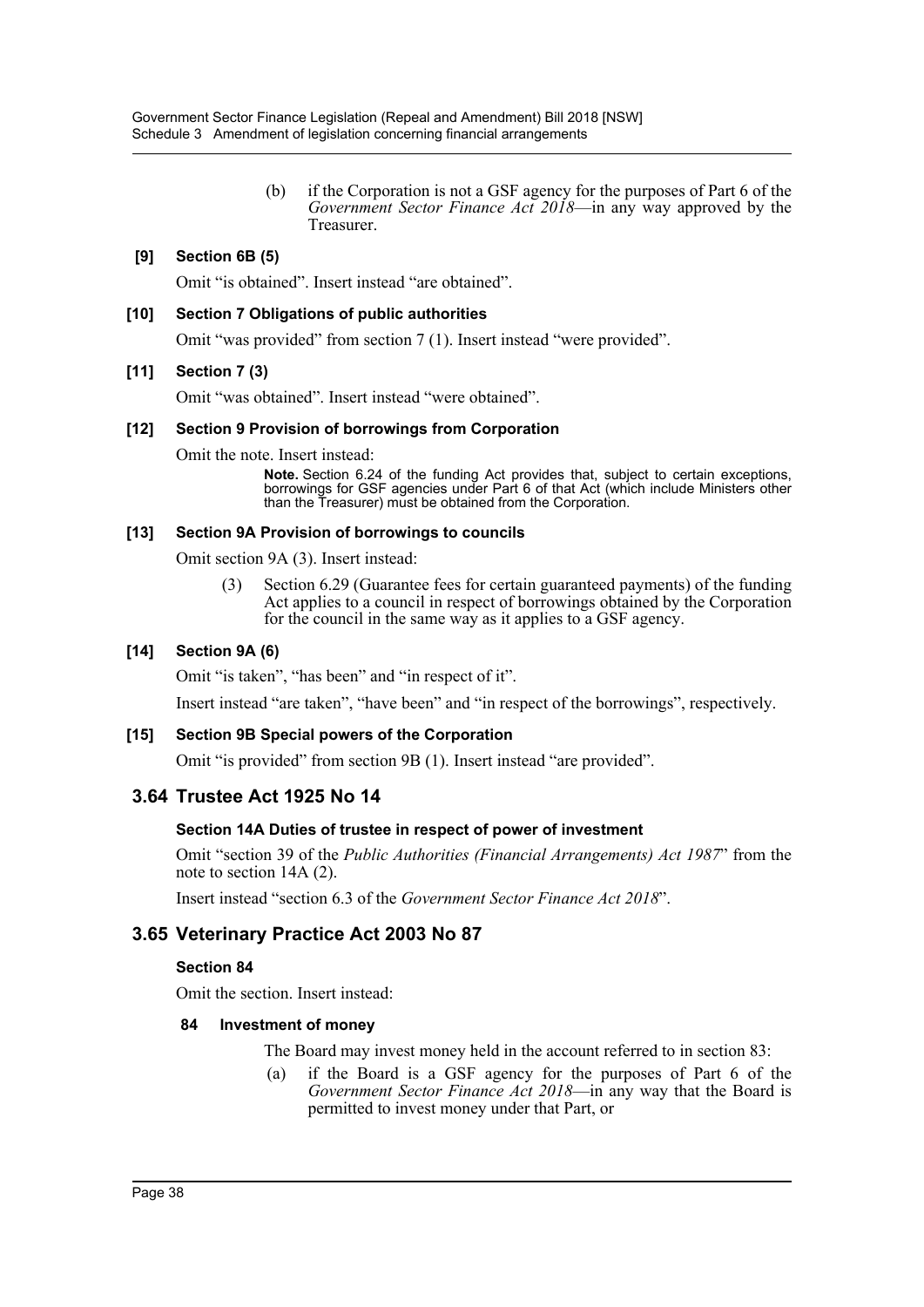(b) if the Board is not a GSF agency for the purposes of Part 6 of the *Government Sector Finance Act 2018*—in any way authorised for the investment of trust funds or in any other way approved by the Minister with the concurrence of the Treasurer.

# **3.66 Victims Rights and Support Act 2013 No 37**

### **Section 14 Victims Support Fund**

Omit section 14 (3). Insert instead:

- (3) The Secretary may invest money in the Fund:
	- (a) if the Department of Justice is a GSF agency for the purposes of Part 6 of the *Government Sector Finance Act 2018*—in any way that the Department of Justice is permitted to invest money under that Part, or
	- (b) if the Department of Justice is not a GSF agency for the purposes of Part 6 of the *Government Sector Finance Act 2018*—in any way authorised for the investment of trust funds.

## **3.67 Waste Recycling and Processing Corporation (Authorised Transaction) Act 2010 No 8**

#### **Section 7 WAMC Landfill Rehabilitation Fund**

Omit section 7 (7). Insert instead:

- (7) The Minister for Finance, Services and Property may invest money in the Fund:
	- (a) if the Minister is a GSF agency for the purposes of Part 6 of the *Government Sector Finance Act 2018*—in any way that the Minister is permitted to invest money under that Part, or
	- (b) if the Minister is not a GSF agency for the purposes of Part 6 of the *Government Sector Finance Act 2018*—in any way approved by the Treasurer.

# **3.68 Water Management Act 2000 No 92**

#### **Section 385**

Omit the section. Insert instead:

#### **385 Investments**

The Trust is to invest money in the Trust Fund:

- (a) if the Trust is a GSF agency for the purposes of Part 6 of the *Government Sector Finance Act 2018*—in any way that the Trust is permitted to invest money under that Part, or
- (b) if the Trust is not a GSF agency for the purposes of Part 6 of the *Government Sector Finance Act 2018*—in any way approved by the Treasurer.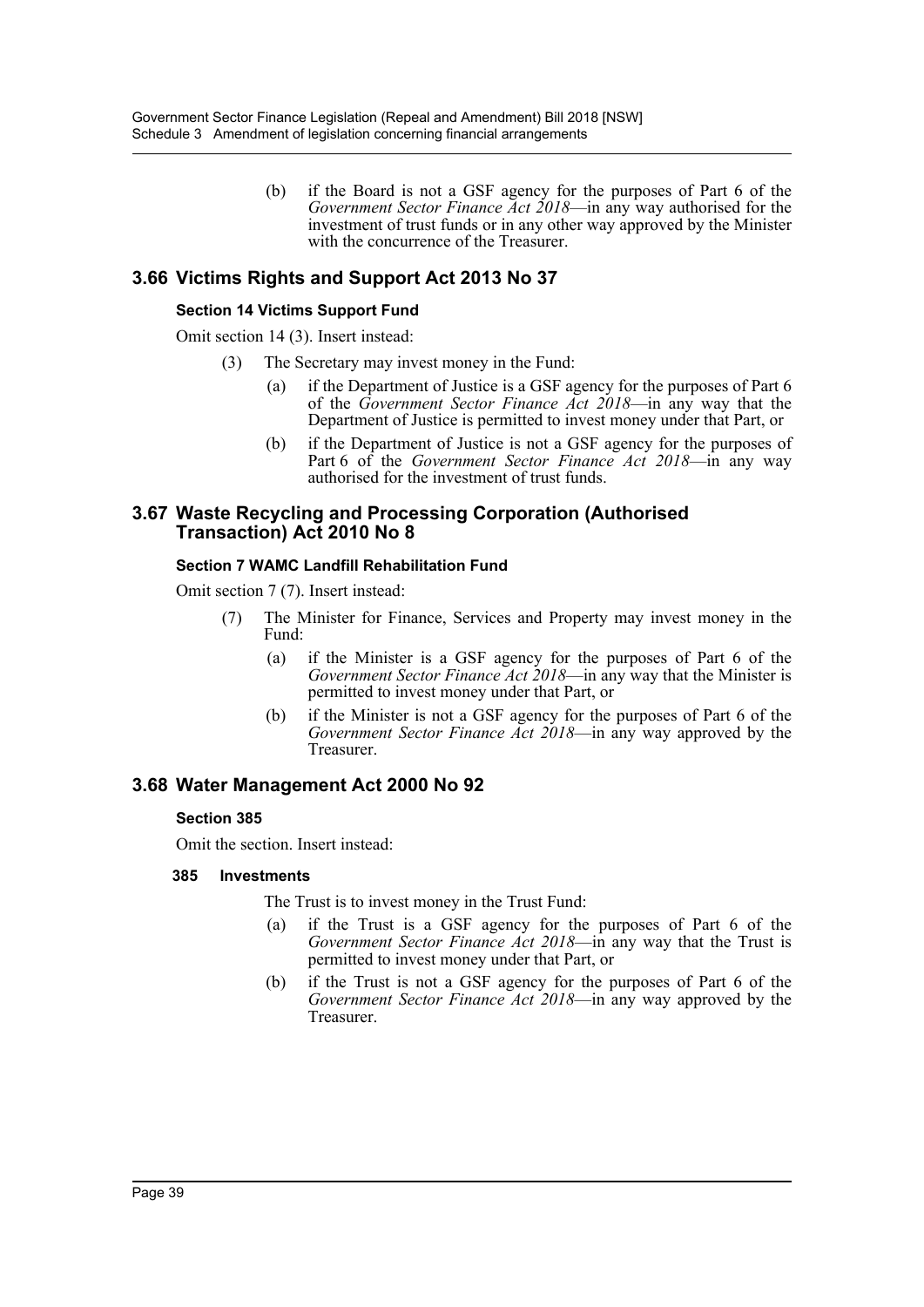Government Sector Finance Legislation (Repeal and Amendment) Bill 2018 [NSW] Schedule 3 Amendment of legislation concerning financial arrangements

# **3.69 Water Management Amendment Act 2010 No 133**

### **[1] Schedule 2 Other amendments to Water Management Act 2000 No 92**

Omit "financial accommodation" wherever occurring in proposed section 169 (1) and (2) in Schedule 2 [54].

Insert instead "borrowings".

#### **[2] Schedule 2 [54], proposed section 169 (7)**

Omit the definition of *obtaining of financial accommodation*.

Insert in alphabetical order:

*borrowing* has the same meaning as in the *Government Sector Finance Act 2018*.

## **3.70 Western Sydney Parklands Act 2006 No 92**

### **[1] Section 21 Private subsidiary corporations etc**

Omit "the *Public Authorities (Financial Arrangements) Act 1987*" from section 21 (5). Insert instead "Part 6 of the *Government Sector Finance Act 2018*".

### **[2] Section 42**

Omit the section. Insert instead:

#### **42 Investment of money in Fund**

The Trust may invest money in the Fund:

- (a) if the Trust is a GSF agency for the purposes of Part 6 of the *Government Sector Finance Act 2018*—in any way that the Trust is permitted to invest money under that Part, or
- (b) if the Trust is not a GSF agency for the purposes of Part 6 of the *Government Sector Finance Act 2018*—in any way approved by the Minister with the concurrence of the Treasurer.

### **3.71 Workers Compensation (Bush Fire, Emergency and Rescue Services) Act 1987 No 83**

#### **[1] Section 19 Bush Fire Fighters Compensation Fund**

Omit section 19 (3A). Insert instead:

- (3A) The Self Insurance Corporation may invest money in the Bush Fire Fighters Compensation Fund that is not immediately required for the Fund:
	- (a) if the Self Insurance Corporation is a GSF agency for the purposes of Part 6 of the *Government Sector Finance Act 2018*—in any way that the Self Insurance Corporation is permitted to invest money under that Part, or
	- (b) if the Self Insurance Corporation is not a GSF agency for the purposes of Part 6 of the *Government Sector Finance Act 2018*—in any way approved by the Minister with the concurrence of the Treasurer.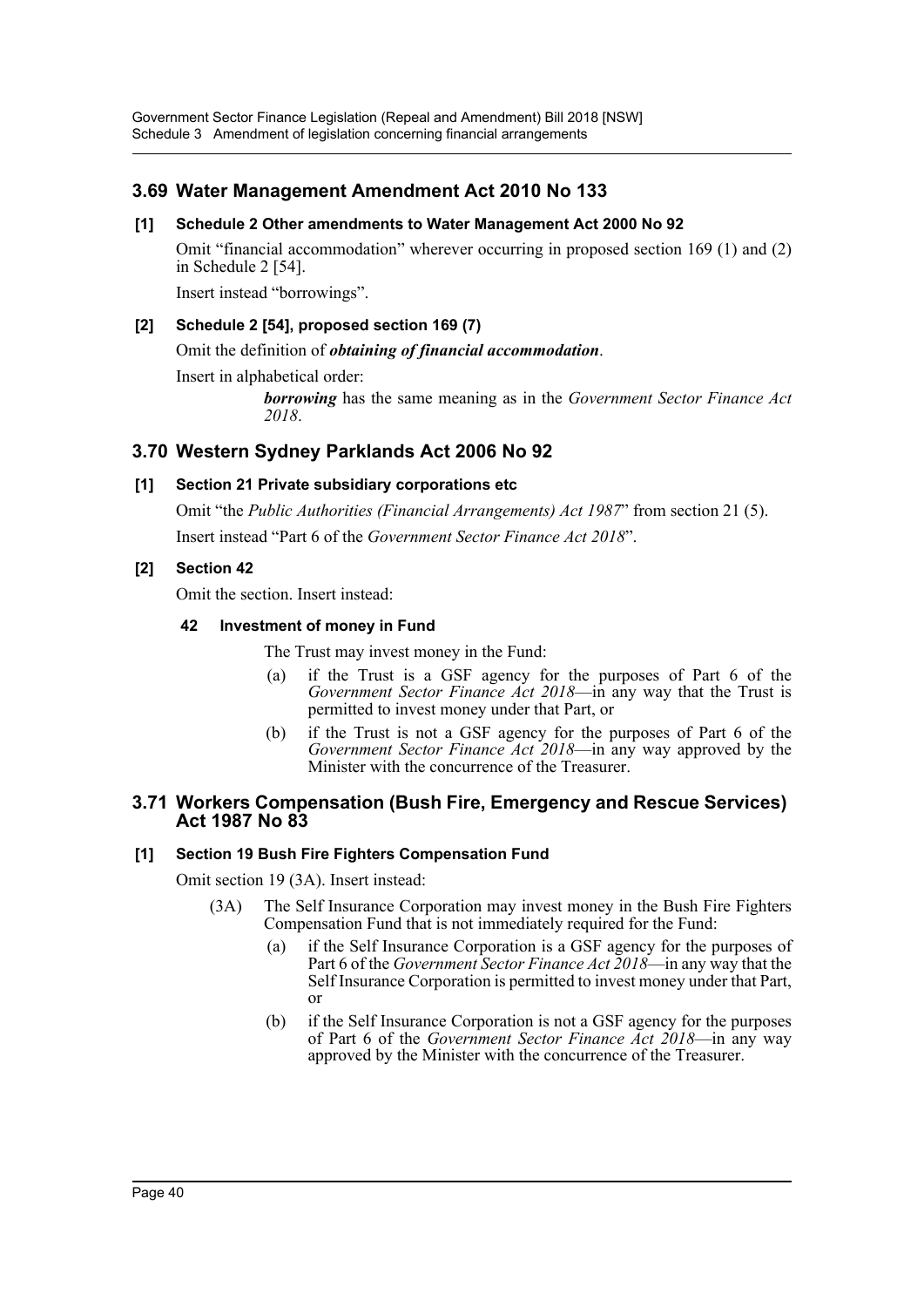## **[2] Section 31 Emergency and Rescue Workers Compensation Fund**

Omit section 31 (5). Insert instead:

- (5) The Self Insurance Corporation may invest money in the Emergency and Rescue Workers Compensation Fund that is not immediately required for the Fund:
	- (a) if the Self Insurance Corporation is a GSF agency for the purposes of Part 6 of the *Government Sector Finance Act 2018*—in any way that the Self Insurance Corporation is permitted to invest money under that Part, or
	- (b) if the Self Insurance Corporation is not a GSF agency for the purposes of Part 6 of the *Government Sector Finance Act 2018*—in any way approved by the Minister with the concurrence of the Treasurer.

# **3.72 Workers' Compensation (Dust Diseases) Act 1942 No 14**

### **Section 6 Constitution of Fund**

Omit section 6 (2AA). Insert instead:

- (2AA) The Authority may invest money in the Fund that is not immediately required for the Fund:
	- (a) if the Authority is a GSF agency for the purposes of Part 6 of the *Government Sector Finance Act 2018*—in any way that the Authority is permitted to invest money under that Part, or
	- (b) if the Authority is not a GSF agency for the purposes of Part 6 of the *Government Sector Finance Act 2018*—in any way approved by the Minister with the concurrence of the Treasurer.

## **3.73 Workplace Injury Management and Workers Compensation Act 1998 No 86**

#### **Section 36**

Omit the section. Insert instead:

#### **36 Investment**

The Authority may invest money in the Workers Compensation Operational Fund that is not immediately required for the purposes of the Fund:

- (a) if the Authority is a GSF agency for the purposes of Part 6 of the *Government Sector Finance Act 2018*—in any way that the Authority is permitted to invest money under that Part, or
- (b) if the Authority is not a GSF agency for the purposes of Part 6 of the *Government Sector Finance Act 2018*—in any way approved by the Minister with the concurrence of the Treasurer.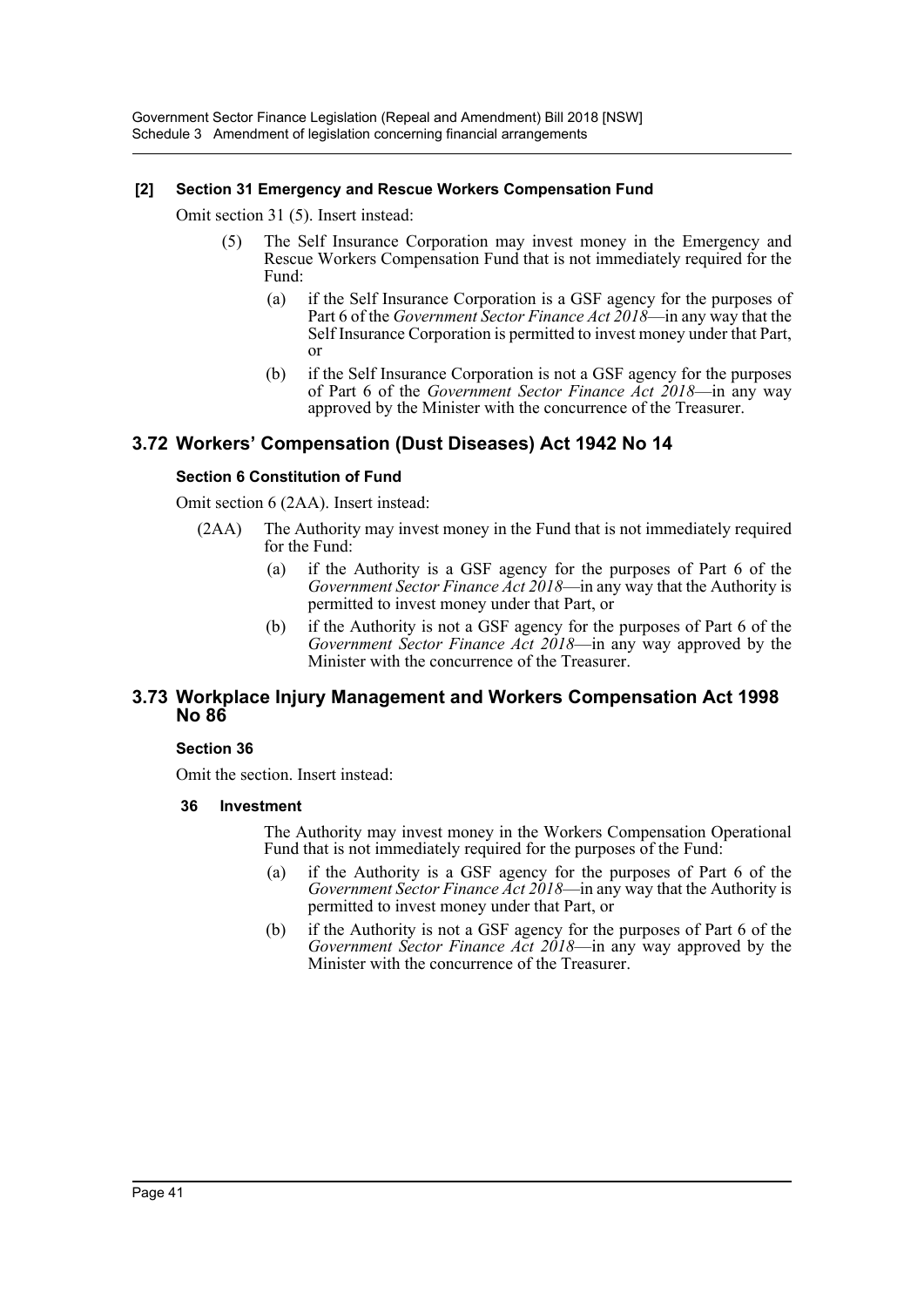# **Schedule 4 Other amendments to legislation**

# **4.1 Aboriginal Housing Act 1998 No 47**

## **Section 39 Financial year**

Omit section 39 (2). Insert instead:

(2) However, the financial year of the Aboriginal Housing Office is to be the annual reporting period (if any) for the Office if the Treasurer has made a determination under section 2.10 of the *Government Sector Finance Act 2018* for that period to be different from the period referred to in subsection (1).

# **4.2 Aboriginal Land Rights Act 1983 No 42**

## **[1] Section 110**

Omit the section. Insert instead:

## **110 Report on actions to increase membership of Local Aboriginal Land Councils**

The New South Wales Aboriginal Land Council is to include in its annual reporting information under the *Government Sector Finance Act 2018* a report of the actions it has taken to increase the membership of Local Aboriginal Land Councils.

## **[2] Section 161 Annual reporting information**

Omit section 161 (3). Insert instead:

- (3) The annual reporting information for the New South Wales Aboriginal Land Council under the *Government Sector Finance Act 2018* is to include the following particulars for the annual reporting period to which the information relates:
	- (a) the total remuneration (including travelling expenses) paid to each councillor by the New South Wales Aboriginal Land Council,
	- (b) the total funds granted to each Local Aboriginal Land Council by the New South Wales Aboriginal Land Council.

# **4.3 Aboriginal Land Rights Regulation 2014**

## **Schedule 2 Model rules for the New South Wales Aboriginal Land Council**

Omit "*Public Finance and Audit Act 1983*" from clause 8 (5).

Insert instead "*Government Sector Finance Act 2018*".

# **4.4 Agricultural Industry Services Act 1998 No 45**

## **[1] Section 15 Strategic plans and reports**

Omit "annual report under the *Annual Reports (Statutory Bodies) Act 1984*" and "the report" from section 15 (5).

Insert instead "annual reporting information under the *Government Sector Finance Act 2018*" and "the information", respectively.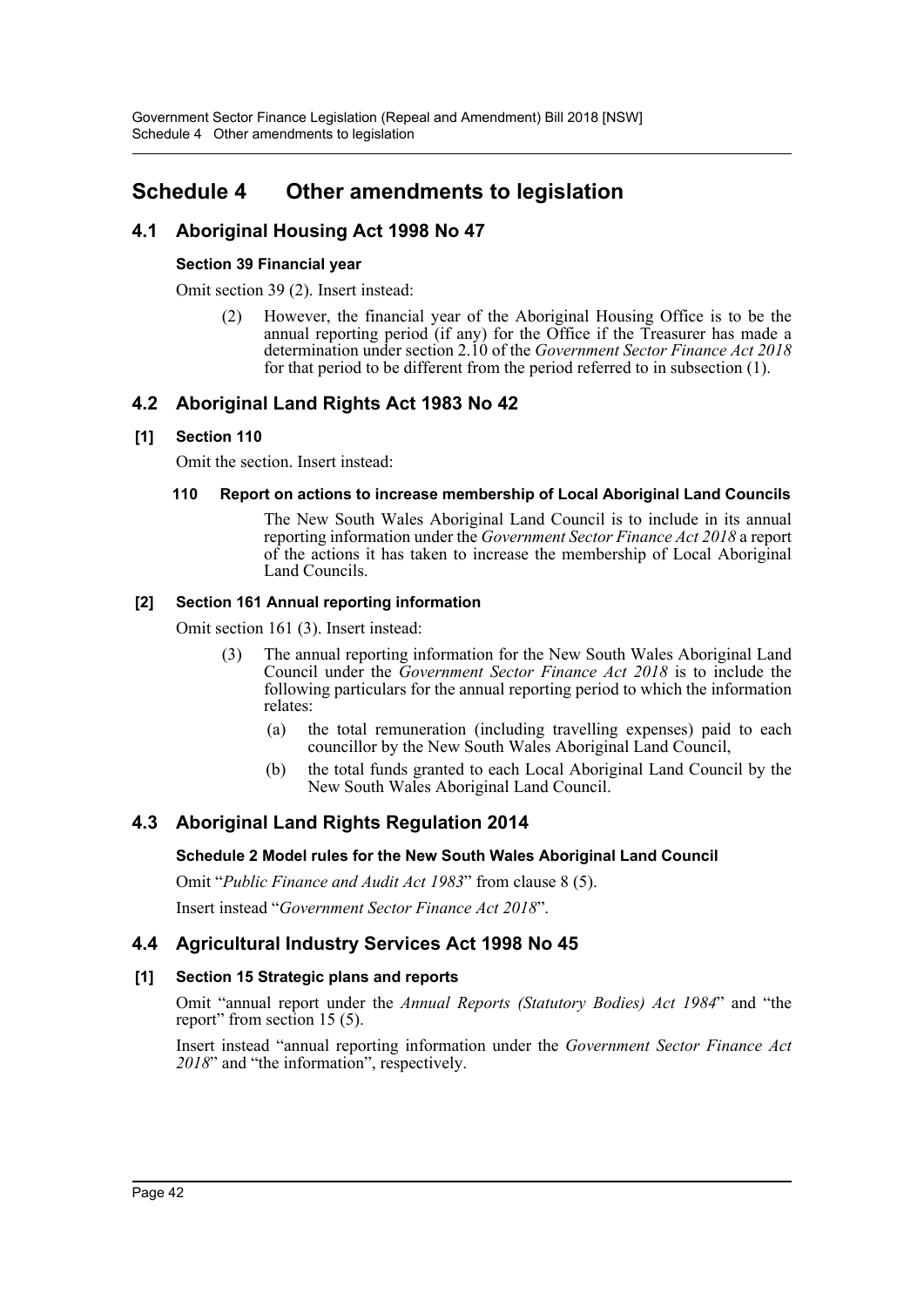Government Sector Finance Legislation (Repeal and Amendment) Bill 2018 [NSW] Schedule 4 Other amendments to legislation

#### **[2] Section 32 Financial year**

Omit section 32 (2). Insert instead:

(2) However, the financial year of a committee is to be the annual reporting period (if any) for the committee if the Treasurer has made a determination under section 2.10 of the *Government Sector Finance Act 2018* for that period to be different from the period referred to in subsection (1).

### **[3] Section 47 Annual reports by Secretary**

Omit "report prepared for the Department under the *Annual Reports (Departments) Act 1985*" from section 47 (3).

Insert instead "annual reporting information prepared for the Department under the *Government Sector Finance Act 2018*".

# **4.5 Agricultural Livestock (Disease Control Funding) Act 1998 No 139**

### **[1] Section 29 Audit of industry funds**

Omit "section 45 of the *Public Finance and Audit Act 1983*" from section 29 (2).

Insert instead "section 45 of the *Government Sector Audit Act 1983*".

### **[2] Section 30 Annual reports by Secretary**

Omit "*Public Finance and Audit Act 1983*" from section 30 (1).

Insert instead "*Government Sector Audit Act 1983*".

### **[3] Section 30 (3)**

Omit the subsection. Insert instead:

(3) A report under this section need not be separately prepared but may form part of the annual reporting information prepared for the Department under the *Government Sector Finance Act 2018*.

## **4.6 Appropriation Act 2017 No 30**

#### **[1] Section 26 Appropriation for Commonwealth transfer payments**

Omit "section 26 of the *Public Finance and Audit Act 1983*" from section 26 (3). Insert instead "section 4.11 of the *Government Sector Finance Act 2018*".

# **[2] Section 27 Variation of authorised payments from Consolidated Fund**

Omit "Division 4 of Part 2 of the *Public Finance and Audit Act 1983*" from section 27 (1). Insert instead "Division 4.2 of the *Government Sector Finance Act 2018*".

## **[3] Section 29 Delayed restructures**

Omit "Section 24 of the *Public Finance and Audit Act 1983*" from section 29 (2). Insert instead "Section 4.9 of the *Government Sector Finance Act 2018*".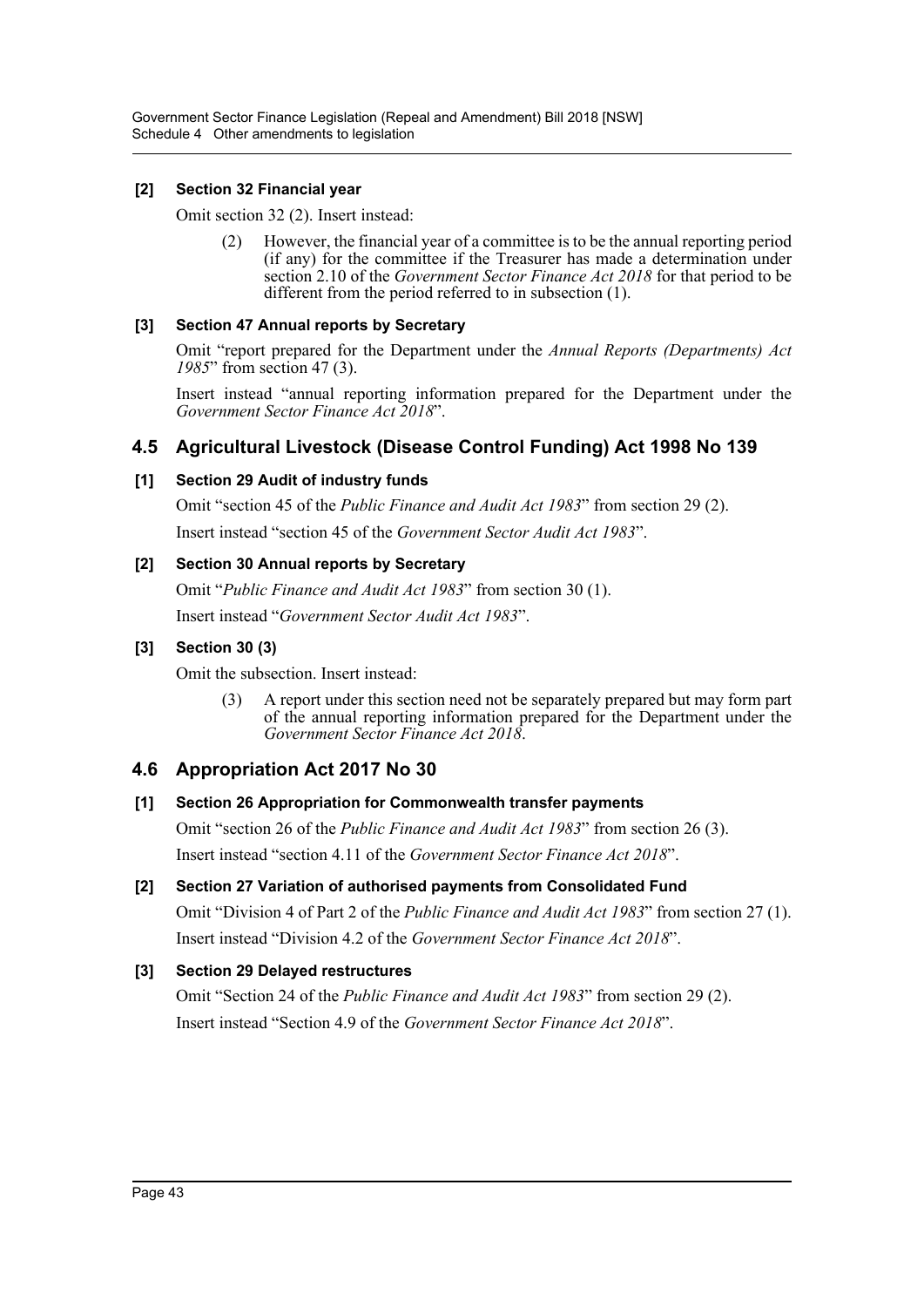Government Sector Finance Legislation (Repeal and Amendment) Bill 2018 [NSW] Schedule 4 Other amendments to legislation

# **4.7 Appropriation (Parliament) Act 2017 No 31**

### **[1] Section 3 Interpretation**

Omit "*Public Finance and Audit Act 1983*" from section 3 (2). Insert instead "*Government Sector Finance Act 2018*".

#### **[2] Section 5 Payments authorised on lapse of appropriation**

Omit "section 25 of the *Public Finance and Audit Act 1983*" from section 5 (2). Insert instead "section 4.10 of the *Government Sector Finance Act 2018*".

# **4.8 Architects Act 2003 No 89**

### **Section 76 Financial year for Board**

Omit section 76 (2). Insert instead:

(2) However, the financial year of the Board is to be the annual reporting period (if any) for the Board if the Treasurer has made a determination under section 2.10 of the *Government Sector Finance Act 2018* for that period to be different from the period referred to in subsection (1).

# **4.9 Barangaroo Delivery Authority Act 2009 No 2**

#### **[1] Section 37 Financial year**

Omit section 37 (2). Insert instead:

(2) However, the financial year of the Authority is to be the annual reporting period (if any) for the Authority if the Treasurer has made a determination under section 2.10 of the *Government Sector Finance Act 2018* for that period to be different from the period referred to in subsection (1).

#### **[2] Section 40**

Omit the section. Insert instead:

#### **40 Annual reporting information to include certain matters**

The annual reporting information prepared for the Authority under the *Government Sector Finance Act 2018* is to include a report as to the outcomes achieved by the Authority during the annual reporting period concerned.

# **4.10 Biodiversity Conservation Act 2016 No 63**

#### **Section 10.12**

Omit the section. Insert instead:

#### **10.12 Annual reporting information for Trust**

The regulations may prescribe additional matters relating to the exercise of its functions that the Trust is required to include in the annual reporting information prepared for the Trust under the *Government Sector Finance Act 2018*.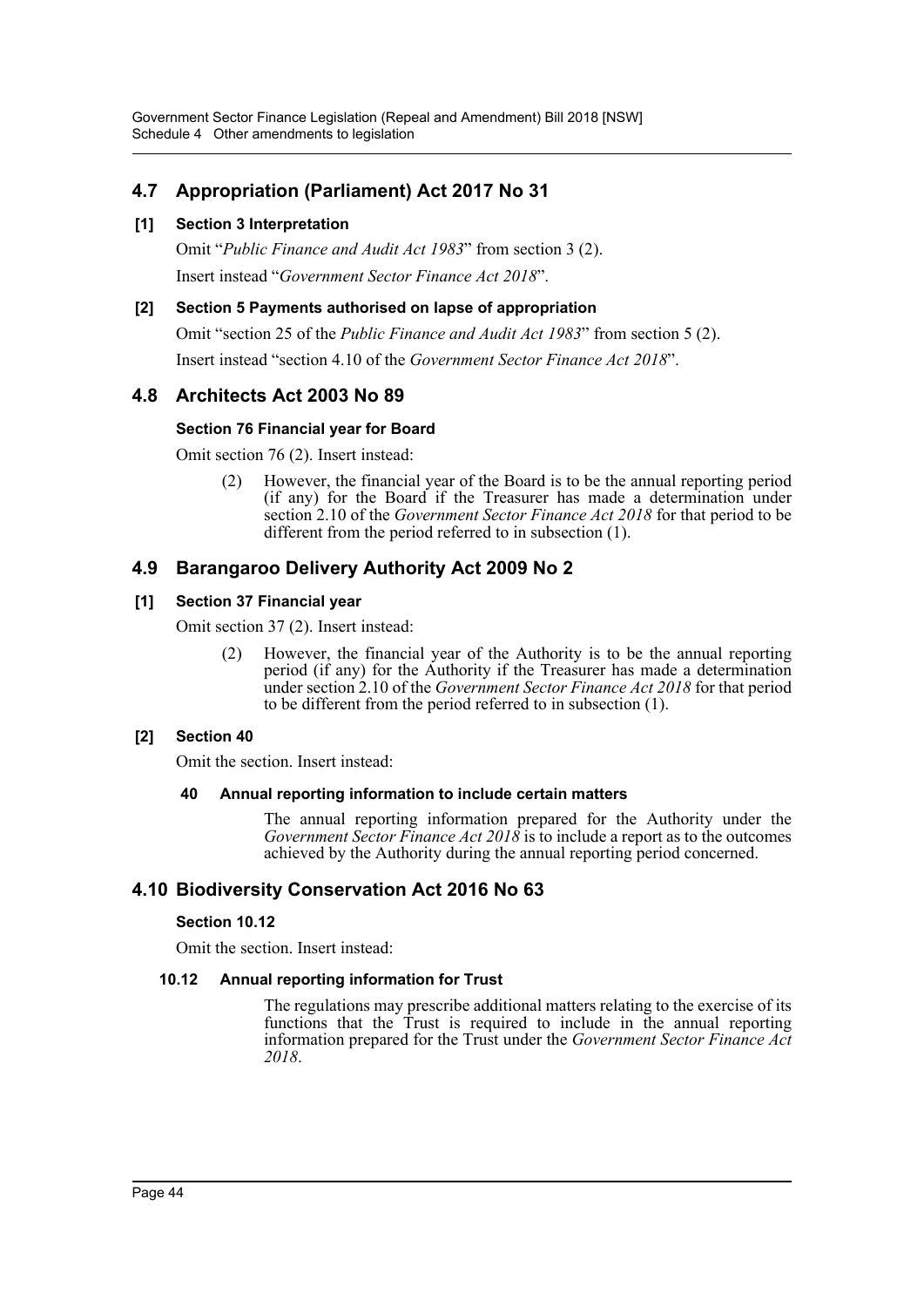# **4.11 Biodiversity Conservation Regulation 2017**

## **[1] Clause 10.2**

Omit the clause. Insert instead:

#### **10.2 Additional matters to be included in annual reporting information for Trust (section 10.12)**

- (1) The annual reporting information prepared for the Trust under the *Government Sector Finance Act 2018* is to include the following additional matters:
	- (a) the progress in the annual reporting period on the achievement of the goals of the Trust set out in its approved business plan,
	- (b) the actions undertaken by the Trust during the annual reporting period to implement the plans in its approved business plan.
- (2) While the Trust continues to be the Fund Manager of the Biodiversity Stewardship Payments Fund, the annual reporting information for the Trust extends to its activities as the Fund Manager.

## **[2] Clause 10.3**

Omit the clause. Insert instead:

#### **10.3 Combination of Trust annual reporting information with annual reporting information as Fund Manager of the Biodiversity Stewardship Payments Fund (section 6.37)**

- (1) The annual reporting information prepared for the Trust under the *Government Sector Finance Act 2018* may be combined with the annual report of the Trust under section 6.37 of the Act while it continues to be the Fund Manager of the Biodiversity Stewardship Payments Fund.
- (2) The combined report is to contain separate financial statements for the Biodiversity Stewardship Payments Fund and for other money or funds of or under the control or management of the Trust.

# **4.12 Casino Control Act 1992 No 15**

## **Section 154**

Omit the section. Insert instead:

## **154 Matters to be included in Authority's annual reporting information**

The Authority is to include the following information in the annual reporting information prepared for it under the *Government Sector Finance Act 2018*:

- (a) details of any casino licence granted during the annual reporting period to which the information relates (including details of the conditions subject to which the licence was granted),
- (b) the number of licences granted under Part 4 (Licensing of casino employees) during that reporting period,
- (c) details of any changes to the conditions of a licence under this Act made by the Authority during that reporting period,
- (d) details of any disciplinary action taken by the Authority against a casino operator during that reporting period,
- (e) a summary of any disciplinary action taken by the Authority during that reporting period against persons licensed under Part 4,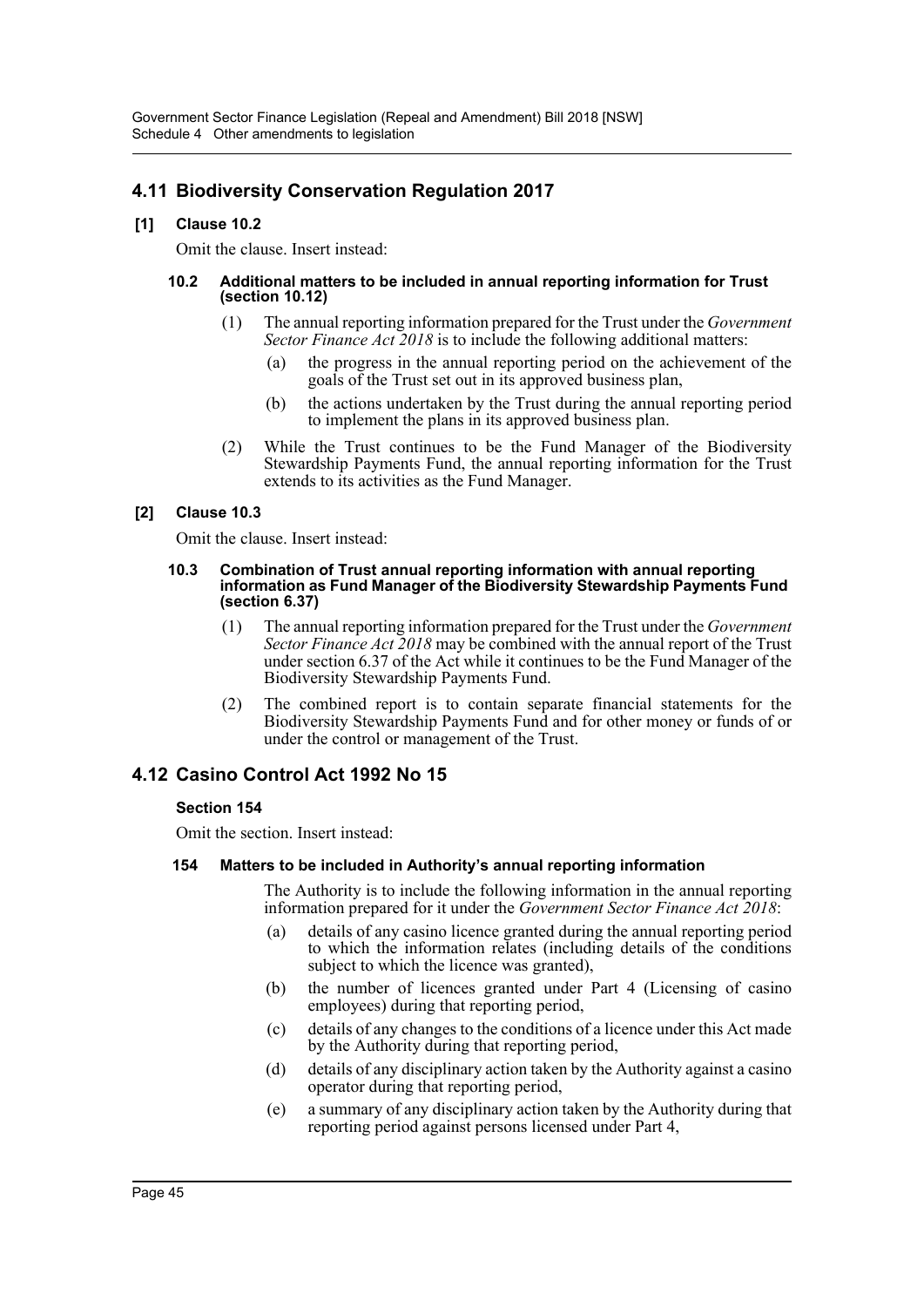- (f) details of any directions given by the Minister under section 5 (Directions by the Minister to protect integrity of casino gaming),
- $(g)$  a summary of the outcome of any investigation or inquiry carried out by the Authority under this Act during that reporting period.

# **4.13 Central Coast Water Corporation Act 2006 No 105**

#### **Section 58**

Omit the section. Insert instead:

#### **58 Application of government sector finance and audit legislation**

The *Government Sector Finance Act 2018* and *Government Sector Audit Act 1983* do not apply in relation to the Corporation or any of its subsidiaries.

# **4.14 Charitable Fundraising Regulation 2015**

#### **Clause 8 Universities and controlled entities exempt from obligation to hold authority to conduct fundraising appeals**

Omit the definition of *controlled entity* from clause 8 (2). Insert instead:

*controlled entity* means a controlled entity (within the meaning of the *Government Sector Finance Act 2018*) of a university (or the council, board or senate of any such university).

# **4.15 Charles Sturt University Act 1989 No 76**

### **[1] Section 19 Functions of Council**

Omit the note at the end of the section. Insert instead:

**Note.** Division 7.3 of the *Government Sector Finance Act 2018* regulates the provision of annual reporting information to Parliament by the Council and requires the Council to report on the University's operations.

#### **[2] Section 19A Controlled entities**

Omit the definition of *controlled entity* from section 19A (6). Insert instead:

*controlled entity* means a controlled entity (within the meaning of the *Government Sector Finance Act 2018*) of the University or Council.

## **[3] Section 20A Operation of certain Acts**

Omit "*Public Finance and Audit Act 1983* or the *Annual Reports (Statutory Bodies) Act 1984*".

Insert instead "*Government Sector Finance Act 2018* or the *Government Sector Audit Act 1983*".

## **4.16 Children and Young Persons (Care and Protection) Act 1998 No 157**

#### **Section 190 Provisions relating to reports to Parliament**

Omit section 190 (6). Insert instead:

(6) The *Government Sector Finance Act 2018*, is, in its application to annual reporting information prepared for the Children's Guardian, modified to the extent necessary for the purposes of this Part.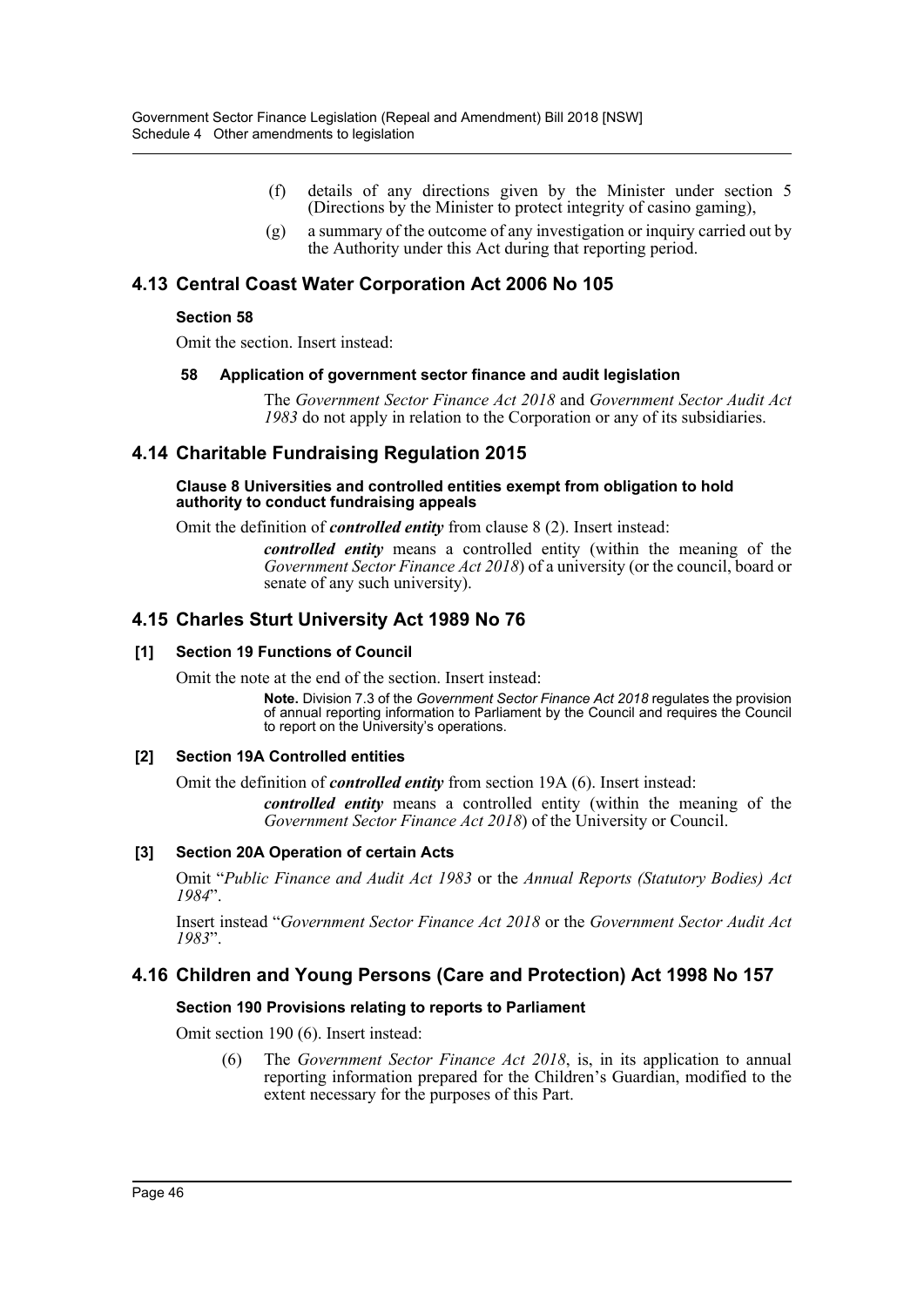# **4.17 Children (Education and Care Services National Law Application) Act 2010 No 104**

## **[1] Section 5 Exclusion of legislation of this jurisdiction**

Omit section 5 (2) (a). Insert instead:

(a) the *Government Sector Finance Act 2018*,

# **[2] Section 5 (2) (c)**

Omit the paragraph. Insert instead:

(c) the *Government Sector Audit Act 1983*,

# **4.18 Co-operatives (Adoption of National Law) Act 2012 No 29**

#### **Section 10 Deregistration (Co-operatives National Law s 453—sections 601AD, 601AE and 601AF of Corporations Act as applied)**

Omit "*Public Finance and Audit Act 1983*" from section 10 (2).

Insert instead "*Government Sector Finance Act 2018*".

# **4.19 Crimes (Administration of Sentences) Act 1999 No 93**

## **[1] Section 92 ICO Management Committee**

Omit section 92 (5). Insert instead:

(5) The ICO Management Committee is to provide the Commissioner with an annual report in writing of its activities and that report is to form part of the next annual reporting information prepared for the Department of Justice under the *Government Sector Finance Act 2018*.

# **[2] Section 242 Monitoring**

Omit section 242 (6). Insert instead:

(6) The report is to form part of the next annual reporting information prepared for the Department of Justice under the *Government Sector Finance Act 2018*.

# **4.20 Crimes (Appeal and Review) Act 2001 No 120**

## **Section 3 Definitions**

Omit paragraph (b) of the definition of *public authority* in section 3 (1). Insert instead:

(b) an entity within the meaning of the *Government Sector Finance Act 2018* (or an entity belonging to a class) prescribed by the regulations to be a public authority for the purposes of this Act, or

# **4.21 Criminal Appeal Act 1912 No 16**

## **Section 5D Appeal by Crown against sentence**

Omit section 5D (2) (b). Insert instead:

(b) an entity within the meaning of the *Government Sector Finance Act 2018* (or an entity belonging to a class) prescribed by the regulations to be an authority for the purposes of this section,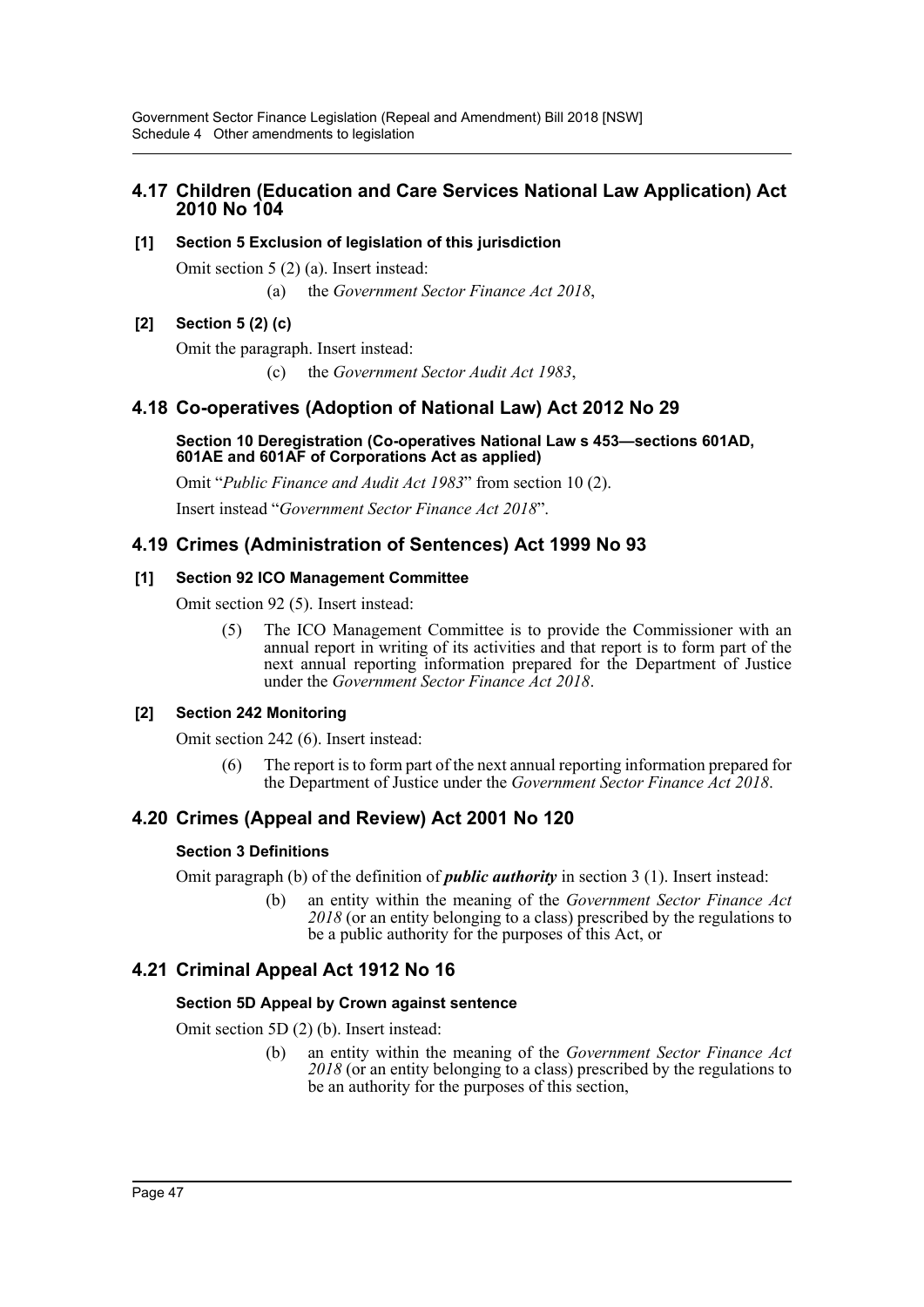# **4.22 Crown Land Management Act 2016 No 58**

## **Section 3.30 Annual reports**

Omit section 3.30 (5). Insert instead:

(5) Division 7.3 of the *Government Sector Finance Act 2018* does not apply to annual reports prepared by non-council managers concerning the exercise of their functions as Crown land managers.

# **4.23 Data Sharing (Government Sector) Act 2015 No 60**

## **Section 17 Reports by Secretary of Department about compliance**

Omit section 17 (2). Insert instead:

(2) The Secretary of the Department can include in the annual reporting information prepared for the Department under the *Government Sector Finance Act 2018* a report of any incidences of failure by government sector agencies to comply with the requirements of this Act or the regulations. A report of any such incident is to include any response provided to the Secretary by the agency concerned about the matter.

# **4.24 Defamation Act 2005 No 77**

# **[1] Schedule 1 Additional publications to which absolute privilege applies**

Omit "*Public Finance and Audit Act 1983*" wherever occurring in clause 25. Insert instead "*Government Sector Audit Act 1983*".

# **[2] Schedule 2 Additional kinds of public documents** Omit "*Public Finance and Audit Act 1983*" from clause 8 (f). Insert instead "*Government Sector Audit Act 1983*".

# **[3] Schedule 3 Additional proceedings of public concern** Omit "*Public Finance and Audit Act 1983*" from clause 17 (f).

Insert instead "*Government Sector Audit Act 1983*".

# **4.25 Disability Inclusion Act 2014 No 41**

# **Section 13 Report on implementation of plans**

Omit paragraph (a) of the definition of *annual report* in section 13 (4). Insert instead:

(a) of a government department—its annual reporting information under the *Government Sector Finance Act 2018*, and

# **4.26 District Court Act 1973 No 9**

# **Section 152 Unclaimed money**

Omit "section 14 (3) and (4) of the *Public Finance and Audit Act 1983*" and "section 14 (2)" from section  $152(2)$ .

Insert instead "section 4.14 (3) and (4) of the *Government Sector Finance Act 2018*" and "section 4.14 (1)", respectively.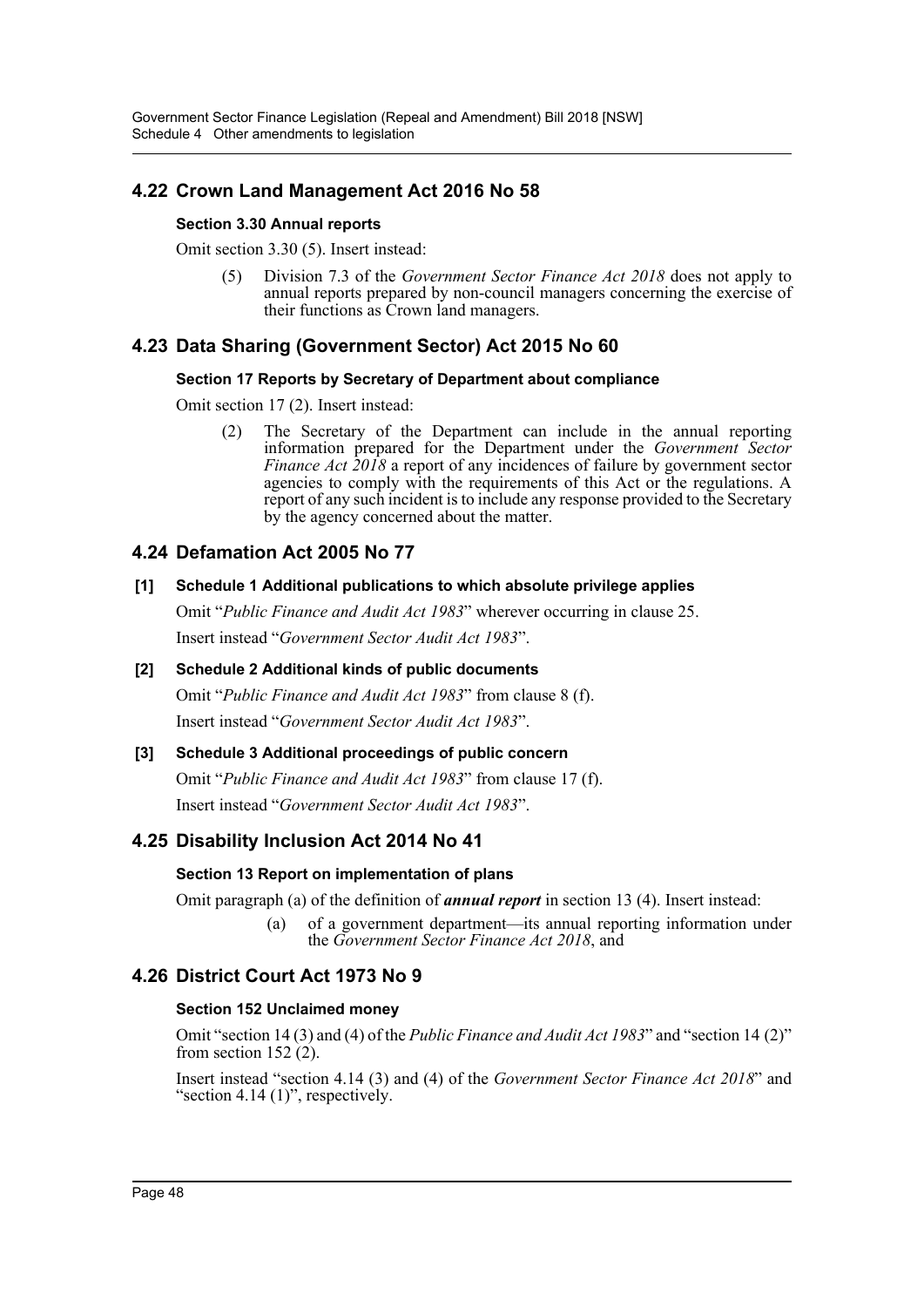# **4.27 Education Standards Authority Act 2013 No 89**

## **Section 10 Charter and annual Statement of Expectations**

Omit "the *Annual Reports (Statutory Bodies) Act 1984*" from section 10 (3). Insert instead "Division 7.3 of the *Government Sector Finance Act 2018*".

# **4.28 Electricity Generator Assets (Authorised Transactions) Act 2012 No 35**

## **Section 23 Release of information by Auditor-General**

Omit "Section 38 (Secrecy) of the *Public Finance and Audit Act 1983*". Insert instead "Section 38 (Secrecy) of the *Government Sector Audit Act 1983*".

# **4.29 Electricity Network Assets (Authorised Transactions) Act 2015 No 5**

## **[1] Section 46 Release of information by Auditor-General**

Omit "Section 38 (Secrecy) of the *Public Finance and Audit Act 1983*". Insert instead "Section 38 (Secrecy) of the *Government Sector Audit Act 1983*".

## **[2] Schedule 3 Corporate conversion of electricity network SOCs and transaction SOCs**

Omit "section 43A (General audit of former statutory bodies) of the *Public Finance and Audit Act 1983*" from clause 3 (4).

Insert instead "section 7.7 (Final annual GSF financial statements for former reporting GSF agencies) of the *Government Sector Finance Act 2018*".

## **[3] Schedule 7 Savings, transitional and other provisions**

Omit "section 43A (General audit of former statutory bodies) of the *Public Finance and Audit Act 1983*" from clause 6 (6).

Insert instead "section 7.7 (Final annual GSF financial statements for former reporting GSF agencies) of the *Government Sector Finance Act 2018*".

## **[4] Schedule 7, clause 13**

Omit "Part 3 (Audit) of the *Public Finance and Audit Act 1983* does".

Insert instead "Part 3 (Audit) of the *Government Sector Audit Act 1983* and Division 7.2 (Financial reporting) of the *Government Sector Finance Act 2018* do".

# **4.30 Electricity Retained Interest Corporations Act 2015 No 6**

## **[1] Section 8 Status**

Insert after section 8 (1):

(1A) Except as provided by subsection (4), subsection (1) does not operate to limit or prevent the application of the *Government Sector Finance Act 2018* to the Corporation (including the application of Treasurer's directions under that Act).

# **[2] Section 8 (4)**

Omit the subsection. Insert instead:

(4) Division 9.1 of the *Government Sector Finance Act 2018* does not apply to or in respect of a Corporation or subsidiary of a Corporation.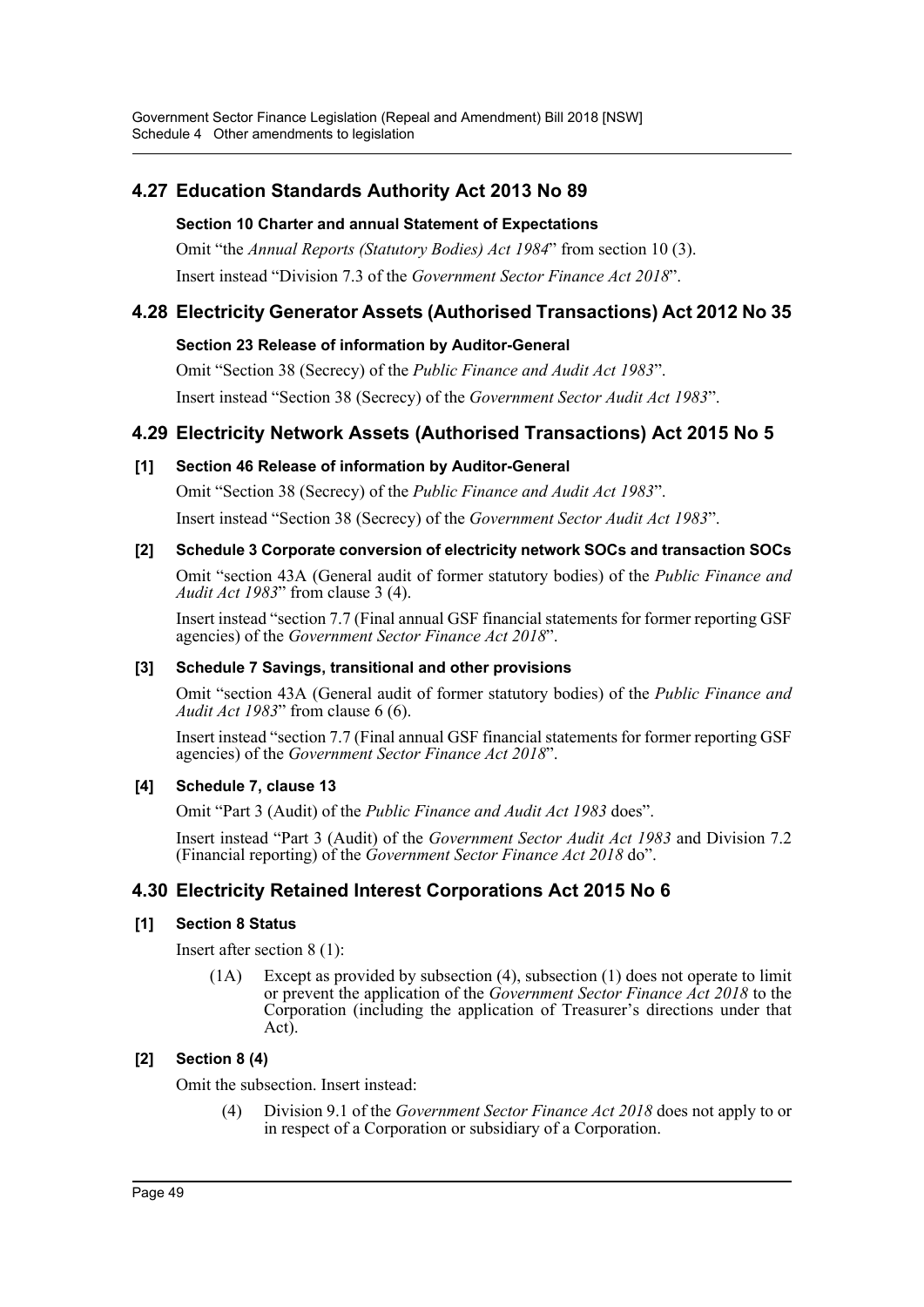Government Sector Finance Legislation (Repeal and Amendment) Bill 2018 [NSW] Schedule 4 Other amendments to legislation

#### **[3] Section 10 Accountability and reporting**

Omit the note at the beginning of the section. Insert instead:

**Note.** A Corporation is subject to Divisions 7.2 (Financial reporting) and 7.3 (Annual reporting information for reporting GSF agencies) of the *Government Sector Finance Act 2018*.

### **[4] Section 10 (3)**

Omit "*Public Finance and Audit Act 1983* or the *Annual Reports (Statutory Bodies) Act 1984*".

Insert instead "*Government Sector Audit Act 1983* or the *Government Sector Finance Act 2018*".

#### **[5] Section 34 Payments from Fund**

Omit "Part 4A (Payment of tax-equivalents) of the *Public Finance and Audit Act 1983*" from section 34 (b).

Insert instead "section 5.3 (Payment of tax-equivalents to Treasurer) of the *Government Sector Finance Act 2018*".

# **4.31 Electricity Supply Act 1995 No 94**

### **Section 32G Operation of Division**

Omit "section 59B of the *Public Finance and Audit Act 1983*" from section 32G (2).

Insert instead "section 5.4 (Payment of financial distributions to Treasurer) of the *Government Sector Finance Act 2018*".

# **4.32 Energy and Utilities Administration Act 1987 No 103**

#### **Section 48**

Omit the section. Insert instead:

#### **48 Annual reporting information**

The annual reporting information prepared for the Department under the *Government Sector Finance Act 2018* may include any annual reporting information required under that Act for the Corporation.

# **4.33 Environmental Trust Act 1998 No 82**

#### **Section 15 Provisions relating to grants**

Omit section 15 (5). Insert instead:

(5) The Trust is to include details of any decision to waive the application of this section in the next annual reporting information prepared for it under the *Government Sector Finance Act 2018*.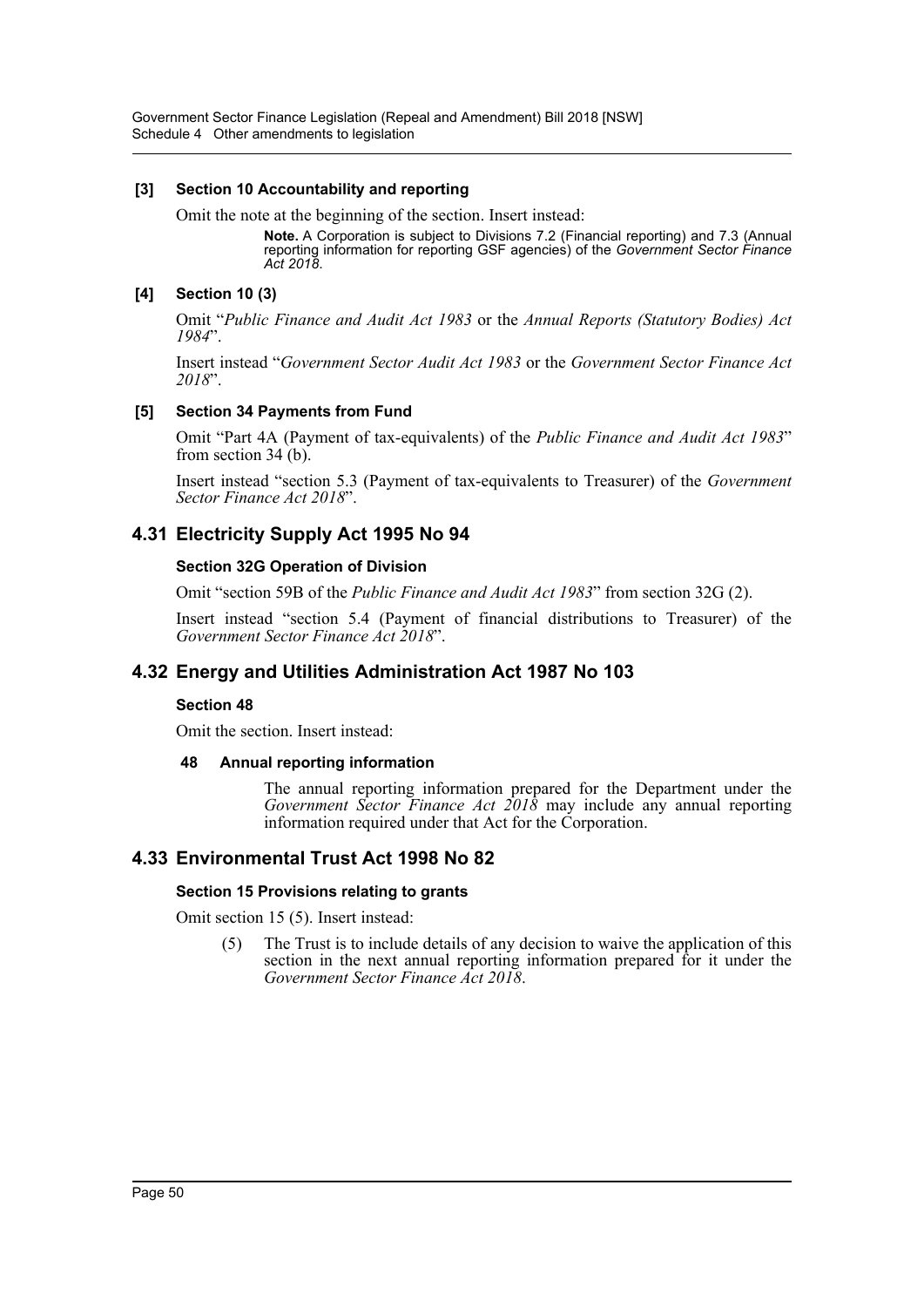# **4.34 Fair Trading Act 1987 No 68**

## **Section 11**

Omit the section. Insert instead:

## **11 Annual reporting information**

The annual reporting information prepared for the Department under the *Government Sector Finance Act 2018* for its annual reporting period is to include a report on the operations of the Secretary during that period.

# **4.35 Fiscal Responsibility Act 2012 No 58**

## **Section 11 Acts not affected by this Act**

Omit the following:

*Annual Reports (Departments) Act 1985 Annual Reports (Statutory Bodies) Act 1984 Public Finance and Audit Act 1983*

Insert in alphabetical order:

*Government Sector Audit Act 1983*

# **4.36 Gaming and Liquor Administration Act 2007 No 91**

## **Section 39**

Omit the section. Insert instead:

## **39 Annual reporting information**

The annual reporting information prepared for the Department under the *Government Sector Finance Act 2018* may include any annual reporting information required under that Act for the Authority.

# **4.37 General Government Liability Management Fund Act 2002 No 60**

## **Section 9 Financial provisions relating to Ministerial Corporation**

Omit section 9 (2). Insert instead:

(2) The annual reporting information prepared by the Treasury for the Ministerial Corporation under the *Government Sector Finance Act 2018* is to be published as part of the annual reporting information for the Crown Entity.

# **4.38 Government Advertising Act 2011 No 35**

## **Section 14 Auditor-General to conduct performance audit**

Omit "Division 2A of Part 3 of the *Public Finance and Audit Act 1983*" wherever occurring in section 14 (7) and (8).

Insert instead "Division 2A of Part 3 of the *Government Sector Audit Act 1983*".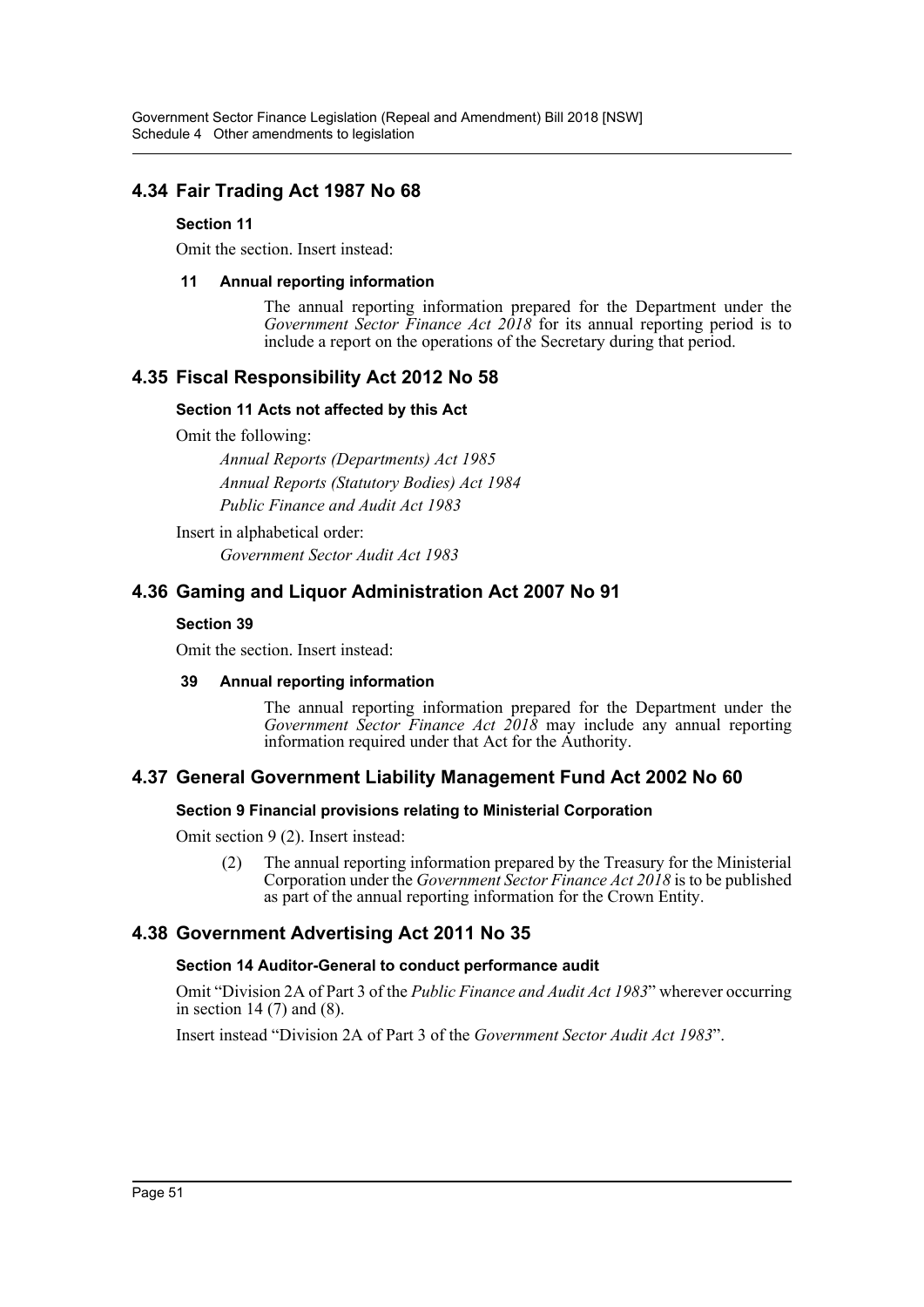# **4.39 Government Information (Information Commissioner) Act 2009 No 53**

## **[1] Section 36 Annual report**

Omit section 36 (2A) and (3). Insert instead:

- (2A) The report is to be included as part of the annual reporting information prepared for the Information and Privacy Commission under the *Government Sector Finance Act 2018*.
	- (3) Division 7.3 of the *Government Sector Finance Act 2018* is, in its application to the annual reporting information prepared for the Information and Privacy Commission, modified as follows:
		- (a) the annual reporting information is to be given to the Presiding Officer of each House of Parliament and not to the responsible Minister for the Information and Privacy Commission,
		- (b) provisions of that Act relating to the giving of annual reporting information to the responsible Minister for a GSF agency and to the public availability of annual reporting information do not apply to the Commissioner or the Information and Privacy Commission.

## **[2] Section 36 (4)**

Omit "annual report of". Insert instead "annual reporting information for".

# **4.40 Government Information (Public Access) Act 2009 No 52**

## **[1] Section 125 Reports to Parliament**

Omit section 125 (4) and (5). Insert instead:

- (4) An annual report under this section must be tabled in each House of Parliament by the relevant Minister as soon as practicable after it is prepared unless it is included in annual reporting information prepared for the purposes of the *Government Sector Finance Act 2018*.
- (5) The annual report referred to in subsection (3) may be included in the annual reporting information prepared for the Department of Justice under the *Government Sector Finance Act 2018*.

# **[2] Section 125 (7) (a)**

Omit the paragraph. Insert instead:

(a) the annual reporting period for the agency for the purposes of the *Government Sector Finance Act 2018*, or

# **4.41 Government Information (Public Access) Regulation 2009**

## **[1] Clause 5 Additional open access information of certain agencies**

Omit clause 5 (3). Insert instead:

- (3) The reference in subclause (2) to a Government Department includes a reference to:
	- (a) a Public Service agency within the meaning of the *Government Sector Employment Act 2013* (except a Staff Agency listed in Schedule 1 to that Act), and
	- (b) the Independent Commission Against Corruption, and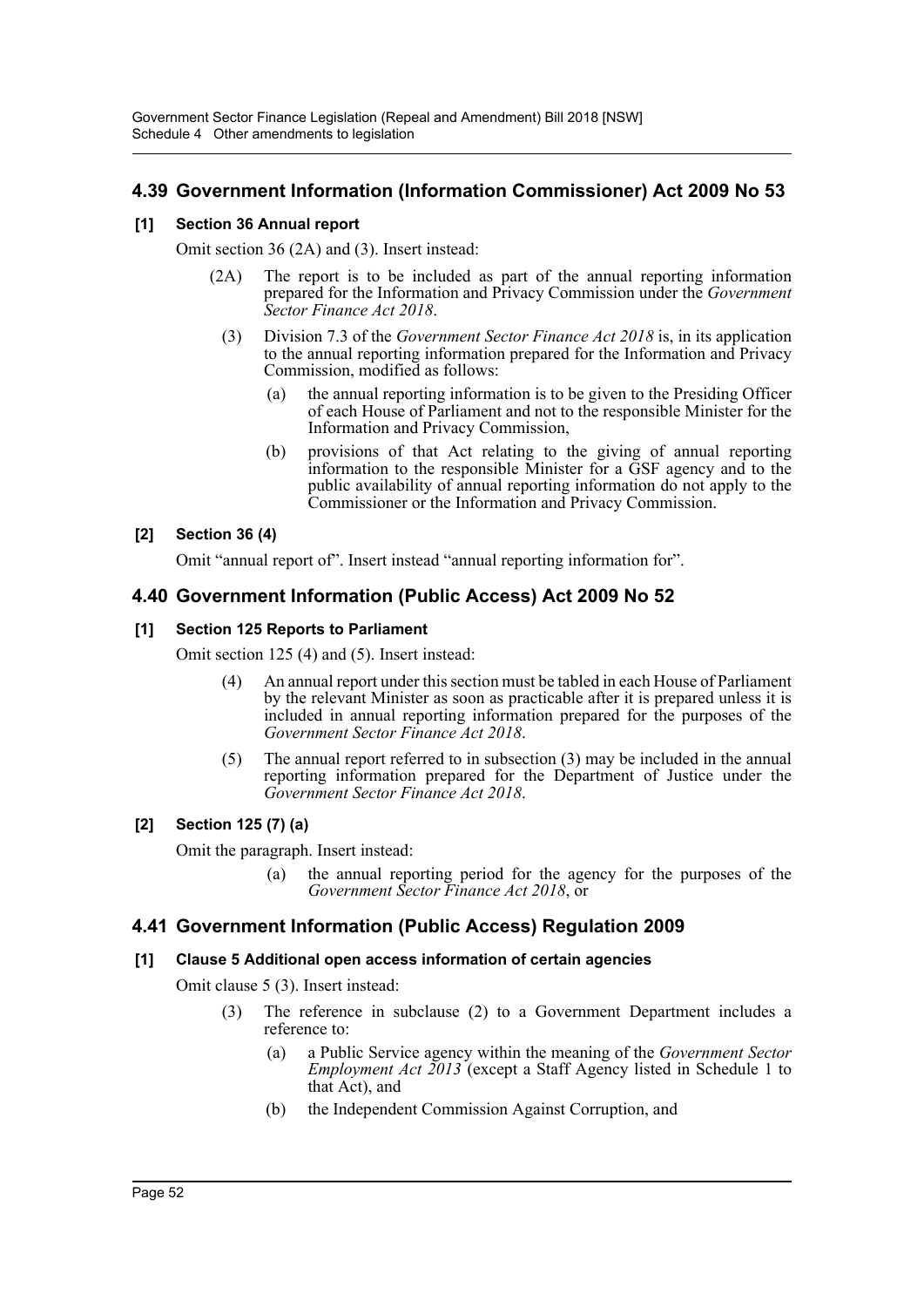- (c) the NSW Police Force, and
- (d) the Judicial Commission of New South Wales.

## **[2] Clause 5 (4) Relevant entities**

Omit "statutory body within the meaning of the *Annual Reports (Statutory Bodies) Act 1984*".

Insert instead "relevant entity".

### **[3] Clause 5 (5)**

Insert after clause 5 (4):

#### (5) **Definition**

In this clause:

*relevant entity* means each of the following:

- (a) a statutory body representing the Crown (including a NSW Government agency to which section 13A of the *Interpretation Act 1987* applies),
- (b) a Council within the meaning of Part 5A of the *Health Practitioner Regulation National Law (NSW)*,
- (c) an entity with money held in an account within the Special Deposits Account (within the meaning of the *Government Sector Finance Act 2018*) except any Government Department covered by subclause (3).

## **4.42 Government Sector Employment Act 2013 No 40**

#### **Section 5 Persons to whom Act does not apply**

Omit "*Public Finance and Audit Act 1983*" from section 5 (1) (e).

Insert instead "*Government Sector Audit Act 1983*".

## **4.43 Government Telecommunications Act 1991 No 77**

#### **[1] Section 42 Dividend contribution by the Authority to Consolidated Fund**

Omit "section 59B of the *Public Finance and Audit Act 1983*" from section 42 (5).

Insert instead "section 5.4 (Payment of financial distributions to Treasurer) of the *Government Sector Finance Act 2018*".

#### **[2] Section 44 Financial year of the Authority**

Omit section 44 (2). Insert instead:

(2) However, the financial year of the Authority is to be the annual reporting period (if any) for the Authority if the Treasurer has made a determination under section 2.10 of the *Government Sector Finance Act 2018* for that period to be different from the period referred to in subsection (1).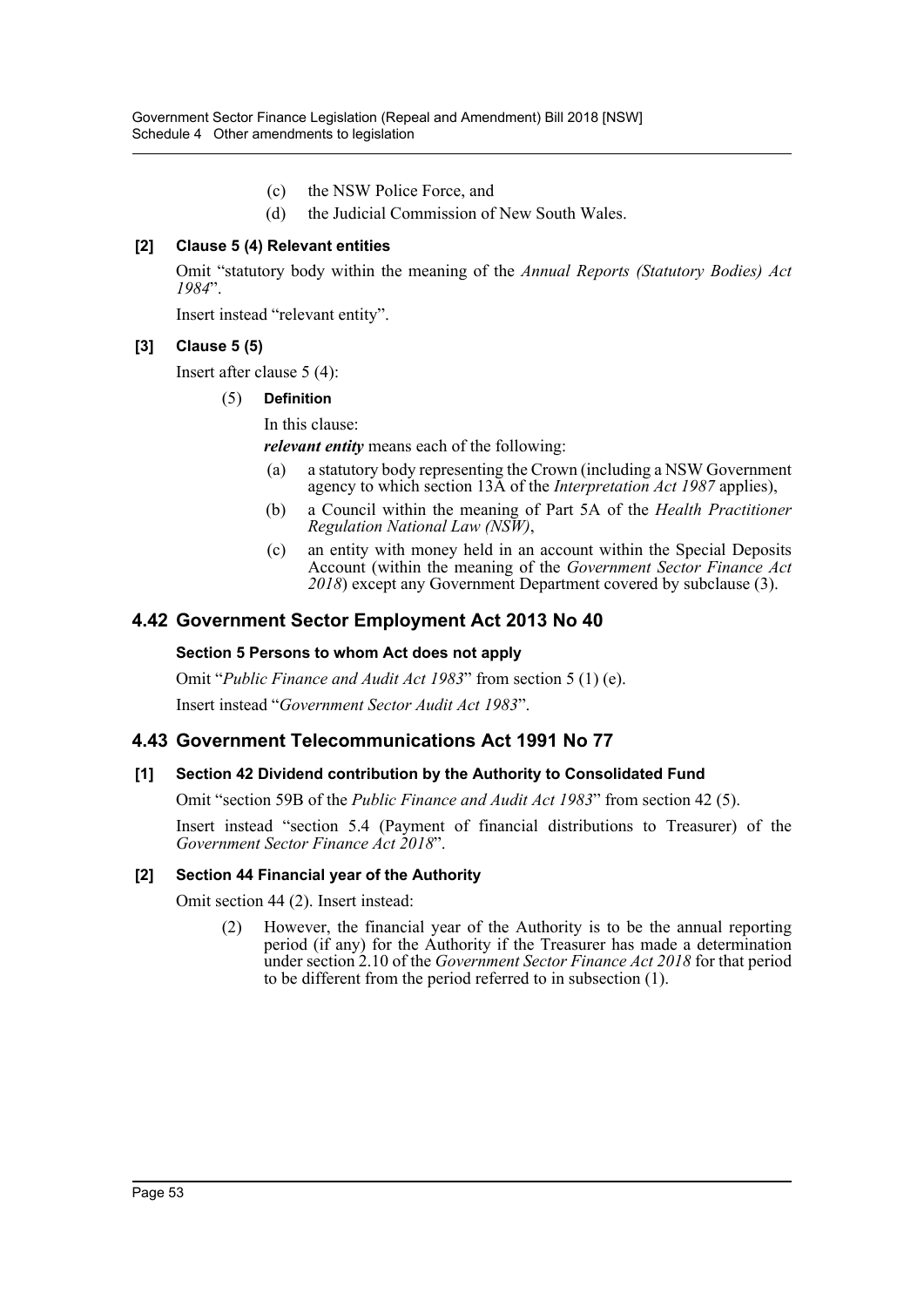# **4.44 Greater Sydney Commission Act 2015 No 57**

## **Section 21**

Omit the section. Insert instead:

## **21 Annual reporting information to include certain matters**

The annual reporting information prepared for the Commission under the *Government Sector Finance Act 2018* is to include a report as to the following:

- (a) the outcomes achieved by the Commission during the annual reporting period concerned,
- (b) the implementation of strategic plans made under Division 3.1 of the Planning Act for the Greater Sydney Region (including information about any related monitoring or evaluation undertaken by the Commission) during the annual reporting period concerned.

# **4.45 Greyhound Racing Act 2017 No 13**

### **Section 15**

Omit the section. Insert instead:

### **15 Annual reporting information for Commission to include additional particulars**

The annual reporting information prepared for the Commission under the *Government Sector Finance Act 2018* must include:

- (a) a progress report on the implementation of the strategic plan of the Commission over the annual reporting period to which the information relates, and
- (b) such other particulars as may be prescribed by the regulations.

# **4.46 Health Administration Act 1982 No 135**

## **Section 19 New South Wales Health Foundation Fund**

Omit section 19 (4). Insert instead:

(4) Any money acquired by the Foundation is taken to be government money for the purposes of the *Government Sector Audit Act 1983* and *Government Sector Finance Act 2018*.

## **4.47 Health Practitioner Regulation (Adoption of National Law) Act 2009 No 86**

## **[1] Section 7 Application of legislation of this jurisdiction**

Omit section  $7(1)(a)$  and (i). Insert after section  $7(1)(d)$ :

- (d1) the *Government Sector Audit Act 1983*,
- (d2) the *Government Sector Finance Act 2018*,

# **[2] Section 7 (2) (d1) and (d2)**

Omit section 7 (2) (a) and (h). Insert after section 7 (2) (d):

- (d1) the *Government Sector Audit Act 1983*,
- (d2) the *Government Sector Finance Act 2018*,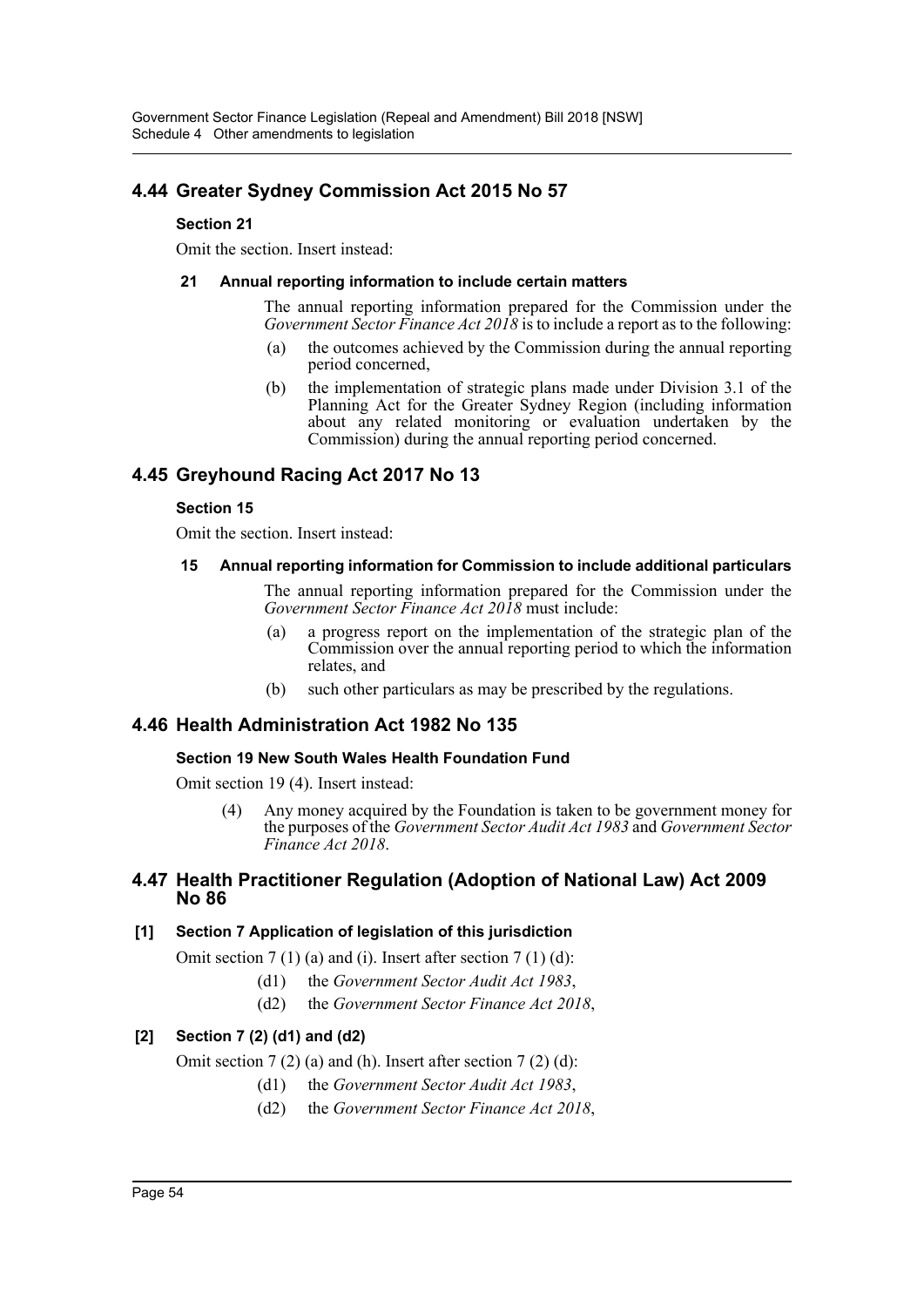Government Sector Finance Legislation (Repeal and Amendment) Bill 2018 [NSW] Schedule 4 Other amendments to legislation

## **[3] Schedule 1 Modification of Health Practitioner Regulation National Law**

Omit section 41H from Schedule 1 [8]. Insert instead:

#### **41H Annual reporting information [NSW]**

- (1) The annual reporting information prepared for a Council under the *Government Sector Finance Act 2018* must include particulars of the following for the annual reporting period to which it relates—
	- (a) all complaints received by the Council during the period or received by the Council before that period but which, in the Council's opinion had not, at the start of the period, been finally disposed of;
	- (b) the action taken during the period in relation to complaints received by the Council and the results of that action up to the end of that period;
	- (c) all matters referred to a Performance Review Panel for performance review during the period, or referred to a Panel before the period but which, in the Council's opinion had not, at the start of the period, been finally disposed of;
	- (d) the results of all performance reviews conducted by Performance Review Panels that were finally disposed of during the period.
- (2) Two or more Councils may decide to prepare joint annual reporting information under the *Government Sector Finance Act 2018*.
- (3) This section does not require the identity of a complainant, a person who notifies a professional performance matter to a Council, a person about whom a complaint is made or who is the subject of a performance review or any other person to be disclosed in annual reporting information.

## **4.48 Health Records and Information Privacy Act 2002 No 71**

#### **Section 4 Definitions**

Omit paragraph (d) of the definition of *public sector agency* in section 4 (1). Insert instead:

> (d) an auditable entity within the meaning of the *Government Sector Audit Act 1983* or any other entity within the meaning of that Act (or entity of a kind) prescribed by the regulations, but excluding an entity (or entity of a kind) prescribed by the regulations,

## **4.49 Health Services Act 1997 No 154**

## **[1] Section 28 Functions of local health district boards**

Omit "annual report" from section 28 (1) (j).

Insert instead "annual reporting information for the purposes of the *Government Sector Finance Act 2018*".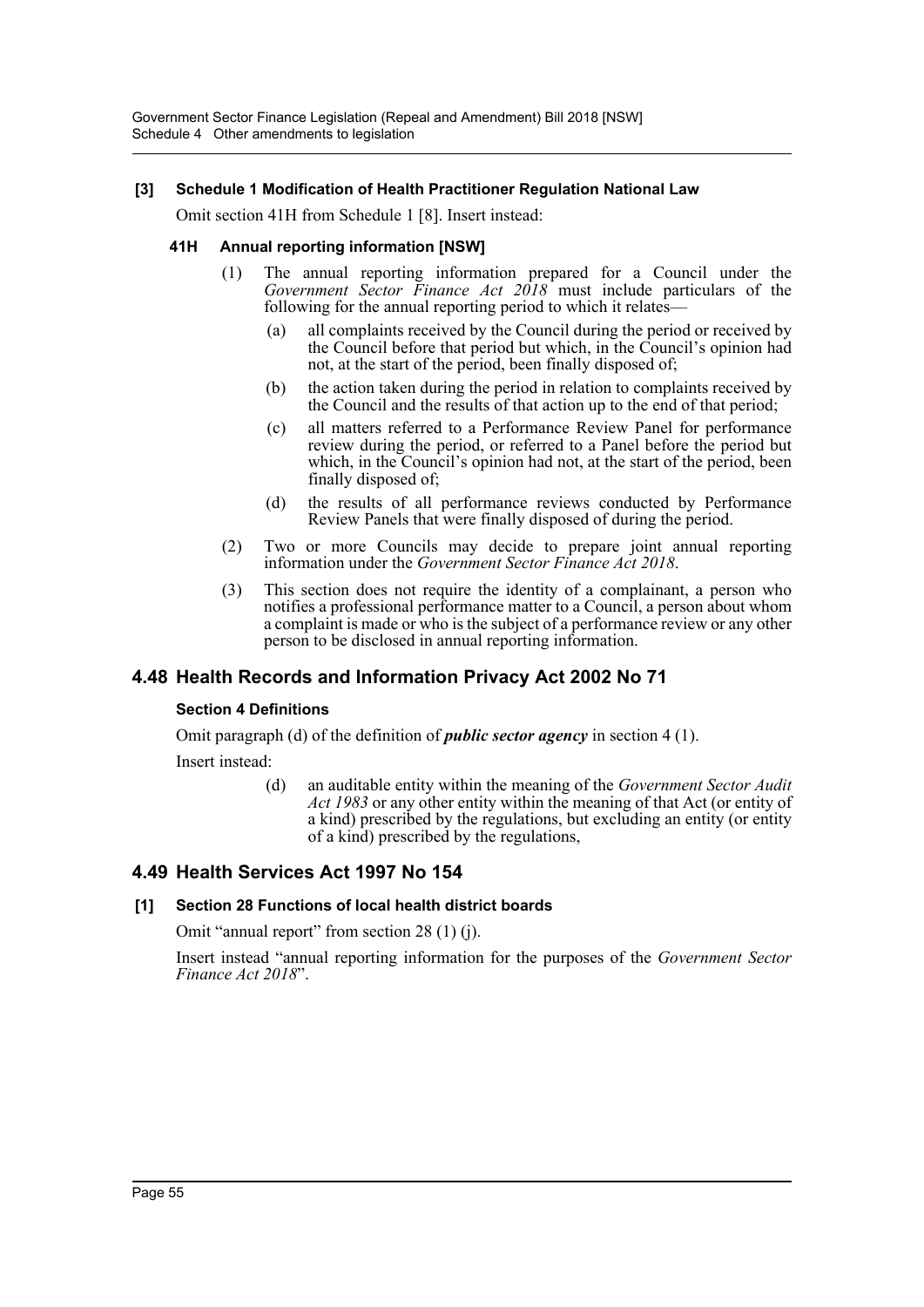## **[2] Section 133D**

Insert after section 133C:

## **133D Consolidation of annual reporting information for NSW Health entities**

(1) The annual reporting information for any or all NSW Health entities may be included in the annual reporting information prepared for the Ministry of Health under the *Government Sector Finance Act 2018*.

**Note.** Section 7.10 of the *Government Sector Finance Act 2018* provides that if other legislation requires or permits annual reporting information for 2 or more reporting GSF agencies to be combined in the annual reporting information for one of them (the *lead agency*), it is sufficient compliance with Division 7.3 (Annual reporting information for reporting GSF agencies) of that Act if:

- (a) only the combined information is prepared for each of the agencies, and
- (b) the combined information is given only to the responsible Minister for the lead agency even if the responsible Minister for any of the other agencies is different.
- (2) In this section:

*annual reporting information* means annual reporting information for the purposes of the *Government Sector Finance Act 2018*.

*NSW Health entity* has the same meaning as in the *Government Sector Finance Act 2018*.

## **[3] Schedule 6A National Health Funding Pool and Administration**

Omit clause 22 (e). Insert after clause 22 (a):

- (a1) the *Government Sector Audit Act 1983*,
- (a2) the *Government Sector Finance Act 2018*,

# **4.50 Heavy Vehicle (Adoption of National Law) Act 2013 No 42**

## **Section 6 Exclusion of legislation of this jurisdiction**

Omit "*Public Finance and Audit Act 1983* does not" from section 6 (3).

Insert instead "*Government Sector Audit Act 1983* and the *Government Sector Finance Act 2018* do not".

# **4.51 Heritage Act 1977 No 136**

## **[1] Section 170 Heritage and Conservation Register**

Omit section 170 (2). Insert instead:

(2) Words and expressions used in this section that are defined in the *Government Sector Finance Act 2018* have the same meanings as in that Act.

## **[2] Section 170 (4) (b)**

Omit the paragraph. Insert instead:

- (b) which:
	- (i) in the case of an accountable authority for a reporting GSF agency that is a Public Service agency—is vested in or owned or occupied by, or subject to the control of, the responsible Minister for the agency or the agency, or
	- (ii) in the case of any other reporting GSF agency—is owned or occupied by the agency.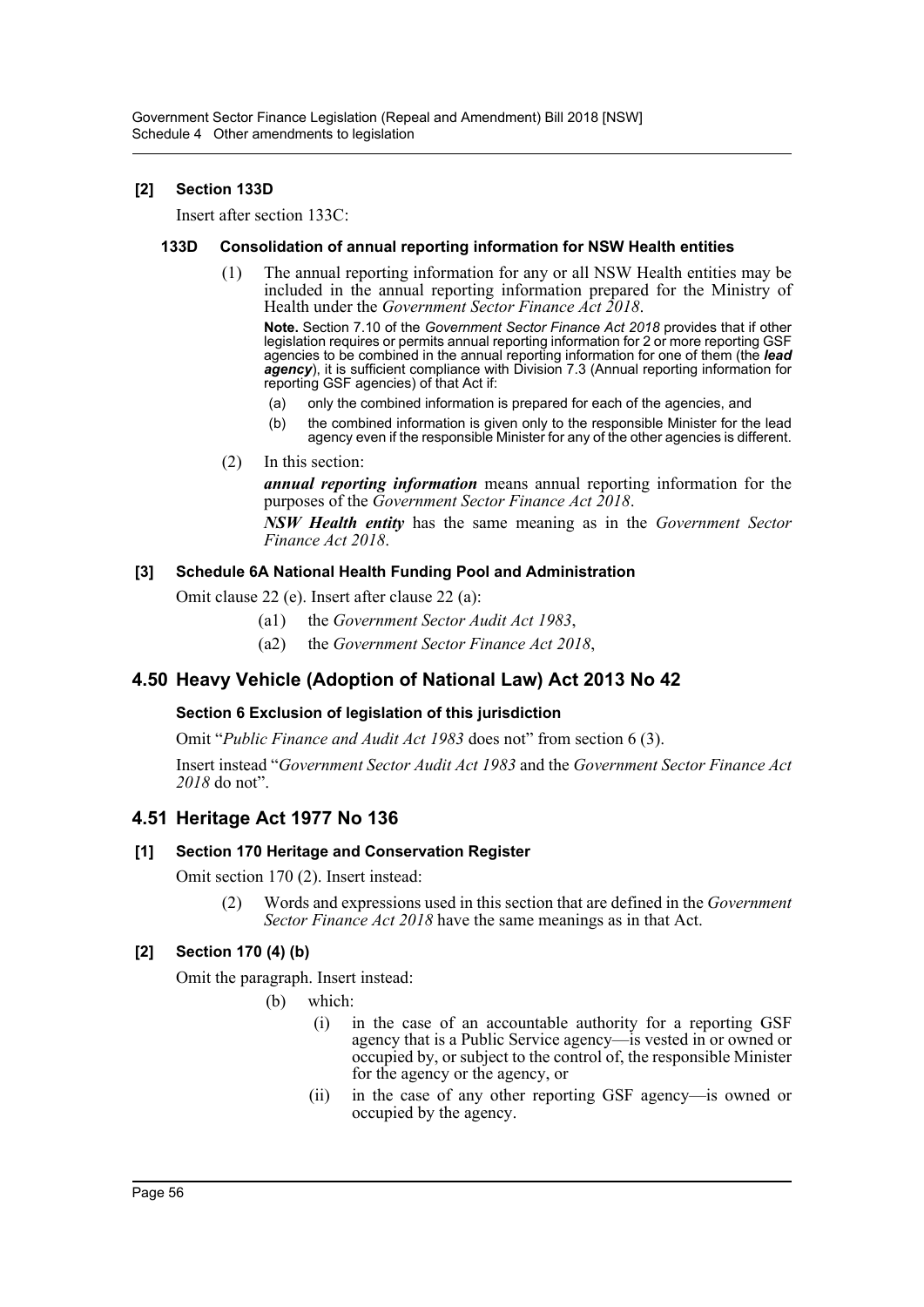Government Sector Finance Legislation (Repeal and Amendment) Bill 2018 [NSW] Schedule 4 Other amendments to legislation

# **4.52 Home Building Act 1989 No 147**

#### **Section 103R Chief executive to manage affairs of Guarantee Corporation**

Omit section 103R (3).

# **4.53 Housing Act 2001 No 52**

#### **[1] Section 17**

Omit the section. Insert instead:

#### **17 Annual reporting information**

The annual reporting information prepared for the Department under the *Government Sector Finance Act 2018* may include any annual reporting information required under that Act for the Corporation.

### **[2] Section 67**

Omit the section. Insert instead:

#### **67 Financial year**

- (1) The financial year of the Corporation is the same as the annual reporting period for the Department under the *Government Sector Finance Act 2018*.
- (2) Nothing in this Part affects the operation of the *Government Sector Finance Act 2018*.

## **4.54 Independent Commission Against Corruption Act 1988 No 35**

#### **Section 3 Definitions**

Omit paragraph (d) of the definition of *public authority* in section 3 (1).

Insert instead:

(d) an auditable entity within the meaning of the *Government Sector Audit Act 1983*,

# **4.55 Innovation and Productivity Council Act 1996 No 77**

#### **Section 16**

Omit the section. Insert instead:

#### **16 Application of certain Acts**

The Council is, for the purposes of the *Government Sector Audit Act 1983*, the *Government Sector Finance Act 2018*, or any other Act prescribed by the regulations, taken to be part of the Department.

## **4.56 Institute of Sport Act 1995 No 52**

#### **Section 26 Financial year of Institute**

Omit section 26 (2). Insert instead:

(2) However, the financial year of the Institute is to be the annual reporting period (if any) for the Institute if the Treasurer has made a determination under section 2.10 of the *Government Sector Finance Act 2018* for that period to be different from the period referred to in subsection (1).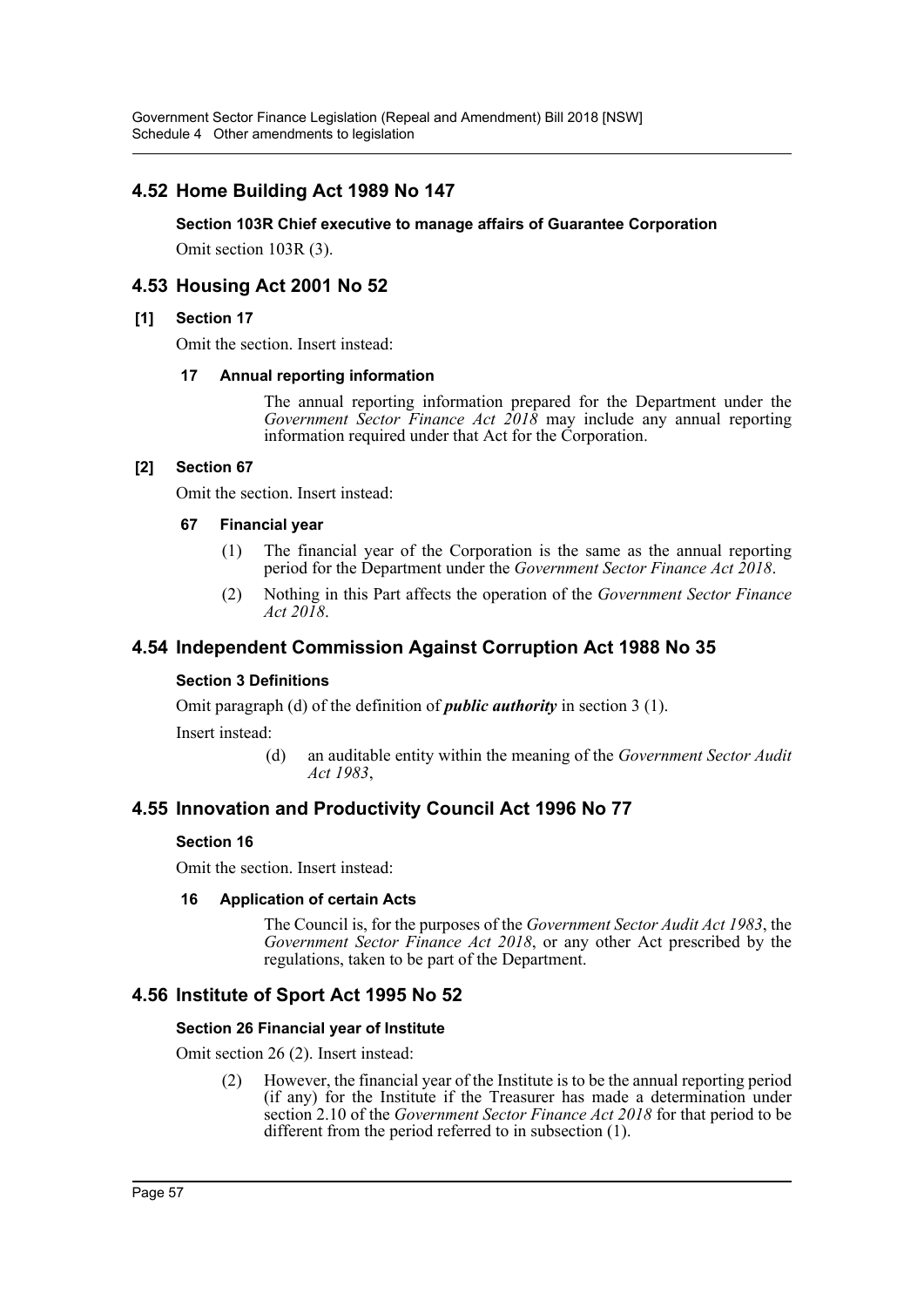# **4.57 International Transfer of Prisoners (New South Wales) Act 1997 No 144**

### **Section 9 Annual report**

Omit section 9 (2). Insert instead:

(2) It is sufficient compliance with this section if the annual report is included in the annual reporting information for any Department for which the Minister is responsible prepared under the *Government Sector Finance Act 2018* and the regulations under that Act.

## **4.58 Land and Property Information NSW (Authorised Transaction) Act 2016 No 46**

### **Section 40 Release of information by Auditor-General**

Omit "Section 38 (Secrecy) of the *Public Finance and Audit Act 1983*".

Insert instead "Section 38 (Secrecy) of the *Government Sector Audit Act 1983*".

# **4.59 Law Enforcement Conduct Commission Act 2016 No 61**

### **Section 139 Annual reports of Commission**

Omit section 139 (4) and (5). Insert instead:

#### (4) **Modification of Division 7.3 of Government Sector Finance Act 2018**

Division 7.3 of the *Government Sector Finance Act 2018* is, in its application to the annual reporting information prepared for the Commission, modified as follows:

- (a) the annual reporting information is to be given to the Presiding Officer of each House of Parliament and not to the responsible Minister for the Commission,
- (b) provisions of that Act relating to the giving of annual reporting information to the responsible Minister for a GSF agency and to the public availability of annual reporting information do not apply to the Commission or the Chief Executive Officer of the Commission.
- (5) The financial report for the annual reporting period to which the annual reporting information relates is to set out the separate cost of the operations of the Commission under each of Parts 6, 7 and 8.

# **4.60 Legal Profession Uniform Law Application Act 2014 No 16**

## **[1] Section 7**

Omit the section. Insert instead:

#### **7 Application of Government Sector Audit Act 1983 and Government Sector Finance Act 2018**

- (1) The *Government Sector Audit Act 1983* and the *Government Sector Finance Act 2018* apply to the Legal Services Council and the Commissioner for Uniform Legal Services Regulation as if they were each a GSF agency within the meaning of those Acts.
- (2) The local regulations may modify the *Government Sector Audit Act 1983* and *Government Sector Finance Act 2018* for the purposes of this section.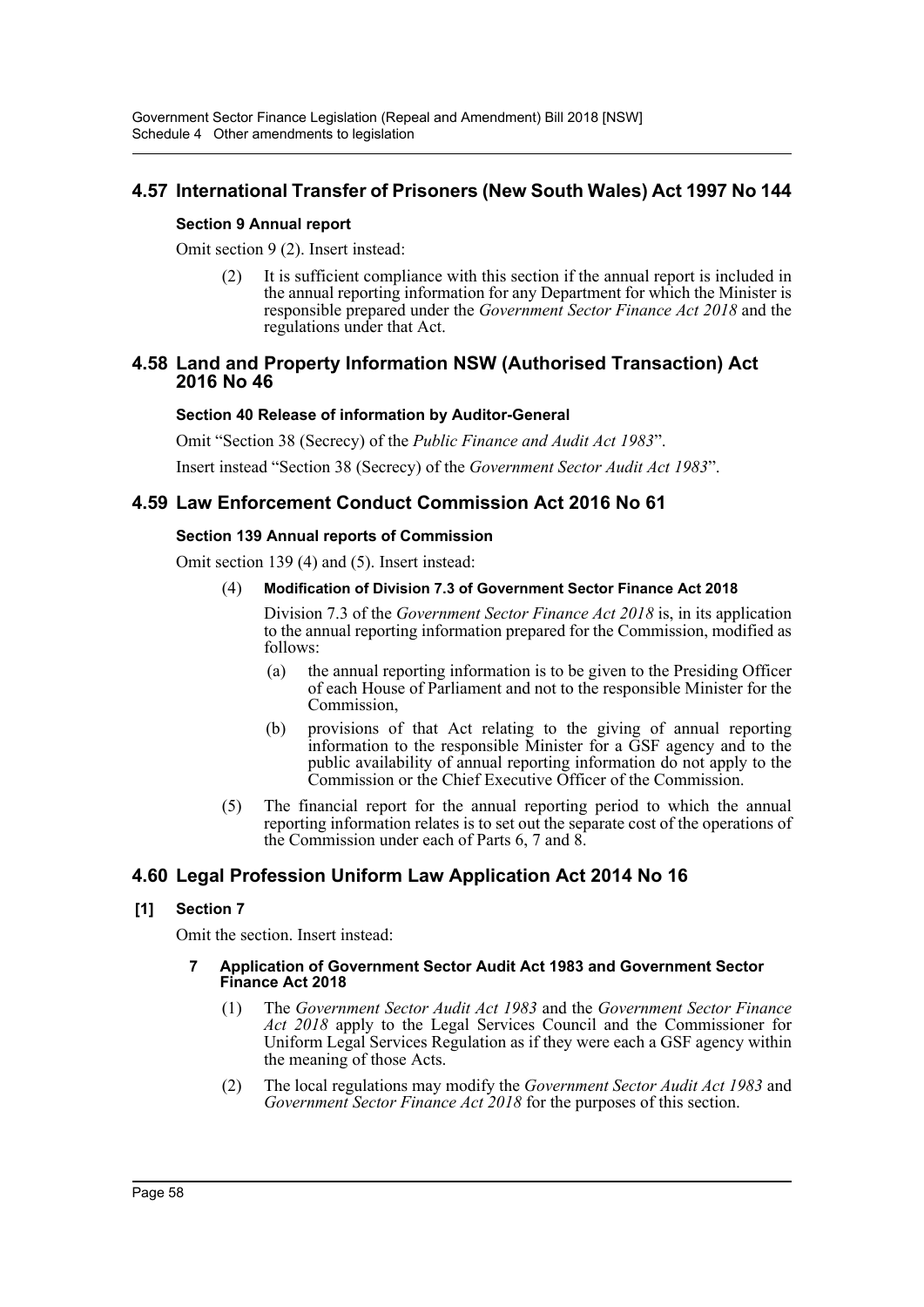(3) Without limiting subsection (2), the provisions of section 416 (5) of the *Legal Profession Uniform Law (NSW)* apply to the local regulations under this section in the same way as they apply to the Uniform Regulations.

## **[2] Section 44 Crown Solicitor**

Omit section 44 (4). Insert instead:

- (4) If, under subsection (1) (g), the Crown Solicitor is given approval to act as solicitor for a Minister of the Crown (otherwise than in his or her official capacity as such a Minister), the following must be included in the annual reporting information prepared under the *Government Sector Finance Act 2018* of the Crown Solicitor's activities:
	- (a) the name of the Minister,
	- (b) the matter in which the Crown Solicitor acted (but without disclosure of any confidential client information),
	- (c) the costs incurred by the Crown Solicitor in acting for the Minister and the amount charged to the Minister for so acting.

## **[3] Section 57 Performance audits**

Omit "Division 2A of Part 3 of the *Public Finance and Audit Act 1983*" wherever occurring in section 57 (1) and (3).

Insert instead "Division 2A of Part 3 of the *Government Sector Audit Act 1983*".

## **[4] Section 57 (3)**

Omit "head of the relevant authority".

Insert instead "accountable authority for the relevant auditable entity within the meaning of that Act".

## **[5] Section 93G Costs of this Part**

Omit "established for the Department of Justice by the Treasurer under section 13A of the *Public Finance and Audit Act 1983*" from section 93G (1).

Insert instead "established or continued by the Department of Justice under section 4.17 of the *Government Sector Finance Act 2018*".

# **4.61 Liquor Act 2007 No 90**

## **Section 156**

Omit the section. Insert instead:

## **156 Report by Authority on liquor licensing matters**

- (1) The Authority is to include the following information in the annual reporting information prepared for it under the *Government Sector Finance Act 2018*:
	- (a) the number of licences in force in each Statistical Local Area determined by the Australian Bureau of Statistics (along with the total State-wide number of licences) during the annual reporting period to which the information relates,
	- (b) the number of new licences granted by the Authority during that reporting period,
	- (c) the number of licences suspended or cancelled by the Authority during that reporting period,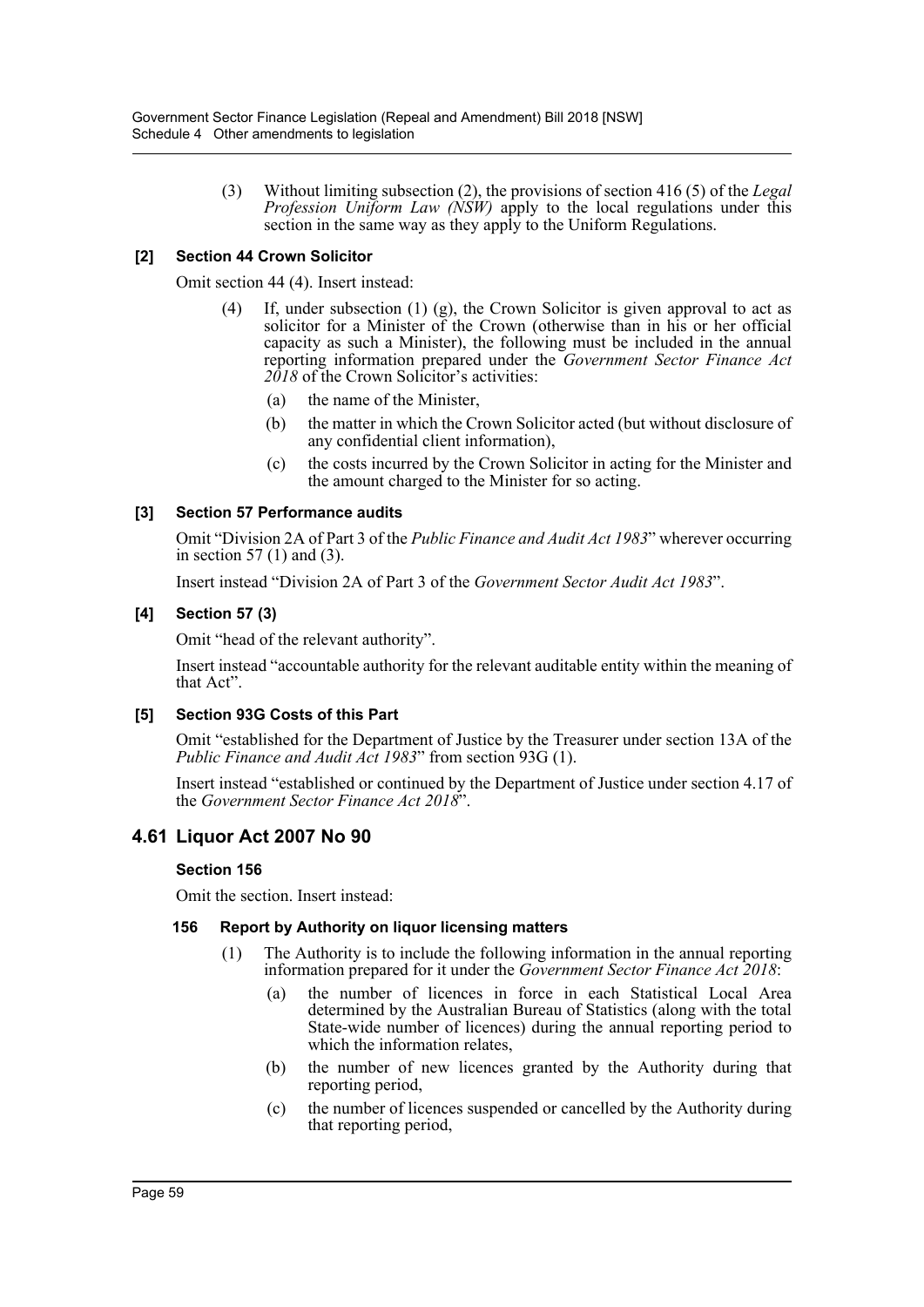- (d) the number of authorisations to which section 51 applies granted by the Authority during that reporting period,
- (e) the number of licences in respect of which disciplinary action was taken by the Authority during that reporting period and the nature of the disciplinary action taken.
- (2) The information provided in relation to licences and authorisations in the annual reporting information is, where relevant, to be categorised according to the different types of licences and authorisations that may be granted and held under this Act.

# **4.62 Liquor Regulation 2008**

#### **Clause 21 On-premises licence—authorisation to sell liquor for consumption away from licensed premises**

Omit the definition of *public authority* from clause 21 (6). Insert instead:

*public authority* means each of the following:

- (a) a statutory body representing the Crown (including a NSW Government agency to which section 13A of the *Interpretation Act 1987* applies),
- (b) a Council within the meaning of Part 5A of the *Health Practitioner Regulation National Law (NSW)*.

## **4.63 Local Land Services Act 2013 No 51**

### **[1] Section 19 Local Land Services Fund**

Omit section 19 (3). Insert instead:

(3) To avoid doubt, the Fund is taken to have been established (and always to have been established) in the Special Deposits Account.

#### **[2] Section 23**

Omit the section. Insert instead:

#### **23 Annual reporting information to include certain matters**

- (1) The annual reporting information prepared for Local Land Services under the *Government Sector Finance Act 2018* is to include a report as to the following during the annual reporting period to which the information relates:
	- (a) the performance and outcomes set out in any State strategic plan achieved by Local Land Services,
	- (b) progress in achieving compliance with State priorities for local land services,
	- (c) community engagement in respect of the provision of local land services,
	- (d) the resources expended and revenue received by Local Land Services, and the management of programs, in each region,
	- (e) any other matter directed by the Minister.

**Note.** Division 7.3 of the *Government Sector Finance Act 2018* requires the accountable authority for a reporting GSF agency to ensure that the annual reporting information for the agency is prepared within the period specified by the Treasurer's directions after the end of the annual reporting period for the agency.

(2) The annual reporting information may be included in the annual reporting information prepared for the Department or another government agency.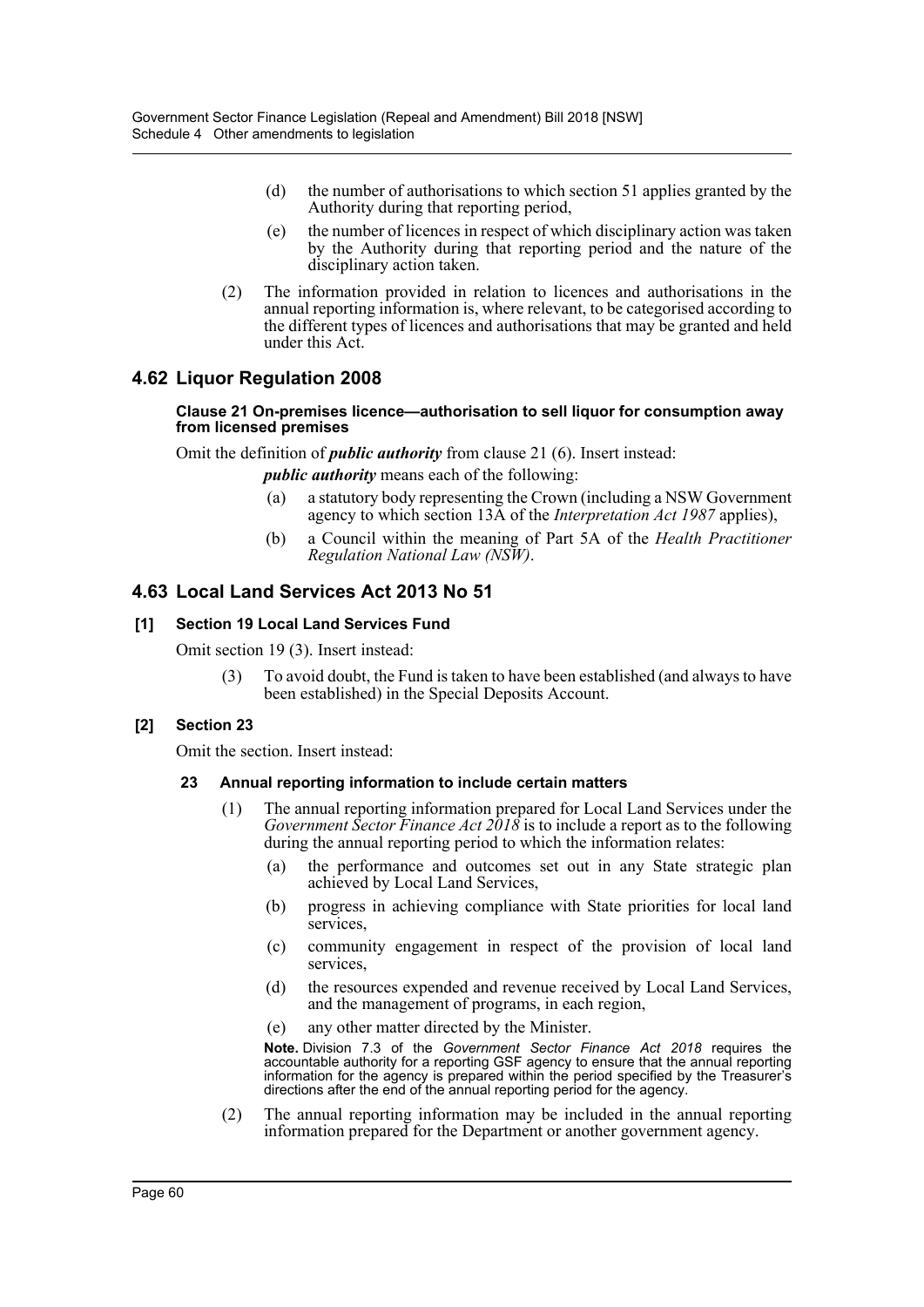Government Sector Finance Legislation (Repeal and Amendment) Bill 2018 [NSW] Schedule 4 Other amendments to legislation

#### **[3] Section 24 Audit of Local Land Services**

Omit "section 43 of the *Public Finance and Audit Act 1983*" from the note at the end of the section.

Insert instead "Division 7.2 of the *Government Sector Finance Act 2018*".

#### **[4] Section 60ZN Local Land Services to report on rates of allowable clearing**

Omit section 60ZN (2). Insert instead:

(2) Local Land Services may include that report in the annual reporting information prepared for it under the *Government Sector Finance Act 2018*.

# **4.64 Local Land Services Regulation 2014**

#### **Clause 30 Purposes for which information in annual return may be used and disclosed**

Omit "an annual report under the Act or the *Annual Reports (Statutory Bodies) Act 1984*" from clause 30 (1)  $\bar{d}$ .

Insert instead "an annual report under the Act or annual reporting information under the *Government Sector Finance Act 2018*".

# **4.65 Macquarie University Act 1989 No 126**

### **[1] Section 16 Functions of Council**

Omit the note at the end of the section. Insert instead:

**Note.** Division 7.3 of the *Government Sector Finance Act 2018* regulates the provision of annual reporting information to Parliament by the Council and requires the Council to report on the University's operations.

#### **[2] Section 16A Controlled entities**

Omit the definition of *controlled entity* from section 16A (6). Insert instead:

*controlled entity* means a controlled entity (within the meaning of the *Government Sector Finance Act 2018*) of the University or Council.

#### **[3] Section 17A Operation of certain Acts**

Omit "*Public Finance and Audit Act 1983* or the *Annual Reports (Statutory Bodies) Act 1984*".

Insert instead "*Government Sector Finance Act 2018* or the *Government Sector Audit Act 1983*".

# **4.66 Members of Parliament Staff Act 2013 No 41**

#### **Section 13**

Omit the section. Insert instead:

#### **13 Delegation of expenditure of money appropriated to Premier for staff of political office holders**

(1) This section applies in relation to any function of the Premier of a kind referred to in section 9.7 (1) (b) of the *Government Sector Finance Act 2018* involving expenditure for the purposes of this Part.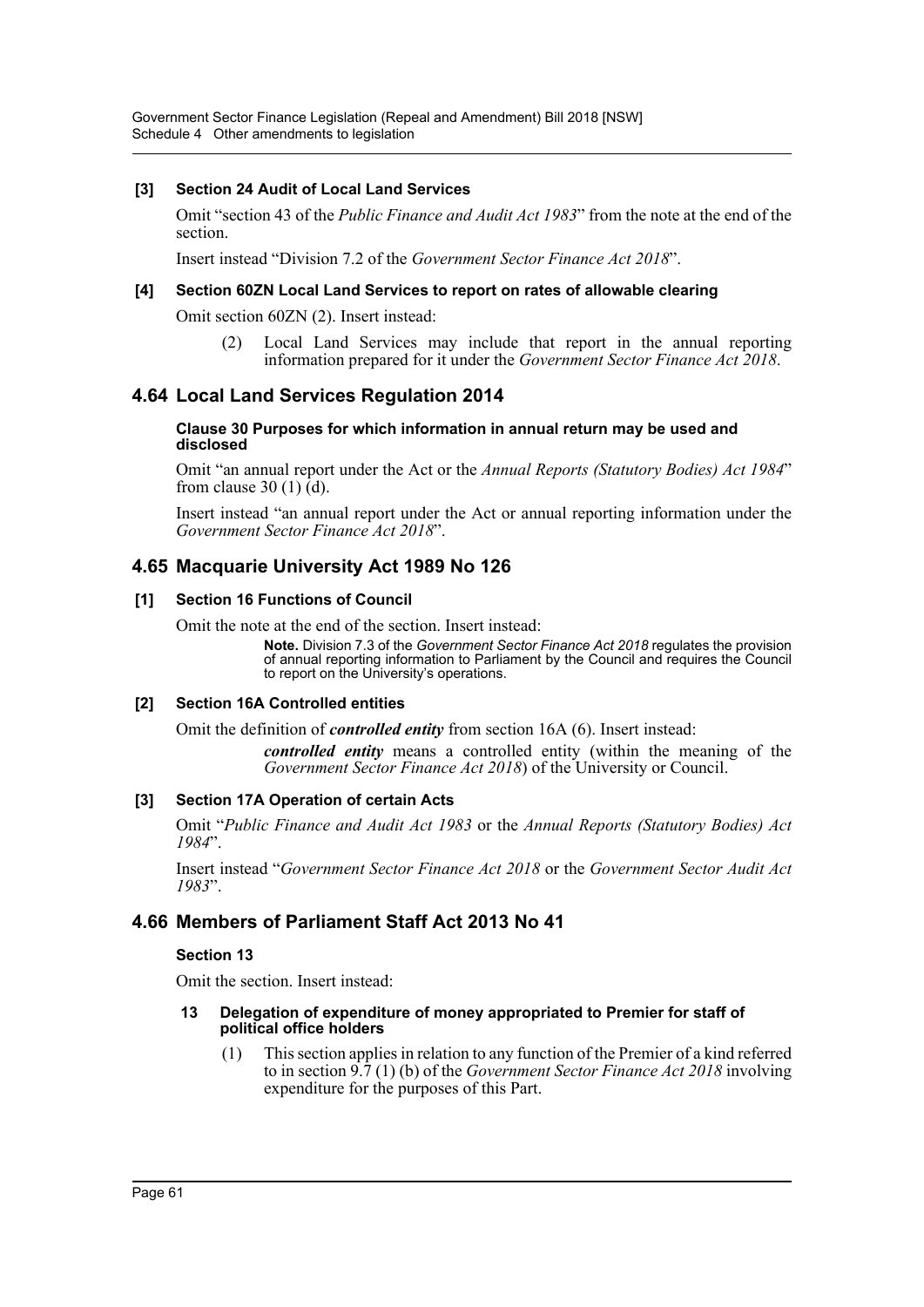(2) The power of the Premier under section 9.9 of the *Government Sector Finance Act 2018* to delegate a function to which this section applies is taken to include the power to delegate the function to a member of staff of a political office holder.

# **4.67 Mental Health Act 2007 No 8**

## **[1] Section 108 Annual report**

Omit section 108 (3). Insert instead:

Any report required to be made under this section may be included in the annual reporting information prepared for the Ministry of Health under the *Government Sector Finance Act 2018*.

### **[2] Section 147 Annual report**

Omit section 147 (5). Insert instead:

(5) Any report required to be made under this section may be included in the annual reporting information prepared for the Ministry of Health under the *Government Sector Finance Act 2018*.

# **4.68 Motor Accidents (Lifetime Care and Support) Act 2006 No 16**

### **Section 37 Financial year**

Omit section 37 (2). Insert instead:

(2) However, the financial year of the Authority is to be the annual reporting period (if any) for the Authority if the Treasurer has made a determination under section 2.10 of the *Government Sector Finance Act 2018* for that period to be different from the period referred to in subsection (1).

# **4.69 Multicultural NSW Act 2000 No 77**

## **[1] Section 18 Financial year**

Omit section 18 (2). Insert instead:

(2) However, the financial year of Multicultural NSW is to be the annual reporting period (if any) for Multicultural NSW if the Treasurer has made a determination under section 2.10 of the *Government Sector Finance Act 2018* for that period to be different from the period referred to in subsection (1).

## **[2] Section 18, note**

Omit the note. Insert instead:

**Note.** The *Government Sector Audit Act 1983* and *Government Sector Finance Act 2018* make provision for the keeping and audit of the accounts of Multicultural NSW and for the preparation and tabling in Parliament of the annual reporting information for Multicultural NSW.

# **4.70 National Disability Insurance Scheme (NSW Enabling) Act 2013 No 104**

## **Section 24 Release of information by Auditor-General**

Omit "Section 38 (Secrecy) of the *Public Finance and Audit Act 1983*".

Insert instead "Section 38 (Secrecy) of the *Government Sector Audit Act 1983*".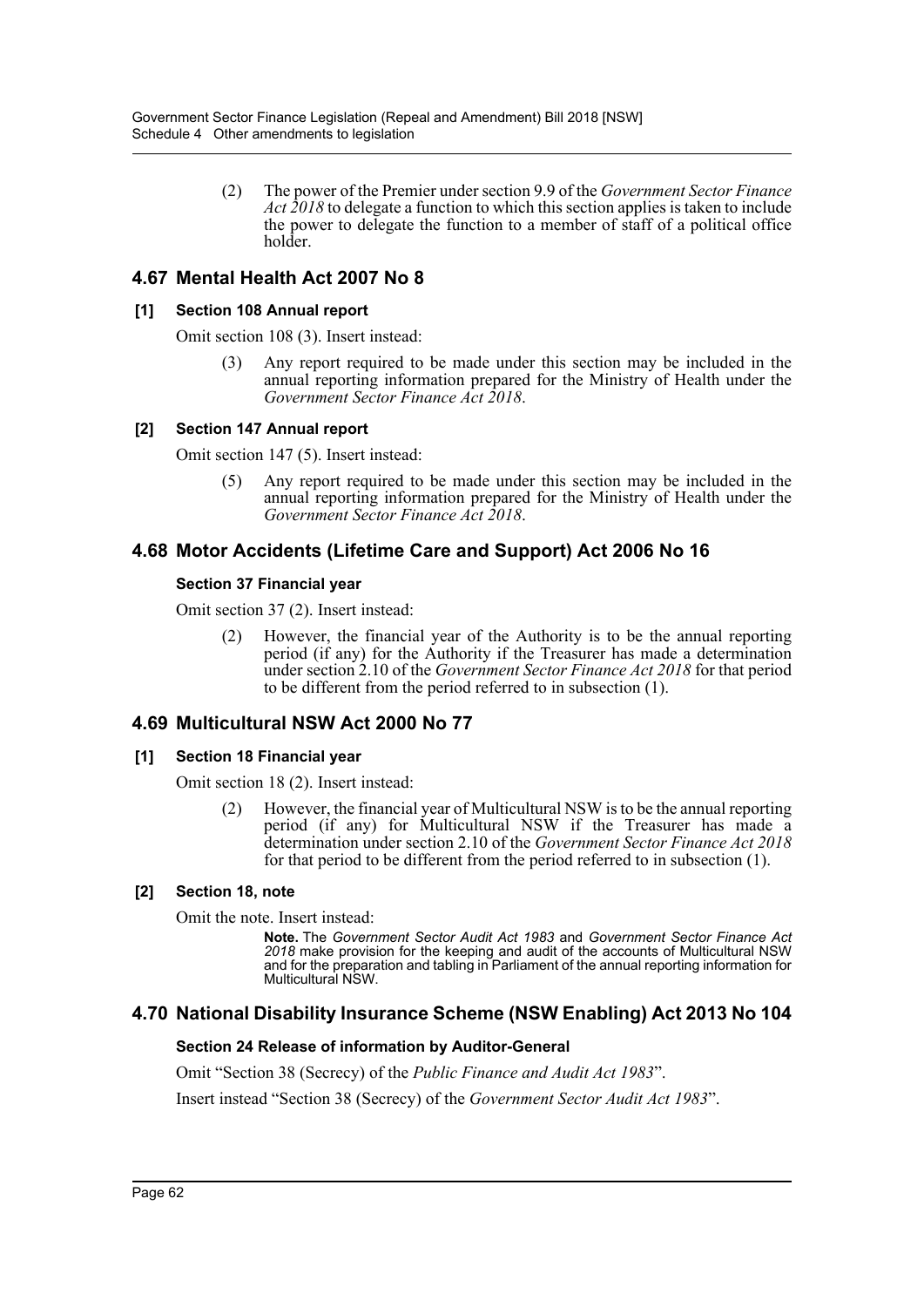## **4.71 National Environment Protection Council (New South Wales) Act 1995 No 4**

### **Section 58**

Omit the section. Insert instead:

#### **58 State government sector finance and audit legislation not to apply**

The Service Corporation is not a GSF agency to which the *Government Sector Audit Act 1983* or *Government Sector Finance Act 2018* applies.

## **4.72 National Parks and Wildlife Act 1974 No 80**

### **Section 144B**

Omit the section. Insert instead:

#### **144B Annual reporting information for Service**

The Service is to include a statement of its operations and expenditure in connection with lands reserved or dedicated under Part 4A in the annual reporting information prepared for it under the *Government Sector Finance Act 2018*.

# **4.73 National Trust of Australia (New South Wales) Act 1990 No 92**

#### **Section 34 Accounts and audit**

Omit section 34 (2). Insert instead:

(2) If the Minister so directs, the Auditor-General is to inspect, examine and audit, and report to the Minister on, the books and accounts of the Trust and for that purpose Division 2 (Audit—generally) of Part 3 of the *Government Sector Audit Act 1983* is to apply as if the Trust were an auditable entity within the meaning of that Act.

# **4.74 Natural Resources Commission Act 2003 No 102**

#### **Section 15 Reports**

Omit section 15 (4). Insert instead:

(4) A report of the Commission may be included in the annual reporting information prepared for the Commission under the *Government Sector Finance Act 2018*.

# **4.75 NSW Lotteries (Authorised Transaction) Act 2009 No 60**

#### **Section 16 Release of information by Auditor-General**

Omit "Section 38 (Secrecy) of the *Public Finance and Audit Act 1983*".

Insert instead "Section 38 (Secrecy) of the *Government Sector Audit Act 1983*".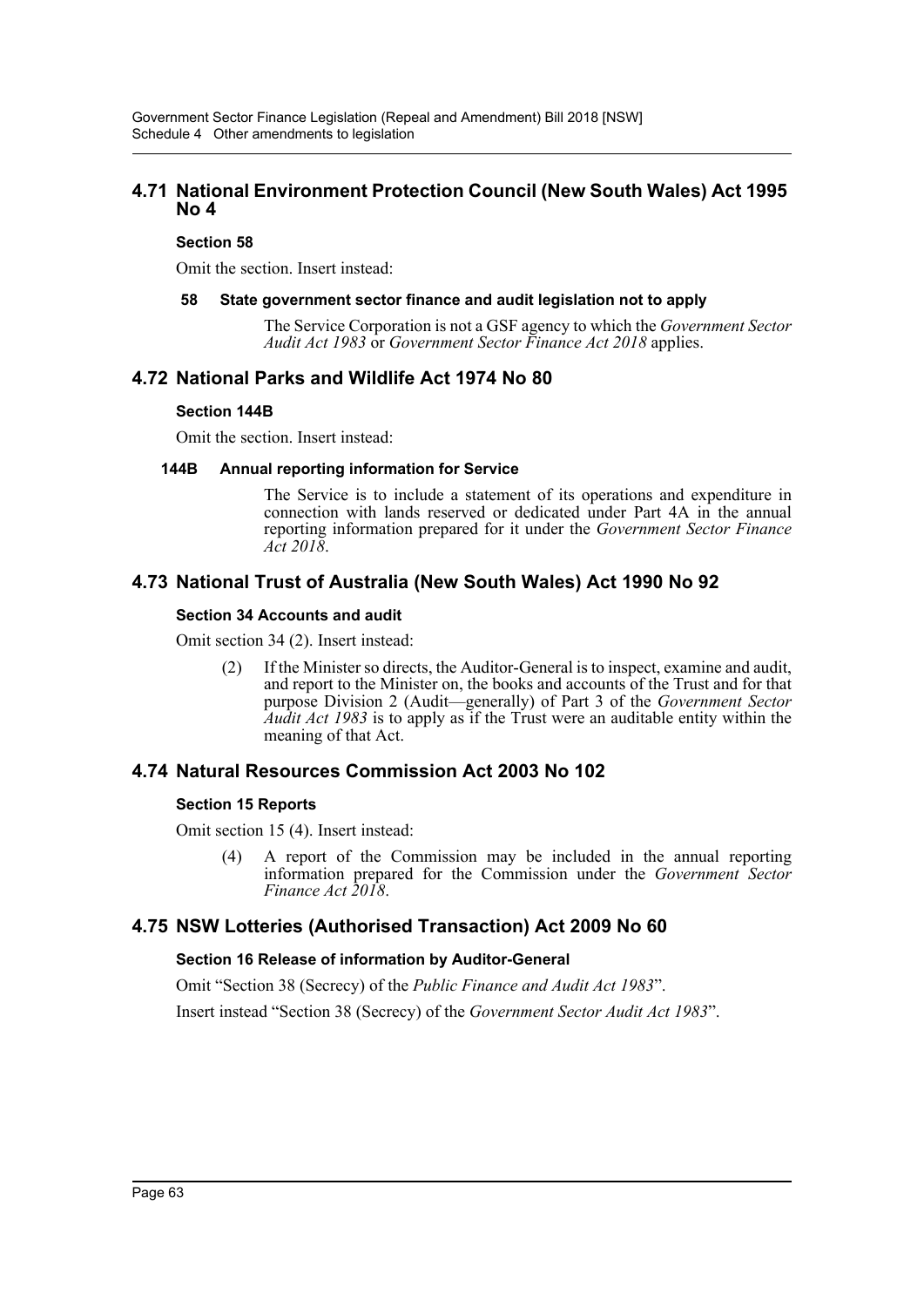# **4.76 NSW Self Insurance Corporation Act 2004 No 106**

## **Section 8A Specific functions in relation to insurance under Home Building Act 1989**

Omit "Sections 12, 13 and 18 of the *Public Finance and Audit Act 1983* do" from section 8A (7).

Insert instead "Section 5.5 of the *Government Sector Finance Act 2018* does".

# **4.77 Ombudsman Act 1974 No 68**

## **[1] Section 5 Definitions**

Omit paragraph (e) of the definition of *public authority* in section 5 (1).

Insert instead:

(e) an auditable entity within the meaning of the *Government Sector Audit Act 1983*,

# **[2] Section 5 (1), definition of "public authority"**

Insert after paragraph (f1):

(f2) any body declared by the regulations to be a public authority for the purposes of this Act,

## **[3] Section 26A Authority to pay compensation**

Omit "Department referred to in Schedule 3 to the *Public Finance and Audit Act 1983*" from section 26A (2).

Insert instead "Public Service agency within the meaning of the *Government Sector Employment Act 2013*".

## **[4] Section 30 Annual reporting information**

Omit section 30 (2) and (3). Insert instead:

- (2) Division 7.3 of the *Government Sector Finance Act 2018* is, in its application to the annual reporting information prepared for the Ombudsman's Office, modified as follows:
	- (a) the annual reporting information is to be given to the Presiding Officer of each House of Parliament and not to the responsible Minister for the Ombudsman's Office,
	- (b) provisions of that Act relating to the giving of annual reporting information to the responsible Minister for a GSF agency and to the public availability of annual reporting information do not apply to the Ombudsman or the Ombudsman's Office.
- (3) Section 31AA applies to the annual reporting information for the Ombudsman's Office as if it were a report made or furnished under this Part.

## **[5] Section 42 Referral of complaints between relevant agencies**

Omit section 42 (8) (b) and (c). Insert instead:

(b) Division 7.3 of the *Government Sector Finance Act 2018*,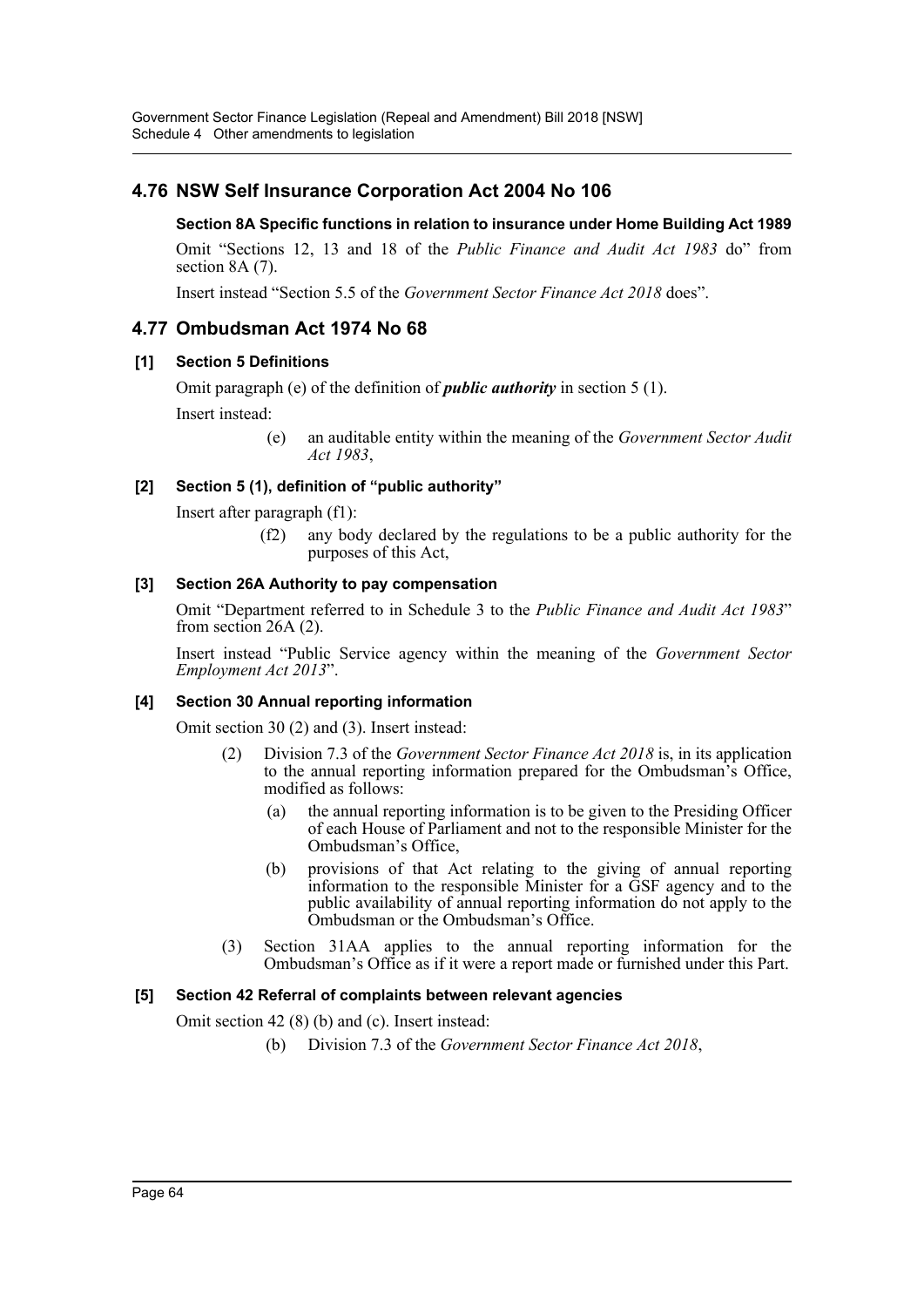# **4.78 Parliamentary Budget Officer Act 2010 No 83**

## **Section 3 Definitions**

Omit "section 8 (3) of the *Public Finance and Audit Act 1983*" from the definition of *pre-election half-yearly budget review* in section 3 (1).

Insert instead "section 7.16 of the *Government Sector Finance Act 2018*".

# **4.79 Parliamentary Remuneration Act 1989 No 160**

### **Schedule 1 Additional salaries and expense allowances**

Omit "*Public Finance and Audit Act 1983*" from the matter relating to the Chair of the Public Accounts Committee.

Insert instead "*Government Sector Audit Act 1983*".

# **4.80 Payroll Tax Act 2007 No 21**

## **Schedule 2 NSW specific provisions**

Omit clause 15. Insert instead:

### **15 Grouping of government departments**

- (1) The persons, groups of persons and bodies who are Public Service agencies within the meaning of the *Government Sector Employment Act 2013* (except a Staff Agency listed in Schedule 1 to that Act), the Independent Commission Against Corruption, the Judicial Commission of NSW and the NSW Police Force together constitute a group constituted under Part 5 (Grouping of employers) of this Act.
- (2) However, an employer that is taken to be a separate employer under clause 14 and the Health Professional Councils Authority Office are not part of that group.

# **4.81 Place Management NSW Act 1998 No 170**

## **[1] Section 35 Administration of other funds**

Omit "section 45 of the *Public Finance and Audit Act 1983*" from section 35 (2).

Insert instead "section 45 of the *Government Sector Audit Act 1983*".

## **[2] Section 40 Financial year**

Omit section 40 (2). Insert instead:

(2) However, the financial year of Place Management NSW is to be the annual reporting period (if any) for Place Management NSW if the Treasurer has made a determination under section 2.10 of the *Government Sector Finance Act 2018* for that period to be different from the period referred to in subsection (1).

# **4.82 Police Act 1990 No 47**

#### **[1] Section 211A Testing of police officers for alcohol and prohibited drugs**

Omit section 211A (6). Insert instead:

(6) The annual reporting information prepared for the NSW Police Force under the *Government Sector Finance Act 2018* must include details of: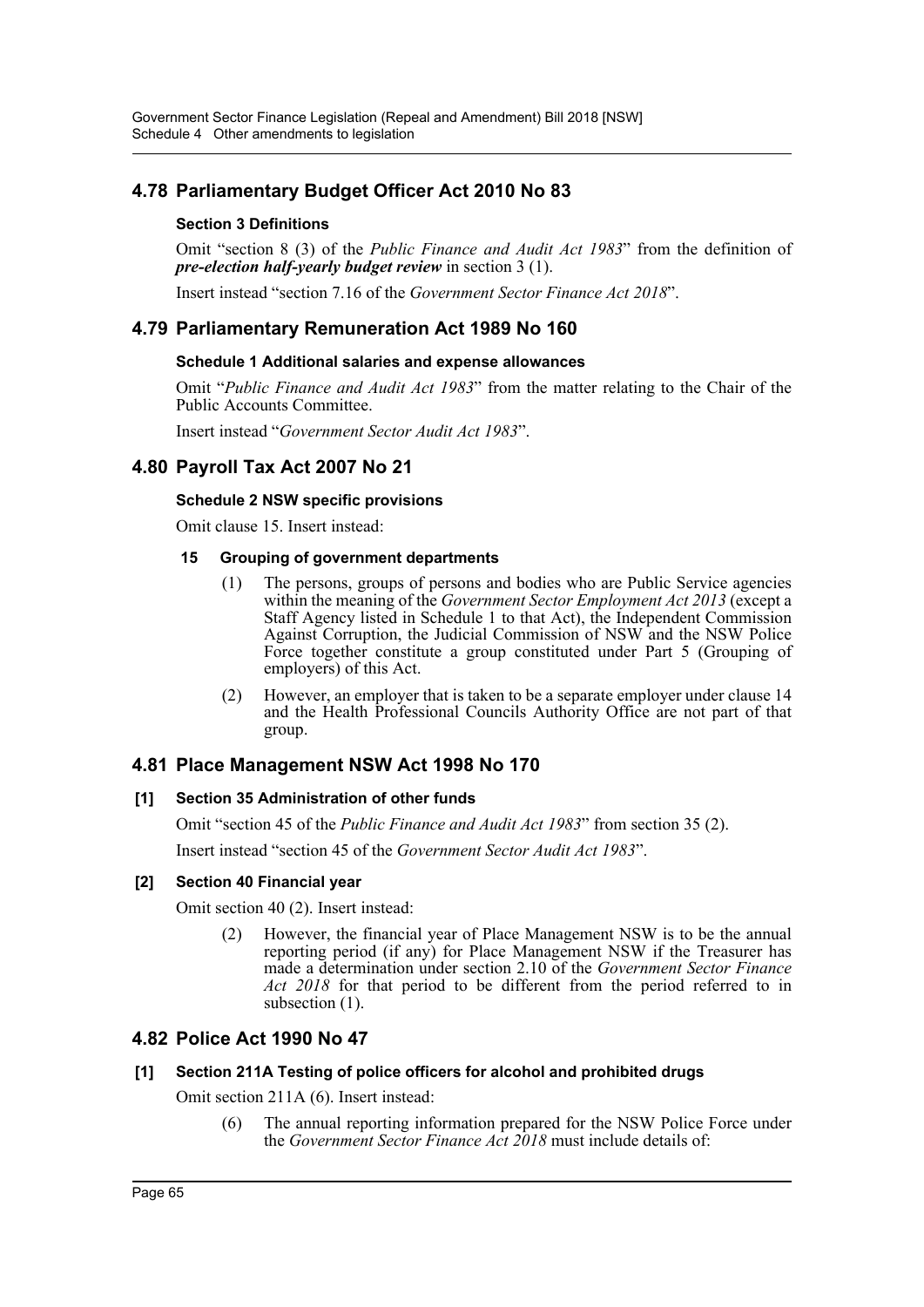- (a) the number of breath tests, or drug tests involving the collection of samples, conducted during the annual reporting period to which the information relates, and
- (b) the number of those tests in which a police officer tested positive for alcohol in the officer's breath or blood, and
- (c) the number of those tests that indicated that a police officer had a prohibited drug in the officer's body.

## **[2] Section 211AA Testing of officers for steroids**

Omit section 211AA (3). Insert instead:

- (3) The annual reporting information prepared for the NSW Police Force under the *Government Sector Finance Act 2018* must include details of:
	- (a) the number of tests for steroids conducted during the annual reporting period to which the information relates, and
	- (b) the number of those tests that indicated that a police officer had tested positive for the presence of steroids.

# **4.83 Ports and Maritime Administration Act 1995 No 13**

## **[1] Section 42 Waterways Fund**

Insert after section 42 (1):

(1A) To avoid doubt, the Waterways Fund is taken to have been established (and always to have been established) in the Special Deposits Account.

## **[2] Section 42 (5)**

Omit the subsection.

# **4.84 Ports Assets (Authorised Transactions) Act 2012 No 101**

## **Section 27 Release of information by Auditor-General**

Omit "Section 38 (Secrecy) of the *Public Finance and Audit Act 1983*".

Insert instead "Section 38 (Secrecy) of the *Government Sector Audit Act 1983*".

# **4.85 Privacy and Personal Information Protection Act 1998 No 133**

## **Section 3 Definitions**

Omit paragraph (d) of the definition of *public sector agency* in section 3 (1). Insert instead:

> (d) an auditable entity within the meaning of the *Government Sector Audit Act 1983* or any other entity within the meaning of that Act (or entity of a kind) prescribed by the regulations, but excluding an entity (or entity of a kind) prescribed by the regulations,

# **4.86 Property NSW Act 2006 No 40**

## **[1] Section 21A Land register of GSF agency property**

Omit section 21A (1). Insert instead:

(1) In this section, *GSF agency* and *Public Service agency* have the same meanings as in the *Government Sector Finance Act 2018*.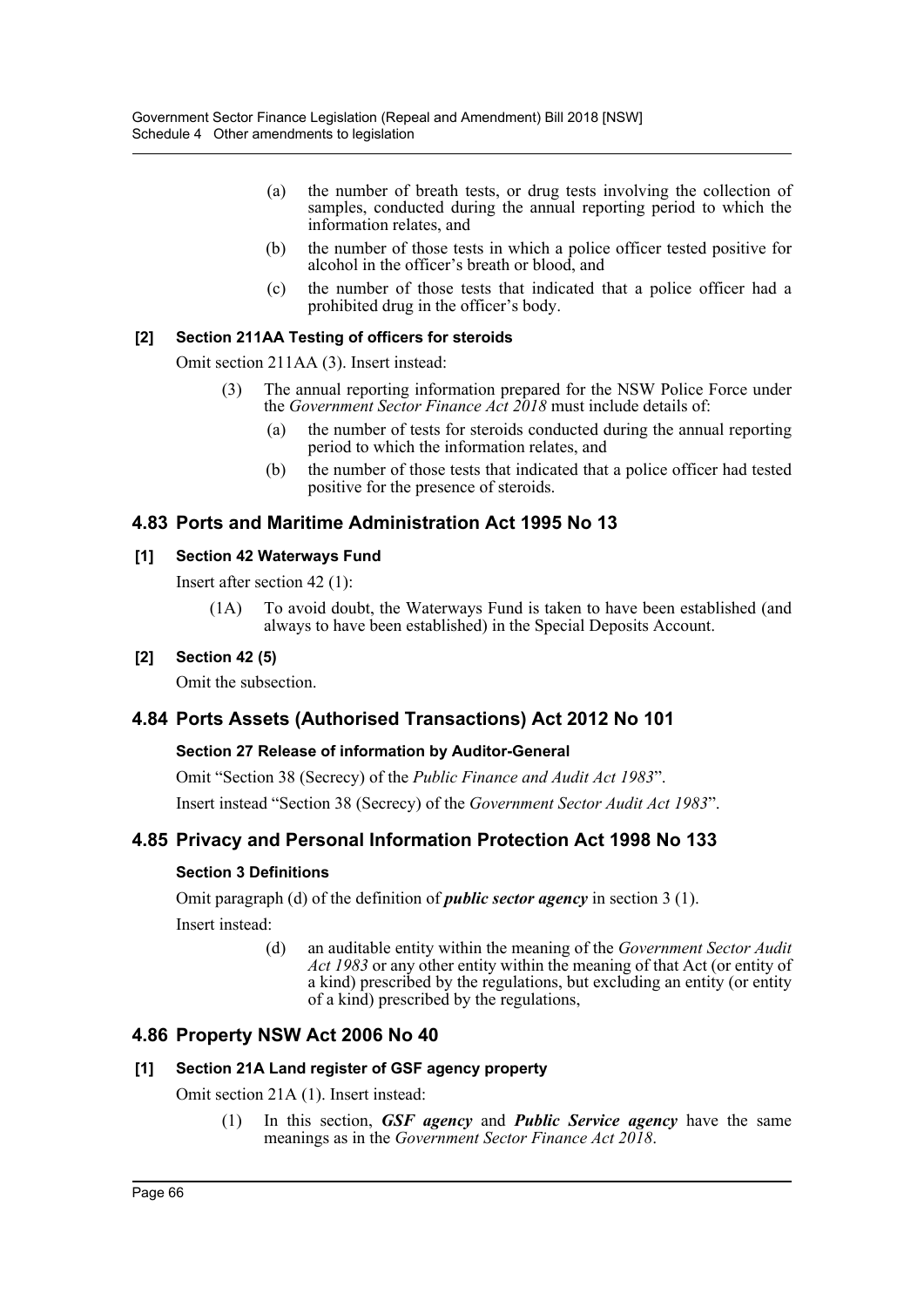## **[2] Section 21A (2), (3), (4), (7) and (9)**

Omit "government agency" wherever occurring. Insert instead "GSF agency".

## **[3] Section 21A (2) (e) and (4)**

Omit "a statutory body" wherever occurring. Insert instead "not a Public Service agency".

## **4.87 Protection of the Environment Administration Act 1991 No 60**

### **Section 34 Financial year**

Omit section 34 (2). Insert instead:

(2) However, the financial year of the Authority is to be the annual reporting period (if any) for the Authority if the Treasurer has made a determination under section 2.10 of the *Government Sector Finance Act 2018* for that period to be different from the period referred to in subsection (1).

# **4.88 Public Health Act 2010 No 127**

### **Section 131A**

Omit the section. Insert instead:

### **131A Annual reporting information**

Without limiting the requirements of Division 7.3 of the *Government Sector Finance Act 2018*, the Secretary must include the number of public health orders made under section 62 (including specifying the conditions to which those orders related and the number of orders made in relation to each of those conditions) during the annual reporting period for the Ministry of Health under that Act in the annual reporting information prepared for the Ministry of Health.

## **4.89 Public Interest Disclosures Act 1994 No 92**

## **[1] Section 4 Definitions**

Omit paragraph (c) of the definition of *investigation Act*. Insert instead:

(c) the *Government Sector Audit Act 1983*, or

## **[2] Section 12**

Omit the section. Insert instead:

## **12 Disclosure to Auditor-General concerning serious and substantial waste**

- (1) To be protected by this Act, a disclosure by a public official to the Auditor-General must:
	- (a) be made in accordance with the *Government Sector Audit Act 1983*, and
	- (b) be a disclosure of information that the person making the disclosure honestly believes, on reasonable grounds, shows or tends to show that an auditable entity or officer or employee of an auditable entity (including a government officer) has seriously and substantially wasted government money.
- (2) To avoid doubt, for the purposes of this section waste of government money in relation to an auditable entity that is not a GSF agency includes waste of money of that entity even if it is not government money.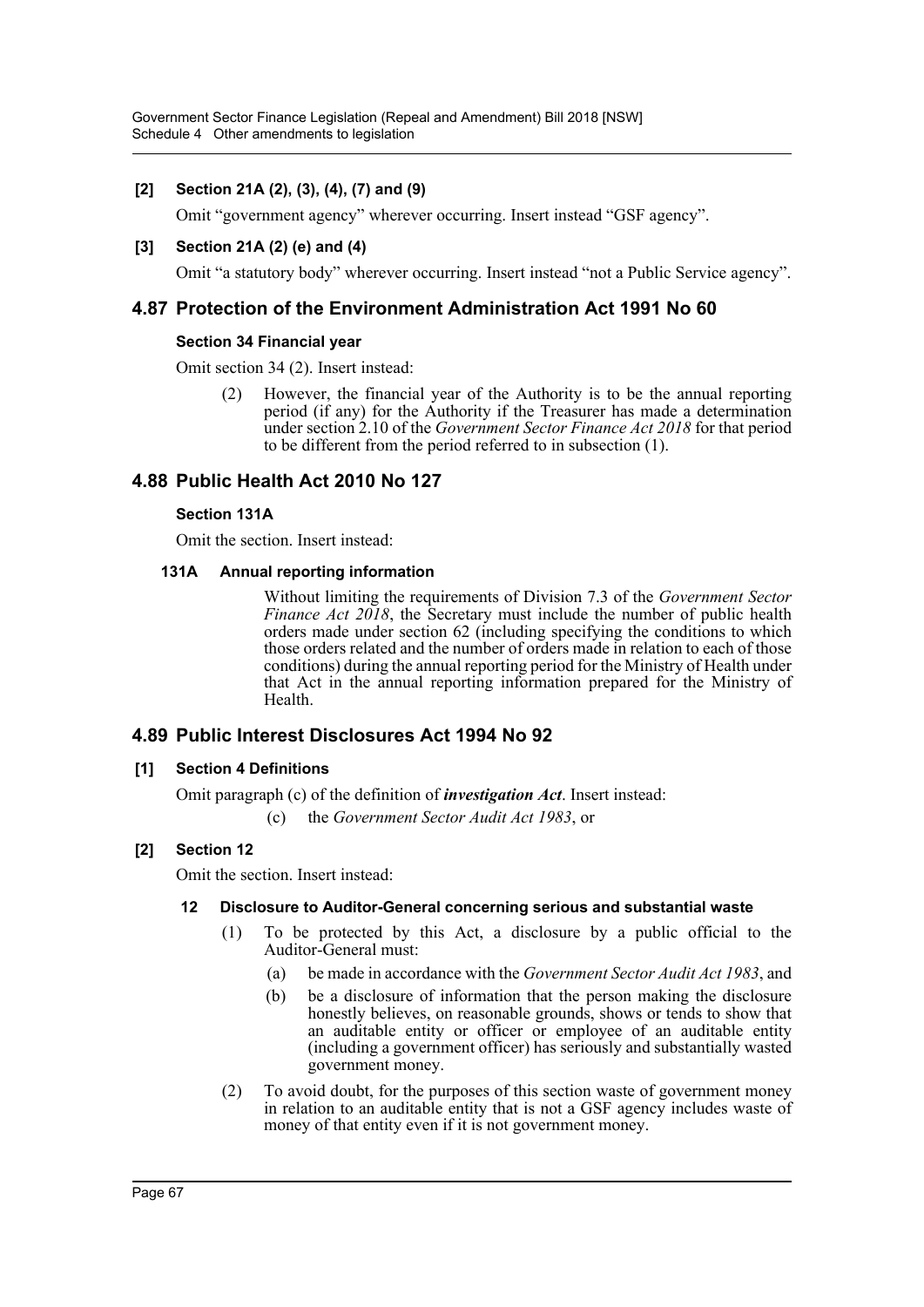(3) In this section:

*auditable entity* has the same meaning as in the *Government Sector Audit Act 1983*.

*government money*, *government officer* and *GSF agency* have the same meanings as in the *Government Sector Finance Act 2018*.

### **[3] Section 31**

Omit the section. Insert instead:

#### **31 Reports to Parliament by public authorities**

- (1) Each public authority must, within 4 months after the end of each reporting year, prepare an annual report on the public authority's obligations under this Act for submission to the Minister responsible for the public authority. A copy of the report is to be provided to the Ombudsman.
- (2) An annual report under this section must be tabled in each House of Parliament by the relevant Minister as soon as practicable after it is prepared unless it is included in annual reporting information prepared for a reporting GSF agency under the *Government Sector Finance Act 2018*.
- (3) The regulations may make provision for or with respect to:
	- (a) the information to be included in annual reports, and
	- (b) the form in which annual reports are to be prepared.
- (4) The regulations may exempt any specified public authority (or any specified class of public authorities) from the requirements of this section.
- (5) In this section, a reference to the reporting year of a public authority is a reference to:
	- (a) the annual reporting period for the public authority under the *Government Sector Finance Act 2018*, or
	- (b) if the public authority does not have an annual reporting period for the purposes of that Act, the year ending 30 June.

# **4.90 Rice Marketing Act 1983 No 176**

#### **Section 131A Annual reports by Secretary**

Omit section 131A (3). Insert instead:

(3) A report under this section need not be separately prepared but may form part of the annual reporting information prepared for the Department under the *Government Sector Finance Act 2018*.

# **4.91 Rural Fires Act 1997 No 65**

#### **[1] Section 62A Performance audit of implementation of bush fire risk management plans**

Omit section 62A (4). Insert instead:

(4) The annual reporting information prepared for the Service under the *Government Sector Finance Act 2018* must include details of the number, and results, of performance audits carried out under this section in the annual reporting period to which the information relates.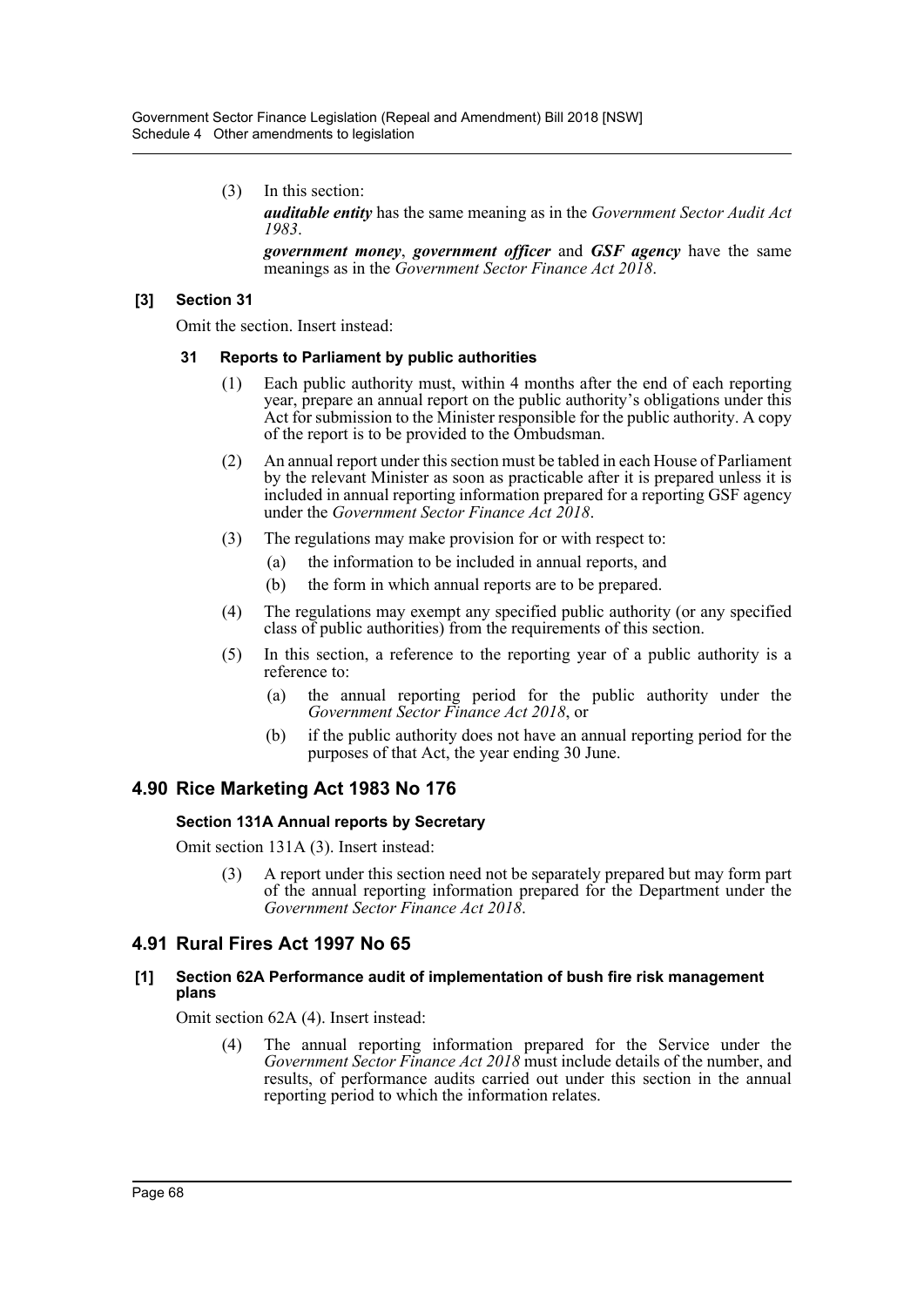#### **[2] Section 74 Bush fire hazard reduction reports**

Omit section 74 (3). Insert instead:

(3) The annual reporting information prepared for the Service under the *Government Sector Finance Act 2018* must include details of information contained in a report under subsection (1) for the annual reporting period to which the information relates.

# **4.92 Southern Cross University Act 1993 No 69**

### **[1] Section 16 Functions of Council**

Omit the note at the end of the section. Insert instead:

**Note.** Division 7.3 of the *Government Sector Finance Act 2018* regulates the provision of annual reporting information to Parliament by the Council and requires the Council to report on the University's operations.

### **[2] Section 16A Controlled entities**

Omit the definition of *controlled entity* from section 16A (6). Insert instead:

*controlled entity* means a controlled entity (within the meaning of the *Government Sector Finance Act 2018*) of the University or Council.

### **[3] Section 17A Operation of certain Acts**

Omit "*Public Finance and Audit Act 1983* or the *Annual Reports (Statutory Bodies) Act 1984*".

Insert instead "*Government Sector Finance Act 2018* or the *Government Sector Audit Act 1983*".

# **4.93 State Emergency Service Act 1989 No 164**

#### **Section 24ZC**

Omit the section. Insert instead:

#### **24ZC Reporting requirement**

The following are to be included in the annual reporting information prepared for the State Emergency Service under the *Government Sector Finance Act 2018* for each annual reporting period for the Service:

- (a) the names of each member of the Consultative Council holding office during the annual reporting period,
- (b) the period of the annual reporting period during which the member held office,
- (c) a record of the attendance of those members at any meeting of the Consultative Council held during the annual reporting period.

# **4.94 State Insurance and Care Governance Act 2015 No 19**

#### **Section 10 Functions of ICNSW**

Omit the note to section 10 (1) (e). Insert instead:

**Note.** These other functions include preparing annual reporting information under the *Government Sector Finance Act 2018*.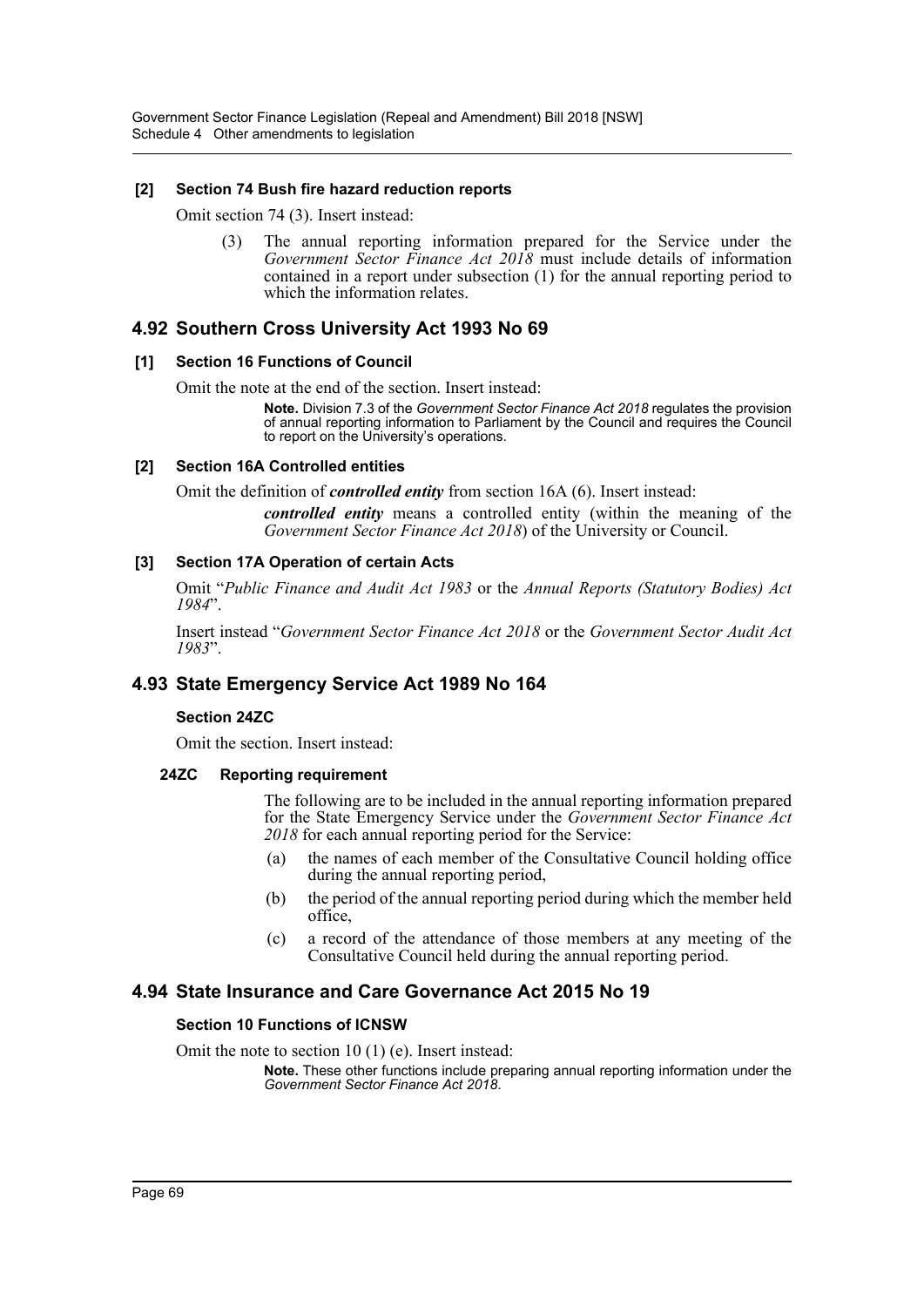# **4.95 State Owned Corporations Act 1989 No 134**

## **[1] Section 20S Dividends**

Omit section 20S (5). Insert instead:

(5) Nothing in this section affects the operation of section 5.4 of the *Government Sector Finance Act 2018* in relation to statutory SOCs. However, if the Treasurer requires a statutory SOC to pay an amount by way of a financial distribution under that section, the Treasurer must include in the notice to be published under that section in the Gazette the reasons for requiring the payment to be made under that section rather than pursuant to the share dividend scheme under this section.

### **[2] Section 24A**

Omit the section. Insert instead:

### **24A Annual reporting information: statutory SOCs**

The annual reporting information prepared for a statutory SOC under the *Government Sector Finance Act 2018* is to include a section that:

- (a) identifies any actual departures from the performance targets (including financial targets) set out in the statement of corporate intent for the  $SO\tilde{C}$ for the period to which the report relates, and
- (b) sets out the reasons for each of the departures from the performance targets.

**Note.** Both company SOCs and statutory SOCs are GSF agencies under the *Government Sector Finance Act 2018* and therefore subject to its provisions (including in relation to the preparation of annual reporting information).

#### **[3] Section 26 Information to be laid before Parliament**

Omit section 26 (1) (s). Insert instead:

(s) a copy of any notice published under section 20S (5) requiring the payment of an amount by way of a financial distribution under section 5.4 of the *Government Sector Finance Act 2018*, within 14 sitting days after the date the notice was published,

#### **[4] Section 28 Public Accounts Committee**

Omit "Part 4 of the *Public Finance and Audit Act 1983*" from section 28 (2).

Insert instead "Part 4 of the *Government Sector Audit Act 1983*".

#### **[5] Section 35A Application of Public Finance and Audit Act 1983**

Omit the section.

# **4.96 State Records Act 1998 No 17**

#### **Section 20 Reports by Authority about compliance**

Omit section 20 (2). Insert instead:

(2) The Authority can include in annual reporting information prepared for it under the *Government Sector Finance Act 2018* a report of any incidences of failure by public offices to comply with the requirements of this Act or the regulations.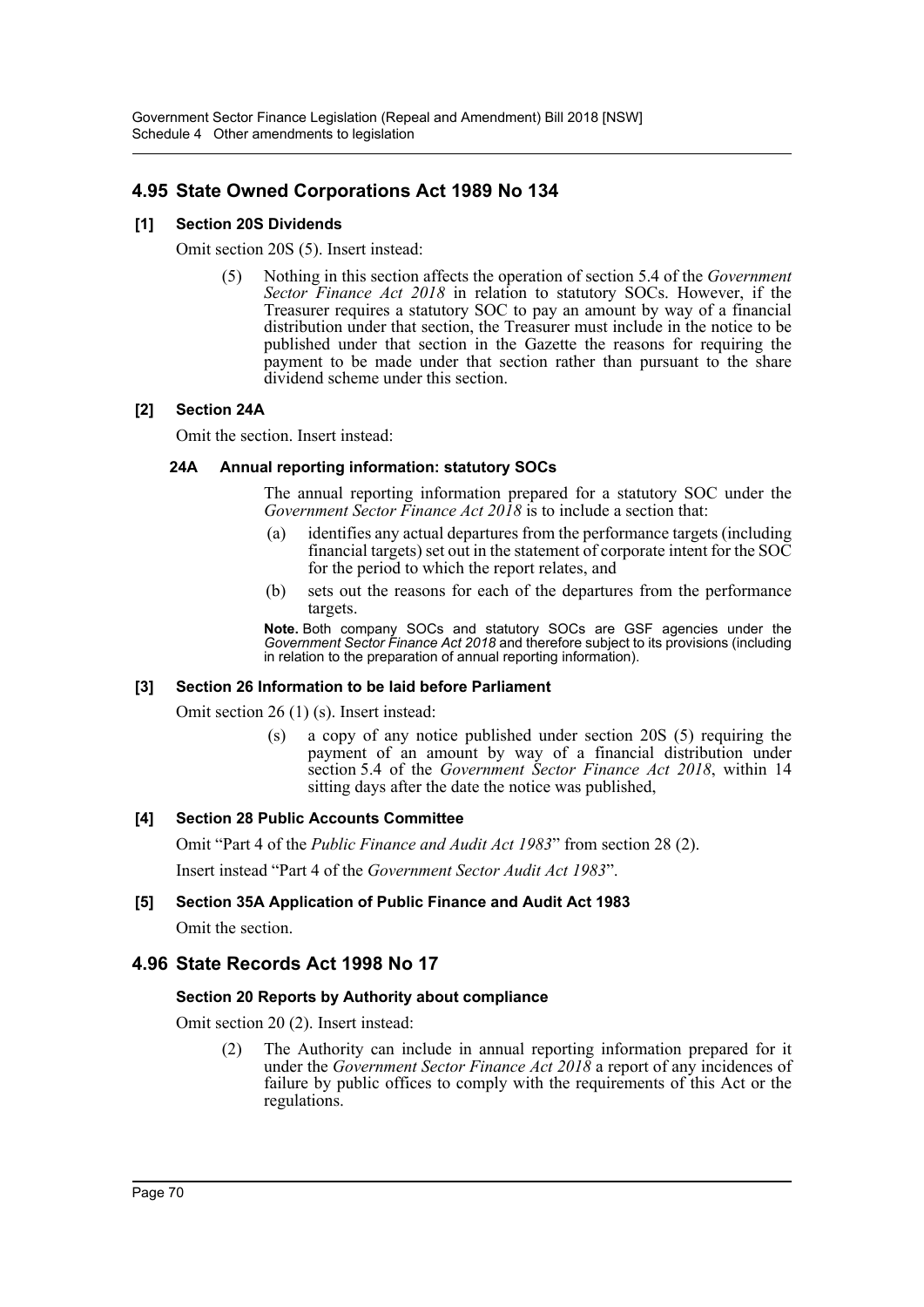# **4.97 Superannuation Administration Act 1996 No 39**

## **[1] Section 4 Definitions**

Omit "consolidated financial report for the Total State Sector under section 6 (1) of the *Public Finance and Audit Act 1983*" from the definition of *State sector employer*.

Insert instead "consolidated Total State Sector financial statements under section 7.17 (1) of the *Government Sector Finance Act 2018*".

### **[2] Section 79 Corporate plan**

Omit section 79 (3). Insert instead:

(3) Annual reporting information prepared for STC under the *Government Sector Finance Act 2018* must include an assessment of STC's performance, according to the targets and criteria for assessment set out in the corporate plan applicable to the annual reporting period concerned.

### **[3] Section 79, note**

Omit the note at the end of the section. Insert instead:

**Note.** STC must prepare annual reporting information for presentation to Parliament under the *Government Sector Finance Act 2018*.

### **[4] Section 87 Financial year of STC**

Omit section 87 (2). Insert instead:

(2) However, the financial year of STC is to be the annual reporting period (if any) for STC if the Treasurer has made a determination under section 2.10 of the *Government Sector Finance Act 2018* for that period to be different from the period referred to in subsection (1).

## **4.98 Superannuation Administration Corporation (Pillar) (Authorised Transaction) Act 2016 No 19**

## **[1] Section 27 Release of information by Auditor-General**

Omit "Section 38 (Secrecy) of the *Public Finance and Audit Act 1983*".

Insert instead "Section 38 (Secrecy) of the *Government Sector Audit Act 1983*".

#### **[2] Schedule 3 Corporate conversion of Pillar and transaction SOCs**

Omit "section 43A (General audit of former statutory bodies) of the *Public Finance and Audit Act 1983*" from clause 3 (4).

Insert instead "section 7.7 (Final annual GSF financial statements for former reporting GSF agencies) of the *Government Sector Finance Act 2018*".

# **4.99 Surveying and Spatial Information Act 2002 No 83**

#### **Section 33**

Omit the section. Insert instead:

#### **33 Annual reporting information**

The annual reporting information prepared for the Department under the *Government Sector Finance Act 2018* is to include a report on the Surveyor-General's work and activities under this Act for the annual reporting period to which the information relates.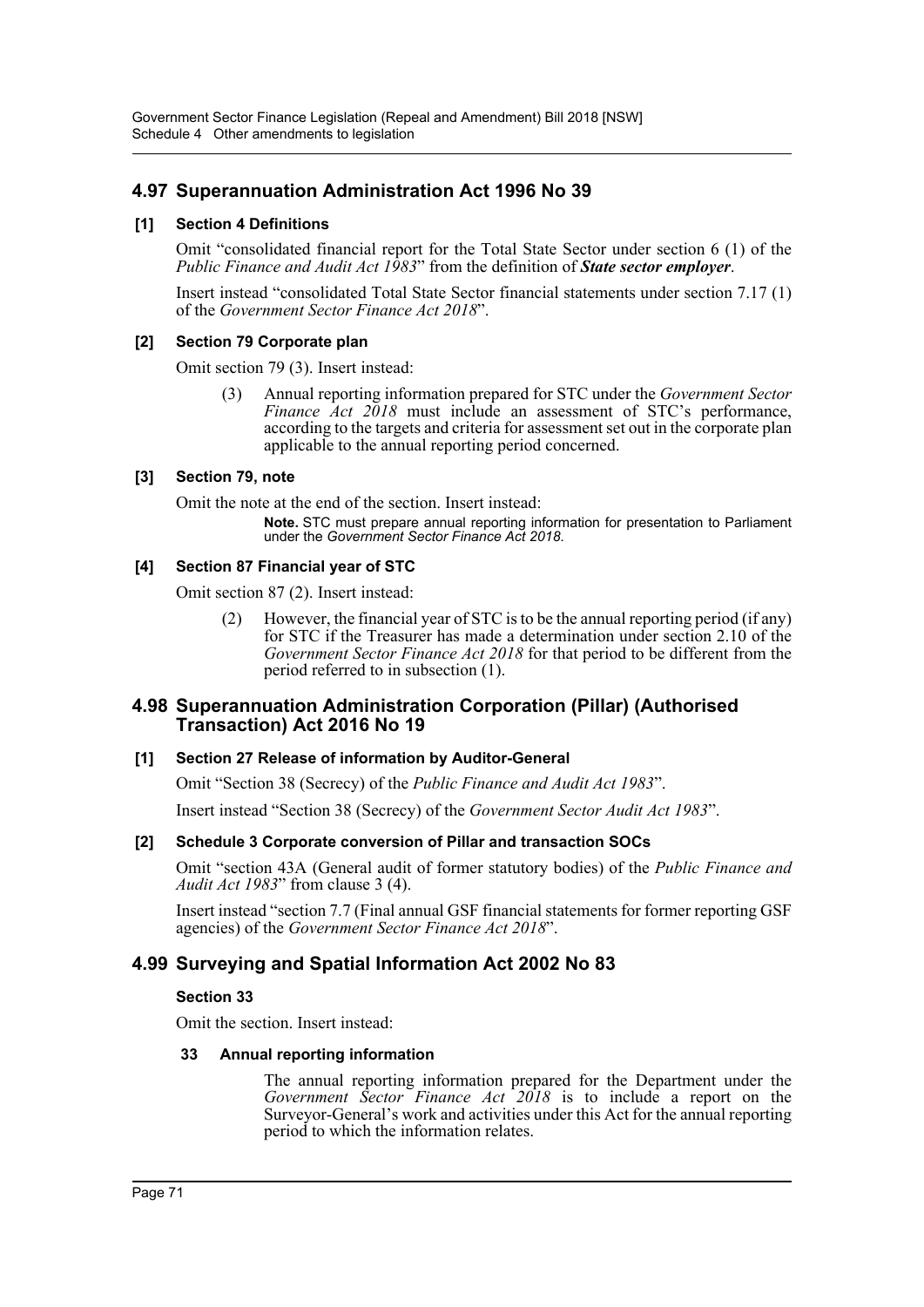# **4.100 Sydney Olympic Park Authority Act 2001 No 57**

## **Section 73 Financial year**

Omit section 73 (2). Insert instead:

(2) However, the financial year of the Authority is to be the annual reporting period (if any) for the Authority if the Treasurer has made a determination under section 2.10 of the *Government Sector Finance Act 2018* for that period to be different from the period referred to in subsection (1).

# **4.101 Sydney Water Act 1994 No 88**

## **[1] Section 97 Special audit of activities**

Omit the section.

## **[2] Schedule 2 Exemptions from service charges**

Omit item 3 of Part 2. Insert instead:

- **3** Land vested in the Crown or a GSF agency (within the meaning of the *Government Sector Finance Act 2018*) that:
	- (a) is used or occupied by the Crown or such a GSF agency for a purpose specified in item 1, 2, 3, 5 or 6 of Part 1 of this Schedule, or
	- (b) is land referred to in item 8 of Part 1 of this Schedule (other than a public road or the permanent way of a railway).

# **4.102 Taxation Administration Act 1996 No 97**

## **[1] Section 5**

Omit the section. Insert instead:

### **5 Application of Act to relevant tax-equivalent regime**

- (1) For the purpose of the administration and enforcement of a relevant tax-equivalent regime, the provisions of section 5.3 of the *Government Sector Finance Act 2018*, and any other provisions of that Act or directions or regulations under that Act, insofar as they relate to the relevant tax-equivalent regime, are taken to be a taxation law.
- (2) To avoid doubt, amounts payable as tax-equivalents under a relevant tax-equivalent regime in accordance with section 5.3 of the *Government Sector Finance Act 2018* are taxes for the purposes of this Act.
- (3) Part 10 (Objections and reviews) does not apply in respect of an assessment of liability under a relevant tax-equivalent regime under section 5.3 of the *Government Sector Finance Act 2018*.
- (4) In this section:

*relevant tax-equivalent regime* has the meaning as in section 5.3 of the *Government Sector Finance Act 2018*.

## **[2] Section 110 Writing off of tax**

Omit "*Public Finance and Audit Act 1983*" from section 110 (3). Insert instead "*Government Sector Finance Act 2018*".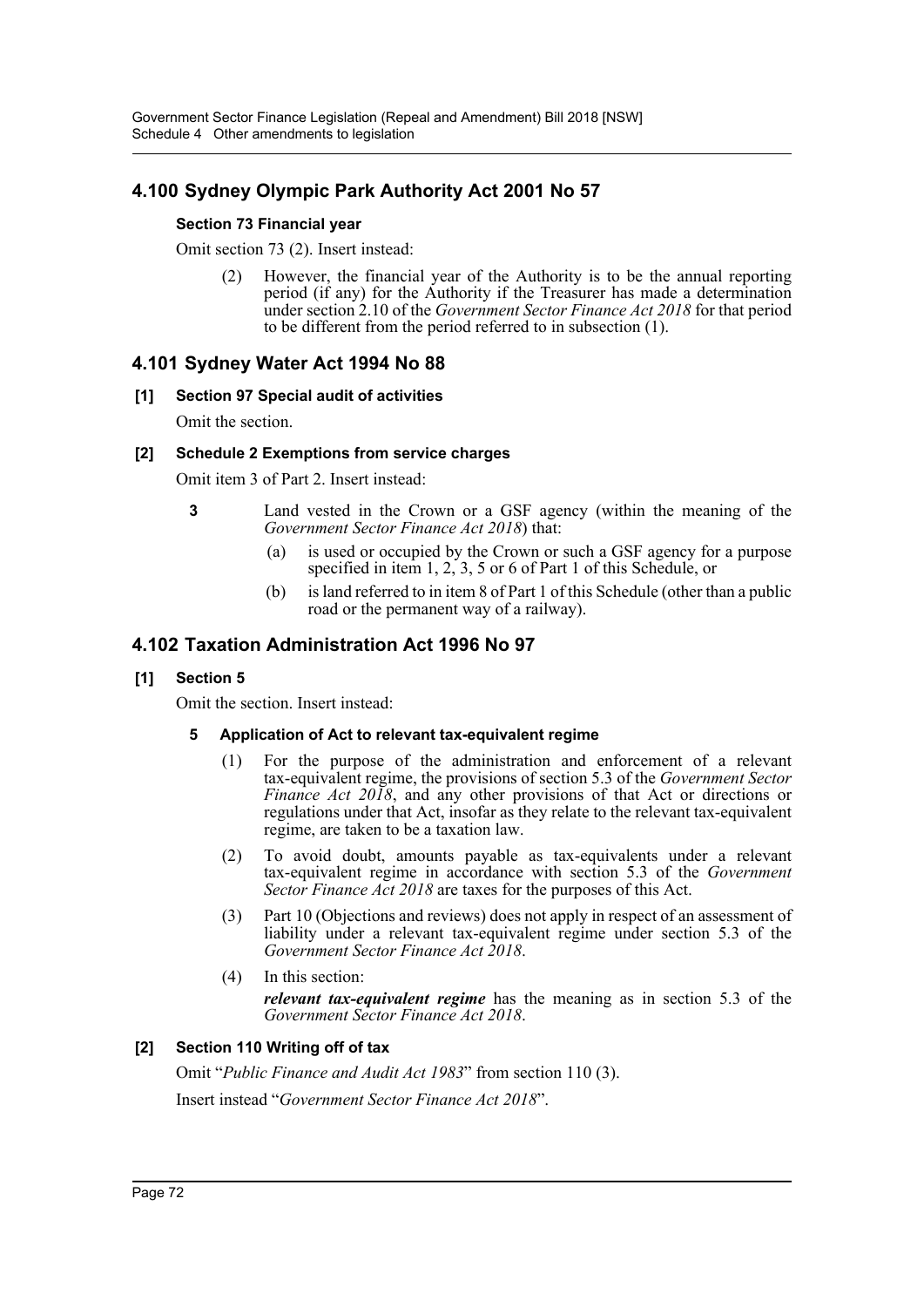# **4.103 Technical and Further Education Commission Act 1990 No 118**

## **Section 31 Financial year**

Omit section 31 (2). Insert instead:

(2) However, the financial year of the TAFE Commission is to be the annual reporting period (if any) for the TAFE Commission if the Treasurer has made a determination under section 2.10 of the *Government Sector Finance Act 2018* for that period to be different from the period referred to in subsection  $(1)$ .

# **4.104 Totalizator Agency Board Privatisation Act 1997 No 43**

## **Section 57 Auditor-General authorised to communicate information regarding TAB**

Omit "section 38 (Secrecy) or any other provision of the *Public Finance and Audit Act 1983*" from section 57 (2).

Insert instead "section 38 (Secrecy) or any other provision of the *Government Sector Audit Act 1983*".

# **4.105 Transport Administration Act 1988 No 109**

## **[1] Section 3L**

Omit the section. Insert instead:

### **3L Annual reporting information**

Annual reporting information prepared for the Department of Transport under the *Government Sector Finance Act 2018* may include any annual reporting information under that Act for TfNSW.

### **[2] Section 82 Financial year**

Omit section 82 (2). Insert instead:

(2) However, the financial year of an Authority is to be the annual reporting period (if any) for the Authority if the Treasurer has made a determination under section 2.10 of the *Government Sector Finance Act 2018* for that period to be different from the period referred to in subsection (1).

# **4.106 Transport Administration (General) Regulation 2013**

## **[1] Clause 75 Application of other Acts to Western Sydney Buses**

Omit clause 75 (2) (a). Insert instead:

(a) the *Government Sector Audit Act 1983*,

## **[2] Clause 75 (2) (c)**

Omit the paragraph.

# **4.107 University of New England Act 1993 No 68**

### **[1] Section 16 Functions of Council**

Omit the note at the end of the section. Insert instead:

**Note.** Division 7.3 of the *Government Sector Finance Act 2018* regulates the provision of annual reporting information to Parliament by the Council and requires the Council to report on the University's operations.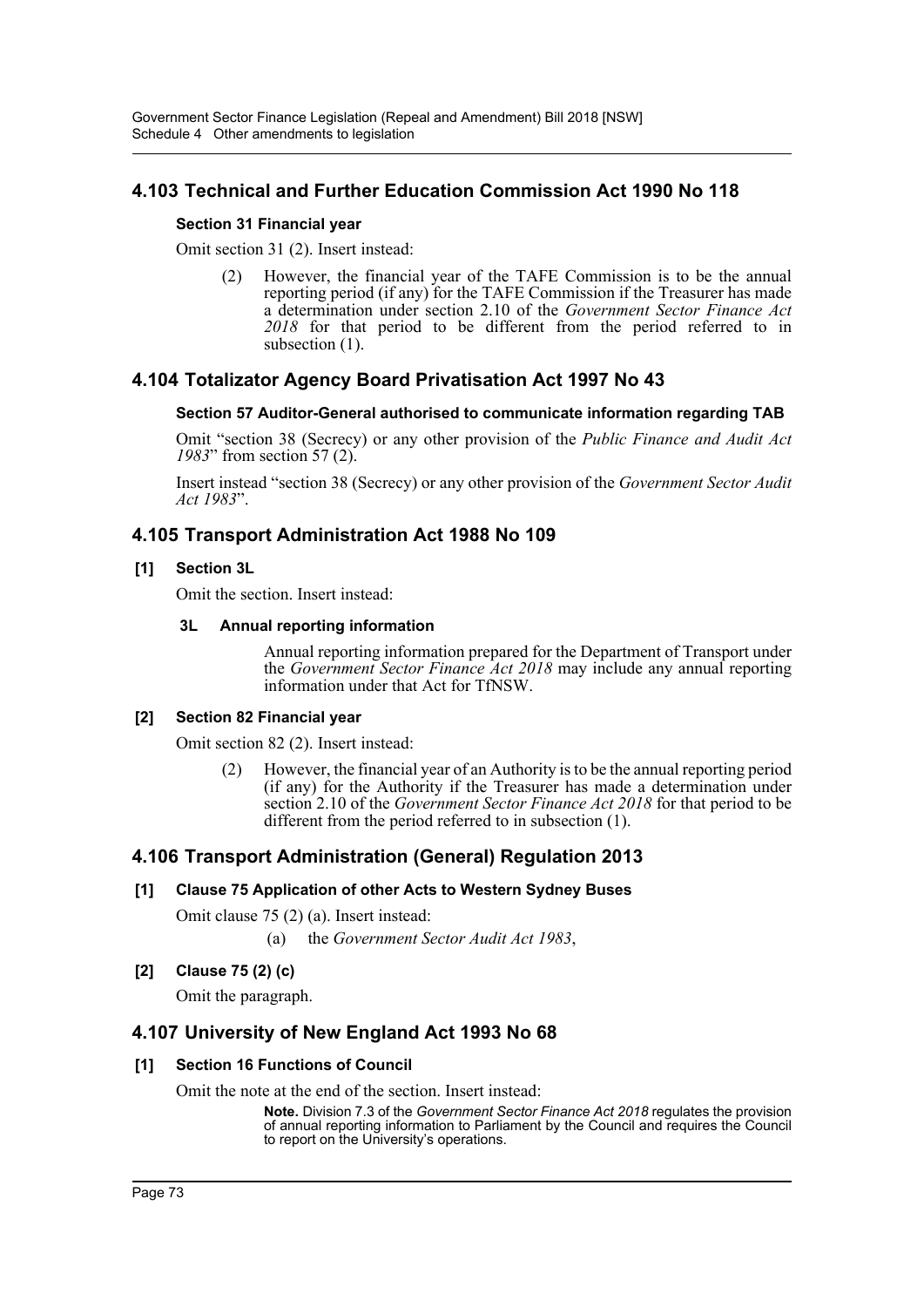## **[2] Section 16A Controlled entities**

Omit the definition of *controlled entity* from section 16A (6). Insert instead:

*controlled entity* means a controlled entity (within the meaning of the *Government Sector Finance Act 2018*) of the University or Council.

## **[3] Section 17A Operation of certain Acts**

Omit "*Public Finance and Audit Act 1983* or the *Annual Reports (Statutory Bodies) Act 1984*".

Insert instead "*Government Sector Finance Act 2018* or the *Government Sector Audit Act 1983*".

# **4.108 University of New South Wales Act 1989 No 125**

### **[1] Section 15 Functions of Council**

Omit the note at the end of the section. Insert instead:

**Note.** Division 7.3 of the *Government Sector Finance Act 2018* regulates the provision of annual reporting information to Parliament by the Council and requires the Council to report on the University's operations.

### **[2] Section 15A Controlled entities**

Omit the definition of *controlled entity* from section 15A (6). Insert instead:

*controlled entity* means a controlled entity (within the meaning of the *Government Sector Finance Act 2018*) of the University or Council.

## **[3] Section 16A Operation of certain Acts**

Omit "*Public Finance and Audit Act 1983* or the *Annual Reports (Statutory Bodies) Act 1984*".

Insert instead "*Government Sector Finance Act 2018* or the *Government Sector Audit Act 1983*".

## **4.109 University of Newcastle Act 1989 No 68**

### **[1] Section 16 Functions of Council**

Omit the note at the end of the section. Insert instead:

**Note.** Division 7.3 of the *Government Sector Finance Act 2018* regulates the provision of annual reporting information to Parliament by the Council and requires the Council to report on the University's operations.

### **[2] Section 16A Controlled entities**

Omit the definition of *controlled entity* from section 16A (6). Insert instead:

*controlled entity* means a controlled entity (within the meaning of the *Government Sector Finance Act 2018*) of the University or Council.

### **[3] Section 17A Operation of certain Acts**

Omit "*Public Finance and Audit Act 1983* or the *Annual Reports (Statutory Bodies) Act 1984*".

Insert instead "*Government Sector Finance Act 2018* or the *Government Sector Audit Act 1983*".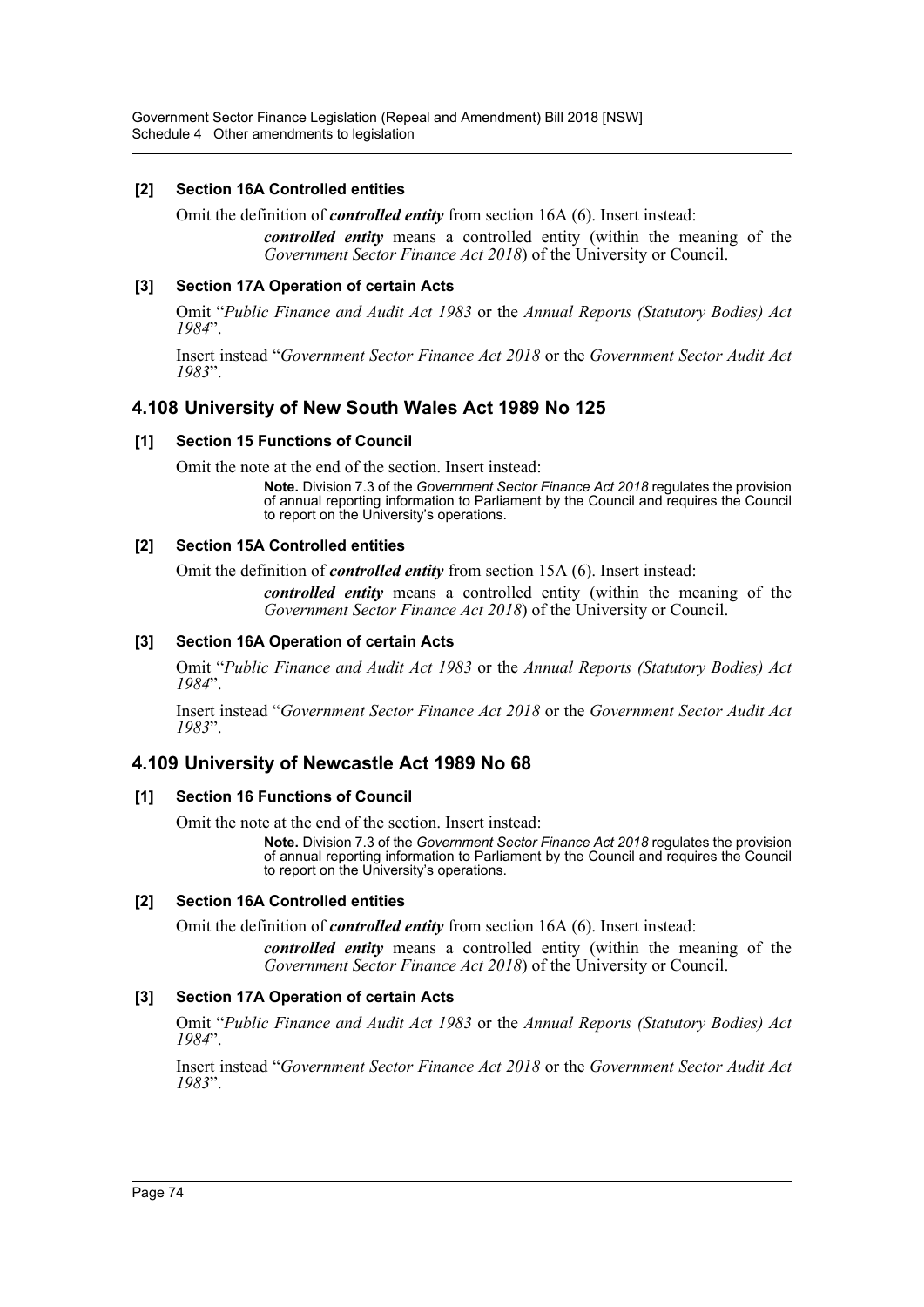# **4.110 University of Sydney Act 1989 No 124**

### **[1] Section 16 Functions of Senate**

Omit the note at the end of the section. Insert instead:

**Note.** Division 7.3 of the *Government Sector Finance Act 2018* regulates the provision of annual reporting information to Parliament by the Senate and requires the Senate to report on the University's operations.

## **[2] Section 16A Controlled entities**

Omit the definition of *controlled entity* from section 16A (6). Insert instead:

*controlled entity* means a controlled entity (within the meaning of the *Government Sector Finance Act 2018*) of the University or Senate.

## **[3] Section 17A Operation of certain Acts**

Omit "*Public Finance and Audit Act 1983* or the *Annual Reports (Statutory Bodies) Act 1984*".

Insert instead "*Government Sector Finance Act 2018* or the *Government Sector Audit Act 1983*".

# **4.111 University of Technology Sydney Act 1989 No 69**

### **[1] Section 16 Functions of Council**

Omit the note at the end of the section. Insert instead:

**Note.** Division 7.3 of the *Government Sector Finance Act 2018* regulates the provision of annual reporting information to Parliament by the Council and requires the Council to report on the University's operations.

### **[2] Section 16A Controlled entities**

Omit the definition of *controlled entity* from section 16A (6). Insert instead:

*controlled entity* means a controlled entity (within the meaning of the *Government Sector Finance Act 2018*) of the University or Council.

### **[3] Section 17A Operation of certain Acts**

Omit "*Public Finance and Audit Act 1983* or the *Annual Reports (Statutory Bodies) Act 1984*".

Insert instead "*Government Sector Finance Act 2018* or the *Government Sector Audit Act 1983*".

# **4.112 University of Wollongong Act 1989 No 127**

### **[1] Section 16 Functions of Council**

Omit the note at the end of the section. Insert instead:

**Note.** Division 7.3 of the *Government Sector Finance Act 2018* regulates the provision of annual reporting information to Parliament by the Council and requires the Council to report on the University's operations.

### **[2] Section 16A Controlled entities**

Omit the definition of *controlled entity* from section 16A (6). Insert instead:

*controlled entity* means a controlled entity (within the meaning of the *Government Sector Finance Act 2018*) of the University or Council.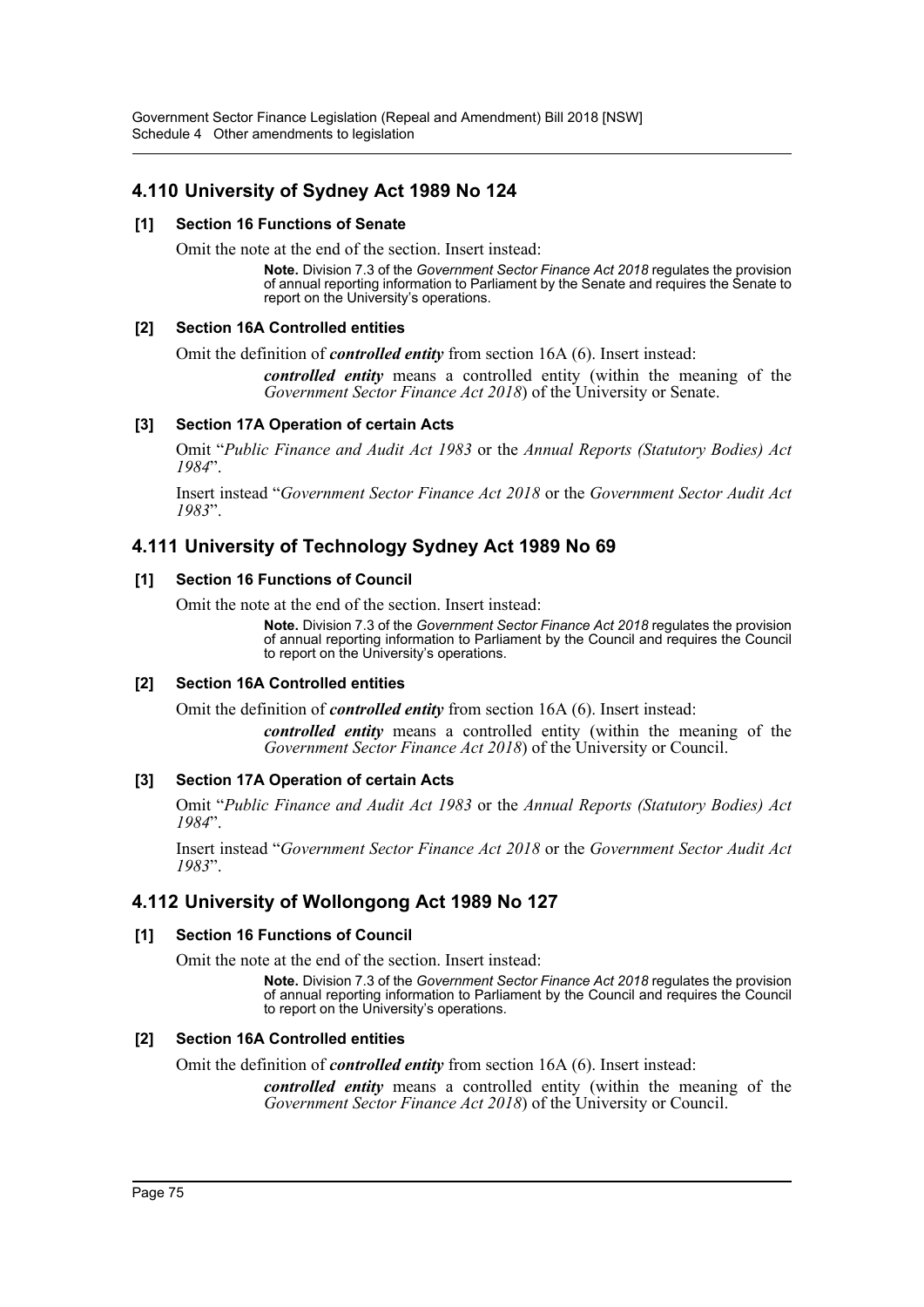## **[3] Section 17A Operation of certain Acts**

Omit "*Public Finance and Audit Act 1983* or the *Annual Reports (Statutory Bodies) Act 1984*".

Insert instead "*Government Sector Finance Act 2018* or the *Government Sector Audit Act 1983*".

# **4.113 Valuation of Land Act 1916 No 2**

### **Section 50 No alteration by rating or taxing authorities except when authorised**

Omit "*Public Finance and Audit Act 1983*" from section 50 (2).

Insert instead "*Government Sector Audit Act 1983*".

## **4.114 Veterinary Practice Act 2003 No 87**

#### **Section 85 Financial year of Board**

Omit section 85 (2). Insert instead:

(2) However, the financial year of the Board is to be the annual reporting period (if any) for the Board if the Treasurer has made a determination under section 2.10 of the *Government Sector Finance Act 2018* for that period to be different from the period referred to in subsection (1).

# **4.115 Veterinary Practice Regulation 2013**

### **Clause 16 Calling of annual general meeting**

Omit "under section 41D of the *Public Finance and Audit Act 1983*".

Insert instead "after being audited by the Auditor-General".

## **4.116 Waste Recycling and Processing Corporation (Authorised Transaction) Act 2010 No 8**

### **Section 19 Release of information by Auditor-General**

Omit "Section 38 (Secrecy) of the *Public Finance and Audit Act 1983*".

Insert instead "Section 38 (Secrecy) of the *Government Sector Audit Act 1983*".

### **4.117 Water Management Act 2000 No 92**

### **[1] Section 10 Review of work and activities of Department**

Omit section 10 (2). Insert instead:

(2) The results of each review under this section are to be included in the relevant annual reporting information prepared for the Department under the *Government Sector Finance Act 2018*.

### **[2] Section 51 Implementation programs**

Omit section 51 (6). Insert instead:

(6) The results of each review under this section are to be included in the relevant annual reporting information prepared for the Department under the *Government Sector Finance Act 2018*.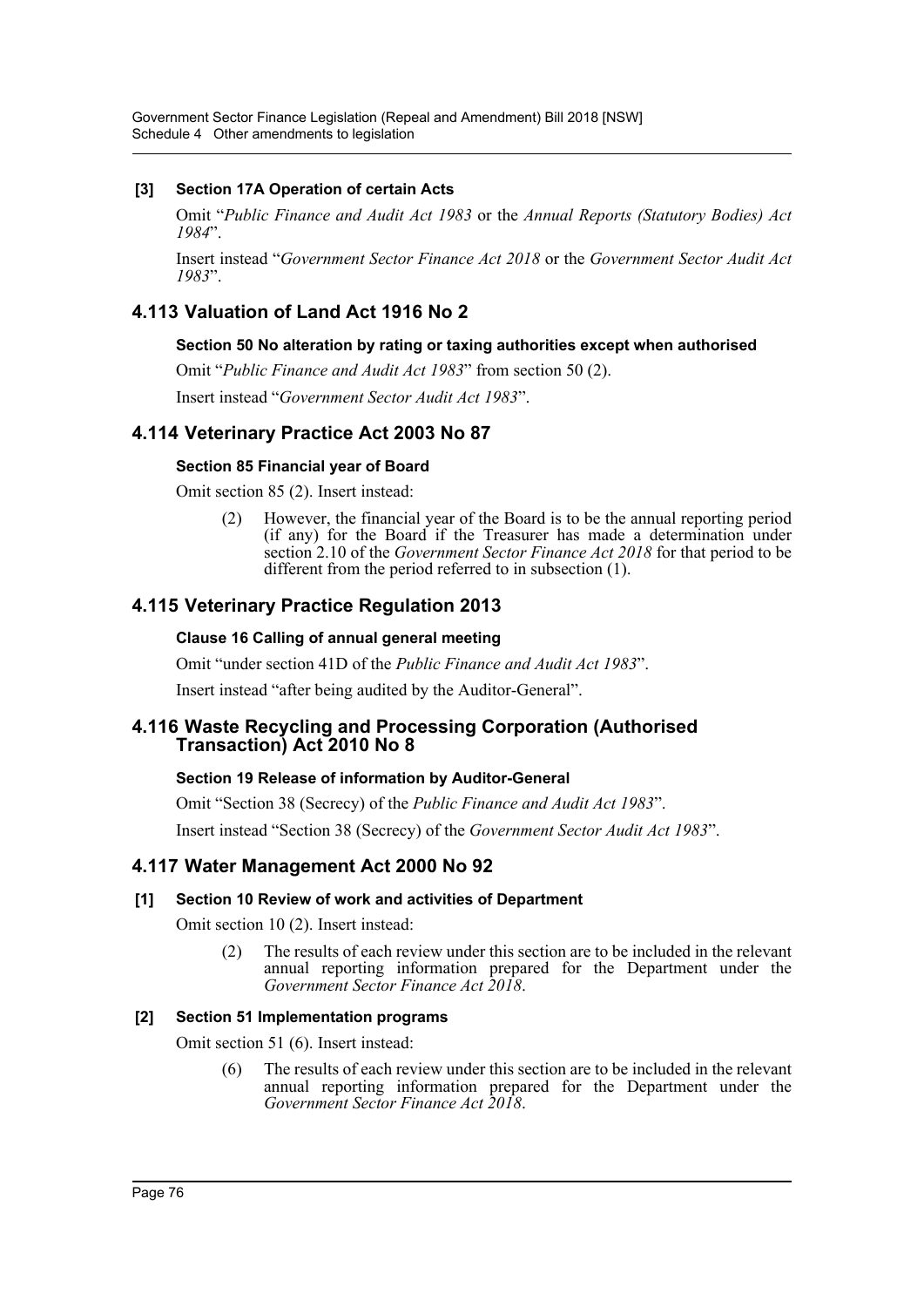## **[3] Section 399**

Omit the section. Insert instead:

## **399 Annual reporting information for Department**

The annual reporting information prepared for the Department under the *Government Sector Finance Act 2018* is to include a report on the Minister's work and activities under this Act for the annual reporting period to which that information relates, and may also include the annual reporting information prepared for the Ministerial Corporation.

# **4.118 Water Management Amendment Act 2010 No 133**

## **[1] Schedule 2 Other amendments to Water Management Act 2000 No 92**

Omit proposed section 166 (3) in Schedule 2 [54]. Insert instead:

(3) Section 7.6 of the *Government Sector Finance Act 2018* applies to financial statements required to be prepared under this section in the same way that it applies to annual GSF financial statements required to be prepared under that Act.

## **[2] Schedule 2 [59], proposed section 239H (3)**

Omit the proposed subsection. Insert instead:

(3) Section 7.6 of the *Government Sector Finance Act 2018* applies to financial statements required to be prepared under this section in the same way that it applies to annual GSF financial statements required to be prepared under that Act.

# **4.119 Western Lands Act 1901 No 70**

## **Section 27E Concessional rent**

Omit section 27E (2) (a). Insert instead:

(a) in the annual reporting information prepared for the Department under the *Government Sector Finance Act 2018* for the annual reporting period concerned, and

# **4.120 Western Sydney Parklands Act 2006 No 92**

## **Section 41 Financial year**

Omit section 41 (2). Insert instead:

(2) However, the financial year of the Trust is to be the annual reporting period (if any) for the Trust if the Treasurer has made a determination under section 2.10 of the *Government Sector Finance Act 2018* for that period to be different from the period referred to in subsection (1).

# **4.121 Western Sydney University Act 1997 No 116**

## **[1] Section 22 Functions of Board**

Omit the note at the end of the section. Insert instead:

**Note.** Division 7.3 of the *Government Sector Finance Act 2018* regulates the provision of annual reporting information to Parliament by the Board and requires the Board to report on the University's operations.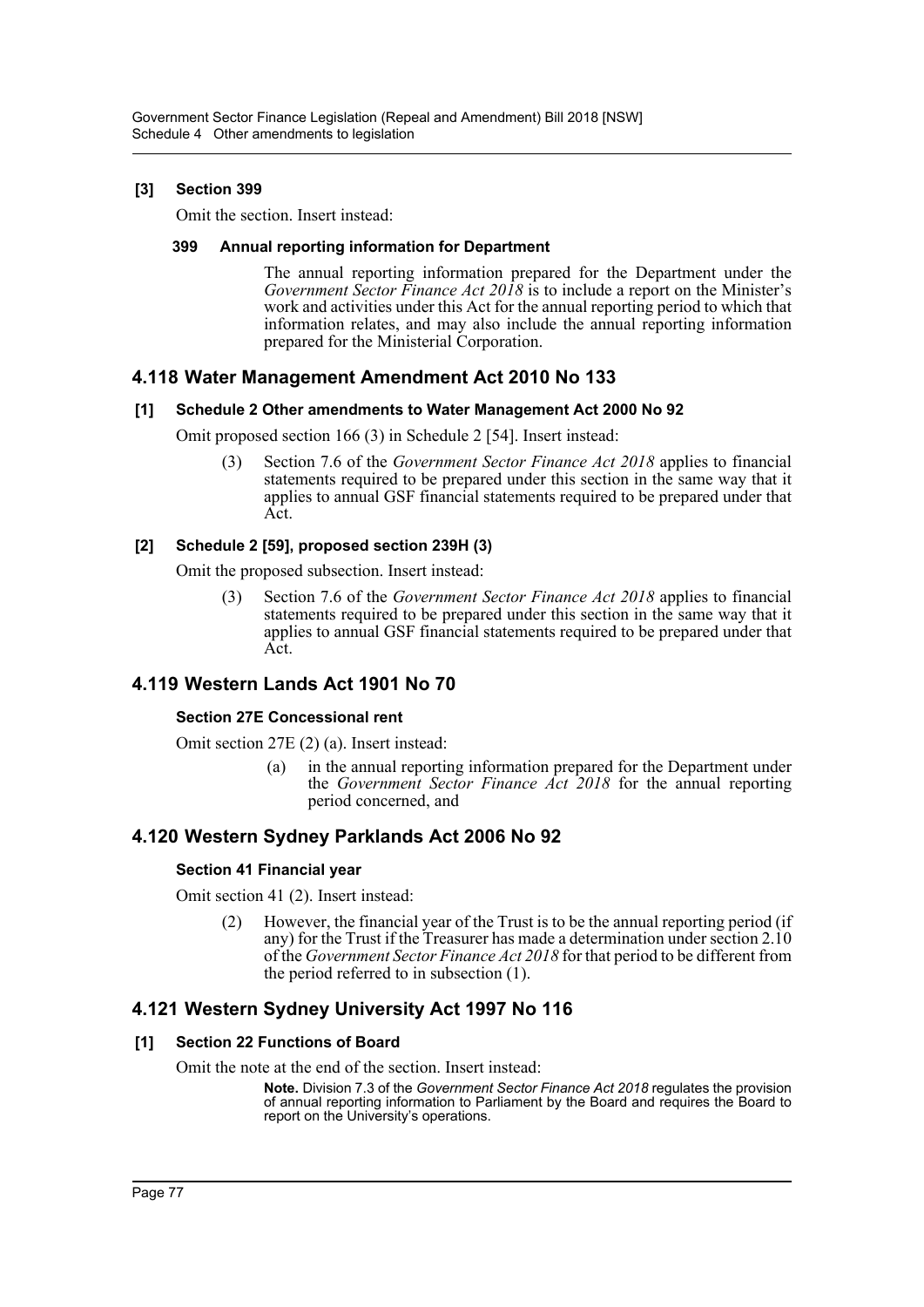## **[2] Section 22A Controlled entities**

Omit the definition of *controlled entity* from section 22A (6). Insert instead:

*controlled entity* means a controlled entity (within the meaning of the *Government Sector Finance Act 2018*) of the University or Board.

## **[3] Section 23A Operation of certain Acts**

Omit "*Public Finance and Audit Act 1983* or the *Annual Reports (Statutory Bodies) Act 1984*".

Insert instead "*Government Sector Finance Act 2018* or the *Government Sector Audit Act 1983*".

# **4.122 Workers Compensation Act 1987 No 70**

## **[1] Section 154C Authority to act for Nominal Insurer**

Omit "Division 2A of Part 3 of the *Public Finance and Audit Act 1983*" from section 154C (4).

Insert instead "Division 2A of Part 3 of the *Government Sector Audit Act 1983*".

## **[2] Section 154CB**

Insert after section 154CA:

### **154CB Auditing of Nominal Insurer**

- (1) The Auditor-General is to inspect and audit the accounts and records of financial transactions of or relating to the Nominal Insurer at least once during each financial year.
- (2) The Auditor-General is to report to the Minister as to the result of any such inspection and audit and as to such irregularities or other matters as in the judgment of the Auditor-General call for special notice.
- (3) The Auditor-General is to include a reference to any audit conducted under this section in the report referred to in section 52 (1) of the *Government Sector Audit Act 1983* or in any special report that the Auditor-General may at any time think fit to make under section 52 (3) of that Act.
- (4) The Nominal Insurer must pay to the Auditor-General out of the Insurance Fund such amounts, at such times, as the Minister decides towards defraying the costs and expenses of any inspection and audit under this section. **Note.** The Auditor-General has powers under section 36 of the *Government Sector Audit Act 1983* in respect of an inspection and audit under this section.

### **[3] Section 154D Establishment and operation of Insurance Fund**

Omit "section 59B of the *Public Finance and Audit Act 1983*" from section 154D (5). Insert instead "section 5.4 of the *Government Sector Finance Act 2018*".

### **[4] Section 154F Auditing of Insurance Fund**

Omit "section 52 (1) of the *Public Finance and Audit Act 1983*" from section 154F (3). Insert instead "section 52 (1) of the *Government Sector Audit Act 1983*".